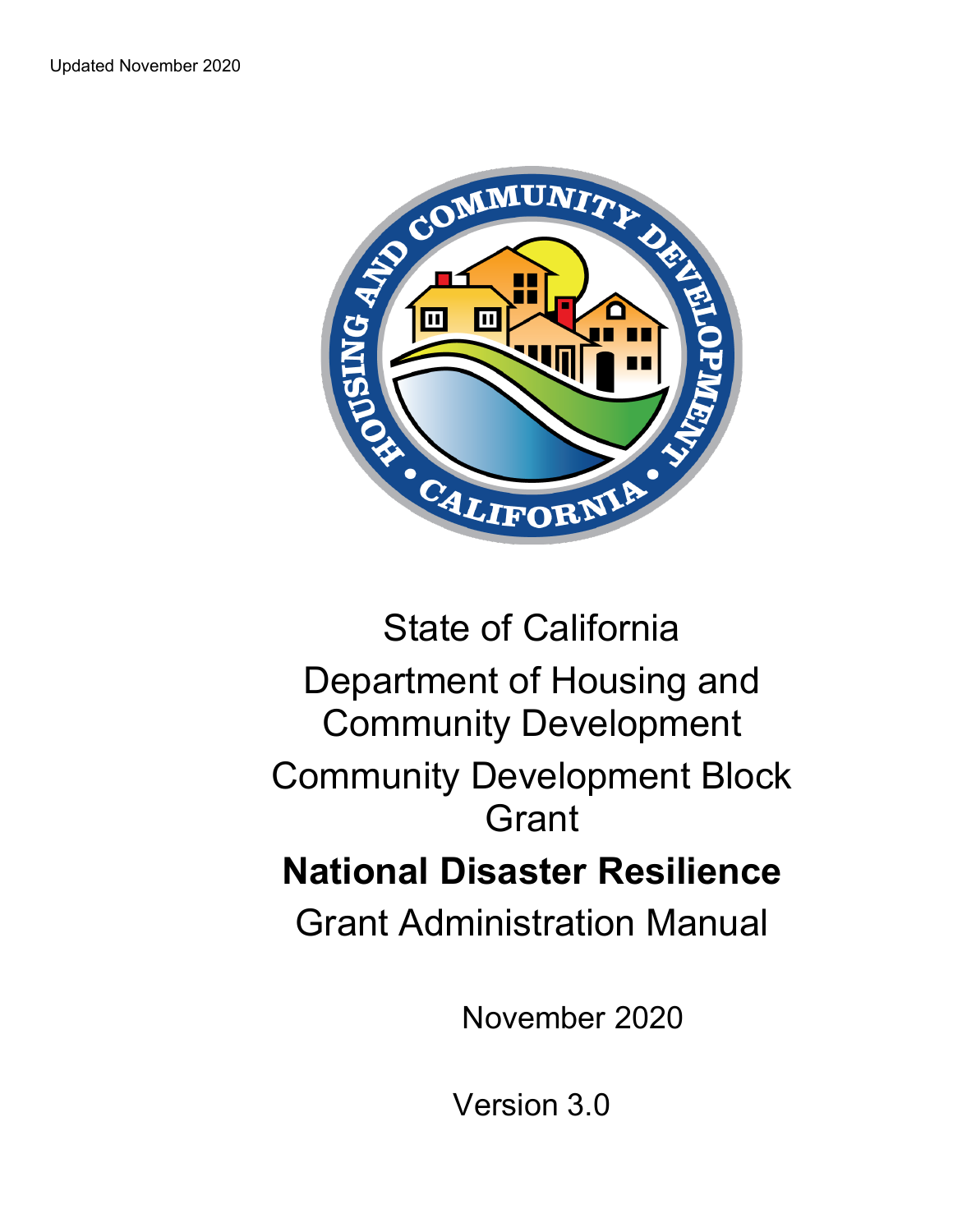# **Table of Contents**

| $\mathsf{L}$   |                                                                                       |  |
|----------------|---------------------------------------------------------------------------------------|--|
| А.             |                                                                                       |  |
| <b>B.</b>      |                                                                                       |  |
| C.             |                                                                                       |  |
| D.             |                                                                                       |  |
| Ε.             |                                                                                       |  |
| F.             |                                                                                       |  |
| П.             |                                                                                       |  |
| А.             |                                                                                       |  |
| Ш.             |                                                                                       |  |
| А.             |                                                                                       |  |
| <b>B.</b>      |                                                                                       |  |
| $\mathbf{1}$ . |                                                                                       |  |
| 2.             |                                                                                       |  |
| C.             |                                                                                       |  |
| 1.             |                                                                                       |  |
| D.             |                                                                                       |  |
| $\mathbf{1}$ . |                                                                                       |  |
| 2.             |                                                                                       |  |
| IV.            |                                                                                       |  |
| А.             |                                                                                       |  |
| <b>B.</b>      |                                                                                       |  |
| 1.             |                                                                                       |  |
| 2.             |                                                                                       |  |
| 3.             |                                                                                       |  |
| 4.             |                                                                                       |  |
| 5.             |                                                                                       |  |
| ნ.             |                                                                                       |  |
| V.             |                                                                                       |  |
| Α.             |                                                                                       |  |
| 1.             |                                                                                       |  |
| 2.             |                                                                                       |  |
| 3.             | DRGR User Guides are located at https://www.hudexchange.info/resource/4915/drgr-user- |  |
| 4.             |                                                                                       |  |
| 5.             |                                                                                       |  |
|                |                                                                                       |  |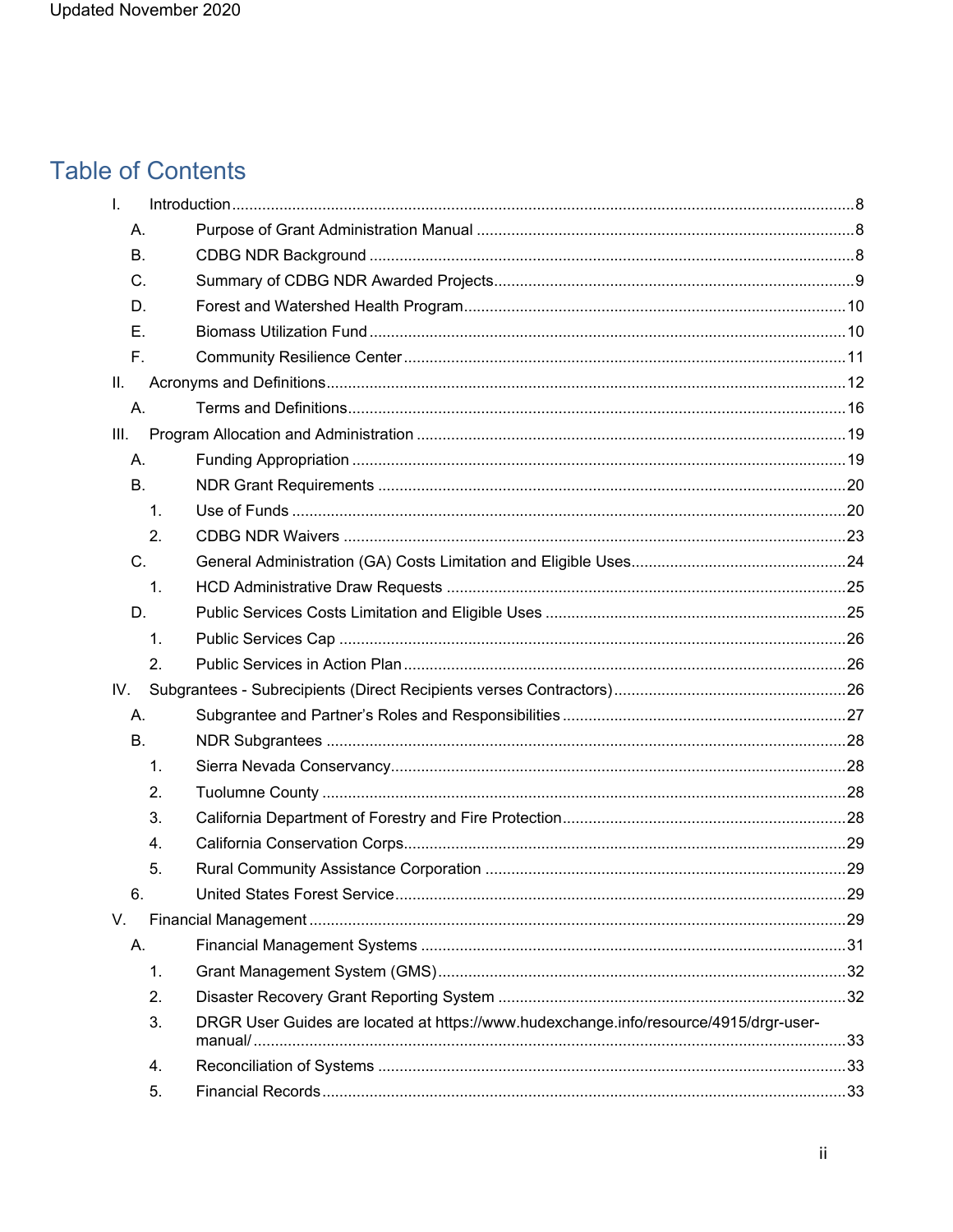| 6.             |                                                                                                 |  |
|----------------|-------------------------------------------------------------------------------------------------|--|
| <b>B.</b>      |                                                                                                 |  |
| 1.             |                                                                                                 |  |
| 2.             |                                                                                                 |  |
| 3.             |                                                                                                 |  |
| 4.             |                                                                                                 |  |
| 5.             |                                                                                                 |  |
| C.             |                                                                                                 |  |
| D.             |                                                                                                 |  |
| Е.             |                                                                                                 |  |
| F.             |                                                                                                 |  |
| G.             |                                                                                                 |  |
| Η.             |                                                                                                 |  |
| $\mathbf{L}$   |                                                                                                 |  |
| 1.             |                                                                                                 |  |
| 2.             |                                                                                                 |  |
| J.             |                                                                                                 |  |
| 1.             |                                                                                                 |  |
| 2.             |                                                                                                 |  |
| 3.             |                                                                                                 |  |
| K.             |                                                                                                 |  |
| 1.             |                                                                                                 |  |
| 2.             |                                                                                                 |  |
| 3.             |                                                                                                 |  |
| 4.             |                                                                                                 |  |
| VI.            |                                                                                                 |  |
| Α.             |                                                                                                 |  |
| В.             |                                                                                                 |  |
| 1.             |                                                                                                 |  |
| 2.             |                                                                                                 |  |
| C.             |                                                                                                 |  |
| $\mathbf{1}$ . | Contracting with small and minority businesses, women's business enterprises, and labor surplus |  |
| D.             |                                                                                                 |  |
|                |                                                                                                 |  |
| Е.             |                                                                                                 |  |
| 1.             |                                                                                                 |  |
| F.             |                                                                                                 |  |
| G.             |                                                                                                 |  |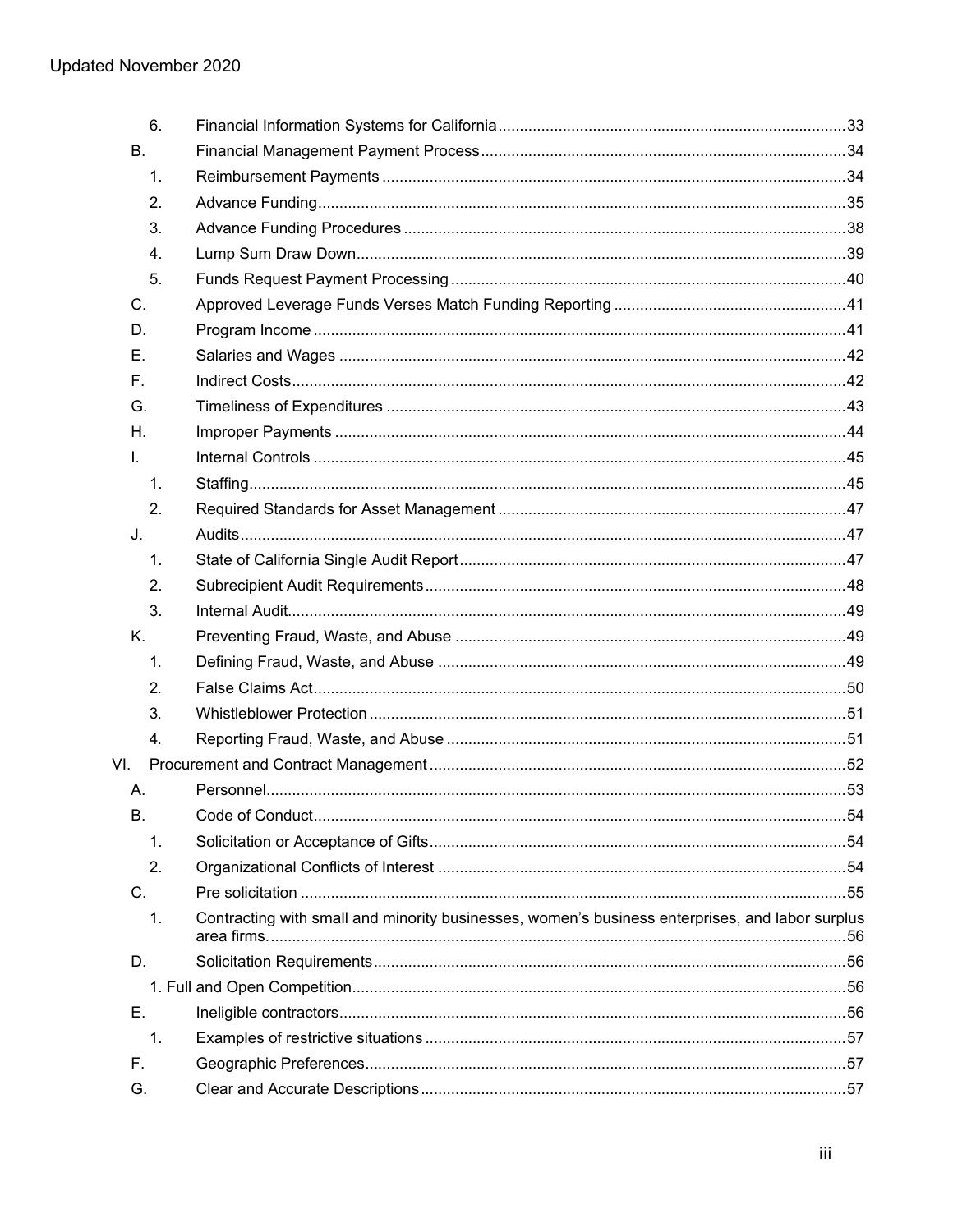| H.             |  |
|----------------|--|
| 1.             |  |
| 2.             |  |
| I.             |  |
| J.             |  |
| K.             |  |
| L.             |  |
| M.             |  |
| 1.             |  |
| 2.             |  |
| 3.             |  |
| 4.             |  |
| 5.             |  |
| N.             |  |
| $\mathbf{1}$ . |  |
| 2.             |  |
| 3.             |  |
| O.             |  |
| 1.             |  |
| 2.             |  |
| Ρ.             |  |
| Q.             |  |
|                |  |
| R.             |  |
| S.             |  |
| 1.             |  |
| 2.             |  |
|                |  |
|                |  |
|                |  |
| 1.             |  |
| 2.             |  |
| 3.             |  |
|                |  |
|                |  |
|                |  |
|                |  |
|                |  |
| IX.            |  |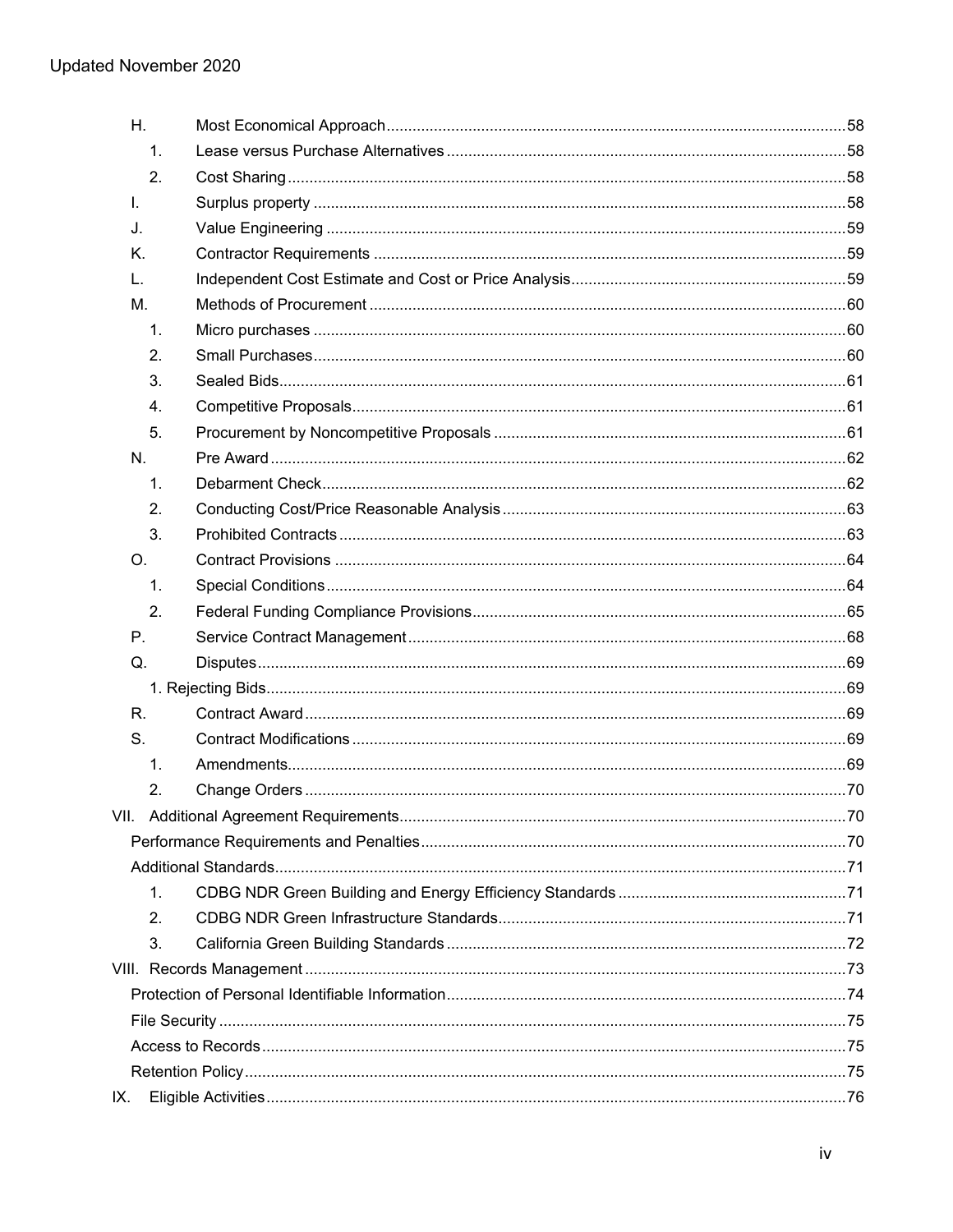|     | 1.             |                                                                                 |  |
|-----|----------------|---------------------------------------------------------------------------------|--|
|     | 2.             |                                                                                 |  |
|     | 3.             |                                                                                 |  |
| Χ.  |                |                                                                                 |  |
|     |                |                                                                                 |  |
|     | 1.             |                                                                                 |  |
|     | 2.             |                                                                                 |  |
|     | 3.             |                                                                                 |  |
|     | $\mathbf{4}$ . |                                                                                 |  |
|     | 5.             |                                                                                 |  |
|     | 6.             |                                                                                 |  |
|     | 7.             |                                                                                 |  |
| XI. |                |                                                                                 |  |
|     |                |                                                                                 |  |
|     |                |                                                                                 |  |
|     |                |                                                                                 |  |
|     |                |                                                                                 |  |
|     |                |                                                                                 |  |
|     |                |                                                                                 |  |
|     |                | Agreement Requirement for Including Performance Measures and Penalty Language91 |  |
|     |                |                                                                                 |  |
|     |                |                                                                                 |  |
|     |                |                                                                                 |  |
|     | 2.             |                                                                                 |  |
|     | 3.             |                                                                                 |  |
|     | 4.             |                                                                                 |  |
|     |                |                                                                                 |  |
|     | 1.             |                                                                                 |  |
|     | 2.             |                                                                                 |  |
|     | 3.             |                                                                                 |  |
|     | 2.             |                                                                                 |  |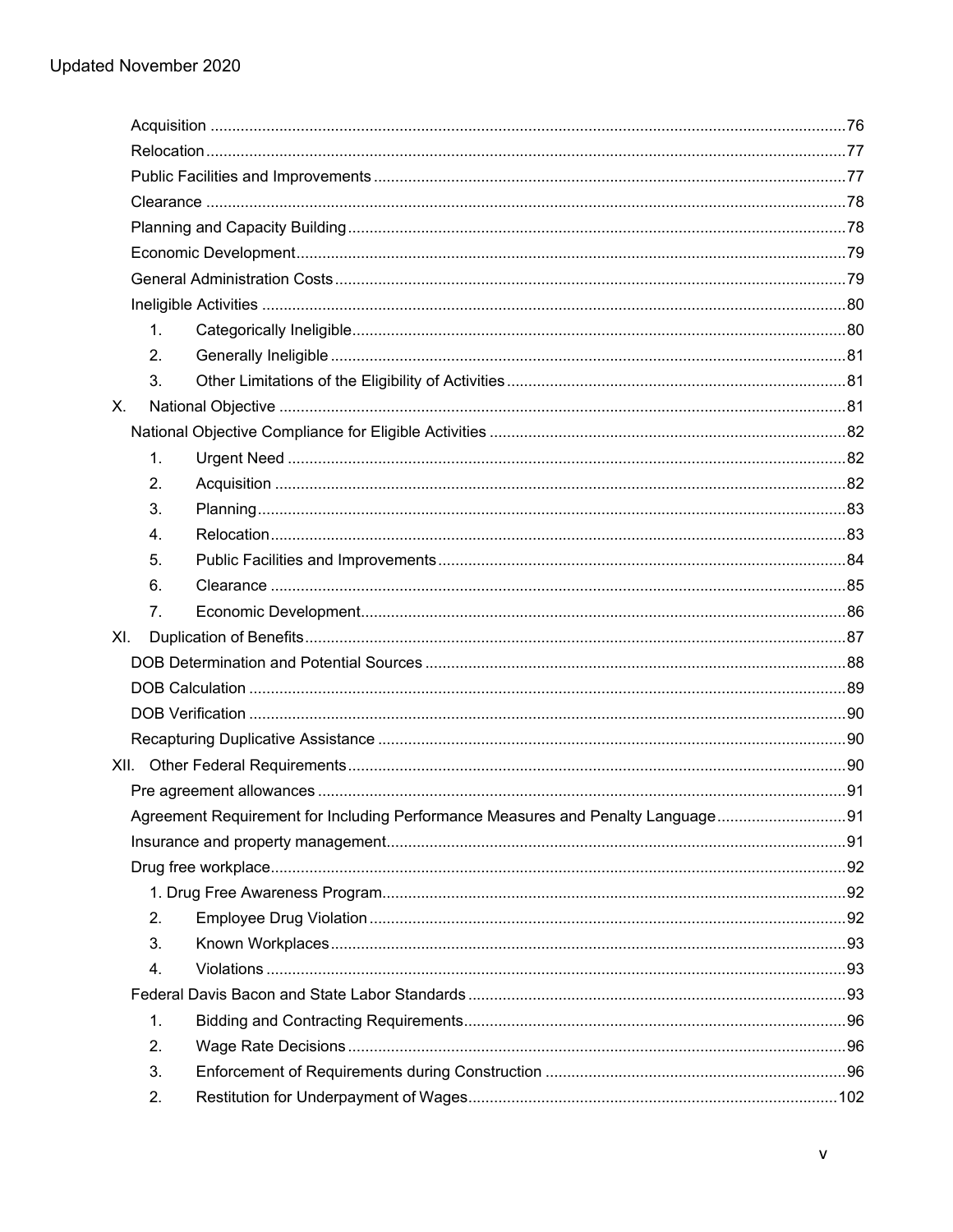| 3.             |  |
|----------------|--|
| 4.             |  |
|                |  |
|                |  |
|                |  |
|                |  |
| 1 <sub>1</sub> |  |
|                |  |
|                |  |
|                |  |
|                |  |
|                |  |
|                |  |
|                |  |
| 1 <sub>1</sub> |  |
|                |  |
|                |  |
| $\mathbf{1}$ . |  |
| 2.             |  |
|                |  |
|                |  |
| 1.             |  |
|                |  |
|                |  |
|                |  |
|                |  |
|                |  |
|                |  |
|                |  |
|                |  |
|                |  |
|                |  |
|                |  |
|                |  |
|                |  |
|                |  |
|                |  |
|                |  |
|                |  |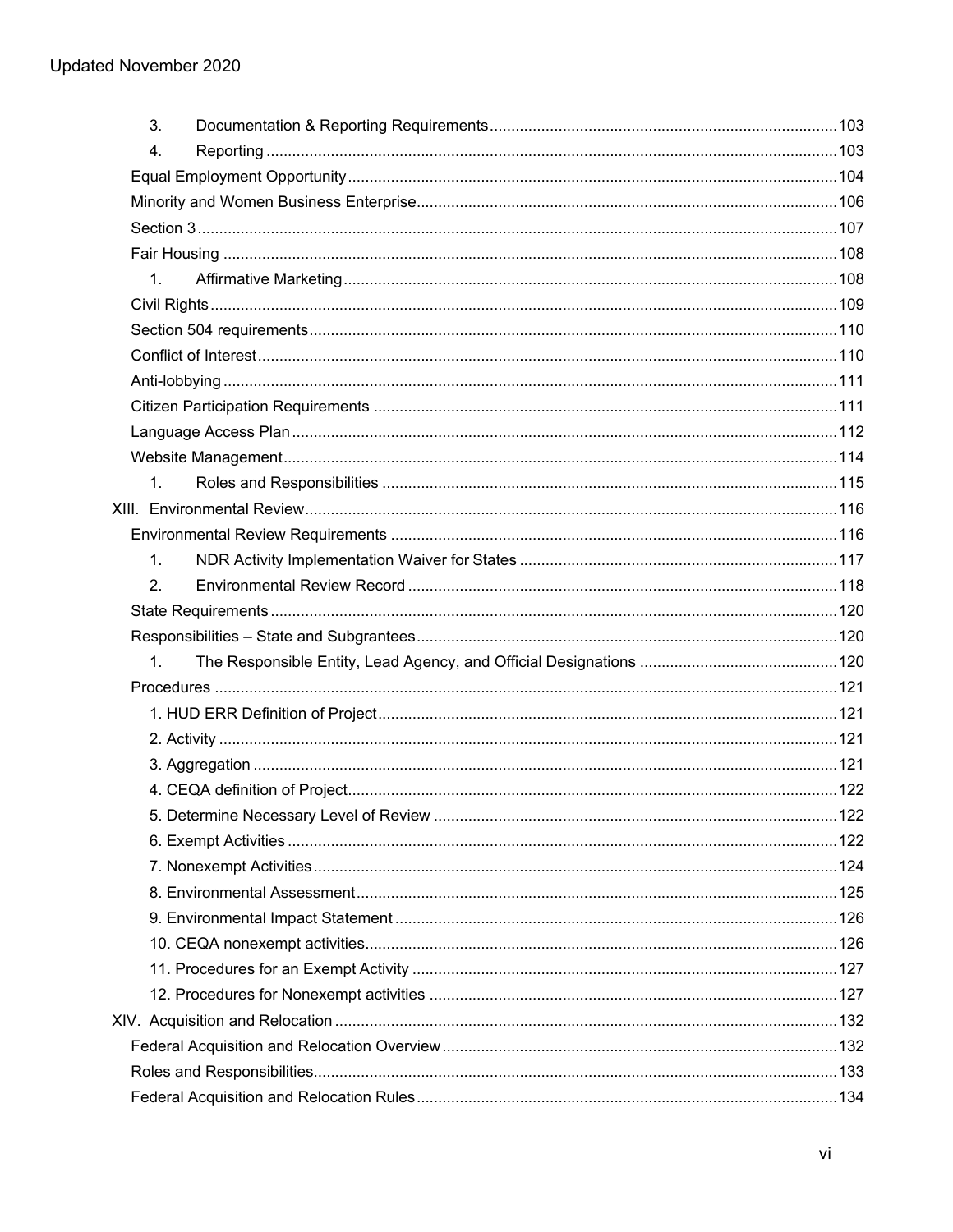| 1 <sub>1</sub> |  |  |
|----------------|--|--|
| 2.             |  |  |
|                |  |  |
| 1.             |  |  |
| 2.             |  |  |
| 3.             |  |  |
|                |  |  |
|                |  |  |
|                |  |  |
|                |  |  |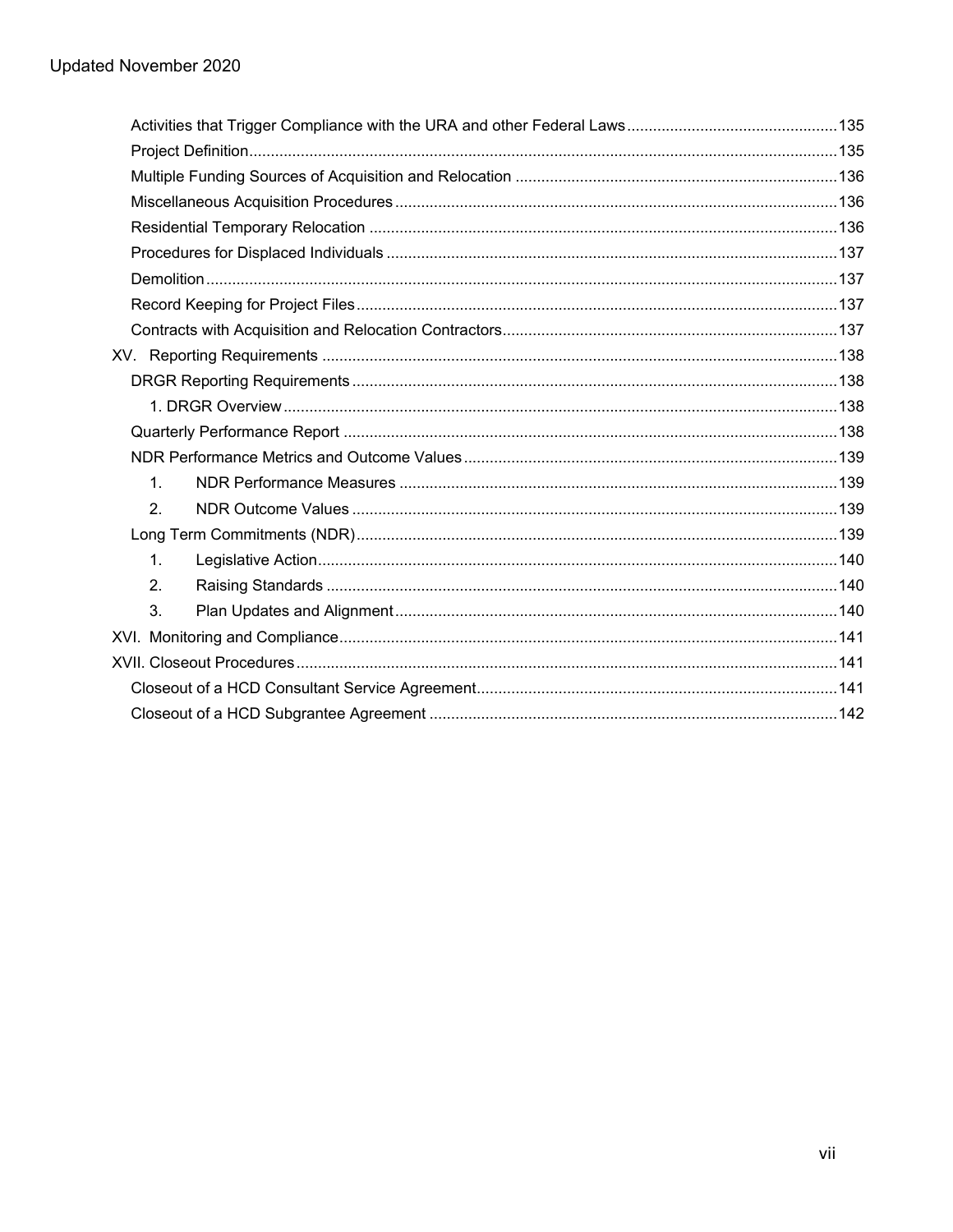## <span id="page-7-1"></span><span id="page-7-0"></span>I. Introduction

#### A. Purpose of Grant Administration Manual

The purpose of this Grants Administration Manual (GAM) is to provide HCD NDR staff and NDR subgrantees with a reference guide to all policies, procedures and requirements that pertain to the programs and activities funded by the State of California's Community Development Block Grant National Disaster Resilience (CDBG NDR) award. This document provides CDBG NDR specific guidance for HCD and subgrantee staff on implementation and compliance for the Department of Housing and Urban Development (HUD) and state regulations as they are relevant to HCD's NDR activities. Staff will use this manual in conjunction with other HCD grant administration procedures and HUD resources.

The content of the GAM describes the three pillars of the NDR program and their objectives, HCD's role within each pillar, how programs will be managed, and HCD's administrative policies and requirements. Staff may use this as a reference to understand contractual relationships between HCD, partners and subgrantees as they pertain to the NDR grant. It also provides guidance on regulatory requirements, such as procurement, environmental reviews, labor standards, acquisition, and monitoring to comply with HUD regulations and the Federal Register Notices that pertain to NDR. There are forms and sample documents associated with this manual and they will be used by HCD and subgrantees for compliance and reporting requirements. Forms and sample documents are referenced in the GAM. Whenever possible, forms and sample documents from HUD Exchange or other regulatory oversite agency will be used and the manual will provide links to the respective websites. Current versions of HCD NDR forms and sample documents will be made available to subgrantees by DR staff as needed for grant compliance. This GAM will be updated from time to time based on changes to compliance or NDR activity implementation that affect grant administration. GAM updated versions will be provided to HUD for their records.

#### B. CDBG NDR Background

<span id="page-7-2"></span>On September 17, 2014, the Department of Housing and Urban Development (HUD) posted the National Disaster Resilience Competition (NDRC) Notice of Funding Availability, which outlined an innovative, two phased approach to the awarding of nearly \$1 billion in Community Development Block Grant (CDBG) NDR funding to eligible jurisdictions impacted by qualifying disasters. The goals of the NDRC are:

- To fairly allocate remaining Public Law 113-2 CDBG Disaster Recovery (DR) funds.
- To apply science based and forward-looking risk analysis to addressrecovery, resilience, and revitalization needs.
- To leave a legacy of thoughtful, innovative, and resilient approaches to addressing future risks.
- To help communities plan and implement projects that make them more resilient to future threats while improving quality of life and making communities more resilient to economic stresses or other shocks.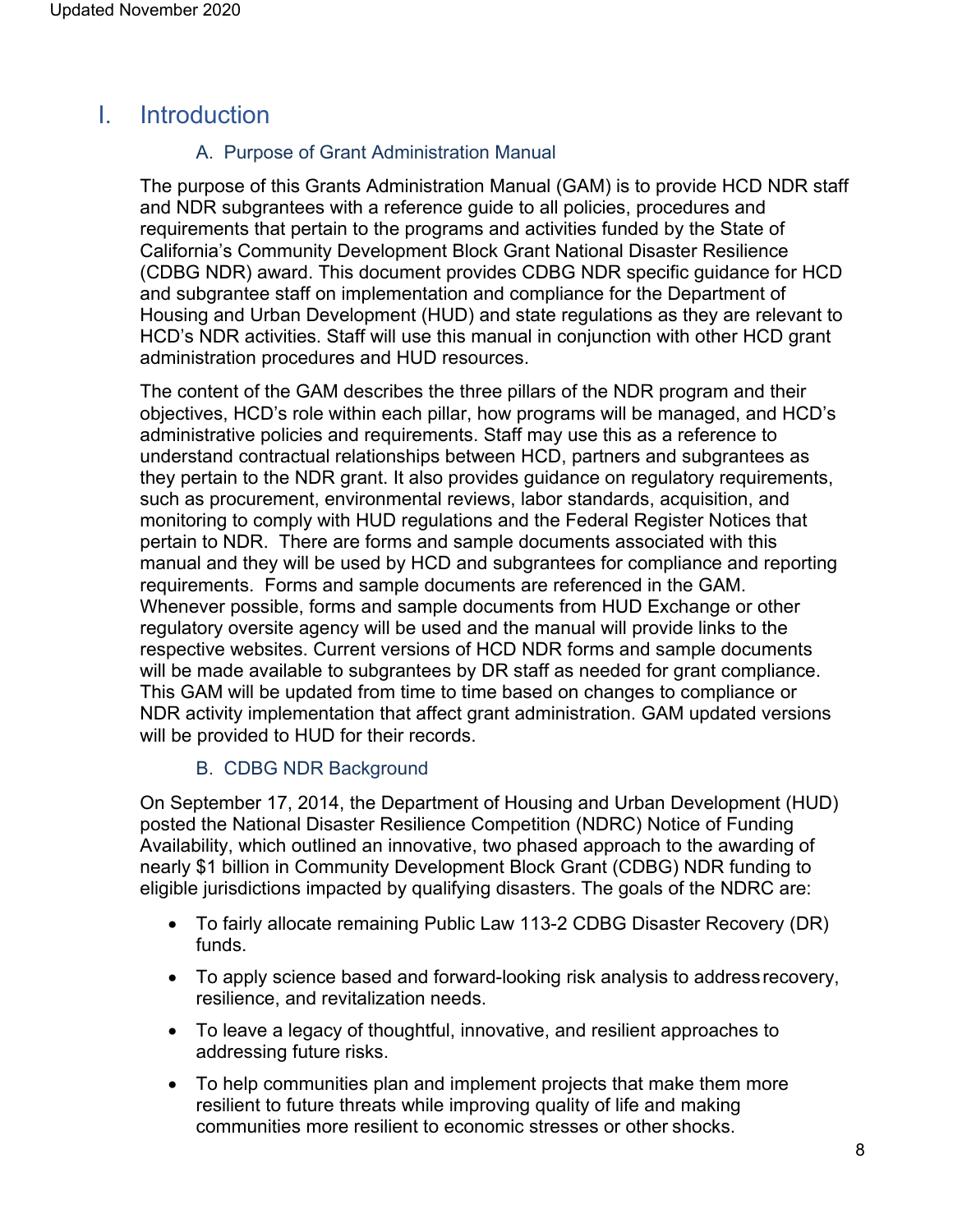- To fully engage stakeholders about the impacts of climate change and to develop pathways to resilience.
- To leverage investments from the philanthropic community to help communities define problems, set goals, explore options, and craftsolutions.

During Phase I, eligible jurisdictions were asked to frame their unmet recovery needs, vulnerabilities and community development objectives, and on June 22, 2015, the highest scoring applicants were announced as Phase I winners. Selected jurisdictions were then invited to participate in Phase II, where they were asked to fully articulate the resilience enhancing disaster recovery and revitalization projects or programs intended to address community development objectives as well as mitigate or address identified risks and vulnerabilities.

The two-phased approach included technical assistance from the Rockefeller Foundation, with the establishment of five regional Resilience Academies and a Federal Resilience Workshop during Phase I and two regional Resilience Academies and a Resilience Funder's Summit in Phase II. Eligible jurisdictions were required to submit their Phase II applications by October 27, 2015, and, after scoring by HUD, the winners of the competition, which included the State of California, were announced on January 21, 2016.

#### C. Summary of CDBG NDR Awarded Projects

<span id="page-8-0"></span>HUD allocated \$70,359,459 in CDBG NDR funds to the State of California's Department of Housing and Community Development (HCD) to implement the Community and Watershed Resilience Program (CWRP) within Tuolumne County, which includes the Rim Fire burn and evacuation areas.

The Rim Fire started in August 2013 in the Stanislaus National Forest and burned a total of 257,314 acres, making it the largest wildfire on record at the time in the Sierra Nevada mountain range. After a nine-week firefighting battle, the fire was fully contained in October 2013. However, log piles continued to smolder due to a lack of winter rains for more than a year before the fire was declared officially out. Beyond the Rim Fire's obvious impacts to forest health and private property, it also threatened the Hetch Hetchy Reservoir, which provides 85 percent of the city of San Francisco's water supply.

The CWRP consists of a suite of resilience building initiatives in three integrated pillars. They include the Forest and Watershed Health Program, which implements forest and watershed investments and identify opportunities for investments in other watersheds, as well as the development of a Biomass Utilization Fund to facilitate biomass economic development projects and two Community Resilience Centers, which provide year round public services and act as emergency centers during future disasters. All three of these CWRP activities will support the local economy and increase disaster resilience in the area.

HCD has developed a Core Team comprised of partnerships established in the NDRC Phase 2 application process. These Core Team partners consist of federal, state and local agencies. The Core Team members meet regularly with HCD and technical advisors to help support and coordinate pillar activities throughout the stages of program design, feasibility and implementation. Once feasibility analysis is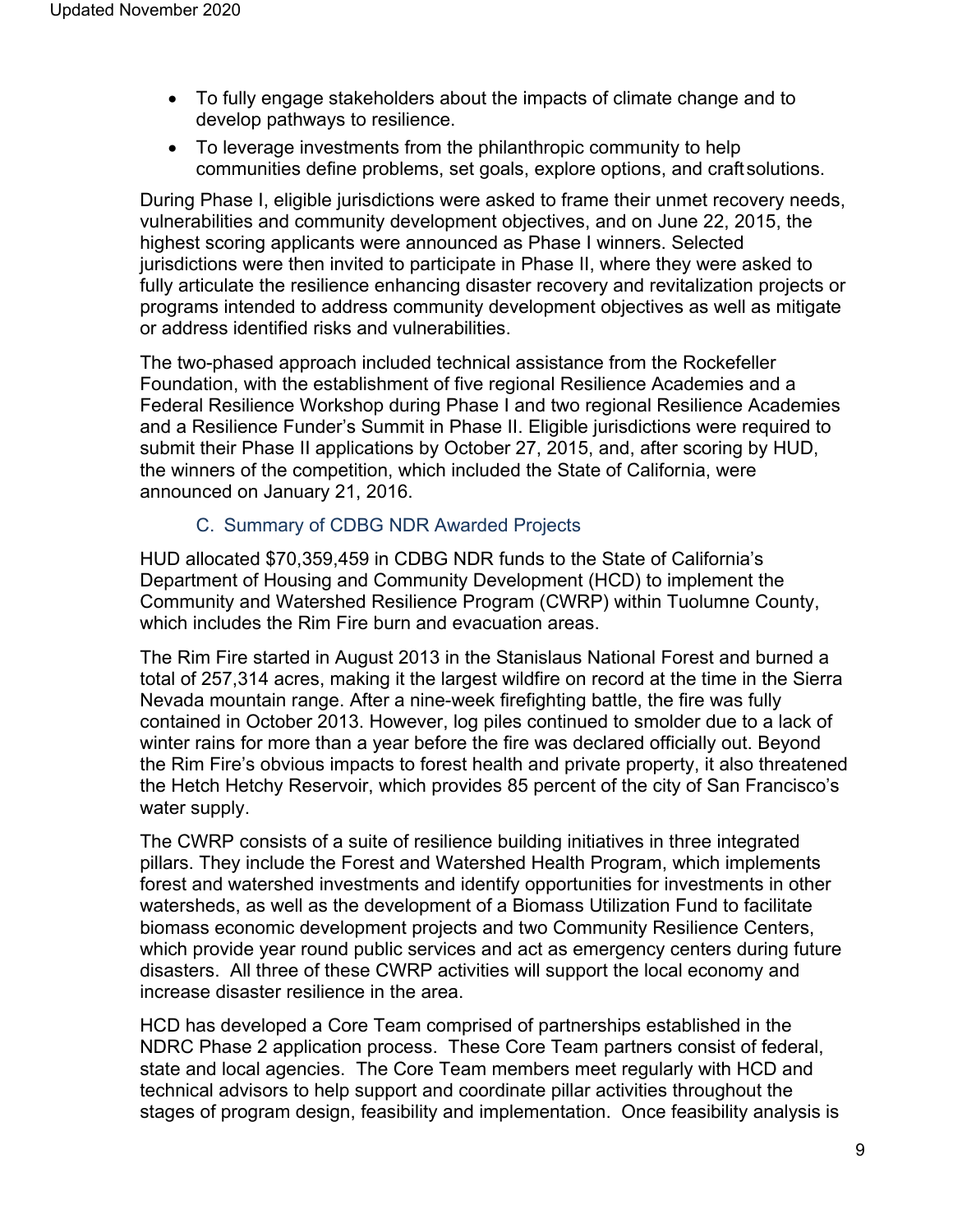complete for specific projects, the Core Team reviews them for NDR funding compliance and provides approval or requests additional compliance information as needed. After the Core Team reviews projects, HCD will require that a General Conditions checklist is completed and upon completion and approval, HCD provides a release of project funds to the subgrantee.

#### D. Forest and Watershed Health Program

<span id="page-9-0"></span>HUD awarded approximately \$28.6 million to the State of California's Forest and Watershed Health Project (FWHP). The project implements green public infrastructure in the Rim Fire burn area through forest and watershed investments, which includes reforestation, biomass removal and fuels reduction, noxious weed abatement, expansion of fuel breaks and rangeland reconstruction, which is all part of implementation of sustainable forest management practices. HCD is using the United States Forest Service to implement these activities, in partnership with a number of other agencies. This component supports a healthy resilient forest and protect some of CA Sierra Nevada watershed area responsible, which in total provides for 60 percent of the state's water supply. It also provides wildfire protection to local communities and develops economic opportunities to diversify and strengthen local economies. The FWHP encompasses five distinct activities to ensure outcomes are met:

- a. Reforestation and restoration through reduction of existing fuel loads to preserve natural regeneration and the planting of resilient and diverse forests where regeneration is not sufficient to restore the landscape.
- b. Expand and develop eight strategically placed fuel breaks to provide forest and community protection by reducing the size and intensity of wildfires.
- c. Reconstruct rangeland infrastructure destroyed by the Rim Fire, including reconstruction of destroyed fencing and troughs.
- d. Mitigate sedimentation and soil erosion and initiate the treatment of noxious weeds to ensure the health of reforested and restored areas.
- e. Reduce wildfire fuel loads by conducting fuel reduction activities and biomass removal.

#### E. Biomass Utilization Fund

<span id="page-9-1"></span>HUD awarded approximately \$22 million to the State of California for the planning, development and implementation of one or more biomass utilization projects. The 2015 original proposal was for HCD to directly fund one biomass utilization campus facility, however, after completion of the planning and feasibility study in 2019, HCD determined that development of a Biomass Utilization Fund (BUF) would be a better option. HCD reached out to a number of Community Development Finance Institutions (CDFI) and found one, Rural Community Assistance Corporation (RCAC), which agreed to act as a BUF program operator. RCAC will use NDR funds to create a BUF economic program for funding of wood product businesses and create more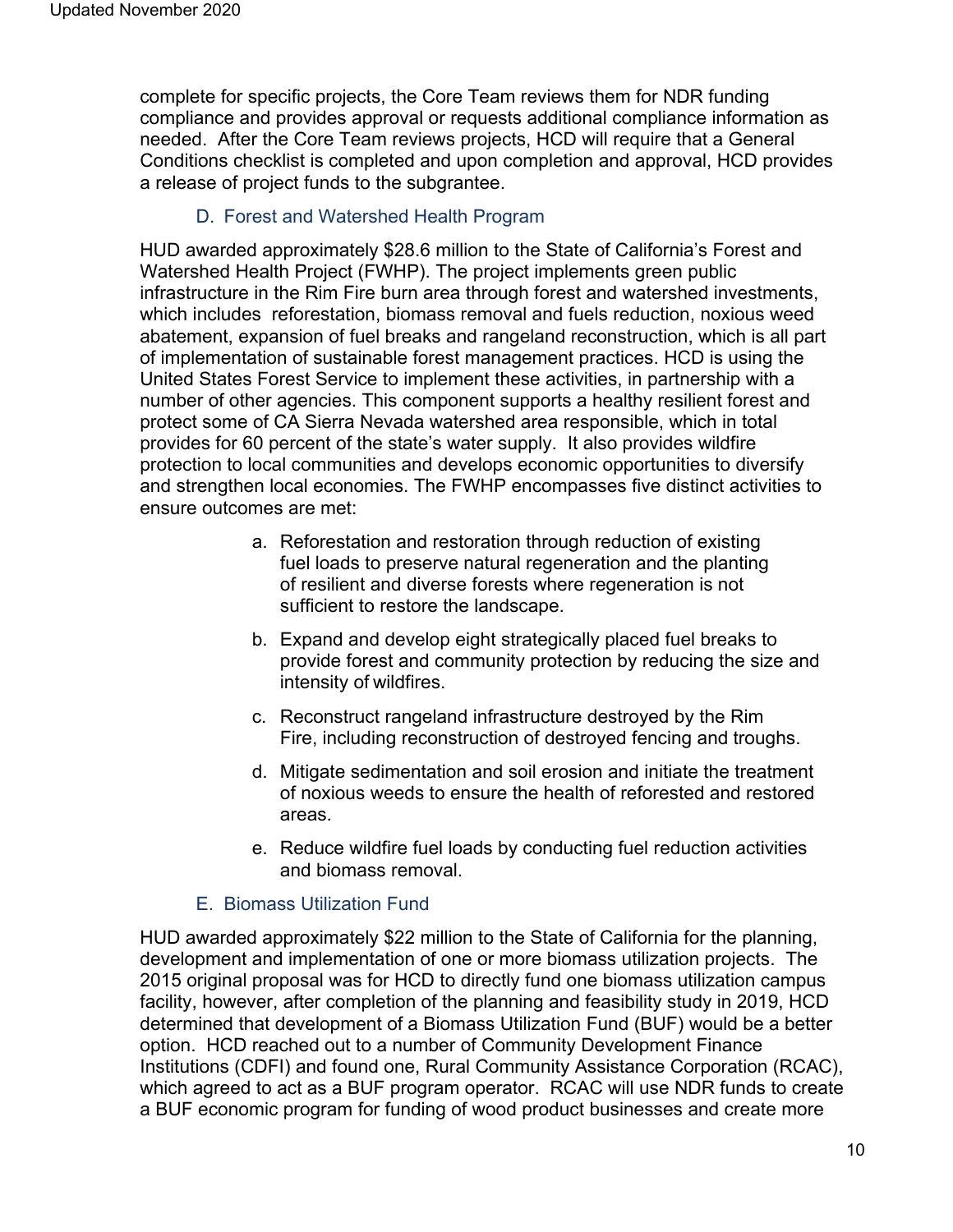markets for biomass removed from the Rim Fire and surrounding areas. This component encourages job creation and diversifies economic development, while promoting forest health, and local energy security. The BUF employs a two-phased development process consisting of:

- f. Phase I Community outreach, planning and feasibility studies, develop method of distribution.
- g. Phase II Release funding, accept funding proposals, award and project implementation.

#### F. Community Resilience Center

<span id="page-10-0"></span>HUD awarded approximately \$19.7 million to the State of California to plan and develop one or two Community Resilience Centers (CRCs). HCD is using the County of Tuolumne for the planning and development of the CRCs. After completing the CRC planning and feasibility analysis, HCD determined that the county could develop two CRCs, in the communities of Groveland and Tuolumne. The county will own and operate the multi-use CRC projects. Each CRC will provide eligible year-round public services to local residents and use the CRCs during an emergency. This component provides education and job training opportunities and proposes to coordinate activities local community colleges and other local agencies. The CRC employs a two-phased approach to development:

- h. Phase I Engage the community, delineate service needs and finalize designs, using principles of Rebuild by Design to engage residents, community groups, business and elected officials.
- i. Phase II Construction and operation of two facility.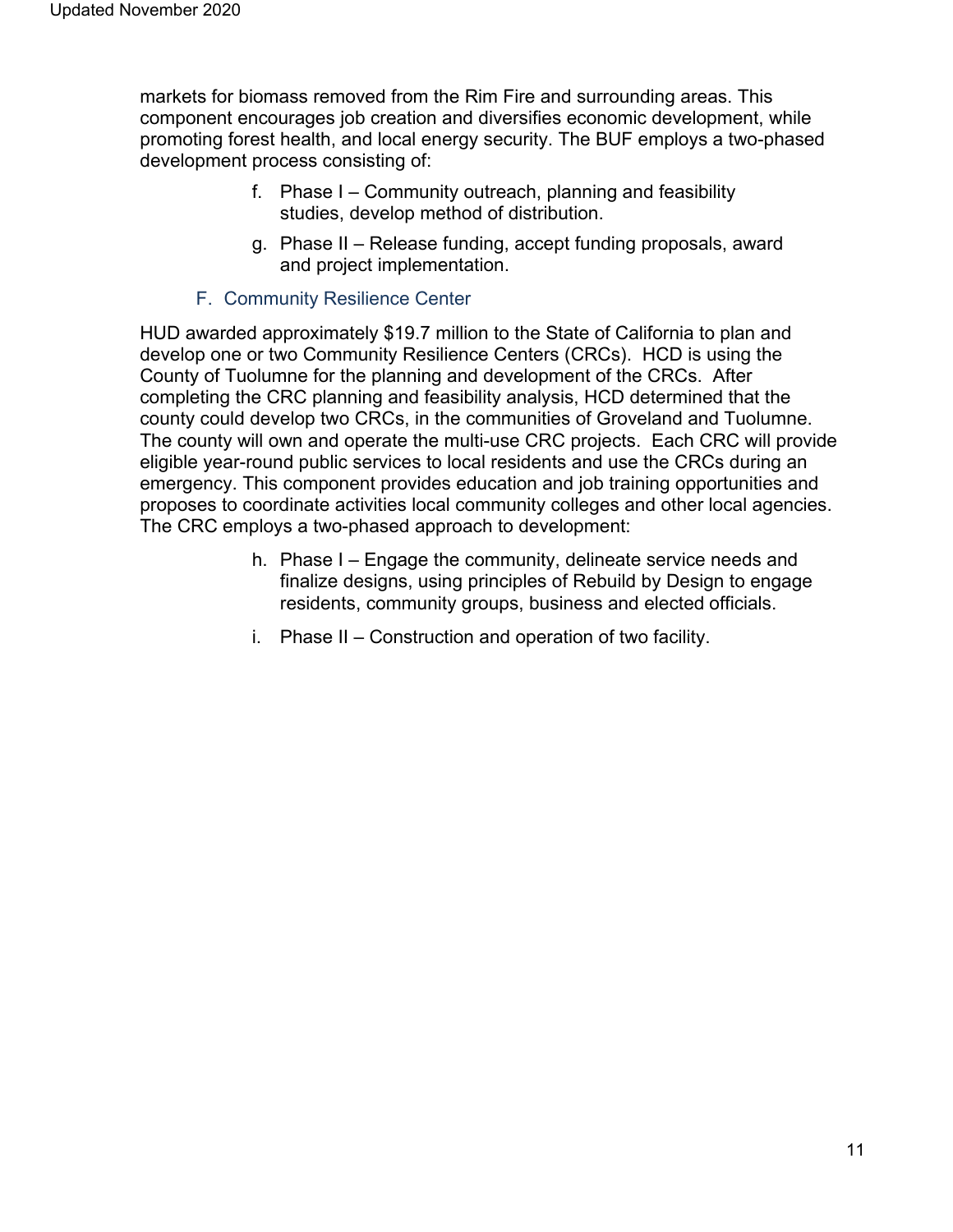# <span id="page-11-0"></span>II. Acronyms and Definitions

| <u>Acronvm</u>                   | <b>Meaning</b>                                                                                        |
|----------------------------------|-------------------------------------------------------------------------------------------------------|
| <b>ADA</b>                       | Americans with Disabilities Act                                                                       |
| <b>AD</b>                        | <b>Activity Delivery (NDR Funding)</b>                                                                |
| A/E                              | <b>Architectural and Engineering Services</b>                                                         |
| <b>AFWA</b>                      | Anti-Fraud, Waste and Abuse                                                                           |
| <b>AMC</b>                       | Asset Management and Compliance (HCD)                                                                 |
| <b>AMI</b>                       | Area Median Income (HUD)                                                                              |
| <b>BCA</b>                       | <b>Benefit Cost Analysis (HUD)</b>                                                                    |
| <b>BCP</b>                       | <b>Budget Change Proposal (CA)</b>                                                                    |
| <b>BUF</b>                       | <b>Biomass Utilization Fund-NDR Projects</b>                                                          |
| <b>CAL FIRE</b>                  | California Department of Forestry and Fire Protection<br>(NDR Subgrantee)                             |
| <b>CALSTARS</b>                  | California State Accounting & Reporting Systems-<br>(Discontinued July 2018 and replaced with FISCAL) |
| <b>CAPES</b>                     | <b>Consolidated Automated Program Enterprise System-</b><br>(HCD)                                     |
| <b>CBDO</b>                      | <b>Community Based Development Organizations (HUD)</b>                                                |
| <b>CCC</b>                       | California Conservation Corps (NDR Subgrantee)                                                        |
| <b>CCR</b>                       | California Code of Regulations                                                                        |
| <b>CDBG</b>                      | <b>Community Development Block Grant (HUD)</b>                                                        |
| <b>CDBG NDR or</b><br><b>NDR</b> | Community Development Block Grant - National Disaster<br>Resilience                                   |
| <b>CEQA</b>                      | <b>California Environmental Quality Act</b>                                                           |
| <b>CEA</b>                       | Cooperative Endeavor Agreement (HCD-USFS)                                                             |
| <b>CFR</b>                       | <b>Code of Federal Regulations</b>                                                                    |
| <b>CPD</b>                       | Office of Community Planning and Development (HUD)                                                    |
| <b>CRC</b>                       | <b>Community Resilience Centers (NDR Projects)</b>                                                    |
| <b>CWRP</b>                      | <b>Community and Watershed Resilience Program</b>                                                     |
| <b>DBRA</b>                      | Davis Bacon and Related Acts (Federal labor standards)                                                |
| <b>DFA</b>                       | Division of Financial Assistance (HCD)                                                                |
| <b>DGS</b>                       | Department of General Services (State procurement)                                                    |
| <b>DHS</b>                       | United States Department of Homeland Security                                                         |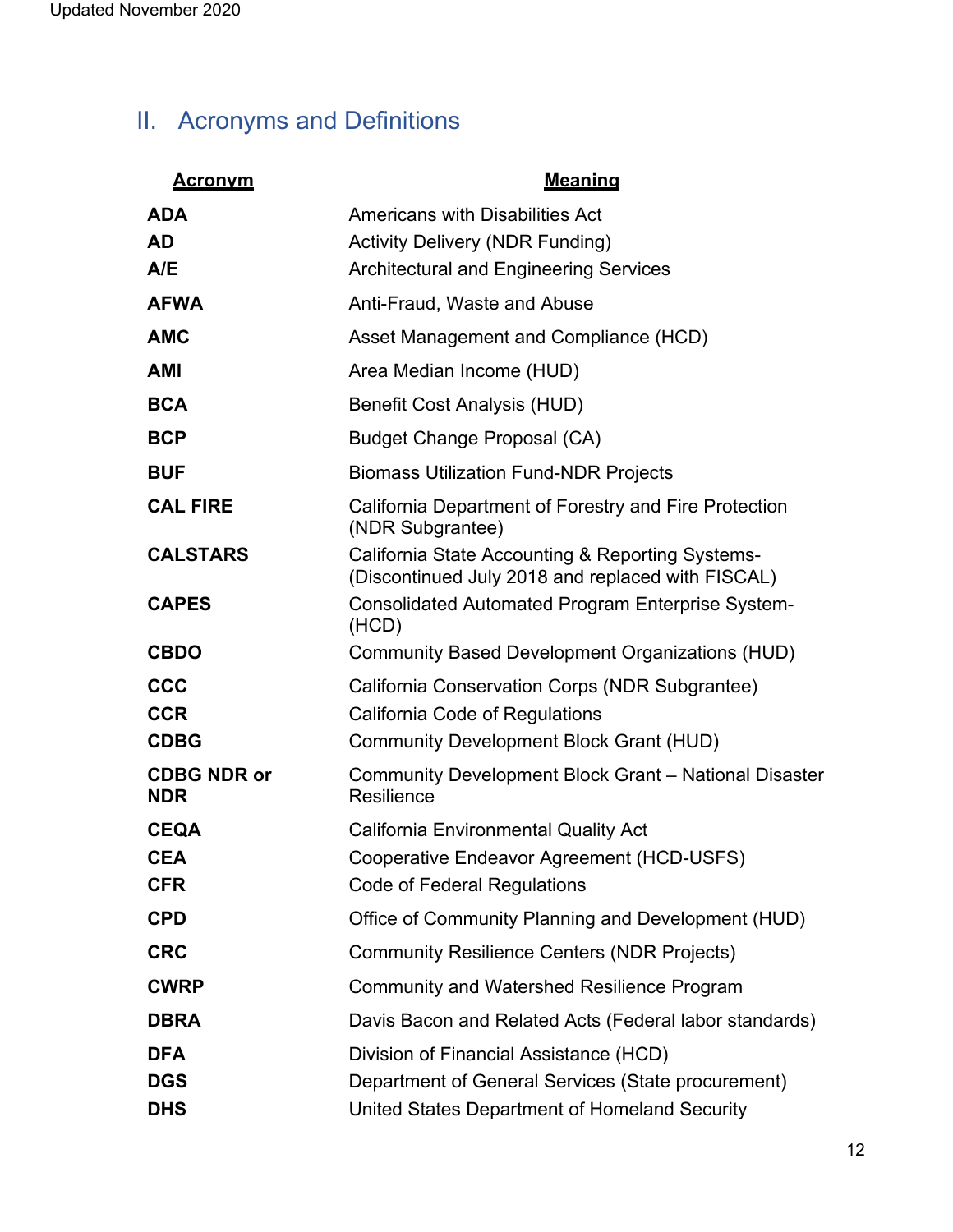| <b>DIR</b>                              | California Department of Industrial Relations (State<br>Prevailing Wage)                                                                                               |
|-----------------------------------------|------------------------------------------------------------------------------------------------------------------------------------------------------------------------|
| <b>DOB</b>                              | <b>Duplication of Benefits</b>                                                                                                                                         |
| <b>DOL</b><br><b>DOT</b>                | Department of Labor (Federal Prevailing Wage)<br>Department of Transportation                                                                                          |
| <b>DRGR</b><br><b>DR</b><br><b>DUNS</b> | Disaster Recovery Grant Reporting System (HUD)<br>Disaster Recovery Branch (HCD)<br>Dun and Bradstreet Data Universal Numbering System<br><b>Identification Number</b> |
| <b>EEO</b>                              | <b>Equal Employment Opportunity</b>                                                                                                                                    |
| <b>EIR</b>                              | Environmental Impact Report (CEQA)                                                                                                                                     |
| <b>EIS</b>                              | Environmental Impact Statement (NEPA)                                                                                                                                  |
| <b>ERR</b>                              | <b>Environmental Review Record</b>                                                                                                                                     |
| <b>FB</b>                               | Federal Programs Branch (HCD)                                                                                                                                          |
| <b>FEMA</b>                             | <b>Federal Emergency Management Agency</b>                                                                                                                             |
| <b>FI\$Cal</b>                          | Financial Information System for California (all CA<br>state entities)                                                                                                 |
| <b>FLSA</b>                             | Fair Labor Standards Acts of 1938                                                                                                                                      |
| <b>FMR</b>                              | <b>Fair Market Rent</b>                                                                                                                                                |
| <b>FOIA</b>                             | Freedom of Information Act (Federal)                                                                                                                                   |
| <b>FONSI</b>                            | Finding of No Significant Impact                                                                                                                                       |
| <b>FWHP</b>                             | Forest and Watershed Health Program (NDR Project)                                                                                                                      |
| <b>GAAS</b>                             | <b>Generally Accepted Accounting Standards</b>                                                                                                                         |
| GА                                      | <b>General Administration (NDR Funds)</b>                                                                                                                              |
| <b>GMS</b>                              | <b>Grant Management System (HCD)</b>                                                                                                                                   |
| <b>GMR</b>                              | <b>Grant Management Representative (DR Staff)</b>                                                                                                                      |
| <b>GMM</b>                              | Grant Management Manager (Manages DR Staff)                                                                                                                            |
| <b>GMFR</b>                             | Grant Management Fiscal Representative (DR Staff)                                                                                                                      |
| <b>GMRR</b>                             | <b>Grant Management Reporting Representative (DR</b><br>Staff)                                                                                                         |
| <b>GMF</b>                              | Grant Management Fiscal Manager (Manages fiscal<br>and reporting staff)                                                                                                |
| <b>GPM</b>                              | Grant Project Manager (DR Specialist 2)                                                                                                                                |
| <b>HCD</b>                              | California Department of Housing and Community<br>Development                                                                                                          |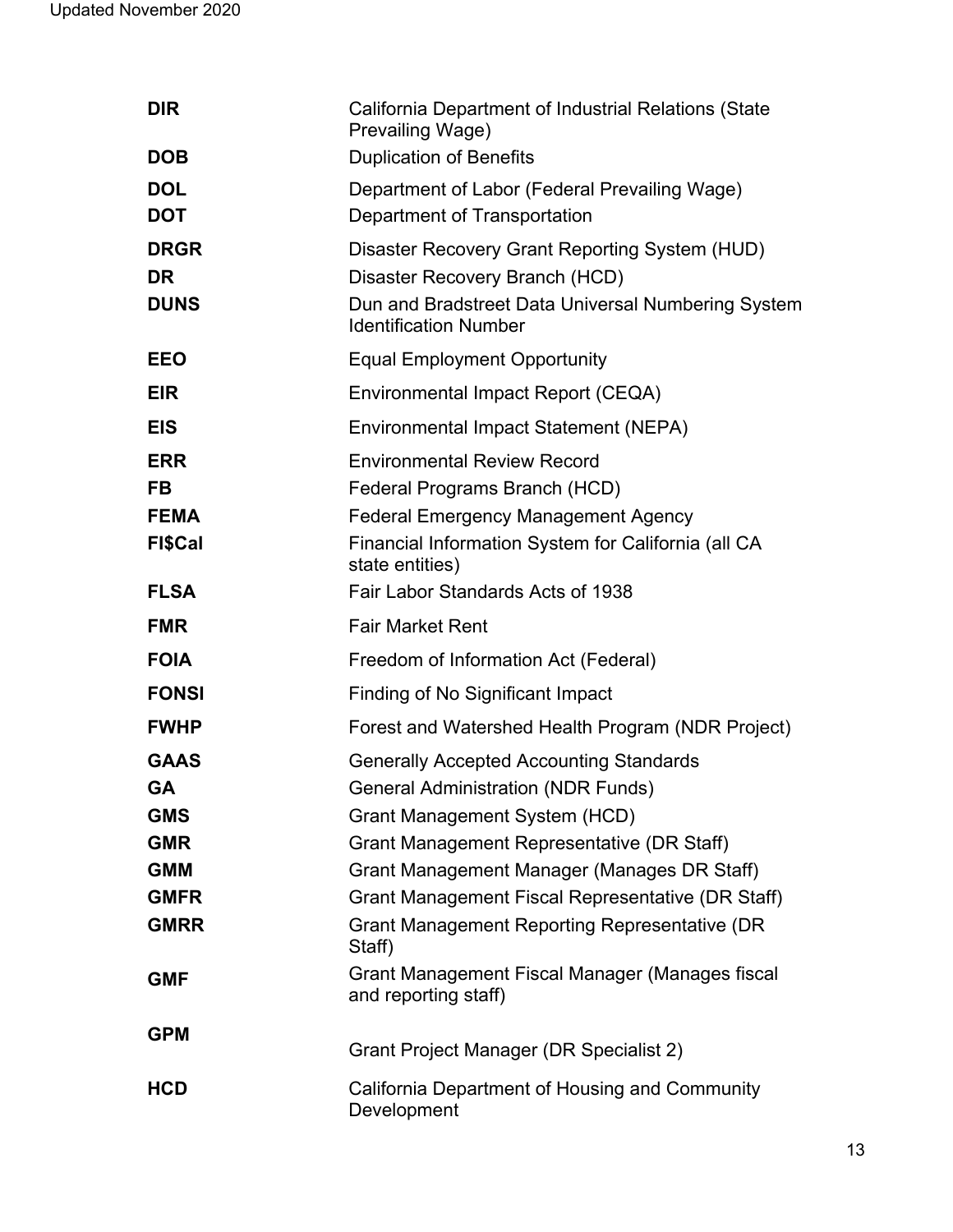| <b>HCDA</b>     | Housing and Community Development Act (CDBG<br>Statute)      |
|-----------------|--------------------------------------------------------------|
| <b>HUD</b>      | United States Department of Housing and Urban<br>Development |
| <b>ICRP</b>     | <b>Indirect Cost Rate Plan</b>                               |
| LA              | Lead Agency (CEQA)                                           |
| <b>LAP</b>      | Language Assistance Plan                                     |
| <b>LEP</b>      | <b>Limited English Proficiency</b>                           |
| <b>LMI</b>      | Low and Moderate Income                                      |
| <b>LMA</b>      | Low and Moderate Income Area                                 |
| <b>LMJ</b>      | Low and Moderate Income Job                                  |
| <b>LOCCS</b>    | Line of Credit Control System (Federal)                      |
| <b>M/WBE</b>    | Minority- and Women-Owned Business Enterprise<br>(Federal)   |
| <b>NDRC</b>     | National Disaster Resilience Competition (HUD NOFA)          |
| <b>NEPA</b>     | <b>National Environmental Policy Act</b>                     |
| <b>NFIP</b>     | National Flood Insurance Program                             |
| <b>NOC</b>      | Notice of Completion                                         |
| <b>NOD</b>      | Notice of Determination                                      |
| <b>NOFA</b>     | Notice of Funding Availability                               |
| <b>NOI/RROF</b> | Notice of Intent to Request Release of Funds                 |
| <b>NOP</b>      | Notice of Preparation                                        |
| <b>OIG</b>      | Office of Inspector General (HUD)                            |
| <b>OMB</b>      | Office of Management and Budget (Federal)                    |
| <b>OSAE</b>     | Office of Audits and Evaluation (HCD)                        |
| <b>OPR</b>      | Governor's Office of Planning and Research (CA)              |
| <b>PCA</b>      | Program Cost Account (HCD)                                   |
| <b>PCC</b>      | Public Contract Code (CA)?                                   |
| PII             | Personal Identifiable Information                            |
| <b>PRA</b>      | Public Records Act (CA)                                      |
| <b>QPR</b>      | <b>Quarterly Performance Report</b>                          |
| <b>RCAC</b>     | <b>Rural Community Assistance Corporation (NDR)</b>          |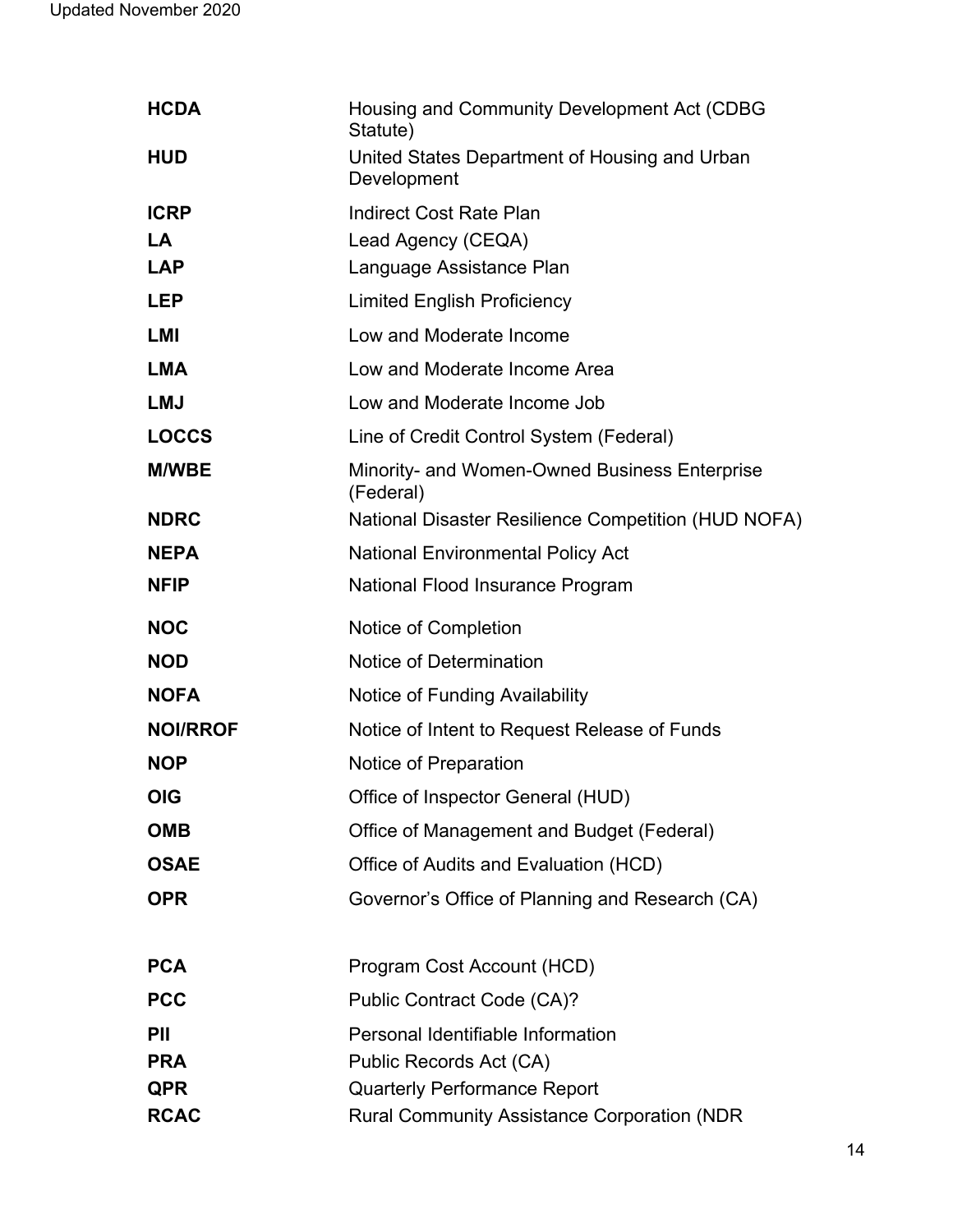subgrantee)

| <b>RFF</b>   | Request for Funds-(HCD Funds Request Form)                                          |
|--------------|-------------------------------------------------------------------------------------|
| <b>RFP</b>   | <b>Request for Proposals</b>                                                        |
| <b>RFQ</b>   | <b>Request for Qualifications</b>                                                   |
| <b>RE</b>    | <b>Responsible Entity</b>                                                           |
| <b>RARAP</b> | <b>Residential Anti-Displacement and Relocation</b><br>Assistance Plan (HUD 104(d)) |
| <b>SA</b>    | Standard Agreement (HCD)                                                            |
| <b>SAM</b>   | State Administrative Manual (CA Procurement)                                        |
| <b>SBA</b>   | <b>Small Business Administration (Federal)</b>                                      |
| <b>SCO</b>   | State Controller's Office (CA Budget Authority<br>and Disbursements)                |
| <b>SCH</b>   | State Clearing House (CA CEQA Posting)                                              |
| <b>SNC</b>   | Sierra Nevada Conservatory (NDR Subgrantee)                                         |
| <b>SOW</b>   | Scope of Work                                                                       |
| <b>URA</b>   | Uniform Relocation Act (Federal acquisition and<br>relocation)                      |
| <b>USFS</b>  | United States Forest Service (NDR Subgrantee)                                       |
| <b>WUI</b>   | Cal FIRE Wildland Urban Interface (Areas of Risk<br>for Wildfires)                  |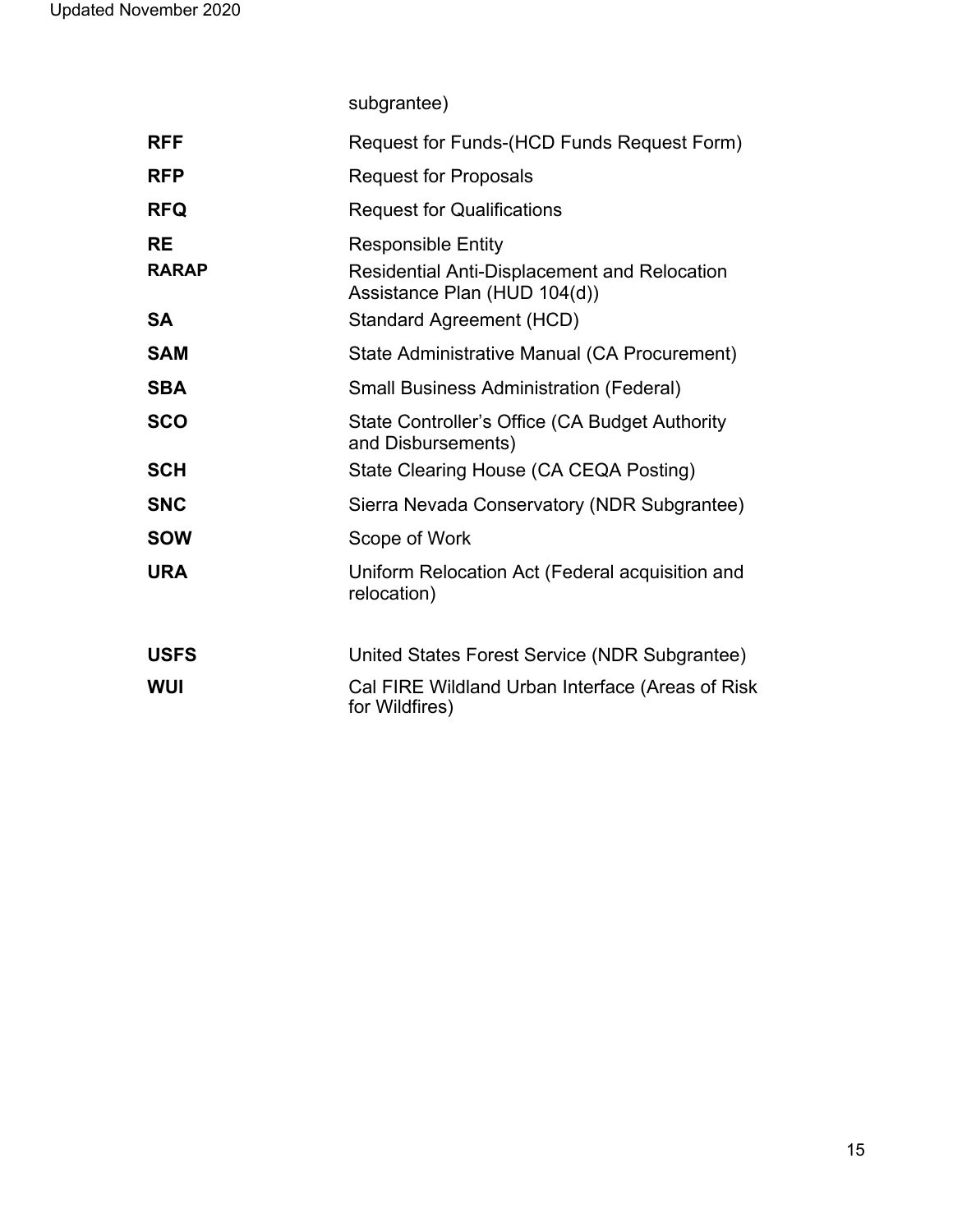#### A. Terms and Definitions

<span id="page-15-0"></span>**Activity Delivery:** The NDR funding used to pay for tasks required for preparation and support of activity implementation but not directly related to implementation.

**Biomass Utilization Fund (BUF):** The BUF originally referred to single Biomass Utilization Facility (campus) project. Upon completion of the biomass facility feasibility study in 2019, HCD determined that focusing on one BUF project was not feasible and that multiple biomass projects should be pursued under a revolving Biomass Utilization Fund. HUD agreed that smaller biomass projects could meet the same goals and NDR funding requirements as the one large facility proposed in the NDRC application. Thus, the biomass utilization facility in the NDRC funding application was changed to a biomass utilization fund.

**Community Based Development Organization (CBDO):** The term ''CBDO'' refers to an eligible non-profit entity receiving a direct award from HCD. HCD used the CBDO eligibility standard on RCAC as part of their implementation of BUF activities.

**Cooperative Endeavor Agreement (CEA):** HCD used the Standard Agreement format to engage the USFS in implementation of the FWHP. The Standard Agreement includes CEA language. The CEA language is in place because of the special relationship between HCD, a state agency providing HUD funds to the USFS, a federal agency. The CEA contains all the other NDR requirements, which must be followed by the USFS.

**Contractor:** The term ''contractor" refers to a third-party firm formally procured by HCD or subgrantee, to assist with carrying out NDR activities. Contractor agreements are not the same as subgrantee agreements because not all the federal overlay compliance requirements are needed for a contractor.

**Core Team:** The Core Team is a group of Federal, State, and local agencies that work together to promote NDR grant activity success and ensure positive outcomes as outlined in the NDRC application. Some Core Team members are committed as subgrantees and some are committed via partnership agreements.

**Disaster Recovery Grant Reporting System (DRGR):** The Disaster Recovery Grant Reporting system was developed by HUD's Office of Community Planning and Development for the Disaster Recovery CDBG program and other special appropriations. Data from the system is used by HUD staff to review activities funded under these programs and for required quarterly reports to Congress.

**Duplication of Benefits (DOB):** Financial assistance received from another source that is provided for the same purpose as the CDBG NDR funds.

**Environmental Review Record (ERR):** A permanent set of files containing all documentation pertaining to the federal and state environmental review compliance procedures conducted and environmental clearance documents.

**Federal Acquisition Regulations (FAR):** A Federal procurement standard used by USFS.

**Federal Emergency Management Agency (FEMA):** An agency of the United States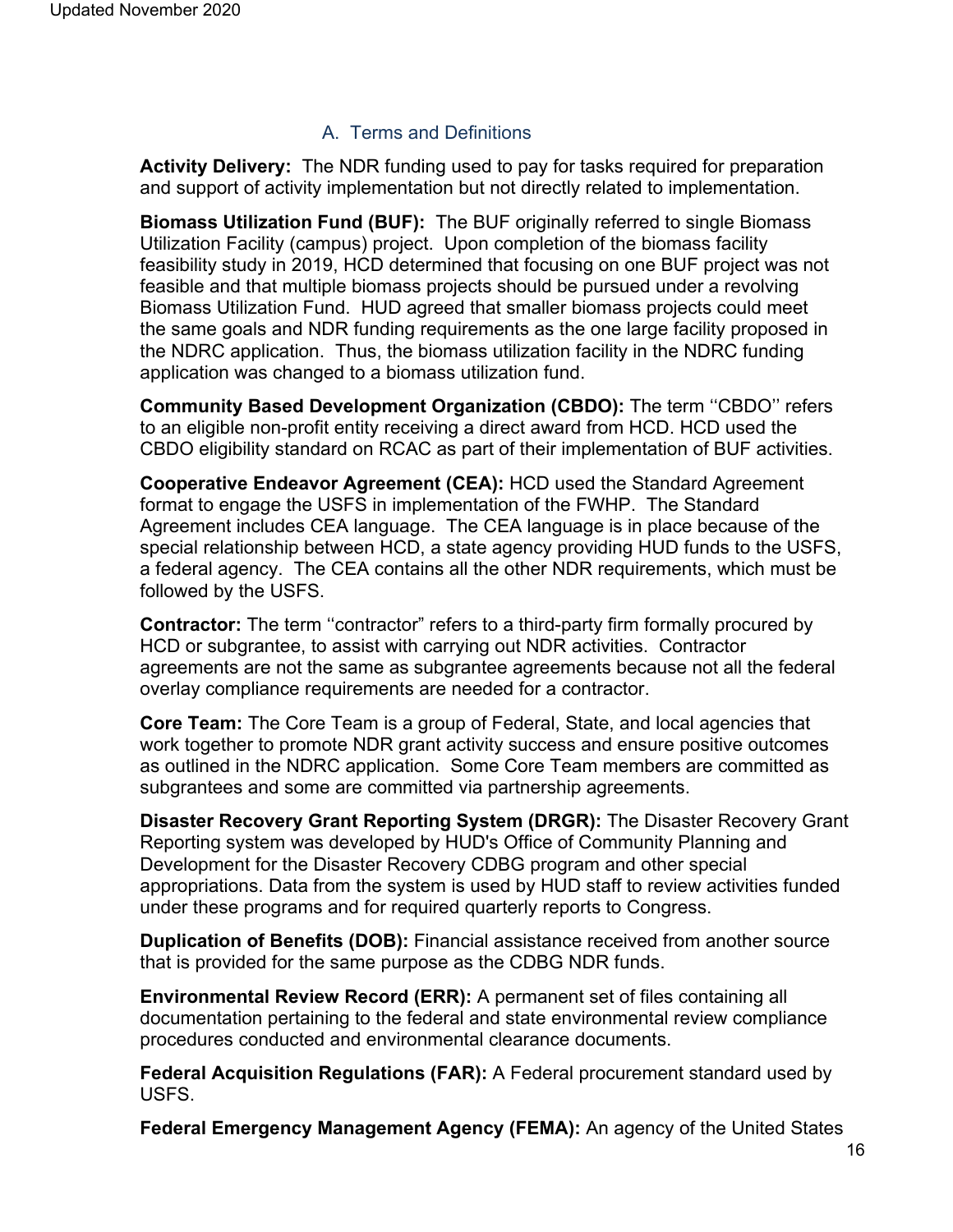Department of Homeland Security. The agency's primary purpose is to coordinate the response to a disaster that has occurred in the United States and that overwhelms the resources of local and state authorities.

**Funds Request/Financial Report**: HCD has used a standard NDR funds request form, executed and submitted by subgrantees and consultants, to process payments of eligible costs incurred. With the implementation of the GMS, the funds request form is incorporated via the financial report. Subgrantees using the GMS will not submit a fund request but will create a financial report in the GMS to request payments.

**Fair Market Value**: The hypothetical price that a willing buyer and seller agree upon when they are acting freely, carefully, and with complete knowledge of the situation.

**GCR Inc. also known as Civix**: The contractor hired by HCD to support the DR Section staff in NDR grant compliance and administration of the HUD grant.

**General Administration (GA)**: The NDR funding set aside for overall administration of the HUD grant. GA funding is limited to five percent of grant award.

**Grant Management Systems (GMS)**: The computer software systems that HCD uses to oversee the NDR HUD grant and Standard Agreements. HCD may use one or more software systems over the course of the HUD grant term.

**Department of Housing and Urban Development (HUD):** Federal department through which the CDBG NDR funds were provided to HCD.

**Department of Housing and Community Development (HCD):** State department through which California is administering the CDBG NDR funds. **Indirect Cost Rate Plan (ICRP):** The financial analysis of indirect costs of an entity receiving state or federal funds. The ICRP establishes an agreed upon percentage of indirect costs associated with administration of funding. The ICRP and resulting percentage of costs must be reviewed and approved by a cognizant agency.

**Limited English Proficiency (LEP):** A designation for persons that are unable to communicate effectively in English because their primary language is not English, and they have not developed fluency in the English language. A person with Limited English Proficiency may have difficulty speaking or reading English. An LEP person benefits from an interpreter who translates to and from the person's primary language. An LEP person may also need documents written in English translated into his or her primary language so that person can understand important documents related to health and human services.

**Low to Moderate Income (LMI):** For LMI benefit national objective, a LMI persons has a family income that is "moderate". HUD moderate income' level is 80 percent of county median, adjusted for family size. Income levels are set annually by the federal government for the HUD programs.

**Minority and Women owned Business Enterprise (MWBE):** A business that is owned and controlled (minimum of 51 percent ownership) by a member of a minority group, or women.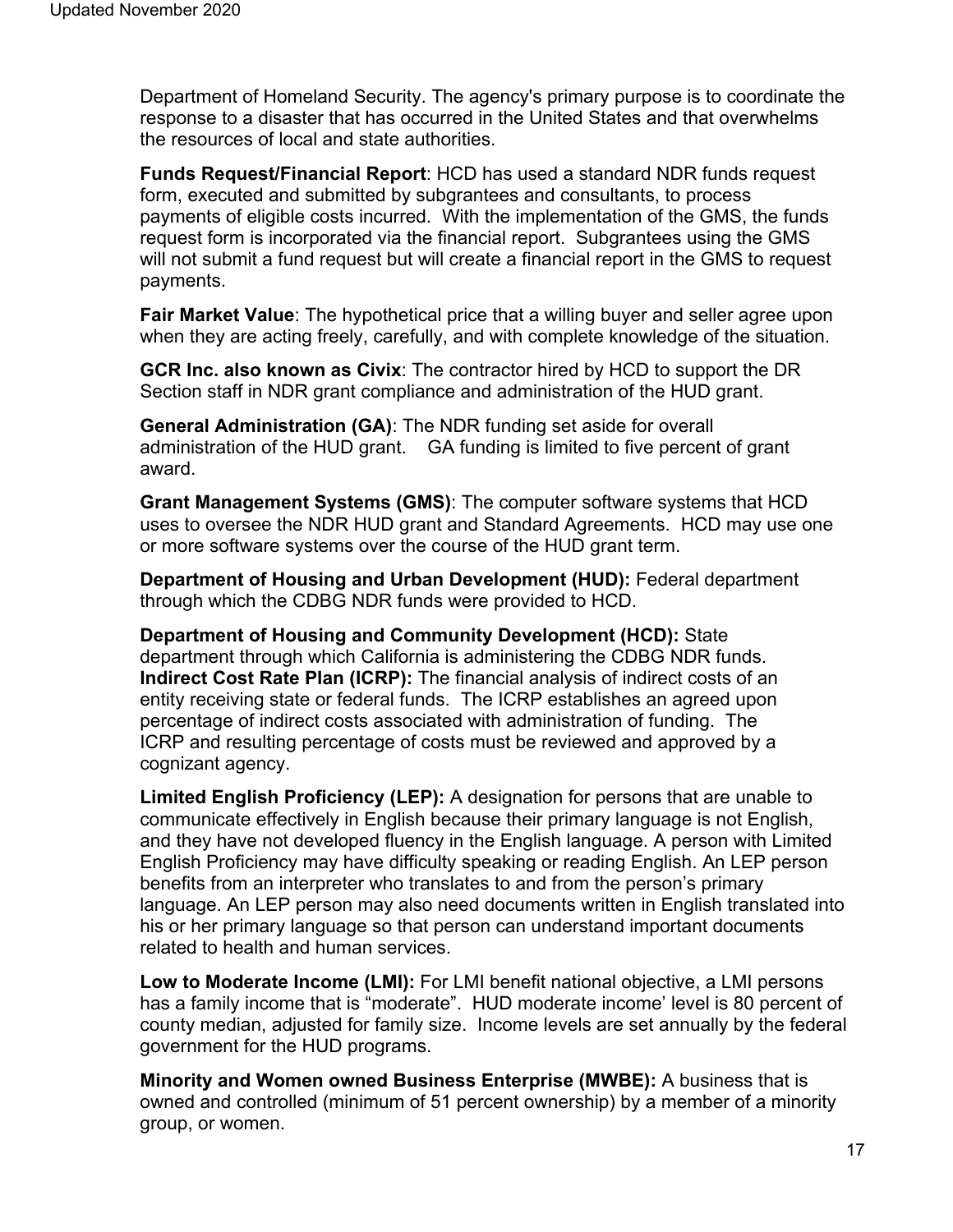**Most Impacted and Distressed:** An area that was declared by the President to be a major disaster area under the Stafford Act for a disaster event occurring in calendar years 2011, 2012 and 2013.

**Most Impacted and Distressed Unmet Recovery Need (MID URN):** An area approved by HUD in the NDRC application as being a Most Impacted and Distressed area with an unmet recovery need from a disaster occurring in calendar years 2011, 2012, and 2013.

**National Environmental Policy Act (NEPA):** Establishes a broad national framework for protecting the environment. NEPA's basic policy is to assure that all branches of government give proper consideration to the environment prior to undertaking any major federal action that could significantly affect the environment.

**National Flood Insurance Program (NFIP):** Created by Congress in 1968 to reduce future flood damage through floodplain management and to provide people with flood insurance through individual agents and insurance companies. FEMA manages the NFIP.

**National Objective:** HCDA and HUD regulations require all CDBG eligible activities to meet a national objective benefit. There are three national objectives, with benefit to LMI persons being the most common one and for CDBG NDR, over 50% of the funds expended must meet LMI. FWHP activities were HUD approved for the national objective of benefit of meeting an Urgent Need.

**Pillar:** The term ''pillar" is used to refer to any of the three CWRP activities, CRCs or BUF of FWHP.

**Planning Activity:** Activities that are conducted to determine design and financial feasibility of an NDR activity prior to implementation. HUD requires all NDR activities to have feasibility analysis prior to implementation. The FWHP did not use NDR funding for planning but USFS documented feasibility of activities prior to release of funds. CRCs and BUF activities both use NDR funds for formal planning processes conducted prior to HCD approval of implementation.

**Partners:** Agencies who have agreed to assist HCD in implementation of NDR activities and meeting their goals and objectives. Most Partners are also subgrantees, but not all. All Partners participate on the Core Team.

**Procurement:** A competitive method of securing goods or services. Compliance standards fall under both state and federal regulations. HCD is using state procurement process and standards and has certified to HUD that state procurement standards are substantially the same as federal standards.

**Property Owner:** Property Ownership is defined as holding a fee simple title as evidenced by a warranty deed, bargain for sale deed, or a quitclaim deed to the Property to be assisted. The deed must be recorded with the county, city, or appropriate local municipality.

**Quarterly Performance Report (QPR):** HCD must submit a QPR through the DRGR system no later than 30 days following the end of each calendar quarter. Within 3 days of submission to HUD, each QPR must be posted on HCD's official web site.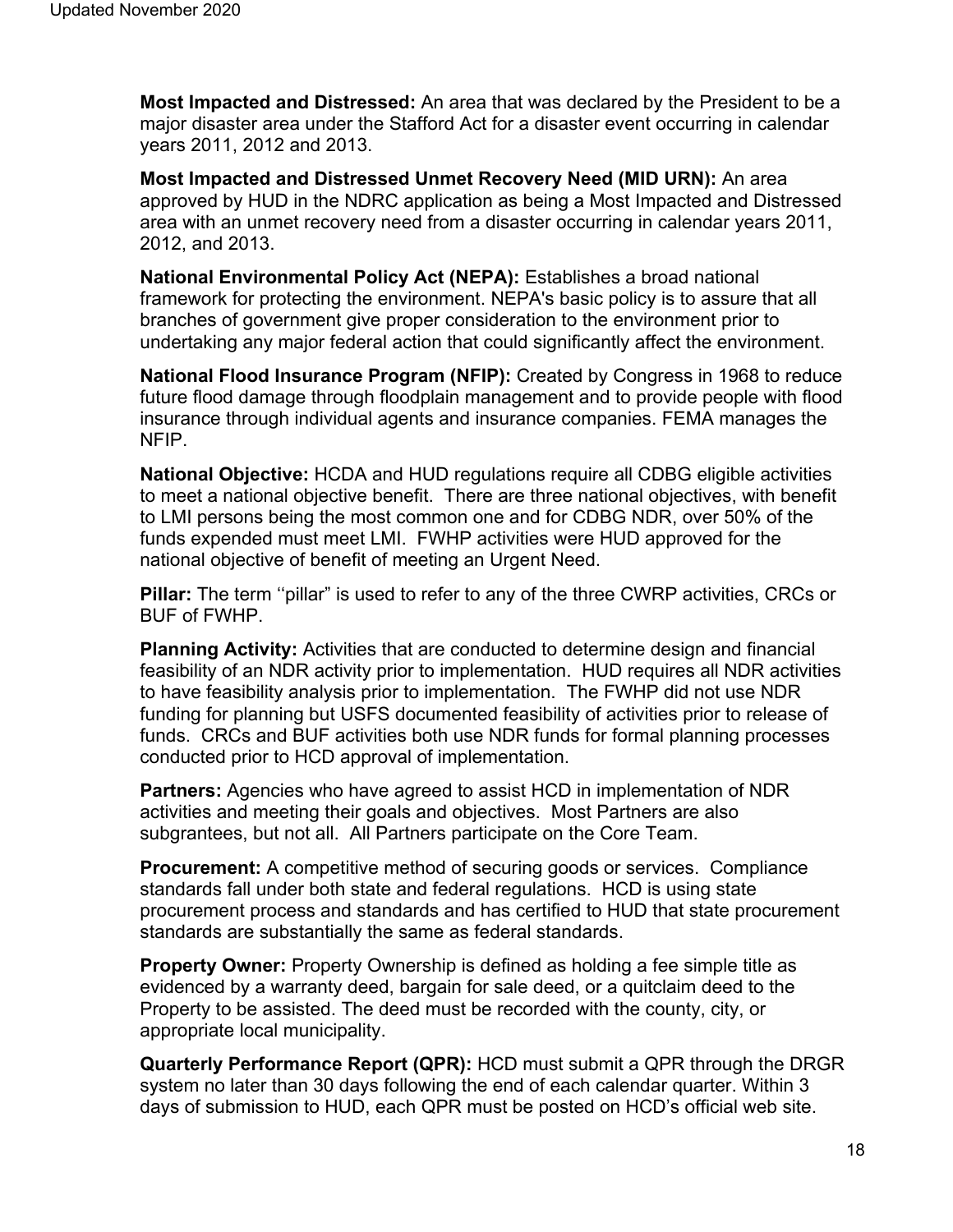**Reconstruction:** The labor, materials, tools and other costs of rebuilding.

**Repair:** The labor, materials, tools, and other costs of improving buildings, other than minor or routine repairs.

**Request for Proposal (RFP):** A procurement document designed to solicit proposal services where cost is considered as a factor.

**Request for Qualifications (RFQ):** A procurement document designed to solicit an entity's qualifications for delivering a defined scope of services.

**Responsible Entity (RE):** Under 24 CFR Part 58, the term "responsible entity"(RE) means the agency receiving CDBG assistance. The RE must complete the environmental review process. The RE is responsible for ensuring compliance with NEPA and the federal laws and authorities, for issuing the public notification, for submitting the request for release of funds and certification, when required, and for ensuring the Environmental Review Record (ERR) is complete.

**Small Business Administration (SBA):** SBA's Office of Disaster Assistance (ODA) provides affordable, timely and accessible financial assistance to applicants, renters, and businesses. The SBA low interest, long term loans are the primary form of federal assistance for the repair and rebuilding of nonfarm, private sector disaster losses.

**Standard Agreement:** The HCD agreement format used for NDR funding. The Standard Agreement language is edited by the GMR, HCD legal team and engaged entity to reflect the type and nature of the relationship between the agreement's parties. For example, the Standard Agreement format can used for subgrantees, subrecipients and procured consultants but specific compliance language is modified based on the legal relationship being established.

**Subgrantee:** The term ''subgrantee'' refers to any jurisdiction, subrecipient, or state agency receiving a direct NDR award from HCD, which is administered using a Standard Agreement.

**Subrecipient:** The term "subrecipient" refers to non-profit entities that can receive a direct allocation of HUD funds without a formal procurement process.

**Uniform Relocation Act (URA):** A federal law that establishes minimum standards for federally funded programs and projects that require the acquisition of real property (real estate) or displace persons from their homes, businesses, or farms.

### <span id="page-18-1"></span><span id="page-18-0"></span>III. Program Allocation and Administration

#### A. Funding Appropriation

HUD issued a Federal Register Notice listing the 13 awardees of Phase 2 of the NDRC on June 7, 2016. Pursuant to the Disaster Relief Appropriations Act, 2013, Public Law 113-2 (Appropriations Act), awardees were collectively allocated almost \$1 billion.

NDRC awardees were allocated CDBG–NDR grant funds on a competitive basis. These funds were made available by the Appropriations Act for disaster recovery from major disasters declared under the Robert T. Stafford Disaster Relief and Emergency Assistance Act of 1974 (42 U.S.C. 5121 et seq.) (Stafford Act) in 2011,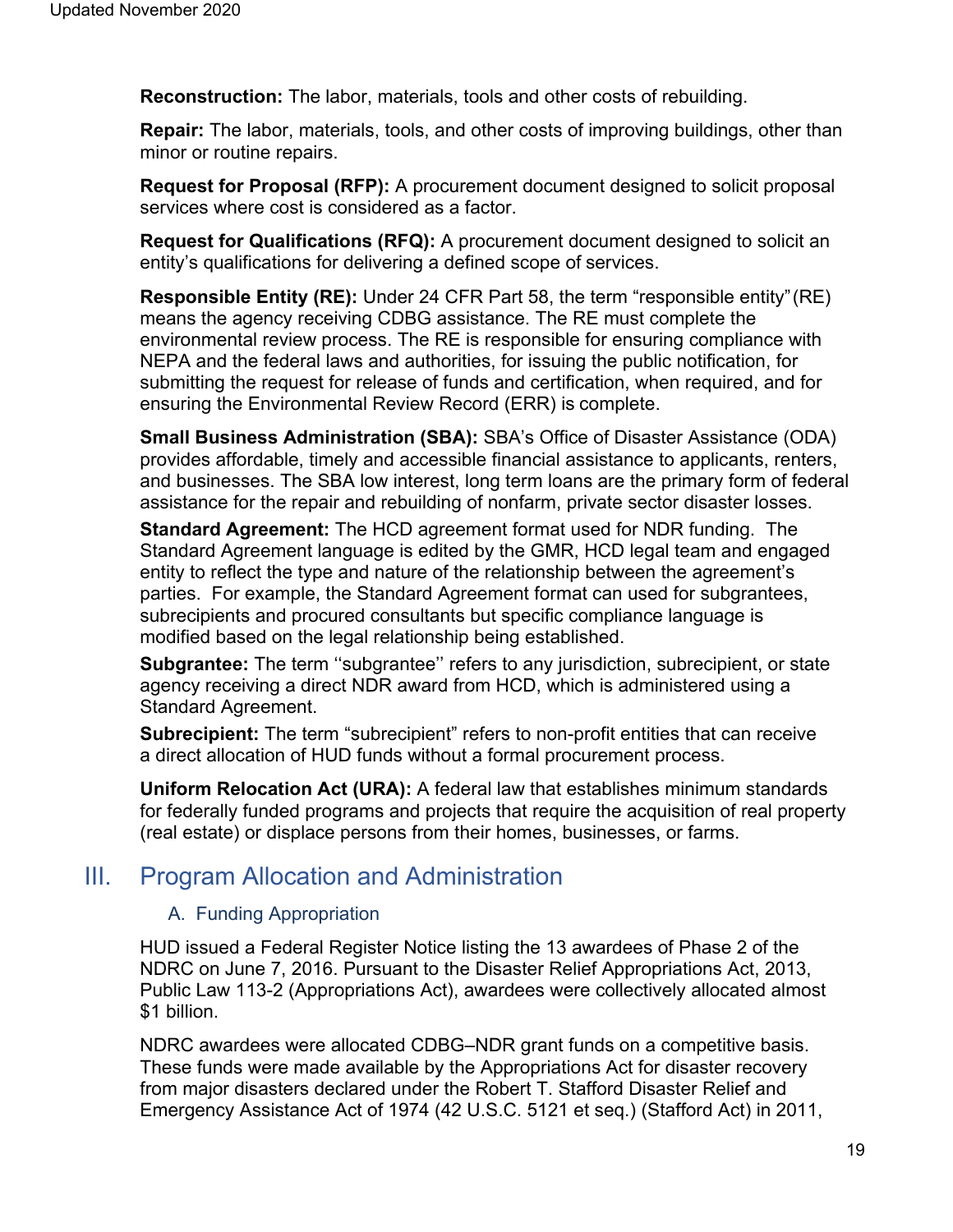2012, and 2013.

On January 17, 2017, HUD executed a grant agreement with HCD for \$70,359,459 in CDBG NDR funding for the Community and Watershed Health Resilience Program for activities throughout Tuolumne County, which was designated as the Most Impacted and Distressed with Unmet Recovery Needs (MID URN) area of the Rim Fire Disaster. Because HUD award was approximately half of what was originally requested in the Phase 2 application, HUD and HCD agreed to the following allocation of awarded funds to the three project activities:

- Forest and watershed health work (\$28,604,459)
- Biomass Utilization Facility (\$22,000,000).
- Community Resilience Center (\$19,755,000).

As part of the competitive HUD application process, NDRC applicants were required to include a proposed method of distribution including Partners who were signed legal agreements to conduct proposed activities. Thus, the method of distribution for NDR funding was pre-determined in the Phase 2 application, which is why HUD used it as the official NDR Action Plan for HCD.

After execution of HUD grant agreement, January 26, 2017, HCD began entering into Standard Agreements (SA) with each Partner identified in the application who is administering NDR activities. HCD serves as the overall grant administrator, managing each subgrantee as well as consultants hired to assist in NDR implementation. The first consultant hired after HUD executed the CDBG NDR grant agreement with HCD was GCR Inc. GCR was hired as a technical assistance consultant to support HCD and all Partners in NDR implementation work. The full CDBG NDR Application, along with all SAs and Contracts, HUD reports and compliance documents are posted on **HCD's NDR website**.

<span id="page-19-1"></span><span id="page-19-0"></span>Full URL: https://www.hcd.ca.gov/community-development/disasterrecovery-programs/ndrc.shtml

- B. NDR Grant Requirements
- 1. Use of Funds
	- *a. General*

The Appropriations Act made funds available for necessary expenses related to disaster relief, long term recovery, restoration of infrastructure and housing, and economic revitalization in the Most Impacted and Distressed Unmet Recovery Needs (MID-URN) areas resulting from a major disaster declared pursuant to the Stafford Act, due to Hurricane Sandy and other eligible events in calendar years 2011, 2012, and 2013, which includes the Rim Fire Disaster. The Appropriations Act also requires that the awardee has in place proficient financial controls and procurement processes and has established adequate procedures to prevent any duplication of benefits as defined by section 312 of the Stafford Act. The State of California submitted the financial certifications required and completed a Certification Checklist.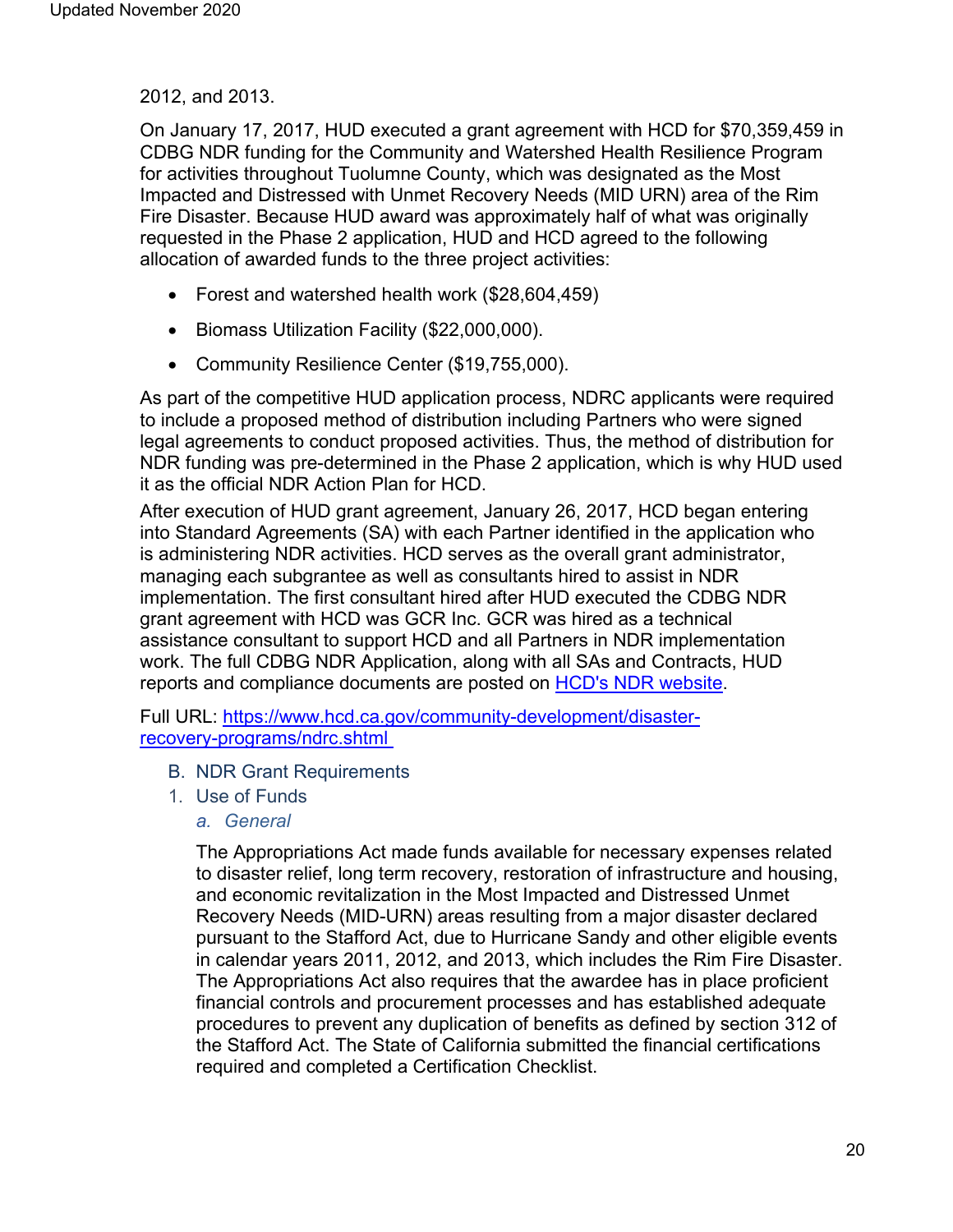#### *b. Action Plan, Amendments, and Benefit Cost Analysis* i. Action Plan

Phase 1 and Phase 2 submissions by the State of California for the NDRC constitute, together, the Action Plan, which reflects the components funded through the CDBG–NDR grant and ensures clear communication of CDBG–NDR activities to the public. Changes to the Action Plan are completed as substantial or non-substantial amendments.

#### ii. Substantial Amendments

HCD must receive approval from HUD and follow the same citizen participation requirements required by the NOFA for the preparation and submission of an NDRC application prior to making a substantial amendment to the Action Plan.

Per the July 7, 2016, Federal Register Notice (and as amended in the [August 7, 2017, Federal Register Notice\),](https://www.hcd.ca.gov/community-development/disaster-recovery-programs/docs/federal_register_notice-2017-16411_ndr_waiver_approvals-posted_8-7-17.pdf) certain modifications constitute a substantial amendment:

• Any change to the funded portions of the application that HUD determines, based generally on the guidelines of the NOFA (as adjusted for HUD's scaling and scoping of the award), would present a significant change to HCD's capacity to carry out the grant (including loss of a partner without addressing lost capacity through replacement or contingency plan identified in the application).

Any change to the funded portions of the application that HUD determines, based generally on the guidelines of the NOFA(as adjusted for HUD's scaling and scoping of the award), would undermine HCD's soundness of approach (including the benefit cost analysis).

- Any change to the Most Impacted and Distressed target area(s) (a revised area must meet Most Impacted and Distressed threshold requirements in the NOFA, including Appendix G to the NOFA).
- Any change in program benefit, beneficiaries, or eligibility criteria, and the allocation or reallocation of more than 10 percent of the grant award.
- Any change to the leverage that was pledged and approved in HCD's grant agreement.
- The addition or deletion of an eligible activity.

To facilitate HUD's review of a substantial amendment, HCD must submit adequate documentation that demonstrates the following:

- Capacity of HCD, its partners USFS, CalEPA and OPR, and its subgrantees to implement the funded activities.
- Changes to partners who will assist in the amended activity
- Scope and beneficiaries of the funded activities.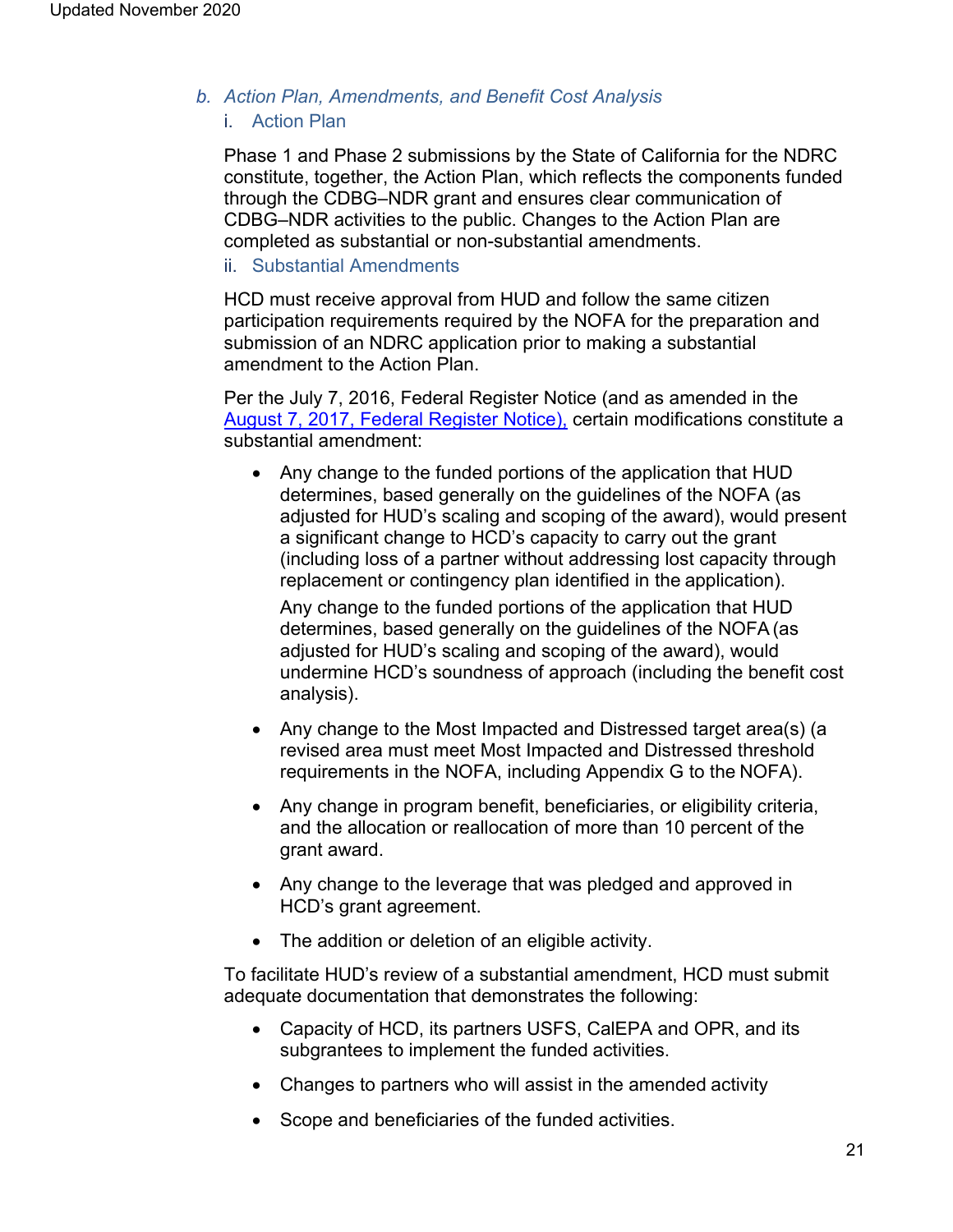- Committed direct and supporting leverage.
- An updated BCA (if requested by HUD).
- iii. Nonsubstantial Amendments

Amendments that do not fall within the definition of substantial amendment are referred to as nonsubstantial amendments. HCD must notify HUD at least five business days before a nonsubstantial amendment becomes effective.

#### iv. Information Required for Amendments

HCD follows the following process for making nonsubstantial amendments:

- Highlight, or otherwise identify, each proposed amendmentwithin the context of the approved Action Plan.
- Include a section that identifies exactly what content is being added, deleted, or changed, and whether HCD believes that the proposed amendment would result in a significant change to its capacity or soundness of approach.
- Include a chart or table that clearly illustrates where funds are coming from and to where they are moving.
- Include a revised budget allocation table that reflects the entiretyof all funds, as amended. Make the most recent version of HCD's approved CDBG NDR application and its Action Plan accessible for public viewing as a single document.
- Amendments to the Action Plan (substantial and non-substantial) are numbered sequentially and posted on HCD's website.
- v. Benefit Cost Analysis

HCD completed a benefit cost analysis (BCA) as part of its Phase 2 application, which included a narrative description of the proposal and expected costs and benefits. The benefits included environmental, economic, social, and resilience values – both quantitative and qualitative. HUD reviewed the BCA as part of its process for determining NDRC awards. At the direction of HUD, the completed BCA may need to be revised as part of substantial amendments Action Plan.

#### *c. Timeline for Expenditure of Funds*

The Appropriations Act (Section 904(c) of title IX in division A) requires that all funds be expended within two years of the date HUD obligates funds (September 30, 2017). CDBG NDR funds are subject to 31 U.S.C. 1552(a), and, therefore, are to remain available for expenditure for five years following the period of availability for obligation. All funds under the Appropriations Act must be expended by September 30, 2022. Based on this HUD expenditure deadline, all SAs and Contracts executed by HCD will end on or prior to the September 30, 2022.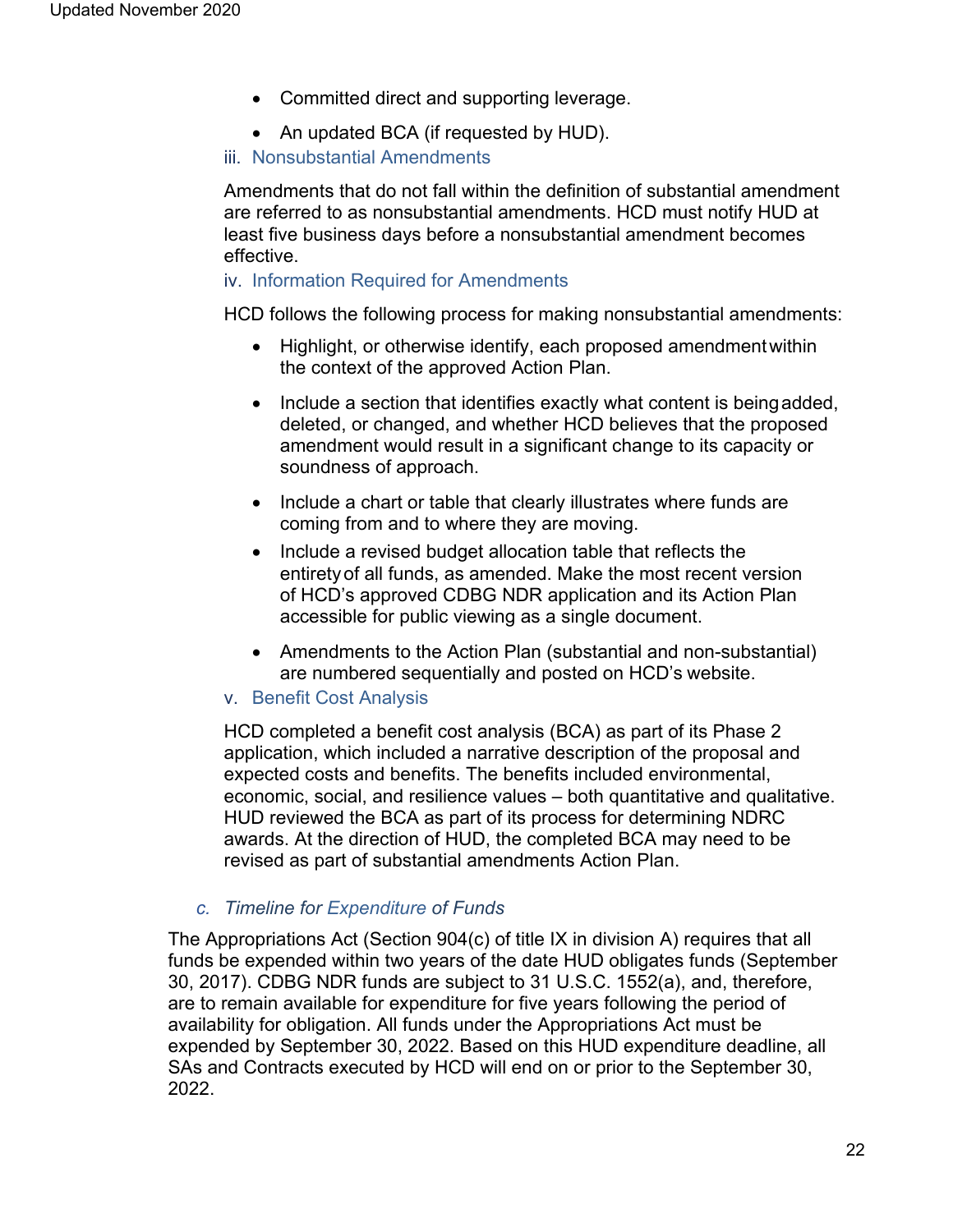#### <span id="page-22-0"></span>2. CDBG NDR Waivers

Waivers, along with alternative requirements, provide additional flexibility in program design and implementation to support full and swift, resilient disaster recovery, while meeting the unique requirements of the Appropriations Act. Waivers provided through the Stafford Act that are applicable to HCD were listed in two Federal Register Notices (FRN) for this appropriation, 81 FR 36557 and 82 FR 36812. The waivers that apply to the State of California are detailed in the sections below.

#### *a. Overall Benefit to Low and Moderate Income Persons*

Pursuant to explicit authority in the Supplemental Appropriations Act, HUD granted an overall benefit waiver that allows for up to 50 percent of the grant to assist activities under the urgent need, or the prevention or elimination of slums and blight national objectives, rather than the 30 percent allowed in the annual state CDBG program. The primary objective of Title I of the Housing and Community Development Act and of the funding program of each grant recipient is ''development of viable urban communities, by providing decent housing and a suitable living environment and expanding economic opportunities, principally for persons of low and moderate income.'' The statute goes on to set the standard of performance for this primary objective at 70 percent of the aggregate of the funds used for support of activities producing benefit to low and moderate income persons. Since extensive damage to community structures and housing affected those with varying incomes, and income producing jobs are often lost for a period of time following a disaster, HUD waived the 70 percent overall benefit requirement, leaving the 50 percent requirement, to give grant awardees even greater flexibility to carry out recovery activities within the confines of the CDBG program national objectives. HUD would only provide additional waivers of this requirement if it finds a compelling need. The requirement that each activity meet one of the three national objectives is not waived.

#### *b. Low to Moderate Income Area Benefit*

Additionally, Section 105(c)(2) of the HCDA requires activities that will be available to benefit all of the residents of an area that is predominately residential (referred to as a "low to moderate area benefit," or "LMA" activities), meet the standard of at least 51 percent of the residents are low to moderate income (LMI) persons. The state's approved NDRC application included a waiver requesting that the percentage of LMI persons for the determination of area benefit be lowered from 51 percent to 38 percent. This request was based on the fact that the most impacted and distressed areas with remaining unmet disaster recovery needs to be served by the project encompasses the nonentitlement jurisdictions of Tuolumne, Mariposa and Calaveras counties, where 38 percent of the residents are LMI. The state received a waiver permitting activities carried out in service areas with an LMI percentage of not less than 38 percent to qualify under the LMA benefit national objective. HCD will utilize this waiver for the CRC pillar and any other activities that qualify under this waiver's 38% low and moderate income area benefit standard.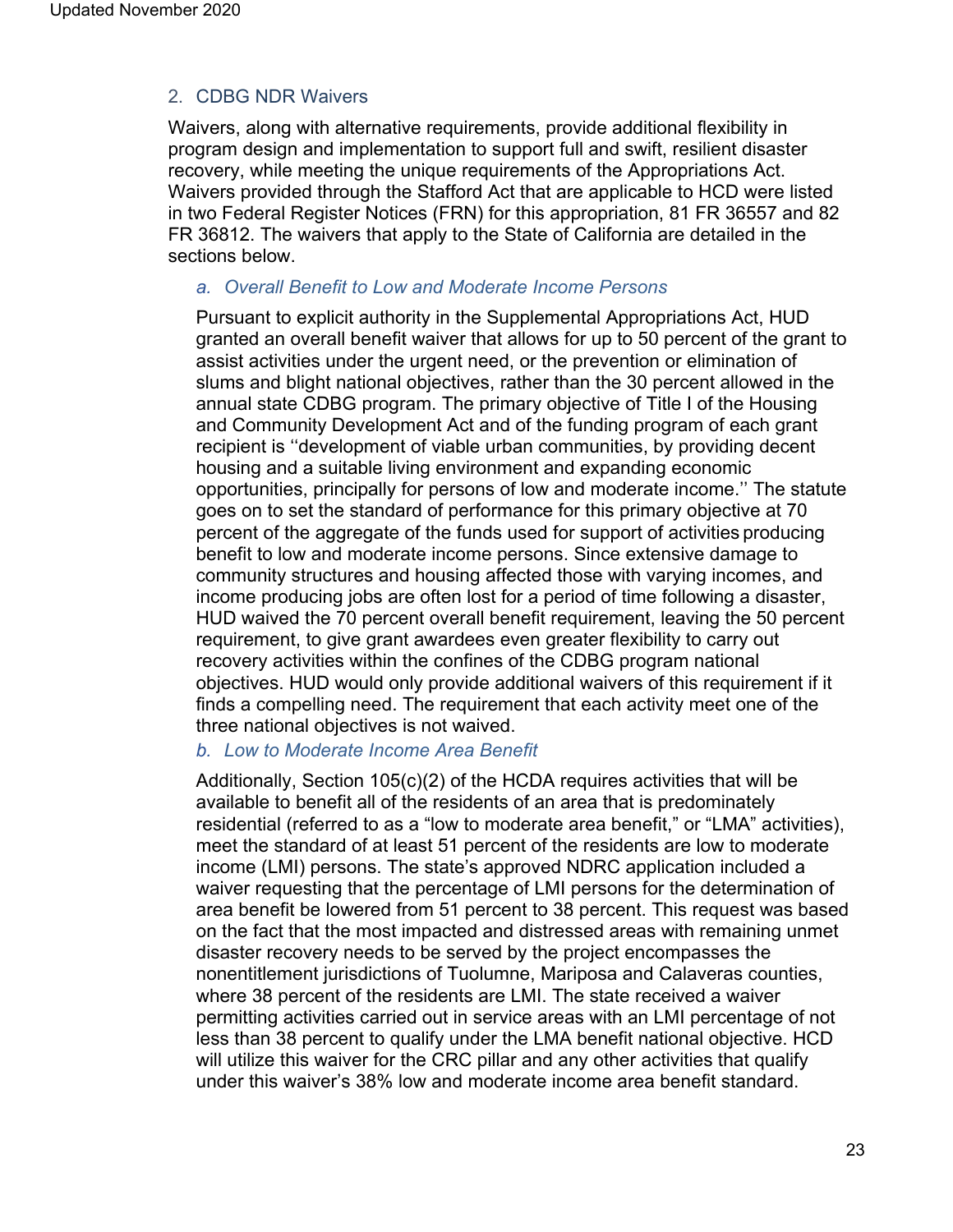#### *c. Use of Subgrantees*

HUD granted a waiver allowing states to carry out activities directly, which creates a situation in which the state may use subgrantees to carry out CDBG NDR activities in a manner similar to entitlement communities rather than using a method of distributing funds to local governments.

HUD and its Office of Inspector General have long identified the use of subgrantees as a practice that increases the risk of abuse of funds. HUD's experience is that this risk can be successfully managed by following the CDBG entitlement requirements and related guidance. Therefore, HUD is requiring the state to take advantage of the waiver, which allows it to carry out activities directly. The state must follow the alternative requirements, drawn from the CDBG entitlement rule and specified in the NDR March 5, 2013 Federal Register Notice when using subgrantees to implement activities.

#### *d. Public Benefit for Economic Development Activities*

HUD waived the \$35,000 public benefit rule and only requires that some reasonable level of public benefit be obtained when using NDR funding for economic activities that trigger public benefit compliance. HCD plans to utilize this waiver with the BUF projects.

HUD is also allowing HCD and subgrantees to document LMI job compliance by documenting new job position wages meet LMI standard, not by having to income qualify each new hire.

#### *e. Use of Planning Activities*

HUD granted a waiver allowing state planning activities to be conducted without having to document meeting a national objective. Like entitlements regulations, NDR state grantees can presume that the planning activity meets a national objective.

#### <span id="page-23-0"></span>C. General Administration (GA) Costs Limitation and Eligible Uses

The HCD may use up to five percent of the total grant funds to administer the grant. CDBG NDR general admin funds may be used to pay reasonable costs associated with oversite and reporting for the HUD grant. This category includes both the state's costs of administering the CDBG NDR grant, third party consultants assisting with GA work as well as the county and SNC subgrantees. Currently HCD, GCR Inc./Civix, SNC and County are the only recipients of NDR GA funds.

Examples of administration activities include:

- General management, oversight and coordination.
- Providing local officials and citizens with information about the program.
- Preparing budgets and schedules.
- Preparing reports and other HUD required documents.
- Management of financial and grant reporting systems, including DRGR.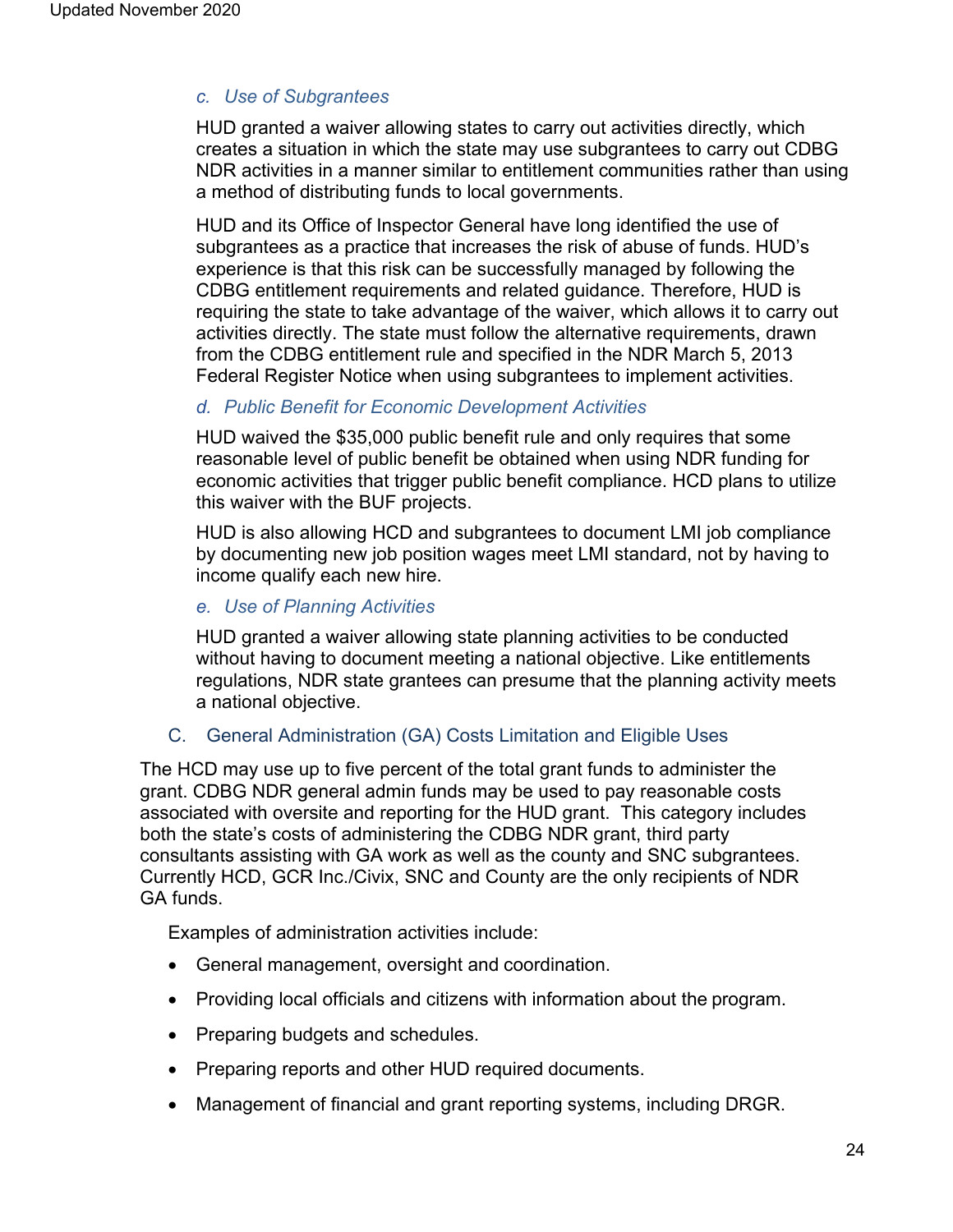- Monitoring program activities.
- Fair housing activities.
- Submission of applications for Federal programs.
- Citizen participation costs.
- Indirect costs charged using an accepted cost allocation plan.
- Staff and overhead costs for project delivery.

Costs that are appropriately charged to this category are presumed to meet a CDBG national objective, so HCD and subgrantees do not have to maintain other documentation for this purpose.

Additionally, HCD uses administration funds to cover its internal staff costs associated with its oversight and management responsibilities. HCD documents costs and time charged through the appropriate means (e.g. invoices, receipts, time and attendance records, etc.). HCD's finance team maintains the documentation, which is submitted via HUD's DRGR system as part of draw down requests to HUD.

#### 1. HCD Administrative Draw Requests

<span id="page-24-0"></span>Accounting will submit a request for a draw with Memo and the supporting documents to the Section Chief/Fiscal and Compliance Manager to process the Admin Draw. The Section Chief/Fiscal and Compliance Manager will review the supporting documents. If further information needed, accounting will be contacted. Once the Section Chief approves the request for the Admin Draw, it will then move to the Finance Rep II for processing. Once the Finance Rep II process voucher through DRGR and check request in GMS, it will then come to the Fiscal & Compliance Manager for final review and signing the check request. Upon signing the check request the Finance Rep II, generates three copies of the draw request and delivers them to the Accounting Office to be processed. Accounting enters the draw request into DRGR to approve the voucher and then processes the request through FI\$Cal.

#### D. Public Services Costs Limitation and Eligible Uses

<span id="page-24-1"></span>HCD did not apply for public service funding in its NCRC Application and HUD did not include any funding for public services in its award or approved Action Plan. HCD may choose to request a substantial amendment to the Action Plan to allow for NDR public service activities, but that is not anticipated at this time.

If HCD and its Partners decide to use NDR funding for public services and HUD approved the amended Action Plan, then CDBG NDR funds could be used to pay for labor, supplies, and material, as well as to operate and/or maintain a portion of a public facility in which the public service is located. To utilize CDBG NDR funds for a public service, the service must be either a new service or a quantifiable increase in the level of an existing service which has been provided by the state or another entity on its behalf through state or local government funds. An exception to this requirement may be made if HUD determines that any decrease in the level of a service was the result of events not within the control of the local government.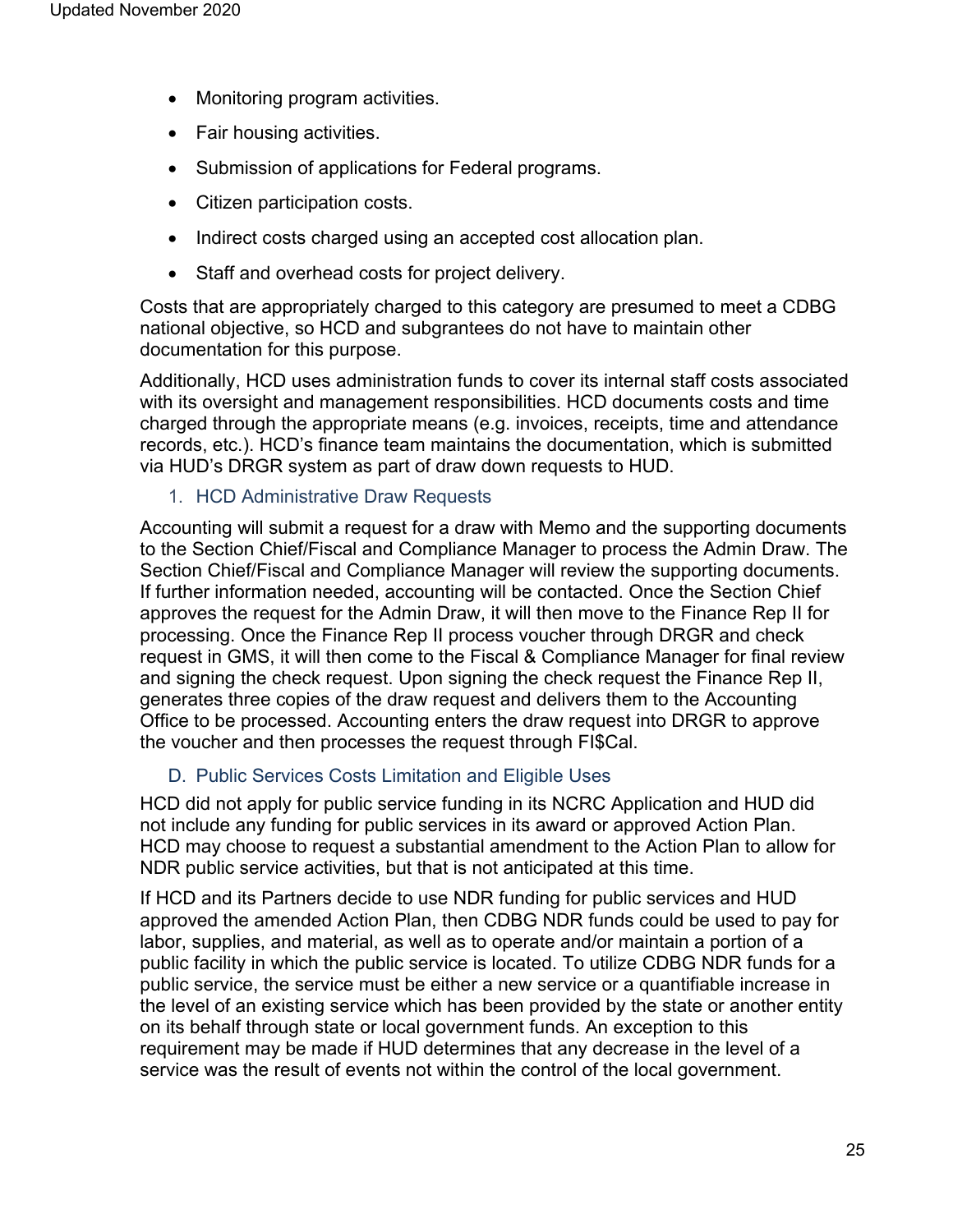#### <span id="page-25-0"></span>1. Public Services Cap

The CDBG NDR program has a statutory limitation on the percentage of any grant that may be used for eligible public service activities. The total amount of CDBG NDR funds expended statewide for public services activities must not exceed 15 percent of HCD's yearly allocation of funds, plus 15 percent of program income received by HCD under its method of distribution. Note that this cap applies to the entire HCD allocation, not just to the amount of funds allocated under the NDR grant. Public services carried out by subgrantees are also subject to the 15 percent public services cap.

#### <span id="page-25-1"></span>2. Public Services in Action Plan

HCD did not include public service activities in the approved application. If a need is determined by HCD to reallocate funds from other activities to public services activities, a substantial amendment must be submitted and approved by HUD within the time period for expending funds. If HCD completes an amendment to its NDR Action Plan to include public services, this section of the manual will be updated to reflect the required standards.

## <span id="page-25-2"></span>IV. Subgrantees - Subrecipients (Direct Recipients verses Contractors)

HCD is the HUD Grantee and is responsible for managing the HUD CDBG NDR grant and overseeing project implementation activities. HCD is required by HUD to utilize Partners from the Phase I and Phase II application to administer components of the three pillar project activities and these Partners are Subgrantees. If any partner in the application is not utilized, then that will trigger a substantial amendment to the Action plan. New partners added to the NDR grant will require a non-substantial amendment.

There are two types of NDR partners for the CWRP. One type does not receive any NDR funds from HCD and functions under the Partnership Agreement executed in the Phase II application. Two partners, California Environmental Protection Agency (CalEPA) and Governor's Office of Planning and Research (OPR) provide key leadership roles on the Core Team but are not under an agreement that includes payments of NDR funding.

For those partners who are under a funding SA with HCD, HUD does allow flexibility with respect to the method of establishing the legal relationship, via procurement contracts or pass through agreement with partners. Specifically, partners qualify for special considerations relative to the noncompetitive (i.e. sole source) procurement guidelines outlined in 2 CFR part 200. HCD uses its NDR partners to ensure program compliance and effectiveness and outlines these expectations the terms of each partner's agreement.

Partners who will be under funding agreements with HCD include,

- Sierra Nevada Conservancy (SNC)
- California Department of Forestry and Fire Protection (CAL FIRE)
- Tuolumne County
- United States Forest Service (USFS)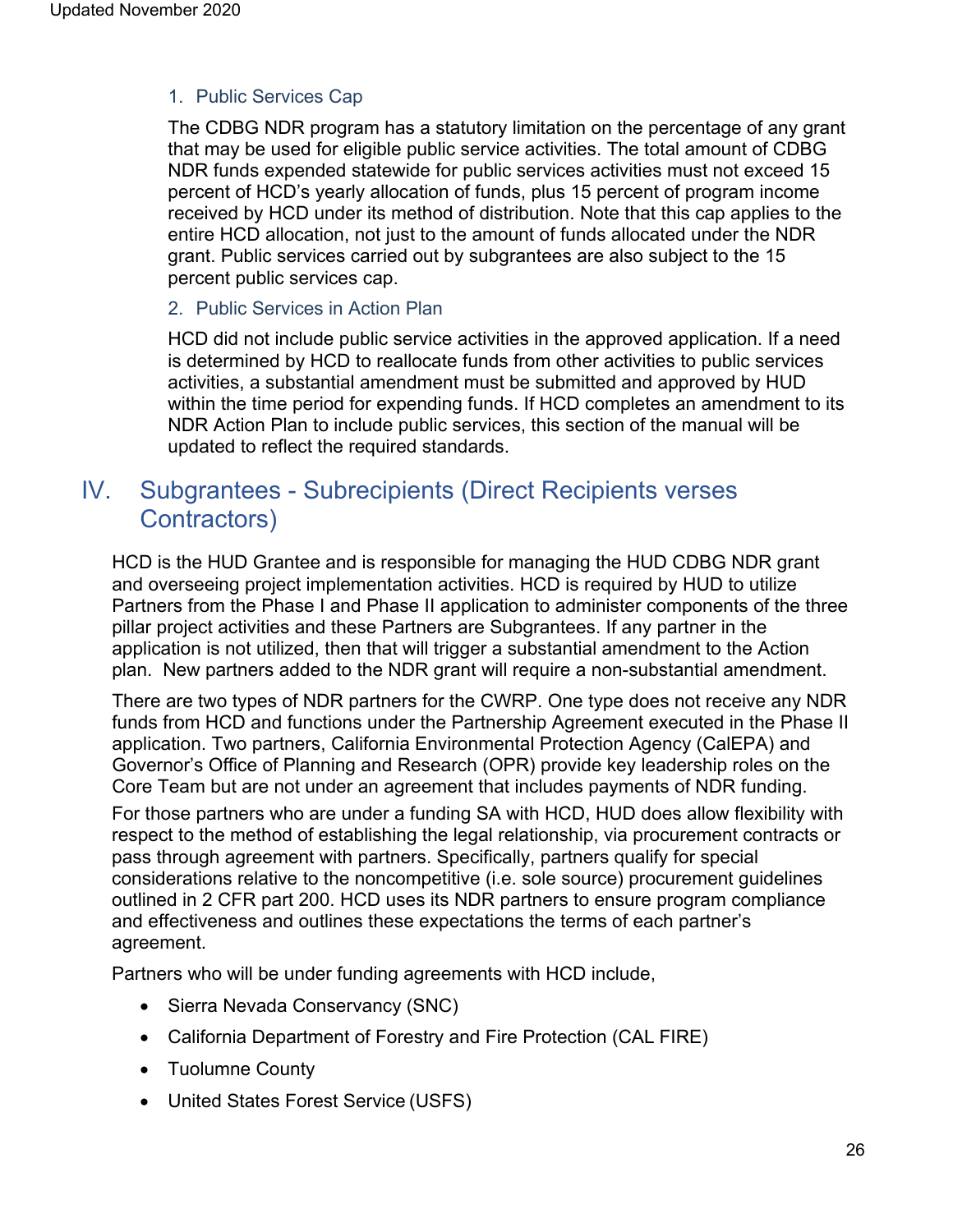- California Conservation Corps (CCC)
- <span id="page-26-0"></span>• Rural Community Assistance Corporation (RCAC)
	- A. Subgrantee and Partner's Roles and Responsibilities

HCD serves as the responsible agency for implementation of its CDBG NDR funds. HCD is legally and financially accountable to HUD for the use of all funds and is the sole entity with access to HUD's Line of Credit Control System (LOCCS) through DRGR. HCD passes this legal and financial accountability through to partners in their agreements and monitors them to ensure they are accountable for funds used on their respective activities.

To implement the CDBG NDR funds, HCD has executed Standard Agreements with the Sierra Nevada Conservancy (SNC) and Tuolumne County. HCD entered into a three-party Standard Agreement with SNC and the California Department of Forestry and Fire Protection (CAL FIRE). Finally, HCD has entered into a three-party cooperative endeavor agreement (CEA) with SNC and the United States Forest Service (USFS) to assist with implementing the Forest and Watershed Health Program. As a federal entity, the USFS is not considered a subgrantee and is referred to separately for the purposes of administering the NDR grant. HCD developed a CEA to cover the unique relationship where HUD (a federal agency) grants funds to HCD (a state), who in turn provides funds to USFS (another federal agency). The CEA fulfills the same role as the Standard Agreement, covers the FWHP work, and was executed by HCD, SNC and USFS. There are also number of Partners in the NDRC application which are not subgrantees but who do have formal Partnership Agreements which require their support in implementation of NDR activities. HUD expects HCD to utilize all partners who were included in the NDRC application.

HCD's Standard Agreement, modified to function as a CEA, serves two purposes. First, it sets out the roles and responsibilities of each party, scope of work with deliverables, performance milestones with timelines and penalties for nonperformance, reporting requirements and both federal / state compliance standards. Second, it also serves as the legal authority for HCD to make reimbursement payments from California's current statewide fiscal accounting system (FI\$Cal).

HCD's subgrantees may work with developers, nonprofits, contractors, or any combination of these entities to implement CDBG NDR activities. However, different sets of HUD and OMB rules apply to these entities in certain situations (see Section VI – Procurement).

HCD's main role in administering its CDBG NDR grant manage the HUD NDR grant and to ensure federal regulatory compliance for all projects and activities under is achieved, especially expenditure of funds by the current NDR expenditure deadline. HCD also must ensure state regulatory compliance and ensure state goals are met. This is achieved by using DR staff for overseeing NDR Standard Agreements and consultant contracts and ensuring all partners have a clear understanding of their roles and responsibilities for progress of each funded activity. This relationship requires HCD to provide technical assistance as the projects progress forward through completion. DR staff are also responsible for ensuring that HCD, in its role as Responsible Entity (RE) completes the proper processes for federal and state regulatory compliance. All this oversight includes DR staff reviewing documentation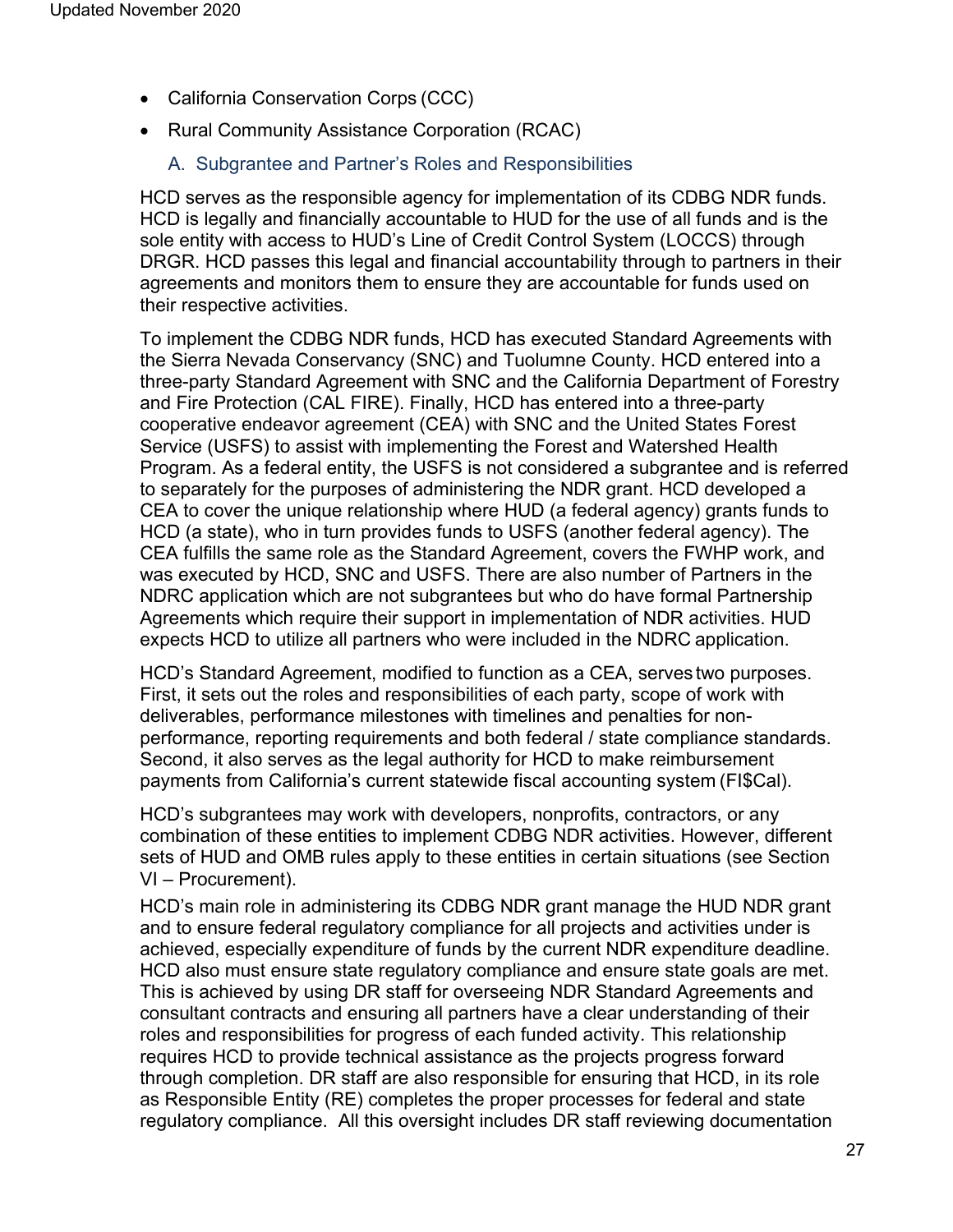submitted and providing written approvals or denials, telephone and email communications regarding program and/or project status, technical assistance, trainings, and monitoring of the subgrantees' work.

HCD's subgrantees are required to submit reports to document the progress of the awarded activities; the required reports and their frequency are defined in their Agreements. Inaccurate, incomplete, or missing reports impact HCD's ability to report the progress of the activities to HUD. Subgrantees also participate in monthly calls to discuss project activity status and any impediments they perceive.

For the CRC project being administered by Tuolumne County, HCD is responsible for verifying that each proposed project meets the CDBG LMA national objective, meets eligibility activity and cost requirements, is in compliance with federal statutes and regulations, and that CDBG NDR funds are the best available resource for implementation of the project. For BUF and FWHP projects, which are coordinated by SNC, HCD is the lead agency responsible for ensuring regulatory compliance and monitoring.

- <span id="page-27-0"></span>B. NDR Subgrantees
- <span id="page-27-1"></span>1. Sierra Nevada Conservancy

HUD approved HCD's application to allocate funds to Sierra Nevada Conservancy (SNC), a California state agency, entered into a Standard Agreement (16-NDR-11311) with HCD on May 30, 2017, to provide general administration and project management support. SNC acts as project manager and coordinator of FWHP and BUF activities. SNC reports out to and seeks project guidance from the Core Team (Figure 1 below). SNC assists with general administration activities including, file management, reporting, monitoring, grant close out, and assisting HCD with meeting federal compliance and reporting requirements. Project management takes place from feasibility studies through construction and operation.

<span id="page-27-2"></span>2. Tuolumne County

Tuolumne County entered into a Standard Agreement (16-NDR-11291) with HCD on May 9, 2017, to provide general administration, planning and project development to develop a minimum of one Community Resilience Center (CRC). The county's responsibilities include a feasibility study and siting for the CRC(s), design and construction of the facility, as well as grant close out. Tuolumne County manages all aspects of the CRC development and construction, coordinating with HCD and the Core Team to ensure the CRC meets the goals of the NDRC.

#### <span id="page-27-3"></span>3. California Department of Forestry and Fire Protection

The California Department of Forestry and Fire Protection (CAL FIRE) entered into a three-party Standard Agreement (16-NDR-11511) with HCD and SNC to assist with program implementation for the Forest and Watershed Health pillar (FWHP) including National Environmental Policy Act (NEPA) and California Environmental Quality Act (CEQA) compliance, fuel break design and construction and oversight. SNC supervises CAL FIRE and its work.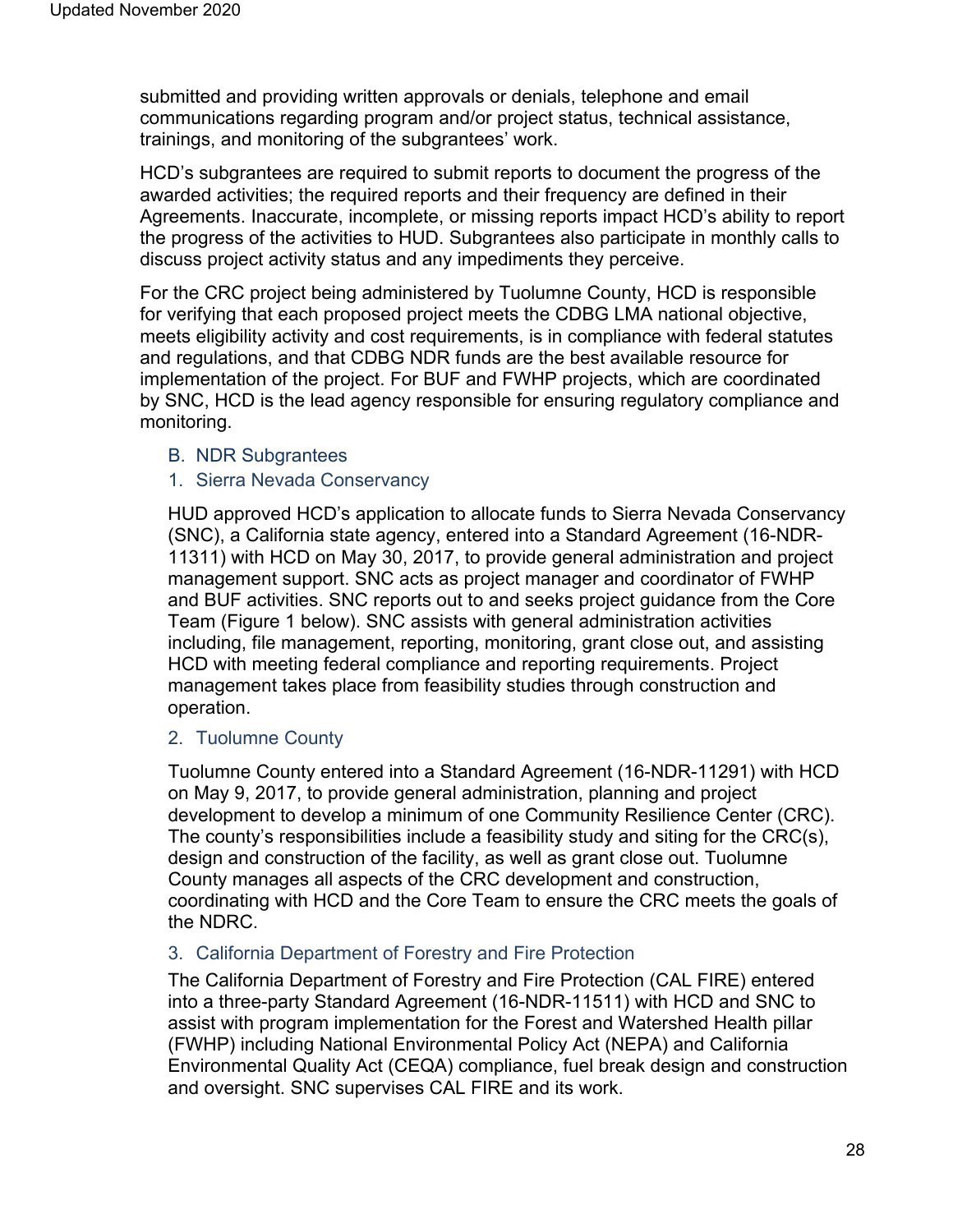#### <span id="page-28-0"></span>4. California Conservation Corps

The California Conservation Corps (CCC) has entered into a three-party Standard Agreement (16-NDR-12631) with HCD and SNC to assist with reconstruction of rangeland fences. CCC is overseen by USFS on these construction activities and will be responsible for most of the fence reconstruction activities under the FWHP.

#### <span id="page-28-1"></span>5. Rural Community Assistance Corporation

Rural Community Assistance Corporation (RCAC) has entered into a three-party Standard Agreement (16-NDR-12731) with HCD and SNC to implement the BUF program on behalf of HCD. RCAC coordinates BUF activities with SNC and will be supported by HCD in their BUF pillar implementation efforts.

#### <span id="page-28-2"></span>6. United States Forest Service

HCD entered into a formal three-party CEA with USFS and SNC to manage the labor and conduct the five activities associated with FWHP: 1) biomass removal, reforestation, and restoration activities associated with the FWHP. HCD's oversight, technical assistance, and administrative roles and responsibilities, along with USFS' implementation roles and responsibilities, are outlined in the CEA. The USFS is not considered a subgrantee to HCD since it is a federal agency. It is also not required to follow 2 CFR part 200 but will comply with Federal Acquisition Regulation (FAR) under 48 CFR part 1. The unique relationship between HCD and USFS (another federal agency) will is addressed regularly throughout the life of the FWHP.

### <span id="page-28-3"></span>V. Financial Management

On January 6, 2016, HUD's regulations were conformed to the "Federal Awarding Agency Regulatory Implementation of Office of Management and Budget's Uniform Administrative Requirements for Federal Awards" (OMB Uniform Requirements). The OMB Uniform Requirements, found at 2 CFR part 200, are the result of combining previously individual federal regulations and OMB circulars into a joint government wide rule. Prior to the OMB Uniform Regulations, HUD's programs and requirements were covered in various locations; 24 CFR §85.36 (known as the "common rule"); A-87, A-110, and A-122 (2 CFR §220, §225, §215, and §230); circulars A-89, A-102, and A-133; and the guidance in circular A-50 on Single Audit Act follow up, to name a few. Prior to HUD issuing their NDR grant agreement, HCD was required to submit certifications of financial capacity to meet these standards. HCD has eight divisions:

- Administration and Management.
- Audit & Evaluation.
- Codes and Standards.
- Executive.
- Financial Assistance.
- Housing Policy.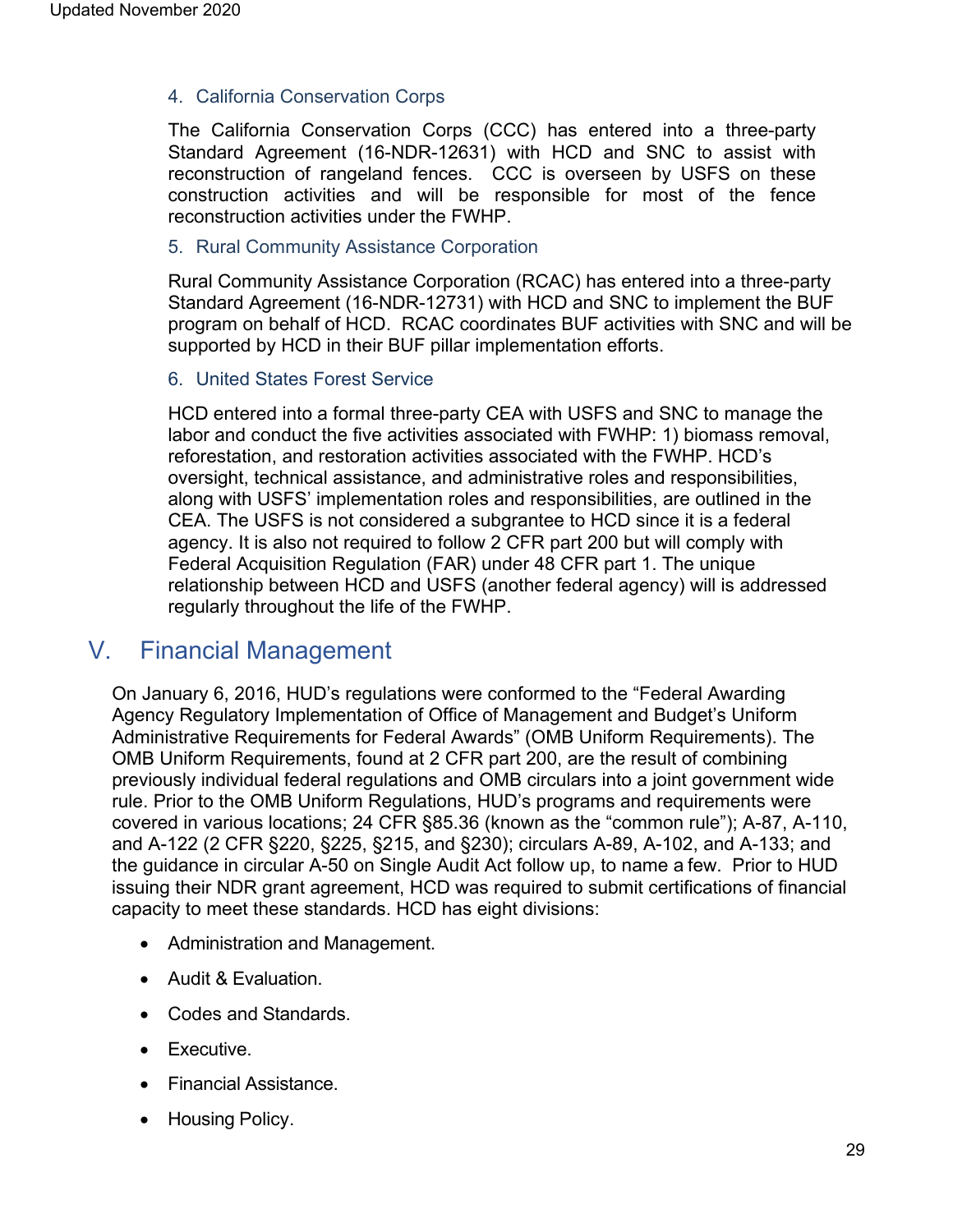- Legal Affairs.
- Legislation.

HCD uses the Division of Financial Assistance (DFA) to manage annual federal appropriation funding awards through its Federal Programs Branch and DR Branch. Because of all the recent disasters in California and the large amount of HUD funding coming from disaster appropriations, which are separate from annual appropriations, HCD has established a Disaster Recovery (DR) Branch to oversee the HUD DR awards. NDR is considered DR funding and will be managed under this Section.

To set up CA annual budget authority that allows HCD to spend NDR grant funds, GMR staff generates an Admin 47 form for each NDR Standard Agreement and consultant contract. Each Admin 47 form outlines the amount, name, activities, and related information needed for HCD Budgets and Accounting offices to submit annual state budget authority requests to State Controller's Office (SCO). Once established by SCO, the budget authority will last for five years. If that budget authority time runs out, then HCD staff must resubmit to SCO for approval. Currently all NDR grant funding has SCO budget authority and is fully obligated in DRGR. Each agreement and contract receiving budget authority must include the amount of total amount of NDR funding committed and budget break out of eligible HUD cost categories.

By executing an HCD Standard Agreement or contract, the subgrantee or consultant agrees to comply with all federal and state statutes, regulations, and rules that apply to them and their CDBG NDR activities, in exchange for receiving the NDR funds. Some compliance requirements, listed in the General Conditions Checklist for each project, must be fulfilled prior toincurring costs and/or prior to requesting funds from HCD.

HCD's SA includes, but is not limited to, the following components:

- Scope of work, which includes a description of the work to be performed, a schedule for completing the work, and a budget.
- Reports and recordkeeping requirements, defining the specific reports and the reporting dates, along with the particular records and the timeline for maintaining them in order to assist HCD in meeting the HUD's recordkeeping and reporting requirements.
- Program income restrictions and requirements for funds generated asresult of the activities funded in the contract, including HCD approval of program income expenditures, along with reporting requirements.
- Uniform administrative requirements, as outlined in both the federal Office of Management and Budget (OMB) and all other state and federal regulatory requirements
- Specific NDR grant related waivers and additional requirements.
- Suspension and termination clauses, if HCD finds that any subgrantee materially fails to comply with the terms of the contract, and that the contract may be terminated for convenience. Performance measures and penalty language to ensure timely completion of Scope of Work.
- Reversion of assets clause, stating that upon contract expiration, the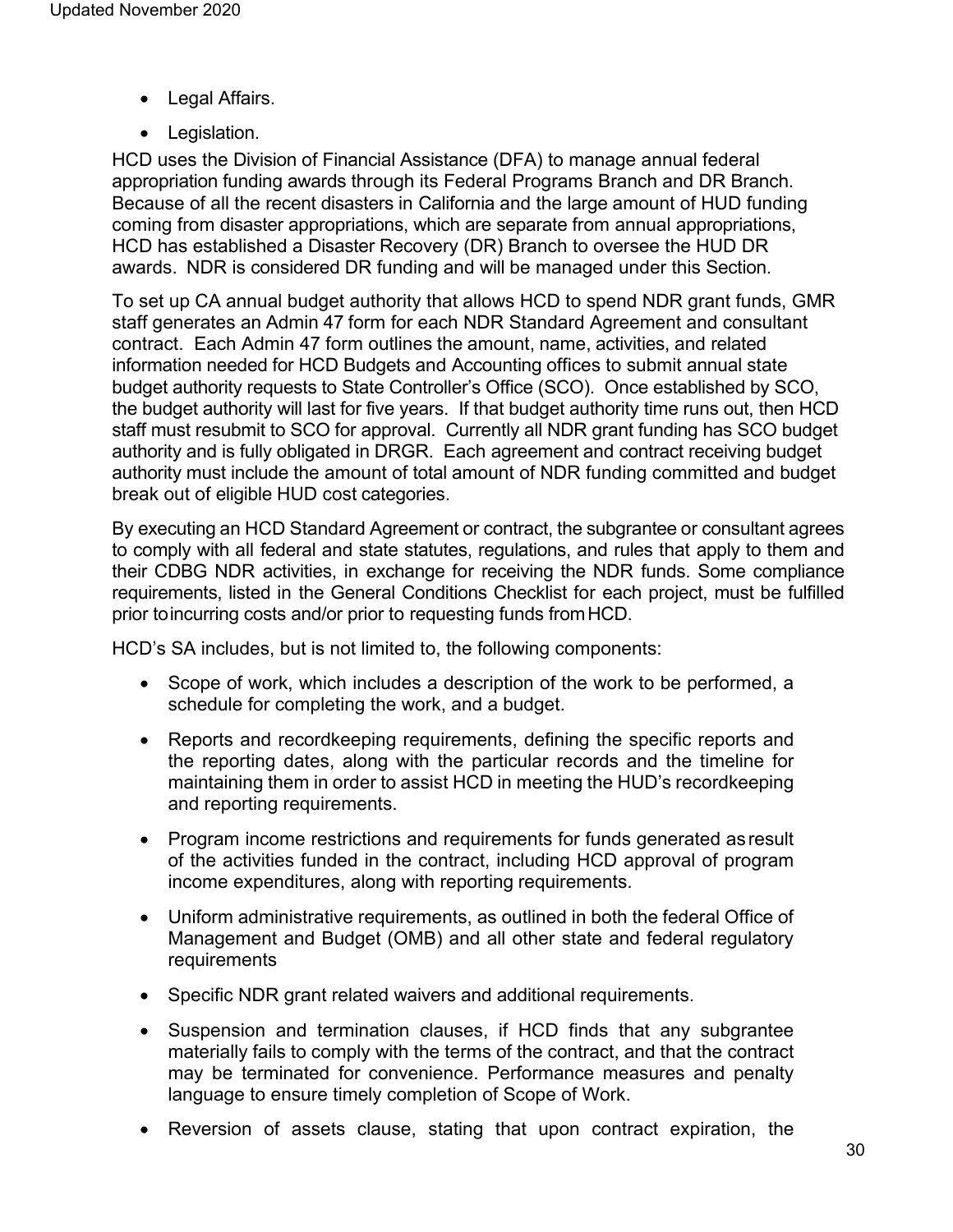subgrantee will transfer any CDBG funds on hand to HCD, along with accounts receivable attributed to the use of the CDBG funds (where they do not meet the definition of Program Income).

#### A. Financial Management Systems

<span id="page-30-0"></span>For CDBG NDR, HCD utilizes three management systems: HUD's Disaster Recovery Grant Reporting System (DRGR), the State's Financial Information System for California (FI\$CAL), and a Grant Management System (GMS). Each of these systems is used to track grant activity budgets and expenditures. Some systems focus on agreement or contract management and some track outcome metrics. To ensure that all state systems are reconciled on a regular basis with DRGR. HCD assigns a program cost account (PCA) code also called a service location that allows tracking of activities and funds, including encumbrances (when funds are committed to a Standard Agreement or CEA), disencumberance, expenses or payments, and/or return of funds associated to the HUD grant.

HCD utilizes separate PCA codes/service location for each NDR activity budget items in the Standard Agreement and contract to track expenditures and available funding. In addition, separate PCA codes/service location are assigned to the GA funds for each partner or consultant paying for administration costs (HCD, GCR/Civix, Tuolumne County, SNC), allowing the identification of each organization's GA expenditures and budget.

HCD staff working on the NDR grant charge off costs against a specific index/PCA/service location combination based on the work being performed, GA or AD. Indirect costs are billed based on the annual HUD approved Cost Allocation Plan. DR GMFM staff coordinate with accounting staff to ensure all the necessary back up documentation is in place for HCD staff costs. After validating the correct staff costs, GMM access DRGR to draw funds for reimbursement of all HCD staff charging to GA or AD on the grant.

On a quarterly basis, Budgets Office staff prepares budget update reports and submits them to the Department Branch and Section Chiefs. The report may be used by the Section Chief to review budgets for accuracy, address needs or gaps reflected, ensure budget authority remains in place and to ensure cost savings, where available, are being maximized.

Subgrantees and contractors submit funds request form with support documentation via the GMS to HCD for reimbursement of NDR eligible costs. Upon receipt, DR staff use the current NDR Funds Request Checklist to review and approve the funds requests for payments. First, GMR reviews the request and support documentation and if sufficient, the request is provided to the GMFR who reviews and confirms payment information and generates a Voucher in HUD's DRGR and a Check Request in HCD's CAPES. The GMM signs off on the funds request package, with Voucher and Check Request, and returns it to GMR for approval and signature. The GMR reviews and then submits the full payment package to GMFM for final review signatures and GMM then returns to GMR, who submits the Check Request to Accounting for accounts payable for processing through SCO. Accounts Payable team in the Division of Administration and Management (DAM) verify the payment in CAPES, processes the payment request in the FI\$Cal system and approves the draw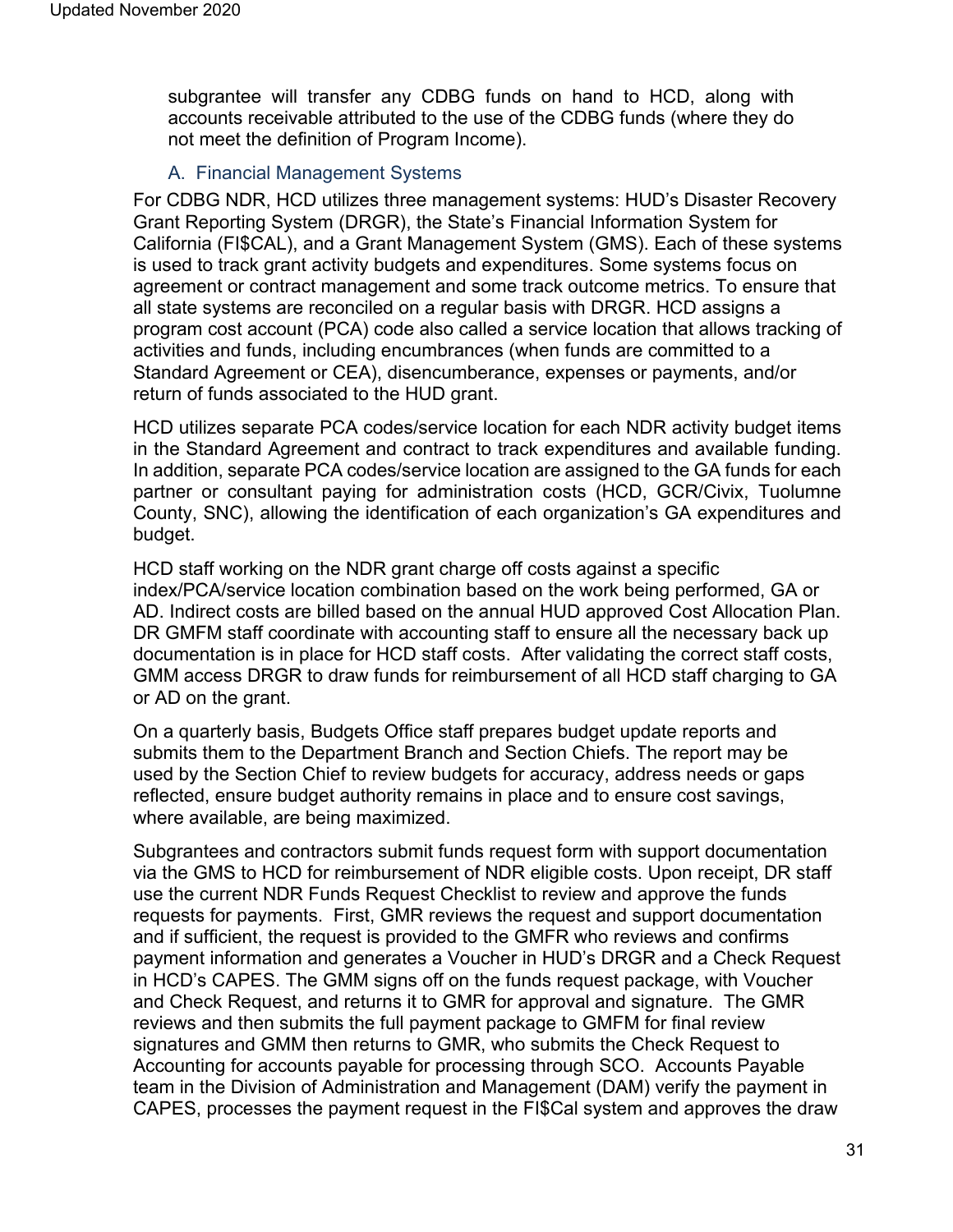<span id="page-31-0"></span>in DRGR. Further details regarding the payment process are outlined in Section V (B) 5 of this manual.

1. Grant Management System (GMS)

HCD uses GMS software, an online grants management platform, to track NDR agreements, contracts, and funds requests. Subgrantees and contractors submit funds requests through the GMS. In addition to the signed funds requests form(s), all payment requests must have required back up documentation including scanned copies of contracts, invoices, inspection reports, timesheets and other documentation outlined in the Agreements. Upon submittal of a funds request and back up documents through GMS, the following approvals are needed by Pillar:

- **Community Resilience Center.** Tuolumne County staff submits funds requests, and all required back up documentation electronically through GMS. The GMR either approves or denies the funds request submittal and the county is notified that it is approved or refused and must be resubmitted. The GMR signs the approved FRC form and submits in accordance with process described above.
- **Forest and Watershed Health Project.** For SNC Agreement costs, SNC staff submits funds requests and all required documentation in the same manner as the county, described above.

For the three-party agreements, USFS, CCC and CAL FIRE there is a two-step process. First USFS, CCC or CAL FIRE submits fund requests and required payment back up documentation through GMS for review and approval by SNC. As the Project Coordinator, SNC is responsible for verifying work completed under FWHP agreements. Once payment is approved by SNC, DR staff process the payment the same as above.

- **Biomass Utilization Facility.** For the three-party agreement between RCAC, HCD and SNC, the same two-step process as described above is followed for payments to RCAC.
- <span id="page-31-1"></span>2. Disaster Recovery Grant Reporting System

HUD requires HCD to use the online DRGR system to set up the grant with submittal and approval of an Action Plan, which contains project and activity narratives, proposed budgets and expenditures. HCD must set up each project and eligible activity, process funds requests, provide quarterly progress reports, provide updates on monitoring actions, and report data on approved performance outcome metrics.

HCD reports a recap of the progress and expenditures, as well as any challenges or obstacles, in the required Quarterly Performance Reports (QPR) in DRGR. The GMR is coordinates with DR reporting staff on for submitting all QPRs. HUD uses DRGR data to monitor for anomalies or performance problems that suggest fraud, abuse of funds, and duplication of benefits; to reconcile budgets, obligations, funds requests, and applicable administrative and public service limitations and the overall percent of benefit to low and moderate income persons; and as a basis for risk analysis in determining a monitoring plan.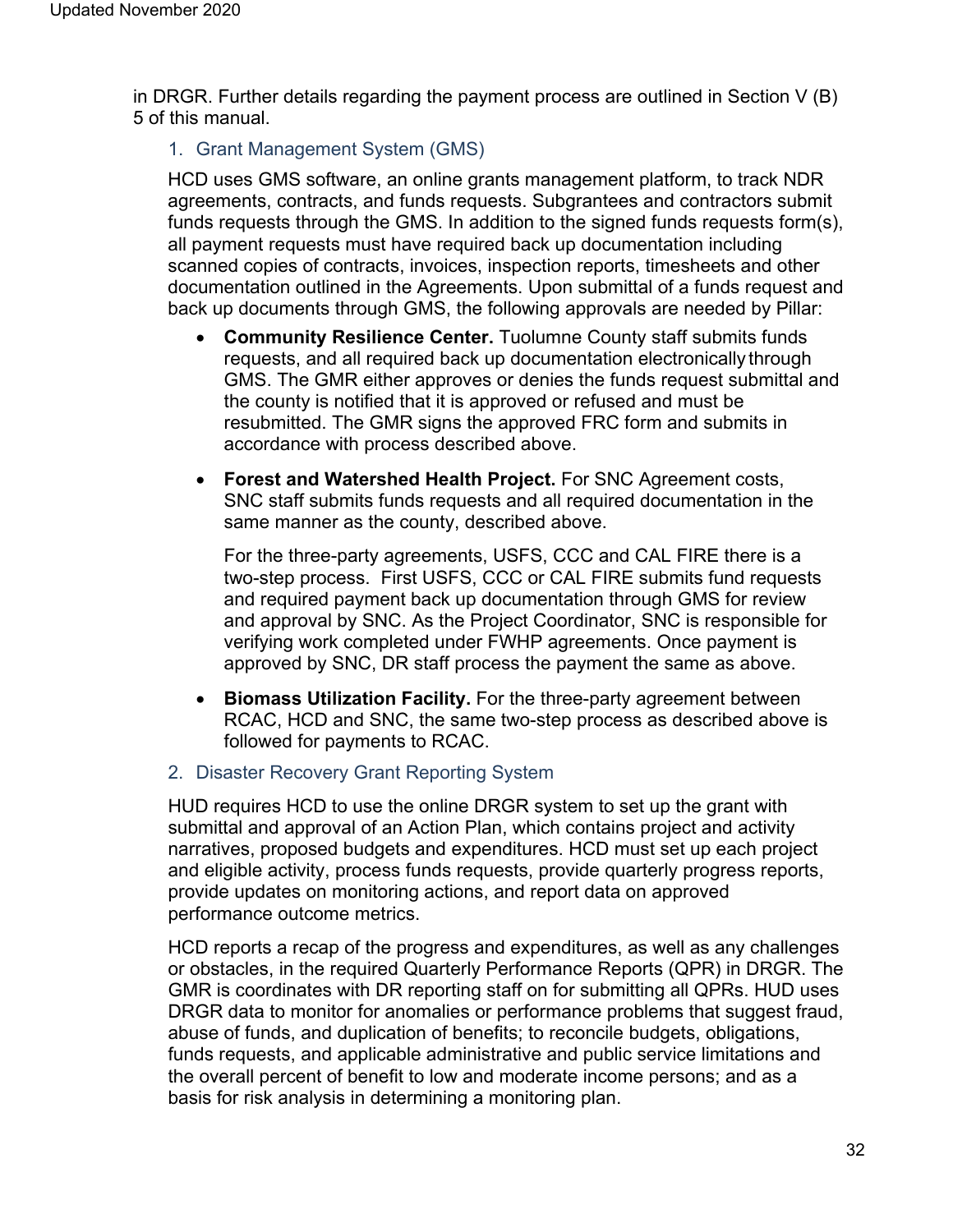The GMR and DR reporting staff are responsible for inputting the QPR in a timely fashion and posting it on the NDR webpage. GMR and DR fiscal manager (GMM) coordinate on making changes to the Action Plan, nonsubstantial and substantial, as needed. The GMFM assists with setting up eligible activities, changing budgets and obligating funds.

- <span id="page-32-0"></span>3. DRGR User Guides are located at <https://www.hudexchange.info/resource/4915/drgr-user-manual/>
- <span id="page-32-1"></span>4. Reconciliation of Systems

GMR staff in the DR Section regularly reconcile CDBG NDR grant funds (identified in Action Plan and SA budget). Reconciliation is done with HUD DRGR reports, CAPES data and reports and GMS reports. Each reconciliation contains the following categories: total HUD grant amount, encumbrances, and available balances. Each category is used in conjunction with SA, Consultant Contracts and HCD's administration allocation. For the NDR grant, HCD staff track SA awards, obligations, unobligated balances, and expenditures, using CAPES, DRGR, and GMS.

California's accounting procedures are in accordance with Generally Accepted Accounting Standards (GAAS). For CDBG NDR funds, HCD requires all source documentation be submitted electronically through GMS. A review and approval of documents to ensure that the expenditures are eligible, funds requests are signed, and valid is required before payments transactions created in DRGR and CAPES by the GMR and recorded in FI\$CAL by Accounts Payable.

The state's policy on miscellaneous accounting procedures, including minimum reporting requirements, is documented in the State Administrative Manual (SAM), Section 8760, and is available at [http://sam.dgs.ca.gov/.](http://sam.dgs.ca.gov/) At a minimum, HCD submits quarterly financial and performance reporting required with the QPR. On a monthly basis, CDBG NDR subgrantees and USFS submit reports on financial performance to HCD through GrantCentral. Reports are reviewed and approved by the GMR and incorporated into the QPR reports.

#### <span id="page-32-2"></span>5. Financial Records

HCD must maintain detailed accounting records which form the basis for the grant reports, and must retain these accounting records and make them available for audit for a minimum of five years from the HUD grant closeout (this requirement is longer than the SAM requirement of three years from the date of report date; HCD must use the more stringent requirement whenever conflicts occur between federal and state requirements). For purposes of the NDR grant, files are retained for five years after HCD gets HUD grant closeout completed.

Grant Management Section managers and staff are responsible for closing out HUD NDR grant as well as Agreements with subgrantees, based on close our requirements in each Agreement.

#### <span id="page-32-3"></span>6. Financial Information Systems for California

*Note: As of July 1, 2018, FI\$Cal replaced the California State Accounting & Reporting System, or CALSTARS as the financial accounting systems for all state agencies. HCD is required to set up each NDR SA in FISCAL to*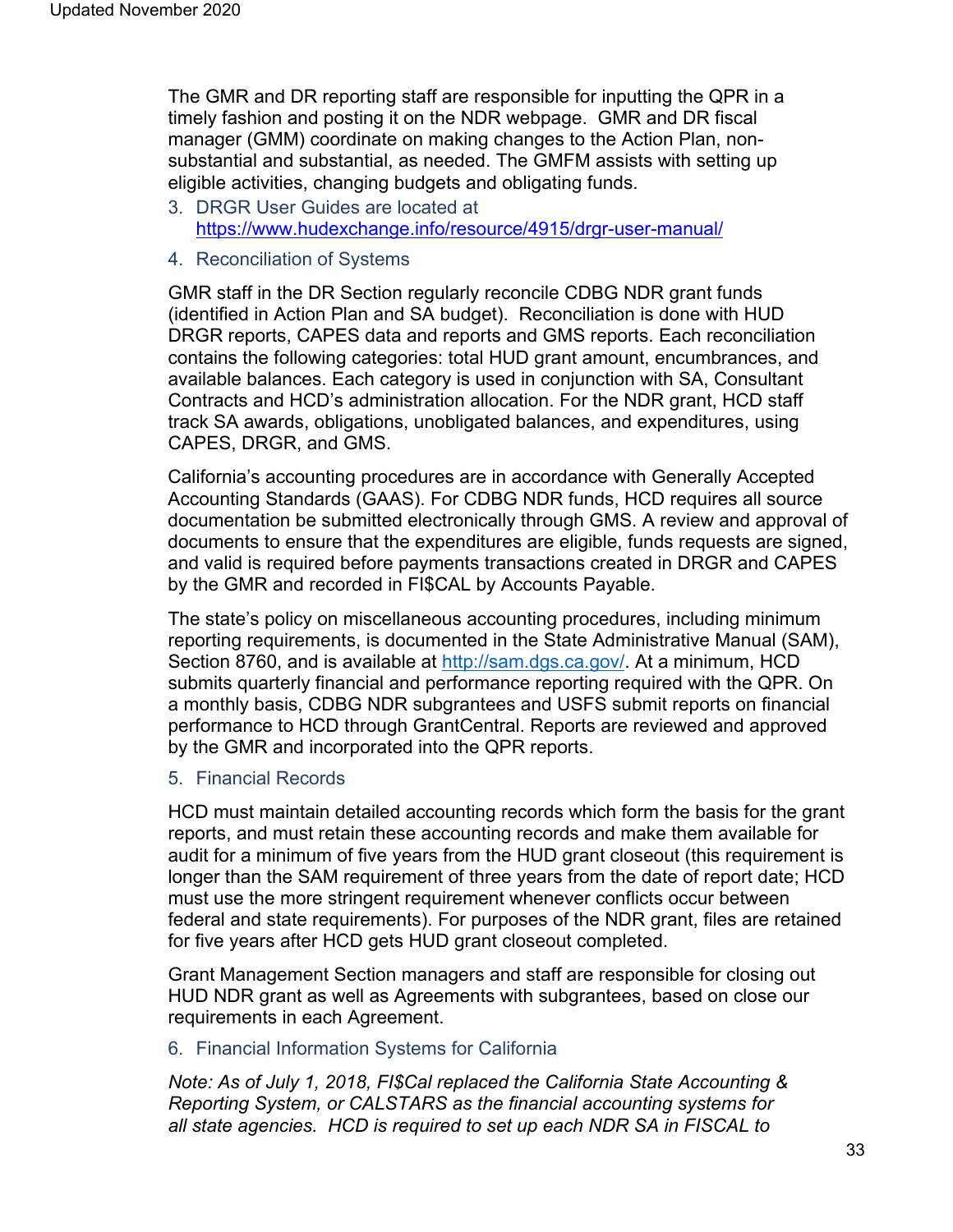#### *establish budget authority and to allow NDR funding to be disbursed.*

Prior to July 1, 2018, California State Accounting & Reporting System, or CALSTARS, was HCD's accounting system of record. However, effective July 1, 2018, HCD converted to Financial Information System for California (FI\$Cal), which is a partnership of the state's Department of Finance, Department of General Services, the State Controller's Office, and the State Treasurer's Office. FI\$Cal is the budgeting, accounting, procurement and cash management system that optimize the financial business management of California's government, allowing the state to operate as a single enterprise for the first time in history.

Accounts Payables staff process payment requests through FI\$Cal and prepare a physical claim schedule package per payment, which is reviewed and approved by the Payables Accounting Admin I or Senior Accounting Officer. Claim schedules are bundled and given to the Federal Drawdown staff in the General Ledger unit. Each DRGR voucher, once the claim is audited, is updated to reflect the approved release date (for that same week's Friday date) and approved, which triggers the US Treasury to release funds to California.

Claims are batched by like grants and audited against DRGR by voucher number to ensure the dollar amounts and payees match the claim schedule information.

Claim schedules are couriered to State Controller's Office (SCO) on Wednesday mornings for them to arrive at the same time the federal funds are being processed, minimizing the time between the federal funds being drawn from the US Treasury and the funds being sent to the recipient. SCO forwards a report reflecting journal entry postings of HCD's federal funds received that week to HCD accounting. Upon receipt of the SCO journal report, Accounts Payables staff enter the warrant issue dates into HCD's CAPES.

Claim Schedule instructions and guidance are located on the SCO website at: http://www.sco.ca.gov/ard state claim sched.html

- <span id="page-33-0"></span>B. Financial Management Payment Process
- <span id="page-33-1"></span>1. Reimbursement Payments

For all CDBG NDR projects, HCD operates on a reimbursement basis. HCD may allow for advances on SAs, but even for these advances, the subgrantee must provide documentation that the work was completed and inspected/reviewed by subgrantee or third party prior to processing an advance payment. All costs must be incurred and paid for by the subgrantee or USFS prior to HCD providing a reimbursement. Payment requests must be submitted along with evidence that all invoices and costs incurred were paid by the requester and the work was inspected. Because SNC is the coordinator for FWHP and BUF activities, SNC staff review all funds requests and back up documents submitted by subgrantees or consultants under these two NDR activities prior to submittal to HCD. HCD defines evidence as one or more of the following:

- Timesheets showing hours worked,
- Paid invoices from subcontractors' purchase of supplies, travel costs,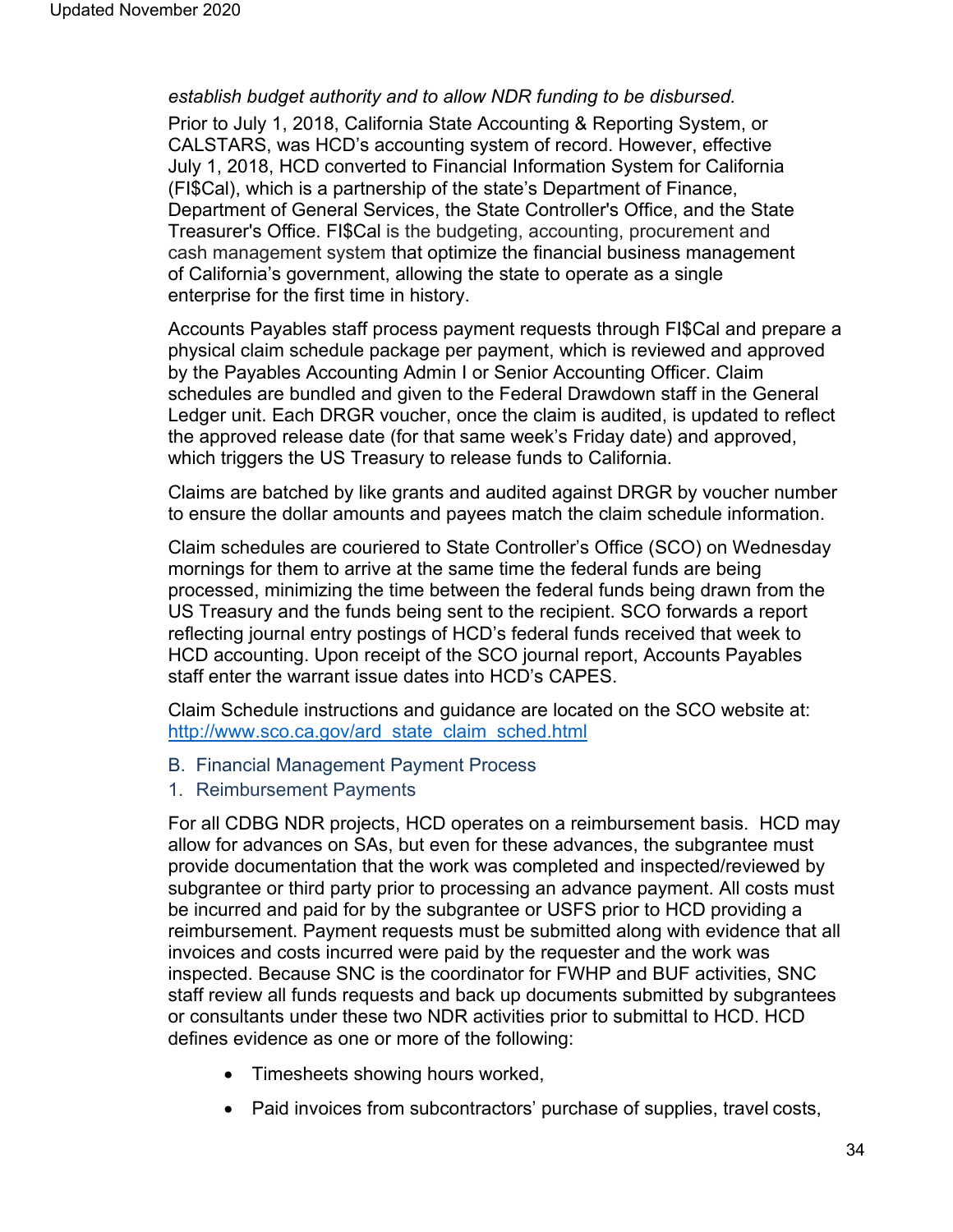- Bank statements from the subgrantee showing the funds were expended.
- Cancelled checks matching the invoices paid by the subgrantee.
- Another mechanism approved by HCD in writing for the specific grant.

The GMR reviews and processes all payment requests to ensure only eligible costs are reimbursed. See "Funds Request Payment Processing" below for more details on the review process.

#### <span id="page-34-0"></span>2. Advance Funding

Currently, all NDR agreements with subgrantees and contractors restrict payments to reimbursement only. HCD will allow a subgrantee to use an advance payment system, if they make a formal written request to HCD and provide documentation that their local accounting procedures allow for advance funding for an activity. HCD will have to do a SA amendment to allow subgrantee to do an advance. Advance funds requests must be submitted with documentation of invoices and completed work, however, HCD will not require the subgrantee to pay the invoice first, which is a considered a reimbursement under Section 1 above.

The OMB Uniform Requirements, 2 CFR 200.3 defines an advance payment as a payment that a federal awarding agency or pass through entity makes by any appropriate payment mechanism, including a predetermined payment schedule, before the nonfederal entity disburses the funds for program purposes.

In the CDBG Final Rule, effective May 23, 2012 [Federal Register Volume 77, Number 78, Monday, April 23, 2012, Rules and Regulations Pages 24139-24146], in an effort to streamline the States CDBG Program and make it more aligned to the Entitlement Program, HUD amended the grant repayment language to remove references to advances. Specifically, 24 CFR §570.489(c) states:

"Federal grant payments. The state's requests for payment, and the Federal Government's payments upon such requests, must comply with 31 CFR §205. The state must use procedures to minimize the time elapsing between the transfer of grant funds and disbursement of funds by the state to units of general local government. States must also have procedures in place and units of general local government must use these procedures to minimize the time elapsing between the transfer of funds by the state and disbursement for CDBG activities." 31 CFR §205 describes the US Treasury/State agreements and requirements.

When advance payments are approved:

- 1) Advances are defined as payments where the funds to pay invoiced, completed and inspected work have not been paid out by the subgrantee. Work not completed, regardless of subgrantee payment status, is not eligible for advance payment (with the exception of Housing Rehabilitation contracts requiring escrowed payments; see # 11 below).
- 2) Payments for construction work shall be made at no more than 95 percent of invoiced amount, requiring a minimum five percent retention (unless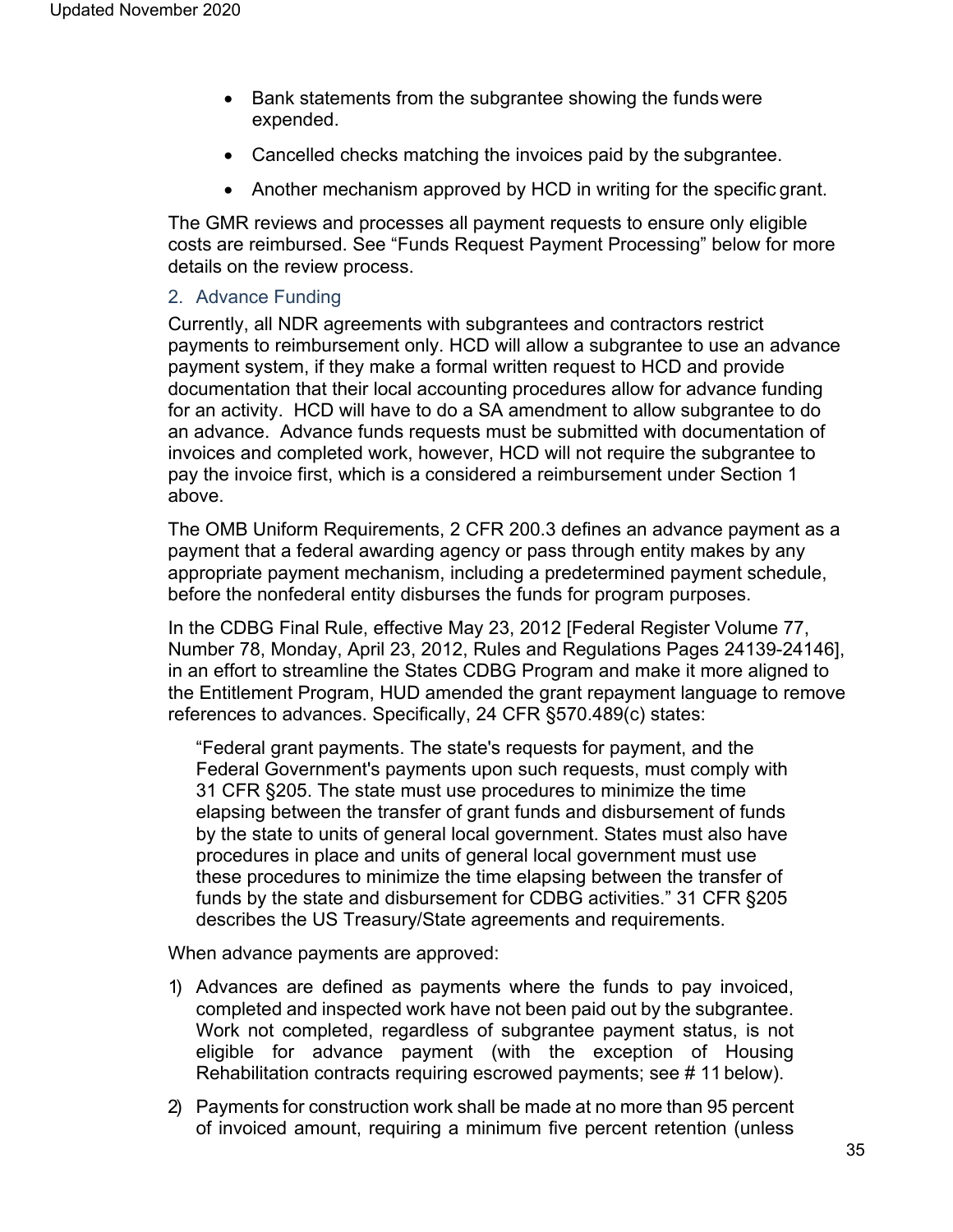the payment is the final retention payment and the subgrantee has verifying evidence no mechanics' liens or other encumbrances have been filed against the property/project) and the advance request shall be the net (95 percent) amount; the invoice amount less the retention.

- 3) Subgrantees, USFS and consultants may only request "advance" activity funds from their CDBG NDR contract if they have adequately demonstrated the willingness and ability to minimize the time lapsing between the receipt of HCD's funds and the subgrantee's disbursement and the advanced payments are approved by the Section Chief [2 CFR §215.2 (b)(5)] and [24 CFR §570.489 (c)(1)].
- 4) Advances may only cover invoices received for work that has actually been completed, inspected and approved for payment by the subgrantee and are limited to the amount necessary to pay for actual immediate cash needs, all of which must be documented prior to submitting an advance funds request. Advances are not processed for work that has not been completed or invoiced. Subgrantees must have internal policies and procedures in place that sufficiently document when invoices are received, as well as when the invoiced work was completed and inspected.
- 5) Within two business days of receipt of the State of California's warrant for the CDBG NDR payment, the subgrantee must place all advancedfunds into an interest bearing account, where the funds must remain until expended.
- 6) Subgrantees must pay all invoices (release the funds to the company that have invoiced the work/costs) identified in the advance request within five business days of receipt of funds from HCD.
- 7) Interest earned on advanced funds, prior to expenditure, is not considered program income and must be returned to HCD each month.
- 8) Subgrantees are required to complete and submit the reconciliation of each advance within 30 days of the date the warrant for the advanced funds was received. Subgrantees must complete the "Advance Reconciliation" section of the Funds Request to include the date the warrant was received, details of the expenditures covered by the advanced funds, the source and uses of all advanced funds, and any excess cash on hand. Unspent funds (excess cash on hand) must be returned to HCD immediately. Any earned interest and any excess cash must be returned to HCD with the Advance Reconciliation, no later than 30 days from the date the warrant was received. Note: excess cash should rarely, if ever, occur, since each advance request must be based on actual invoices received for completed work already inspected by the subgrantee.

Reconciliations are not completed until HCD has reviewed and approved them; upon approval, HCD provides the subgrantee an "approved" copy for their program records.

9) Per the Standards for Financial Management Systems [2 CFR part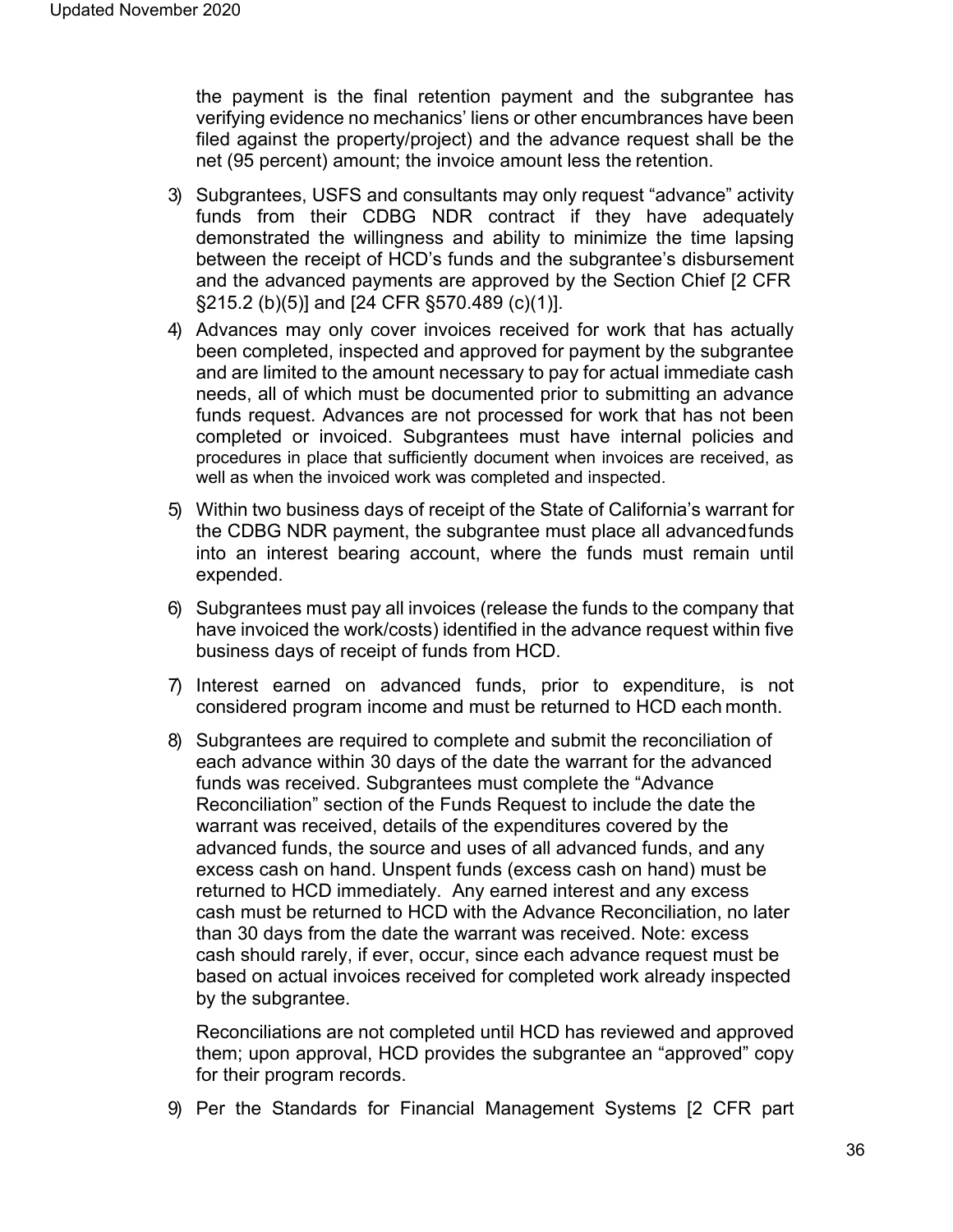215.21], accounting records must be supported by source documentation such as cancelled checks, invoices and demands, payrolls, timesheets and attendance records, contract and subgrant award documents, etc.

- 10) Subgrantees are required to maintain financial records and submit the financial reports sufficient to ensure compliance with all recordkeeping and reporting requirements.
- 11) Escrow Accounts for Housing Rehabilitation [24 CFR §570.511] shall not be used because neither HCD nor subgrantees will be doing housing related activities. This type of disbursement will not be used unless the contract between the property owner and the selected rehabilitation contractor specifically requires that payment to the contractor shall be made through an escrow account. No advanced funds can be deposited into the escrow account until after the contract between the property owner and rehabilitation contractor has been fully executed. [24 CFR §570.511 (a)(2)].
	- a) Escrow accounts funded with advanced funds are only eligible for housing rehabilitation projects [24 CFR §570.511a].
	- b) Escrowed funds are limited to only paying actual rehabilitation costs (no soft or administrative costs), and payments made to contractors must withhold a 10 percent retention payment, unless the payment is the final payment due (retention release).
	- c) The amount of funds deposited into an escrow account shall be limited to the amount expected to be disbursed within 10 working days from the date of the deposit into the escrow account [24 CFR §570.511 (a)(4)].
	- d) If, for any reason and at any time, the escrow account contains funds exceeding 10 days of cash needs, the subgrantee shall immediately return the excess funds back to the Department [24 CFR §570.511 (a)(4)].
	- e) Funds deposited into an escrow account shall be used only to pay the actual rehabilitation costs incurred by the owner under the contract with a private contractor. Other eligible costs related to the rehabilitation loan or grant, i.e., the subgrantee's administrative costs or rehabilitation activity delivery costs, are not permissible uses of advanced escrowed funds. Such costs may only be paid under the Department's reimbursement process [24 CFR §570.511  $(a)(5)$ ].
	- f) Noncompliance If the Department determines that the Grantee has failed to use an escrow account in accordance with regulations, the Department may require the Grantee to discontinue the use of the escrow accounts [24 CFR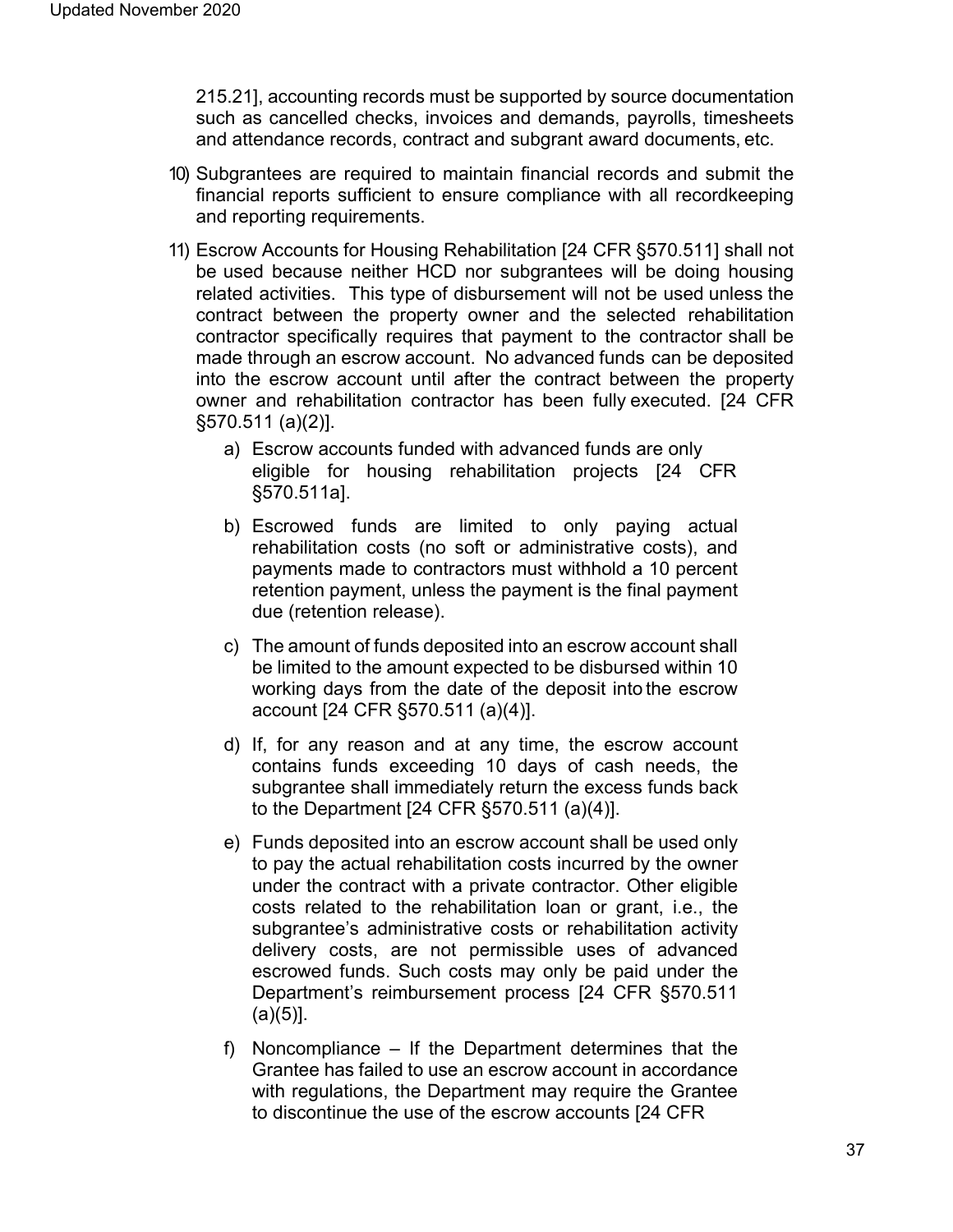# 570.511 (c)].

#### 3. Advance Funding Procedures

To ensure advance requests are made in accordance with the policy and regulations noted above, grantees requesting advance funds must submit:

a) Funds Request identifying the funds are being requested as an advance:

All requests for advances must be submitted on the Funds Request form, which must be entirely completed, including a declaration of cash on hand and certification regarding grant funds, Program Income and/or Revolving Loan Fund balances.

b) Advance Request Form/Supporting Documentation:

An Advance Request detailing what the advanced funds will be used for, specifics about the invoice(s) for the advance request (invoice date, date received by the grantee, vendor name, project name, location, total amount due, work covered in invoice), a certification stating the work was inspected (naming inspector and providing their position, date of inspection, description of work inspected and certification that the work was completed in a workmanlike manner) and when the funds will be disbursed. Supporting documentation must be attached to the justification (project budget, copies of third party contracts, copy of the invoice, inspection, etc.).

- c) Certification to Process Form: On the Certification form the Authorize Signor certifies that:
	- 1) The funds will be deposited into an interest bearing account within two days of receipt*;* and,
	- 2) The funds will be expended within five days of deposit; and,
	- 3) The documentation supporting the advance request is true and correct.

The general U.S. Treasury rules for drawing federal funds require that funds not be drawn until needed. There are, however, two regulatory provisions that allow drawing funds from the Treasury in advance which apply with respect to rehabilitation. They are: (a) Lump Sum Drawdown; and (b) Escrow Accounts. HCD and subgrantees will use neither of these HUD fund disbursement method because both are restricted specifically to housing rehabilitation. NDR funding can never be used by HCD for housing rehab, because it is not an eligible activity under the NDRC application and there were few houses impacted byr the 2013 Rim fire.

Escrow accounts are not expressly authorized in the HCDA; HUD advises States wishing to allow the use of escrow accounts to follow the provisions of 24 CFR 570.511 of the CDBG Entitlement program regulations, which limits the use for rehabilitation of privately owned residential property only and has very specific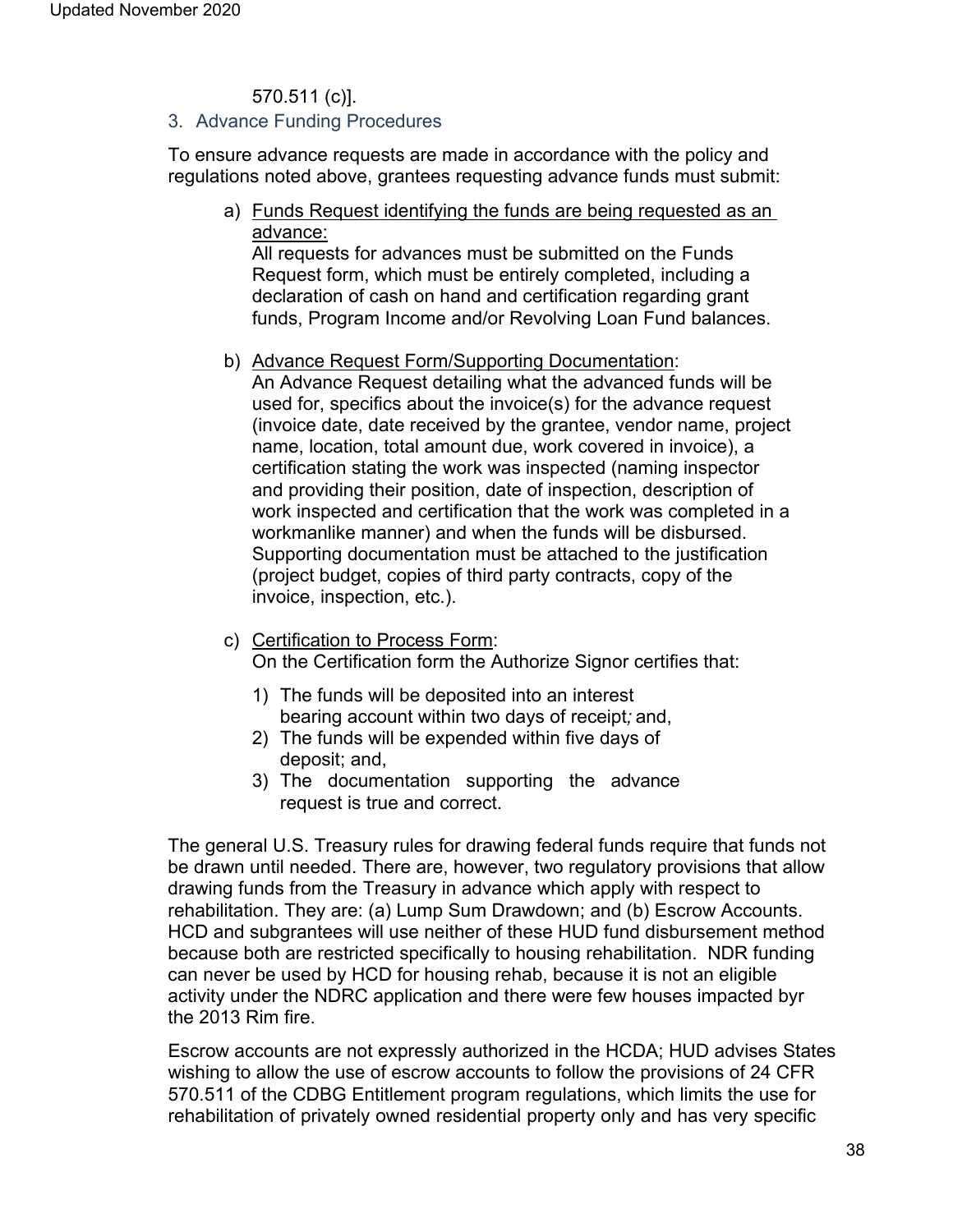requirements.

#### 4. Lump Sum Draw Down

Section 104(h) of the Housing and Community Development Act of 1974 (HCDA) requires HUD to establish standards governing the use of lump sum drawdowns. These standards are at 24 CFR §570.513 of the Entitlement program regulations and states operating the CDBG program may choose to adopt these regulations. On December 20, 2017, HUD issued Notice CPD-17-014 (CPD-17-014), which provides Lump Sum Drawdown requirements, including the limit of advance payments to the minimum amounts needed and be timed to be in accordance with the actual, immediate cash requirements of the subgrantee carrying out an eligible activity.

HCD may allow one of their subgrantees to draw, as a single amount, the total amount needed for a specific rehabilitation project if it enters into an agreement with a financial institution that meets the requirements set forth in 24 CFR §570.513(b)(2) and if it complies with other requirements under 24 CFR §570.513. Some of the key requirements outlined in the provisions include:

- The agreement may not exceed two years.
- The financial institution must agree to provide certain benefits in conjunction with the activities paid for from the account.
- There are time benchmarks for when the rehabilitation carried out with funds in the account must begin and the pace at which the funds must be used.
- There are limits to what the funds can be used for.
- Lump sum drawdowns are subject to all advance payment policy requirements.

HCD only allows CDBG subgrantees to request funds in a lump sum for projects to rehabilitate privately owned properties eligible under Section 105(a)(4), (a) (14) and (a) (17) of the HCDA. This includes the rehabilitation of privately owned commercial or industrial buildings, and the rehabilitation of nonprofit owned nonresidential buildings and improvements that are not public facilities or improvements. Where a property is owned by a for profit entity, rehabilitation, under §570.202, rehabilitation is limited to exterior improvements of the building and the correction of code violations. For profit owned properties that require more extensive renovations may be financed with a lump sum drawdown under §570.203 as a special economic development activity. The subgrantee must establish a rehabilitation fund with financial/lending institutions (bank or credit union) for the purpose of financing eligible housing rehabilitation activities (administration and activity delivery funds are not allowed to be drawn in the lump sum). Lump sum draw requests may not be made or processed prior to the execution of the Standard Agreement and the clearance of all general and special conditions (including guidelines, environmental review, procurement, relocation, real property acquisition, lead based paint, labor, etc.) has been issued and HCD has received, reviewed and approved the subgrantee/financing institution's rehabilitation fund agreement.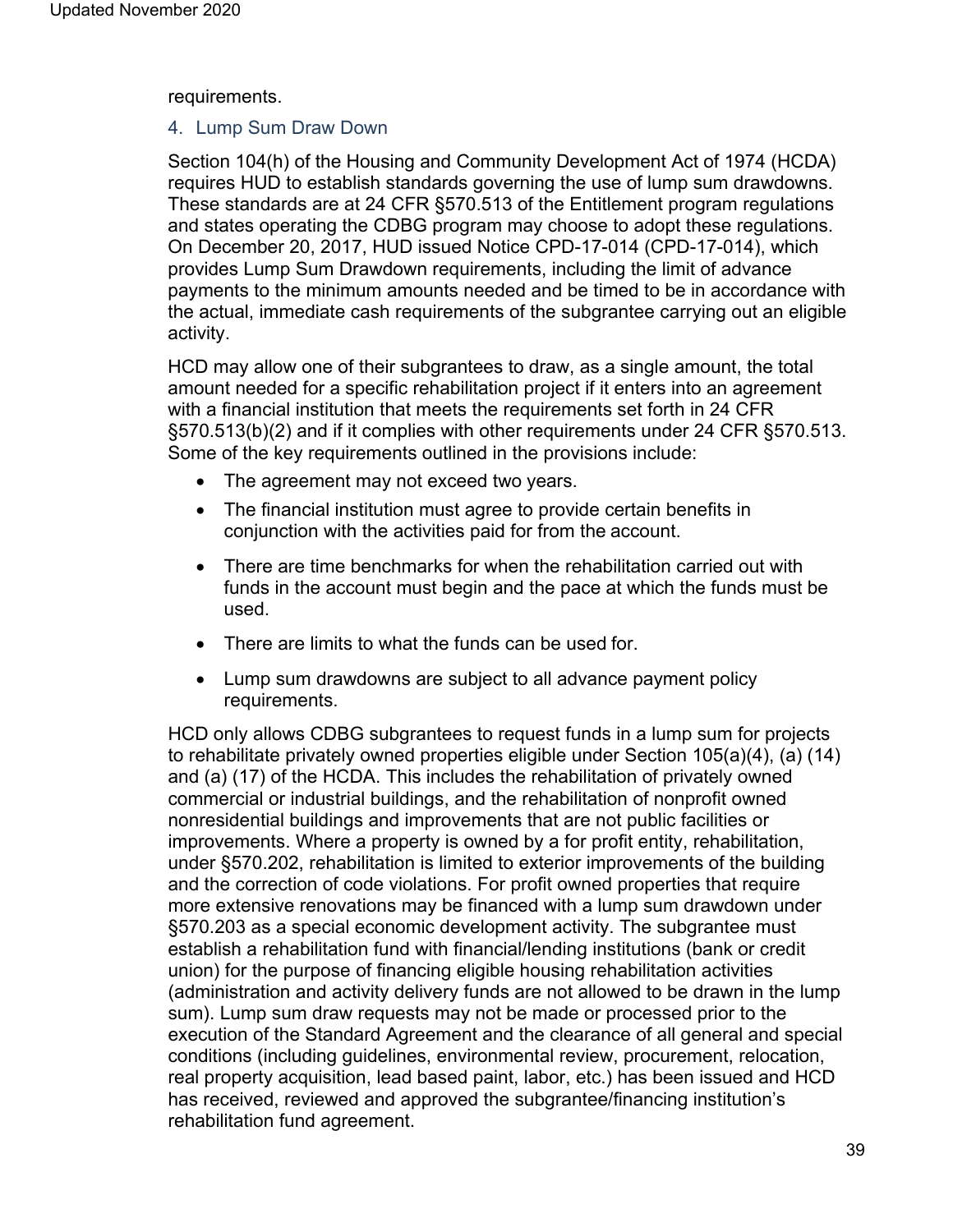For the purposes of the CDBG NDR grant, HCD is not funding housing rehabilitation activities, and does not anticipate any lump sum drawdowns.

## 5. Funds Request Payment Processing

Funds requests, along with required supporting documentation, are completed and submitted by the subgrantees and USFS to HCD via GMS. Each funds request is associated with a specific Agreement or contract. Requests are submitted separately according to the budget line items in the agreement and do not include expenditure information for more than one budgeted line item. Funds requests are broken out by monthly costs.

All payments are made according to the terms of the SA and budget between HCD and the entity (jurisdiction, state agency, contractor, CBDO, USFS) carrying out the CDBG NDR activities. All requests for payment are supported with proper documentation and are certified by the Authorized Signor identified in the resolution executed with each agreement. Funds requests, along with required supporting documentation, are reviewed and approved by the GMR and submitted for review through GMS. For service contracts, the GMS same payment system is used to process through HCD accounting.

Upon receipt, GMR notes the receipt of the funds request/financial report in the GMS system. The GMR reviews all submitted documentation for compliance to the federal and state requirements, compares the activity amounts available to the GMS system to ensure funds are available, validates that any advanced funds have been fully reconciled, and that the funds request certifications are signed by the authorized signor, per the resolution or Agreement. The GMR works with the submitting agency to obtain any information/documentation necessary (if needed) to complete the funds request documentation. Communications are documented (notes taken for verbal conversations, emails printed and maintained in the contract file). Once all information/documentation is received, the GMR indicates that they have approved the funds request through GMS and submits the approved request electronically to the GMR and GMFM for processing in DRGR and GMS. Once all DR review staff have signed off on the payment request, it is submitted to accounting for processing.

The GMR reviews the funds request documentation and approves the request electronically in GMS. For USFS, CAL FIRE, CCC and RCAC and consultants associated with FWHP and BUF, SNC staff reviews and approves the documentation in GMS first before the GMR reviews the funds request. The approval of the funds request is entered into the CAPES system and an RFF which acts as a check request for accounting is developed. The RFF is then approved by the GMM and sent to HCD Accounting staff for review and processing. Accounting staff check the RFF against HCD annual budget numbers in FI\$Cal for payment processing. Accounting staff approve and send the RFF/check request to SCO for payment.

Because SNC fully reviews subgrantee and consultant funds requests for the FWHP and BUF, HCD staff will not do a full review of each of these NDR payment requests. Instead the GMR will review one or two SNC reviewed payment requests annually to ensure SNC is doing a reasonable verification of costs. HCD will also review a sample set of funds requests at annual SA monitorings of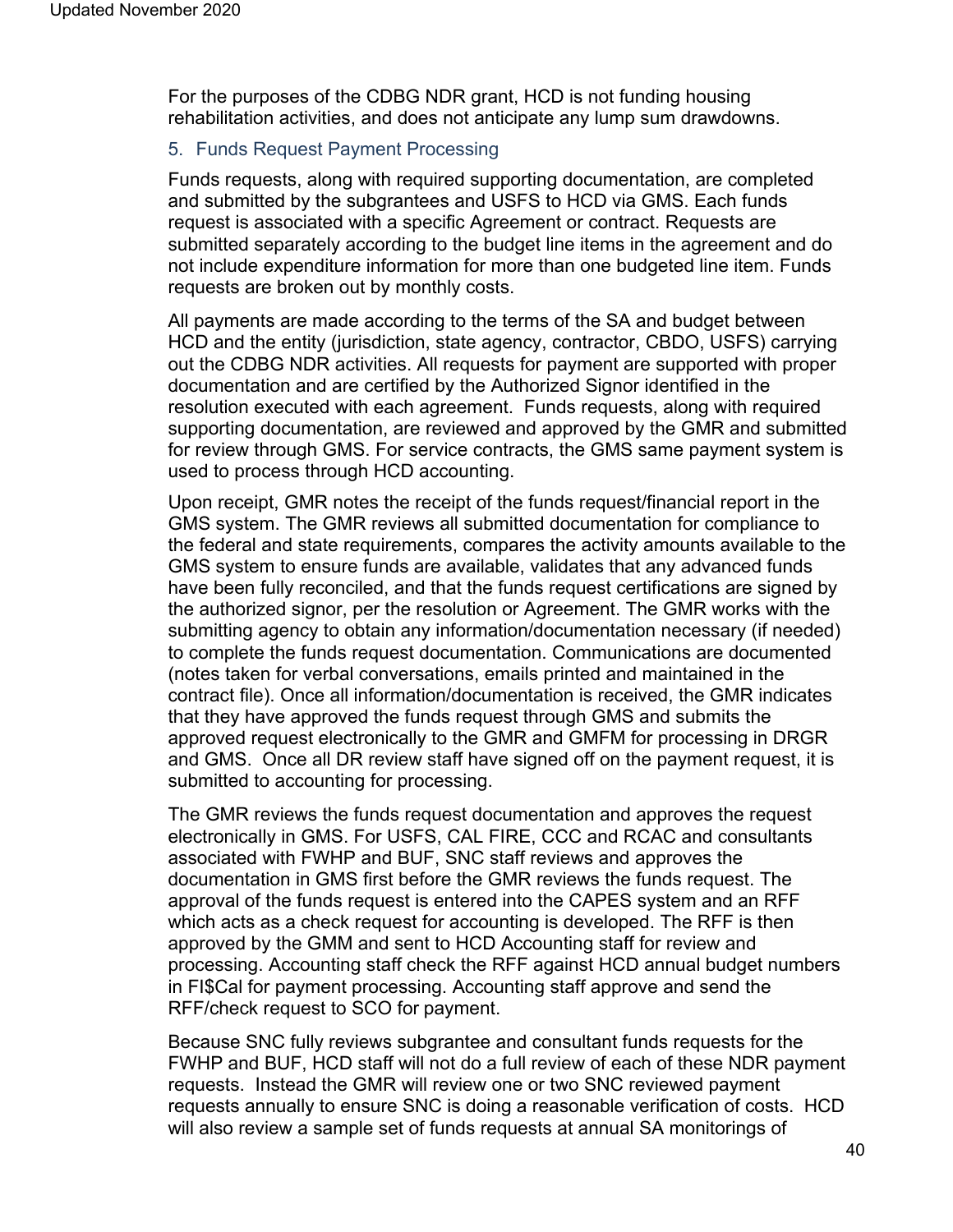subgrantees. The monitoring of the funds request requires source documentation for all costs listed on the funds request to be submitted by the selected subgrantee or contractor. Desk and/or onsite monitoring is coordinated with HCD audit staff and agency staff submitting the funds request.

Each of the six subgrantees is monitored annually. The annual monitoring of subgrantees is completed by DR monitoring staff that is not affiliated with the implementation of CDBG NDR activities. This will ensure an independent ongoing review. This review process supports HCD's oversight and verification of accuracy, identifies areas that need improvement, and ensures cost savings, where available, are maximized. Funds request status is discussed during the regularly scheduled meetings. The generation for the QPR is also discussed to ensure timely reporting of performance outcomes and expenditure of the CDBG NDR funds.

GCR, the GMR, and GMM review the performance measures and outcomes for CDBG NDR activities each quarter using the DRGR quarterly report. This information is shared with the Core Team to inform them as to the progress being reported to HUD on each of the activities.

As part of submitting a final funds request, after the project has been completed, all beneficiary data is reported to HCD using a Project Completion Report. The GMR and GCR works with the subgrantees and partners to close out their SAs. Note: HUD has yet to announce the NDR grant closeout requirements; HCD issues a Management Memo outlining the documentation needed for grant closeout upon receipt of additional guidance from HUD. Once the documentation needed according to the HUD guidance is collected, reviewed, and complete, HCD will close out the subrecipient SA. For procured consultants, DR staff will follow HCD Contract staff process for SA close out..

*a. Lawsuits*

In the case of a legal suit filed against the NDR program legal expenses are not considered General Administrative expenses. HCD must wait for lawsuit to be dropped by plaintiffs or a court decision in HCD's favor, prior to drawing down fund from DRGR.

# C. Approved Leverage Funds Verses Match Funding Reporting

The State of California does not have "approved or mandated leverage" funding requirements under the NDR grant agreement with HUD. Therefore, no approved leverage will be reported in DRGR.

However, HUD does encourage the State of California to report any and all "match" funds provided as part of implementation of CWRP activities. CDBG-NDR match from other sources of funding increases the impact of the HUD award dollars. Matching funds include financial assistance provided by local governments, state agencies, federal agencies and private sources. Match funds will be reported on subgrantee/partner monthly reports and provided to HUD via DRGR on a quarterly basis.

# D. Program Income

HCD manages CDBG-NDR program income through the provisions in the Standard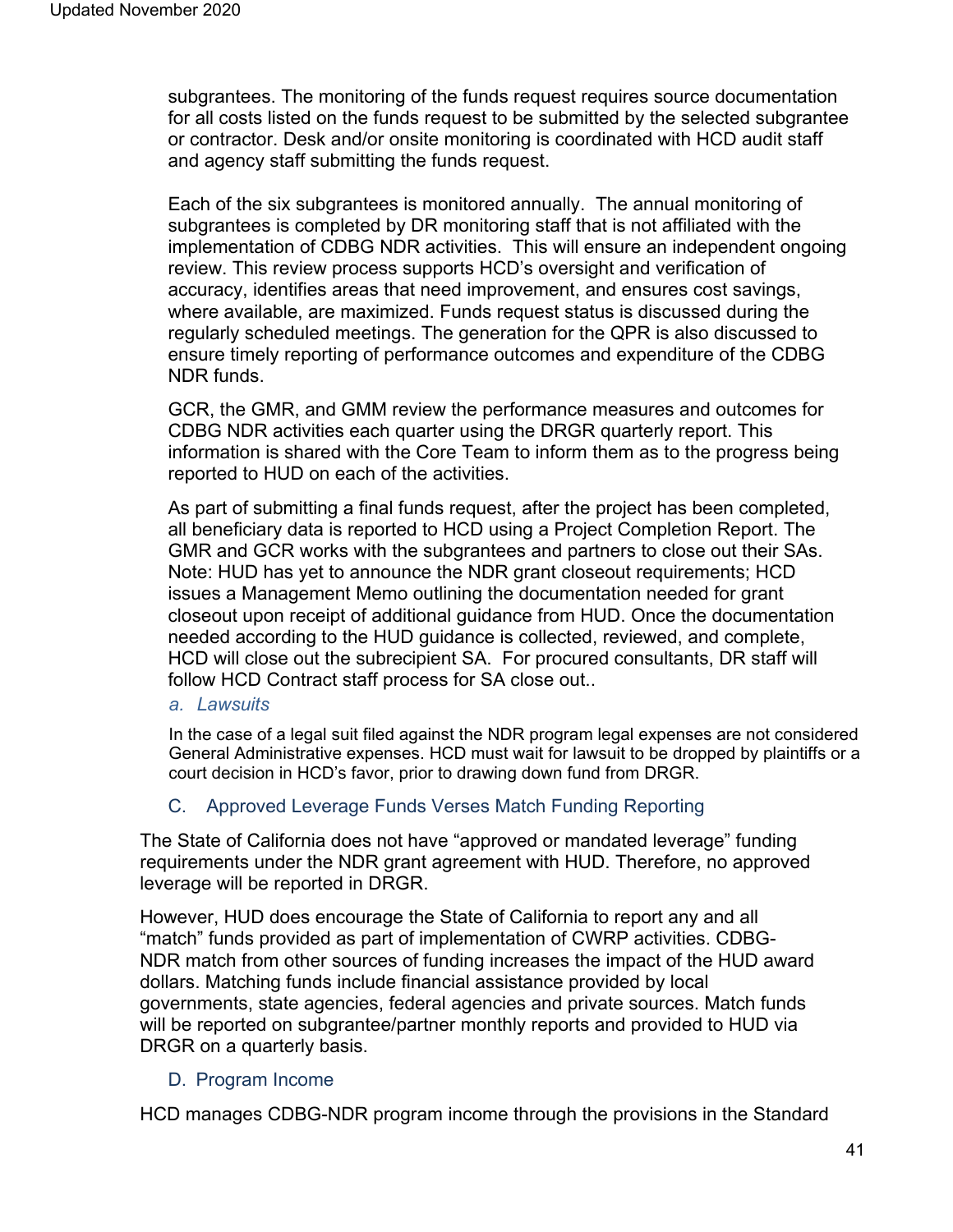Agreement, which all subgrantees sign to receive NDR funding from HCD. Each program may or may not generate program income based on the activities engaged in and the project outcomes.

In the case where partners or subgrantees report program income to HCD through a request for payment, HCD requires that subgrantees use program income prior to requesting additional funds from HCD. Subgrantees provide monthly reports to HCD on program income generated and retained. If at the end of a Standard Agreement there is remaining program income, it is returned to HCD during closeout where the Accounting Section tracks the program income until it is obligated in a new Standard Agreement and tracked through CAPES. However, any program income generated after the HUD CDBG-NDR close out will become CDBG Program Income for the county. HCD reports all program income to HUD through the DRGR.

After HCD finalizes the project activities, it will determine if NDR program income will be generated. Should NDR program income be generated, HCD will refine the program income section to accurately describe how program income will be managed.

#### E. Salaries and Wages

Salaries and wages of HCD, subgrantee or contractor staff persons being charged to the NDR grant are documented with timesheets and evidence the work being performed is related to the grant (if staff work on multiple programs, functional timesheets that have been approved by a senior position must be documented in the files). HCD's finance team maintains the documentation, which is submitted via HUD's DRGR system as part of draw down requests to HUD.

#### F. Indirect Costs

HCD has an Indirect Cost Allocation Plan (ICRP) which is approved annually by HUD. HCD accounting staff use that rate along with staff timesheets to determine the monthly voucher amounts in DRGR generated for HCD NDR administration expenses. HCD CDBG-NDR expenses for real property, such as computer equipment, are distributed to each fund source based on the amount of authorized personnel position per program. The annual percentage of indirect costs is determined by the scheduled expenditures. When the computer equipment has reached the end of its useful life, it becomes surplus (there is no income or revenues generated), and the equipment either goes to the Prison Industry Authority, to the State of California Department of General Services, or is identified as waste.

Contractors are not allowed to charge indirect costs. Subgrantees are allowed to charge indirect costs upon documentation of an approved Indirect Cost Rate Proposal (ICRP). Documentation of an ICRP includes: 1) a current ICRP approval letter from a federal funder acting as the cognizant agency; 2) requesting an ICRP approval from HCD. HCD has developed a formal ICRP approval process for review and approval of subgrantee ICRPs as the cognizant agency. NDR subgrantees and partners may choose not to use an ICRP.

HCD will only request reimburses for expenses that are directly related to the approved activities and for costs that are reasonable and necessary for operating the program or completing the CDBG assisted project. Appendix VII of Part 200 (OMB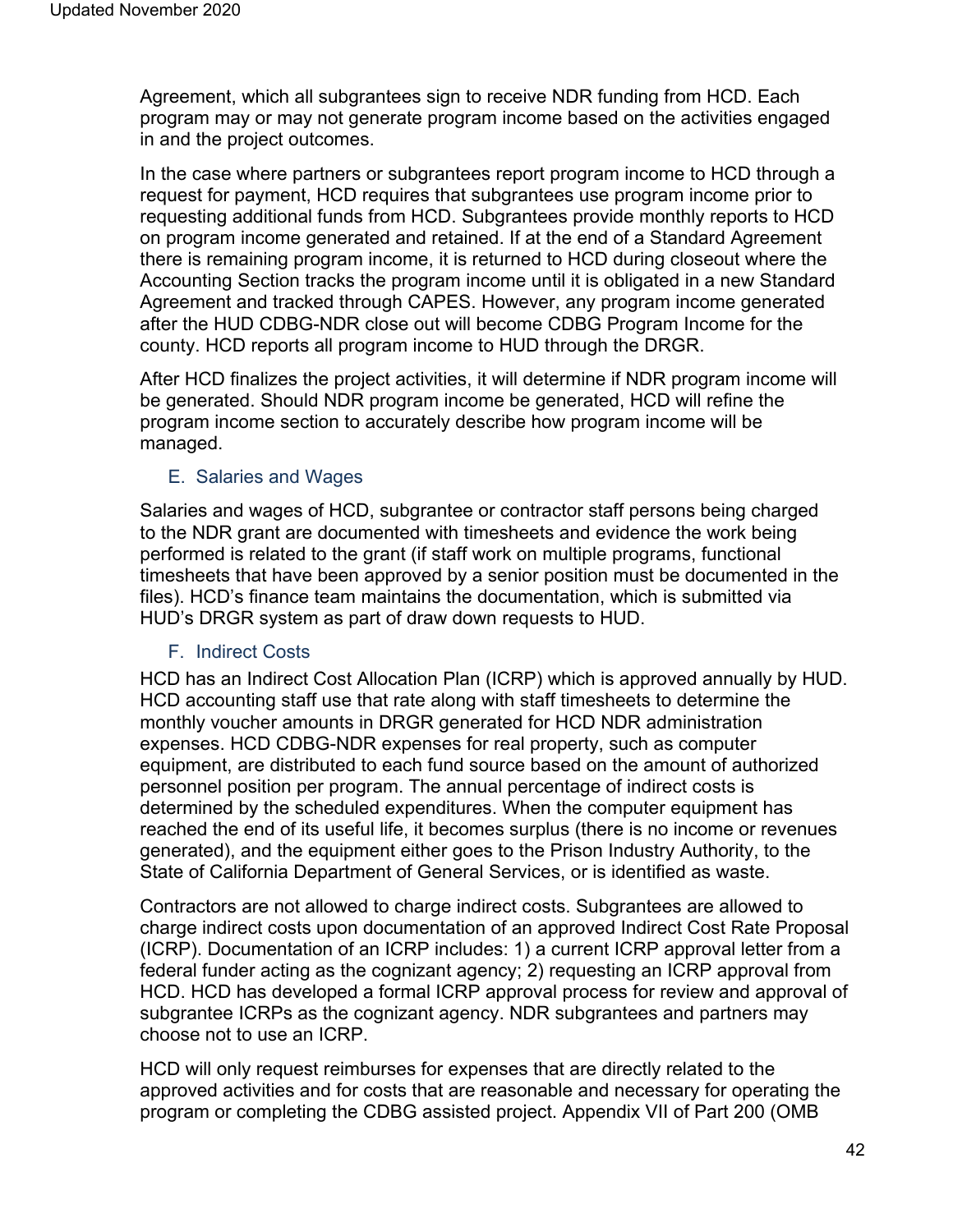regulations) states:

- 1) Indirect costs are those that have been incurred for common or joint purposes. These costs benefit more than one cost objective and cannot be readily identified with a particular final cost objective without effort disproportionate to the results achieved. After direct costs have been determined and assigned directly to Federal awards and other activities as appropriate, indirect costs are those remaining to be allocated to benefitted cost objectives. A cost may not be allocated to a Federal award as an indirect cost if any other cost incurred for the same purpose, in like circumstances, has been assigned to a Federal award as a direct cost.
- 2) Indirect costs include:
	- a) The indirect costs originating in each department or agency of the governmental unit carrying out Federal awards, and
	- b) The costs of central governmental services distributed through the central service cost allocation plan (as described in Appendix V to Part 200— State/Local Government and Indian Tribe Wide Central Service Cost Allocation Plans) and not otherwise treated as direct costs.

Indirect costs are normally charged to federal awards by the use of an indirect cost rate, established by plan. A separate indirect cost rate(s) is usually necessary for each department or agency of the governmental unit claiming indirect costs under Federal awards. Guidelines and illustrations of indirect cost proposals are provided in a brochure published by the Department of Health and Human Services entitled "A Guide for States and Local Government Agencies: Cost Principles and Procedures for Establishing Cost Allocation Plans and Indirect Cost Rates for Grants and Contracts with the Federal Government." A copy of this brochure may be obtained from HHS Cost Allocation Services or at their Website at https://rates.psc.gov. Since governmental entities must support indirect costs with an approved cost allocation plan or an indirect cost proposal prepared in accordance with the circular, indirect costs must be allocated in a manner which results in the grant program bearing only its fair share of total indirect costs.

# G. Timeliness of Expenditures

Each NDR project is tracked in GMS, CAPES and DRGR. The parties involved in the project, as well as HCD staff (GMR, along with other interested parties) have access to the shared file(s). Continued evaluation of each project is performed by HCD, primarily managed by the GMR and is compared to the data contained in the monthly reports and regular calls that provide updates on activity implementation.

At a minimum, HCD uses the following procedures to ensure timely expenditures:

- 1) Include start and end dates in all contracts with local governments, contractors and/or subgrantees. Most contracts will have expenditure deadlines six months before the end of the period of performance, or the HUD grant expenditure deadline.
	- a) As part of the contracting and awards process, HCD works with subgrantees and contractors to develop performance benchmarks to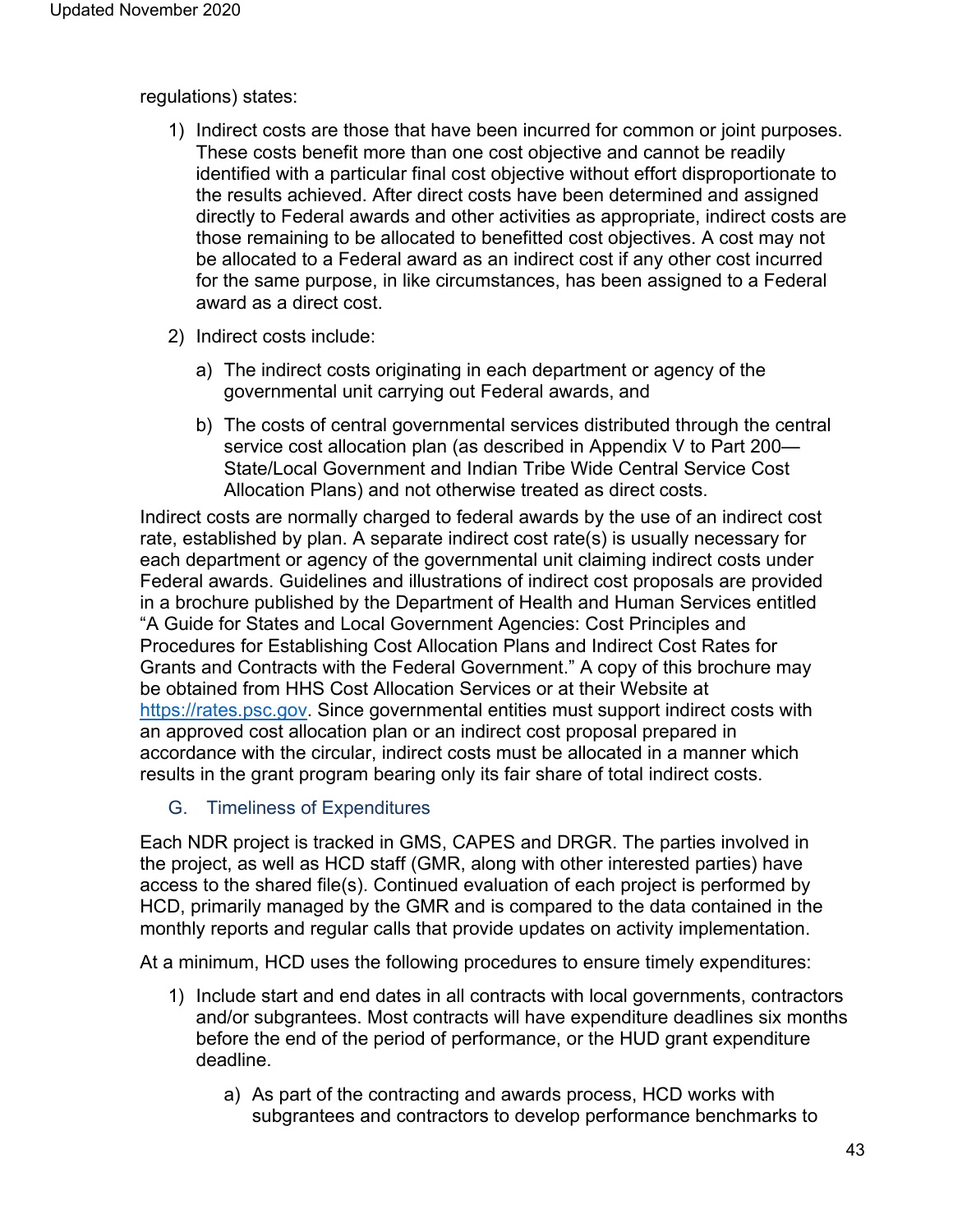include in the Agreement. The benchmarks are the basis for monitoring implementation and performance on each activity. HCD includes projected start and end dates within DRGR and benchmarks are reported in each QPR by activity.

- 2) Review and process expenses against eligible reimbursements provided by subgrantees and draw down expenditures in DRGR on a quarterly reimbursement basis. This allows for internal monitoring of expenditures and ensures that funds are drawn within the system without delay or a lapse in time.
- 3) HCD staff monitors the progress of activities via the monthly reports in order to address any delay in production which could lead to the slow expenditure of NDR funds.
- 4) For stalled activities, the SA contains penalty language which requires the subgrantee or contractor to submit a mitigation work plan designed to get the activity back on track so that funds can be drawn down, as outlined Exhibit A performance measures of HCD's Agreements. If an acceptable work plan cannot be approved by HCD, then funds are withheld until a path forward for completing the activity is established. If not path forward is possible, HCD will use termination clauses in the SA to repurpose the funding to address other eligible unmet needs through the use of an Amendment to the Action Plan.

# H. Improper Payments

An improper payment is any payment that should not have been made or that was made in an incorrect amount (including overpayments and underpayments) under statutory, contractual, administrative, or other legally applicable requirements. These include but are not limited to: a payment to an ineligible party, a payment for an ineligible good or service, a duplicate payment, a payment for a good or service not received (except for such payments where authorized by law), a payment that does not account for credit for applicable discounts, and any payment where insufficient or lack of documentation prevents a reviewer from discerning whether a payment was proper.

If a funds request is submitted to HCD and it is determined to have one or more ineligible expense, GMR notifies the subgrantee or contractor to revise the funds request and to exclude the ineligible expense. Payment will be processed once the updated funds request and back up documents are received and verified.

If any CDBG NDR payments have been made for ineligible costs or activities, or if an overpayment occurs or underpayment occurs, the total amount of ineligible CDBG NDR funds must be adjusted in accordance with the category of cost: GA, AD, Planning and activity implementation it falls under. HCD will allow for a subgrantee to make the necessary adjustments to their funds requests to repurpose the overpayment or underpayment of funds at their local level for the same category type of eligible cost. Subgrantees will use an approved HCD Adjustment/Reconciliation Memo to document the local adjustments being made and provide final balances for the budget items impacted. The Memo and all corrected funds requests along with supporting documentation will be submitted to the GMR for review, approval and payment.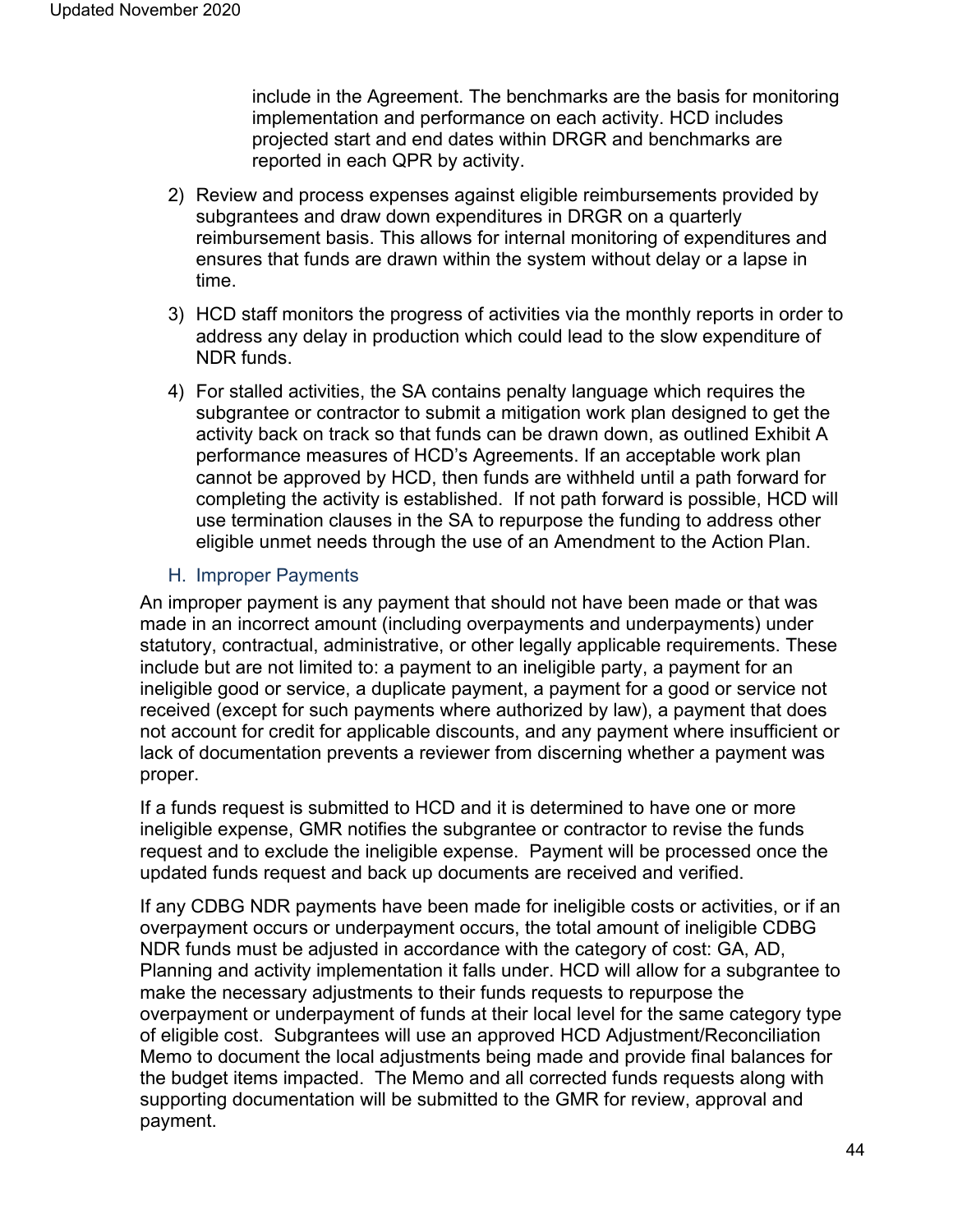If the SA has expired or the amount of improper payment is greater than the current budget balance, then GMR will work with subgrantee and HUD to determine the appropriate action.

- I. Internal Controls
- 1. Staffing

HCD's Division of Financial Assistance assigns one full time staff person in the Disaster Recovery Section to oversee contract management for the CDBG NDR funding. This position, the Grant Management Representative II and known as the GMR, ensures HUD grant compliance by HCD and oversees the SA work performed by all subgrantees and contractors and ensures performance and payment compliance. GMR works closely with HCD Contract staff on routing and execution of each subgrantee SA and any amendments. GMR also works with HCD Contracts staff on procurement of contractors needed for NDR implementation and administration. Once procured by HCD, the GMR oversees the contractors SA and amendments

In addition, HCD has contracted with a third-party technical assistance contractor, GCR Inc. also known as C to support the GMR in HUD compliance for HCD, subgrantees and partner as well as contractor oversight work. TA contractor provides guidance to GMR and staff in relation to the DRGR as well as creating documents that build HCD compliance capacity and the capacity of subgrantees. The TA contractor has regular meetings with HCD staff, provides trainings to HCD and subgrantees on NDR requirements and regulatory compliance. On-site visits are conducted as needed to provide hands on training. The GMR works with the HCD Specialist II who serves as the NDR Project Manager and as the liaison between the GMR and HCD leadership.

The GMR works closely with the TA contractor to set up regular communications and reporting that enables HCD to accurately track progress and expenditures for each of the funded CDBG NDR activities. The TA consulting firm provides grant management software, GMS, that facilitates the transfer of information between the state and federal systems to track milestones, outcomes and beneficiary data for each CDBG NDR activity, as outlined in the Action Plan approved by HUD.

The GMR and TA contractor reviews draft NDR agreements between HCD and its CDBG NDR subgrantees or contractor prior to execution to ensure that required federal language is in place. The TA contractor also reviews the agreements or contracts between the subgrantee and their contractors or subrecipients.

Upon execution of the agreement and completion of NEPA documentation, subgrantees and contractors may begin expending any general administration funding. Project administration funding may also be utilized as long as it is work that qualifies under the NEPA category of exempt and will be covered by an exemption form for general administration. The County of Tuolumne, as Responsible Entity (RE), completes NEPA/CEQA reviews for general administration and CRC planning and implementation activities. HCD is the NEPA RE and CEQA lead agency on general administration activities NDR pillar planning and implementation activities for FWHP and BUF.

For implementation of project activities, a subgrantee must complete the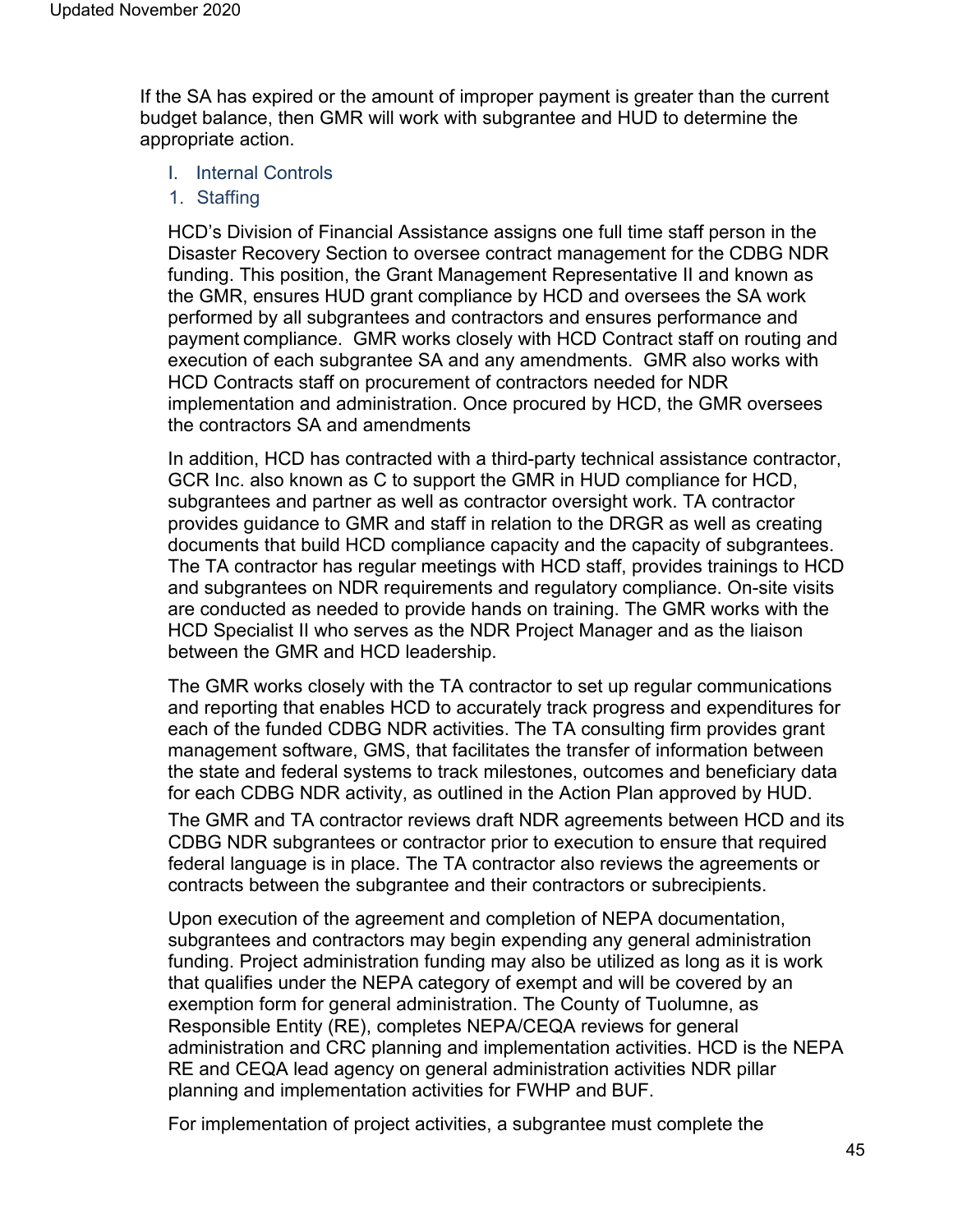appropriate General Conditions Clearance checklist (GCC). The GMR will provide a GCC to the subgrantee for each eligible activity that must obtain a release of funds. Subgrantees provide a signed copy of the GCC with copies of compliance documentation to HCD for review and approval. Upon HCD review and written approval, the subgrantee can begin incurring costs for NDR project implementation activities. Contractors are not required to complete a GCC.

HCD's Standard Agreement is the contractual document that details the financial and recordkeeping requirements and compliance standards for subgrantees and contractors awarded funds to carry out specific eligible NDR activities. Normally HCD uses the SA to enter into contractual relationships with California jurisdictions (cities and counties). For NDR, HCD is using the SA to enter into contractual relationships with other state entities (SNC, CCC and CAL FIRE), which HUD considers subgrantees. The HCD SA format is being used for contracting with other state entities as subgrantees but the language in the SA is modified to reflect the relationship between HCD and other state agencies.

In the case of the USFS, it does not fall under HUD's definition of CDBG subgrantee, and to cover the unique relationship where HUD (a federal agency) grants funds to HCD (a state), who in turn provides federal funds to USFS (another federal agency), HCD developed a CEA. The CEA is in a Standard Agreement format that provides the necessary compliance and relationship language to clearly define the special relationship between HCD, SNC and USFS. In this context, HCD referees to USFS as a subgrantee although they are treated differently based on the SA language.

Yet another special relationship exists between RCAC and HCD. For BUF implementation, a three-party SA between HCD, SNC and RCAC was developed. HCD established that RCAC is an eligible non-profit for administering BUF economic development planning and financial assistance, revolving loan activities. HCD selected RCAC from a number of other non-profit Community Development Finance Institutions (CDFIs). As part of the selection process, HCD verified that RCAC would qualify as a HUD CBDO. As such, HCD used the SA format to establish a CBDO relationship with RCAC and to include SNC as the BUF program coordinator. The CBDO SA is being used to engage and manage the relationship needed for successful implementation of the BUF.

HCD does not have a separate unique contractor agreement, but uses the SA format and modifies the language with it to reflect the federal and state compliance requirements associated with the contractor's relationship with HCD.

Together, the SA format, state agency, CEA, CBDO and contractor language comprise HCD's formal agreements with subgrantees and consultants. Each Agreement outlines the budget line items, scope of work, performance measures, reporting schedule and timetable for deliverables. HCD's GMR and contractor staff work with the subgrantee to ensure timely and accurate reporting. In addition to the formal reports, the GMR contacts subgrantees on a regularly scheduled basis to obtain progress updates and to provide technical assistance as the projects progress forward through completion.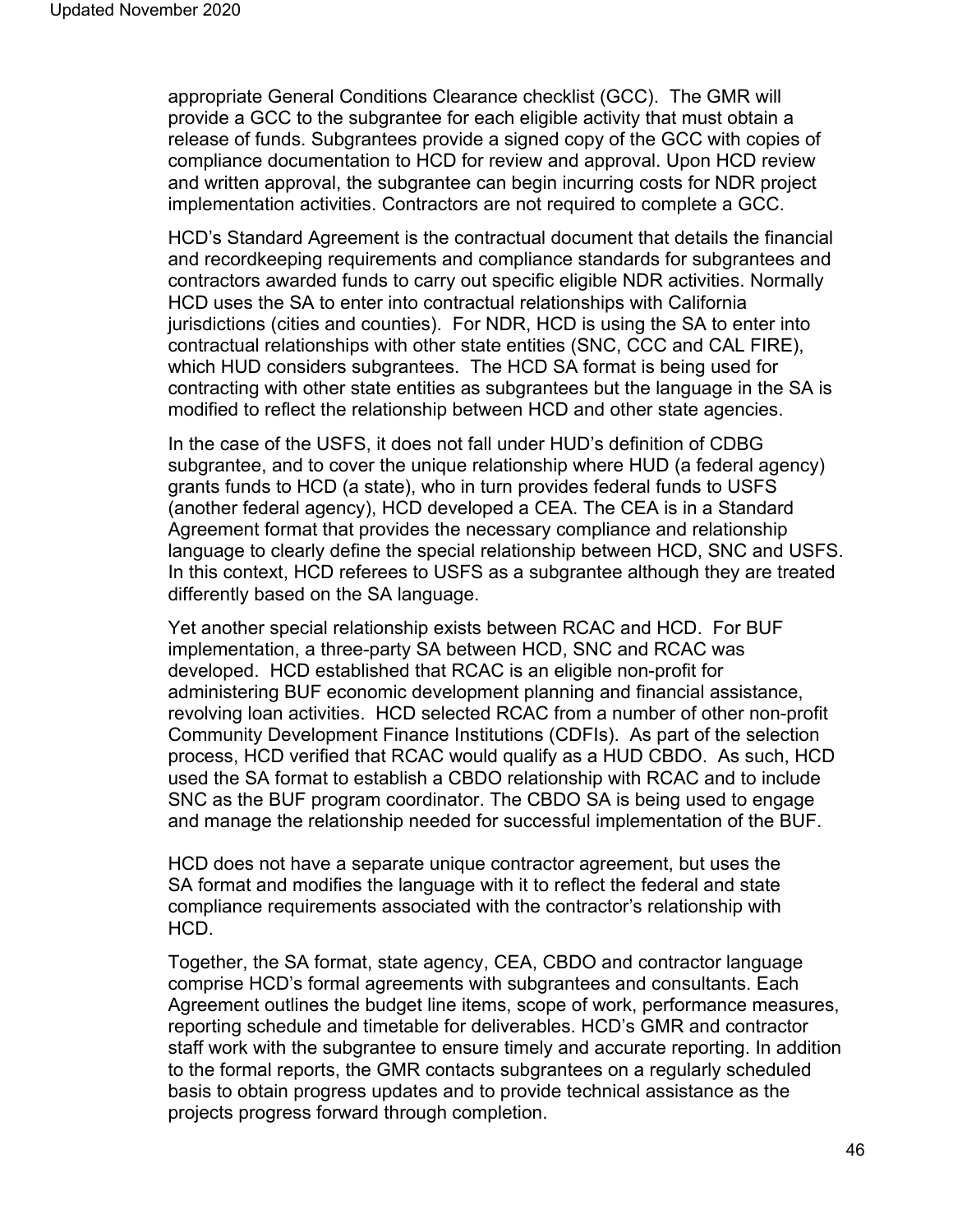The GMR provides guidance on labor compliance for CDBG NDR construction activities in accordance with subgrantee and partner agreements. Each subgrantee that conducts construction activities is required to name a Labor Standard Compliance Officer to monitor federal and state prevailing wage compliance for each public construction project and directly manage any labor compliance on the projects they are implementing on behalf of HCD (USFS, RCAC and Tuolumne County). The GMR is provides guidance to subgrantees on following federal procurement processes, including the incorporation of applicable prevailing wage language and processes for public construction activities in all bid and contract documents (see the Procurement chapter for specifics). The GMR coordinates with the HUD Region IX Labor Specialist for construction activity implementation, including the submission of labor reports. Procurement and contractor bidding details can be found in Section VI. Additional information on Davis-Bacon can be found in Section VI part O, 2b.

#### 2. Required Standards for Asset Management

HCD, subgrantees whose use of NDR funding will generate assets, as well as any of their contractor whose activities generate assets must provide documentation of internal controls to safeguard CDBG NDR cash, property and other assets. Documentation must be maintained in the files to support oversight. A combination of written policies, procedures, detailed job responsibilities, named personnel and the chain of command, along with reports showing the control of all assets purchased with CDBG NDR funds are required. Documentation must also include the communication and training for any changes in policies and procedures.

HCD staff will require, when applicable, portfolio and asset management policies and procedures, as well as evidence of regular, ongoing compliance review for all program assets, must be maintained by each subgrantee who has a loan portfolio. GMR will work with County on CRC public facilities to ensure they continue to provide public services to local area residents for at least five years after opening.

Upon the final NDR grant closeout, a report showing the status of any cash, as well as each asset financed or purchased with CDBG NDR funds, and restrictions in use for those assets, must be submitted to HCD.

#### J. Audits

In accordance with the Single Audit Act of 1984 and the OMB's Uniform Administrative Requirements, Cost Principles, and Audit Requirements for Federal Awards (Uniform Guidance), non-federal entities are required to track federal funds awarded to recipients and pass-through recipients each year. Non-federal entities that receive \$750,000 or more in federal awards in a single year are required to undergo an annual audit to ensure the accountability for federal awards.

#### 1. State of California Single Audit Report

The California State Auditor (State Auditor) conducts the State of California's single audit, along with efforts from California State Controller's Office (SCO), and the Department of Finance (DOF).

The DOF consistent with its responsibility for serving as the Governor's chief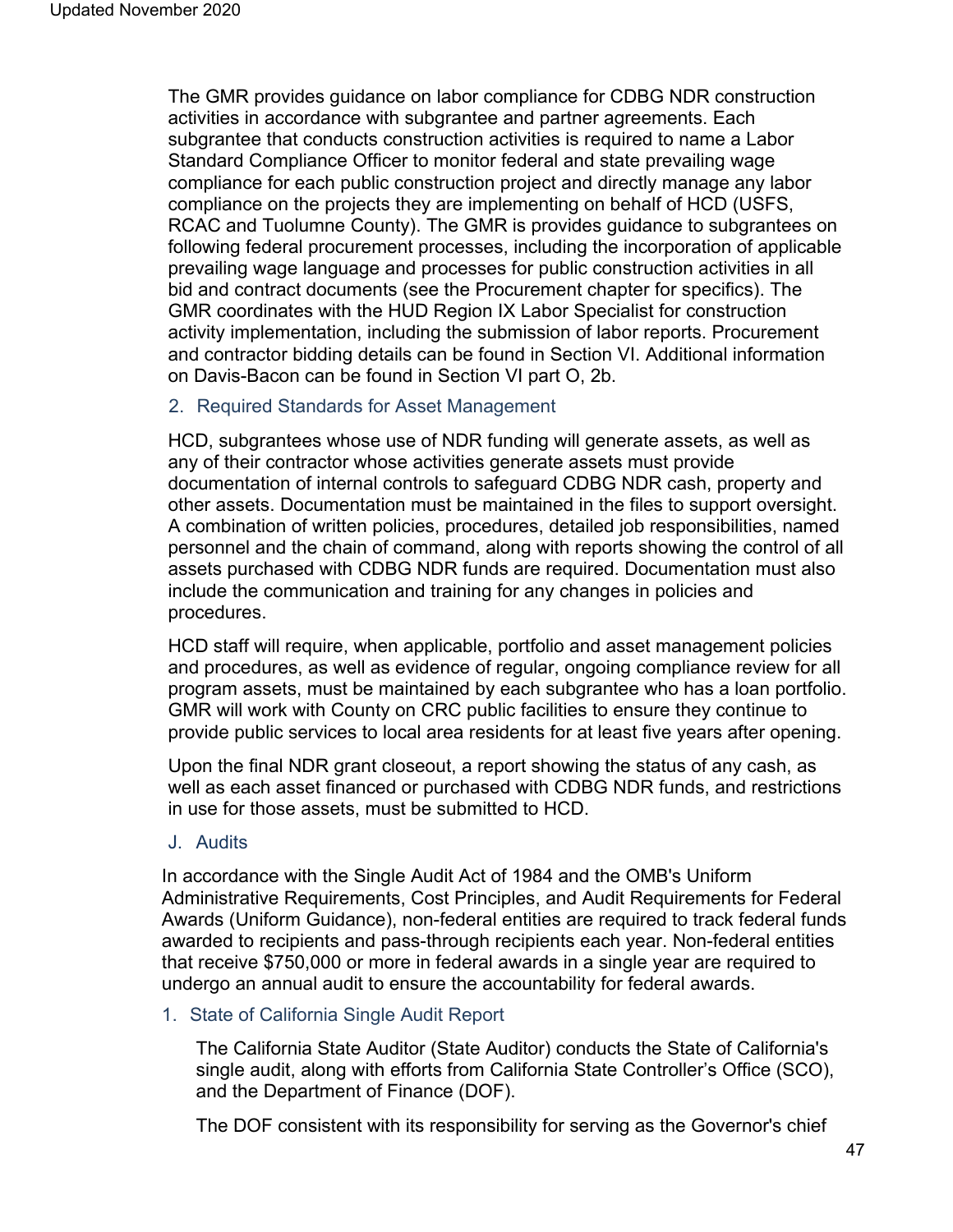fiscal policy advisor is responsible for federal audit coordination. DOF assigns the Office of State Audits and Evaluations (OSAE) to perform the necessary steps to carry out the State's responsibilities.

The OSAE performs a wide variety of activities, including financial, performance, and compliance audits; quality assurance reviews; budgetary reviews; and consulting services. Our audits are performed in accordance with applicable professional standards such as Generally Accepted Auditing Standards and Government Auditing Standards, as deemed necessary. OSAE also performs non-audit services. OSAE accomplishes these multifaceted objectives using staff with diverse backgrounds, professional certifications, and technological expertise. In an effort to promote transparency of governmental activities, our reports are posted to this site.

The SCO is the single audit oversight agency for most California local governments, ensuring the State of California carries out its responsibilities in accordance with this federal act.

The Federal Audit Clearinghouse (FAC) operates on behalf of the Office of Management and Budget (OMB). Its primary purposes are to:

• Distribute single audit reporting packages to federal agencies.

• Support OMB oversight and assessment of federal award audit requirements.

- Maintain a public database of completed audits.
- Help auditors and auditees minimize the reporting burden of complying with Single Audit requirements.

Uniform Guidance, 2 CFR 200.512 requires that local governments submit their single audit report to the FAC. In addition, entities are required to submit a complete single audit reporting package to the SCO.

Uniform Guidance 2 CFR 200.513 and 2 CFR 200.331 describe the responsibilities of federal agencies and pass-through entities. Specifically, Uniform Guidance, 2 CFR 200.331 prescribes the responsibilities of a passthrough entity for the federal awards it makes. To ensure that the State of California carries out its responsibilities in accordance with this federal act, the State Administrative Manual, Section 20070, gave the SCO the responsibility of coordinating single audit activities in local governments. A part of those responsibilities includes the monitoring and review of the single audit reports. In summary, local governments entities are required to submit their reports to the FAC and the SCO.

#### 2. Subrecipient Audit Requirements

Subrecipients who spend\$750,000 or more in federal funds during a fiscal year are required to have an audit conducted in accordance with 2 CFR 200.501. Subrecipients who spend less than \$750,000 are exempt from the audit requirements, however, must submit written notification of its exempt status to the SCO and records must be available for review or audit by appropriate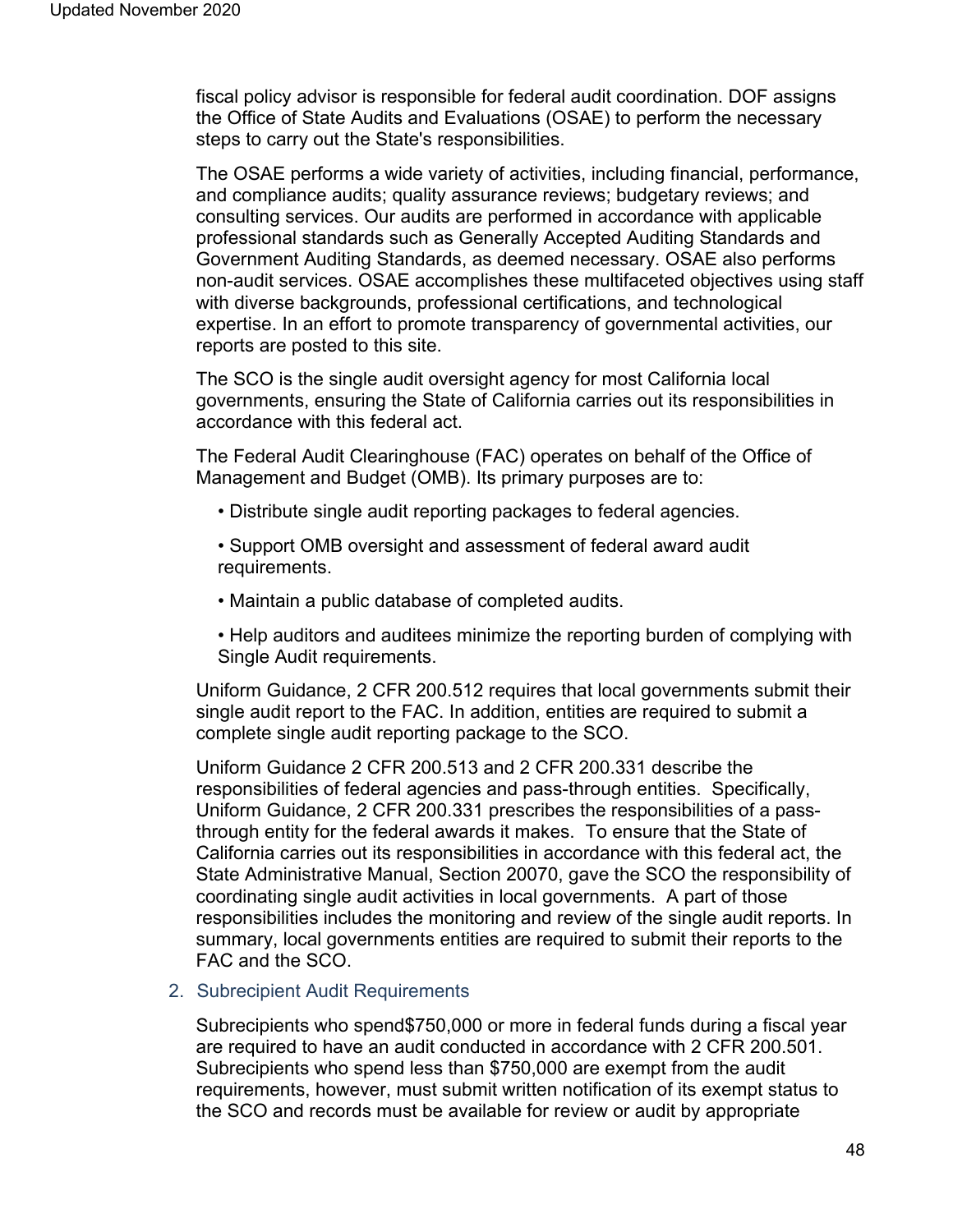officials of the federal agency, pass-through entity and the Government Accountability Office.

3. Internal Audit

HCD has an Internal Audit Unit within the Audit & Evaluation (A&E) Division. Internal Audit will conduct periodic audits to determine if the NDR internal controls are operating effectively and efficiently and are designed to detect and deter fraud, waste, and abuse. A&E conducts audit engagements in accordance with applicable federal and state laws and regulations that include, but is not limited to, 2 CFR Part 200 and Federal Register Notices. In addition, A&E audits follow International Standards for the Professional Practice of Internal Auditing by the Institute of Internal Auditors and Generally Accepted Government Auditing Standards (GAGAS) when applicable.

K. Preventing Fraud, Waste, and Abuse

HCD's mission is to provide leadership, policies and programs to preserve and expand safe and affordable housing opportunities and promote strong communities for all Californians. To support the mission, HCD:

- Is determined to maintain a culture of honesty.
- Is committed to preventing fraud, financial abuse and/or waste of federal funds or assets.
- Requires all employees to conduct themselves in an ethical and legal manner.

All levels of management provide active, ongoing oversight and monitoring processes for the prevention and early detection of fraud and errors in program administration or activity delivery, and must routinely monitor, evaluate, and improve internal controls when necessary. HCD provides whistle blower information easily accessible on

SharePoint and on printed posters throughout the office, and staff attend fraud prevention trainings with OIG to improve their ability to prevent and detect fraud.

1. Defining Fraud, Waste, and Abuse

HCD uses the following definitions:

- Fraud is:
	- $\circ$  A type of illegal act involving the obtaining of something of value through willful misrepresentation.
	- $\circ$  A false representation of a material fact, whether by words or by conduct, by false or misleading allegations, or by concealment of that which should have been disclosed, which deceives another so that he acts, or fails to act to his detriment.
	- $\circ$  An intentional deception or misrepresentation made by a person or entity, with the knowledge that the deception could result in some unauthorized benefit to himself/herself or some other person.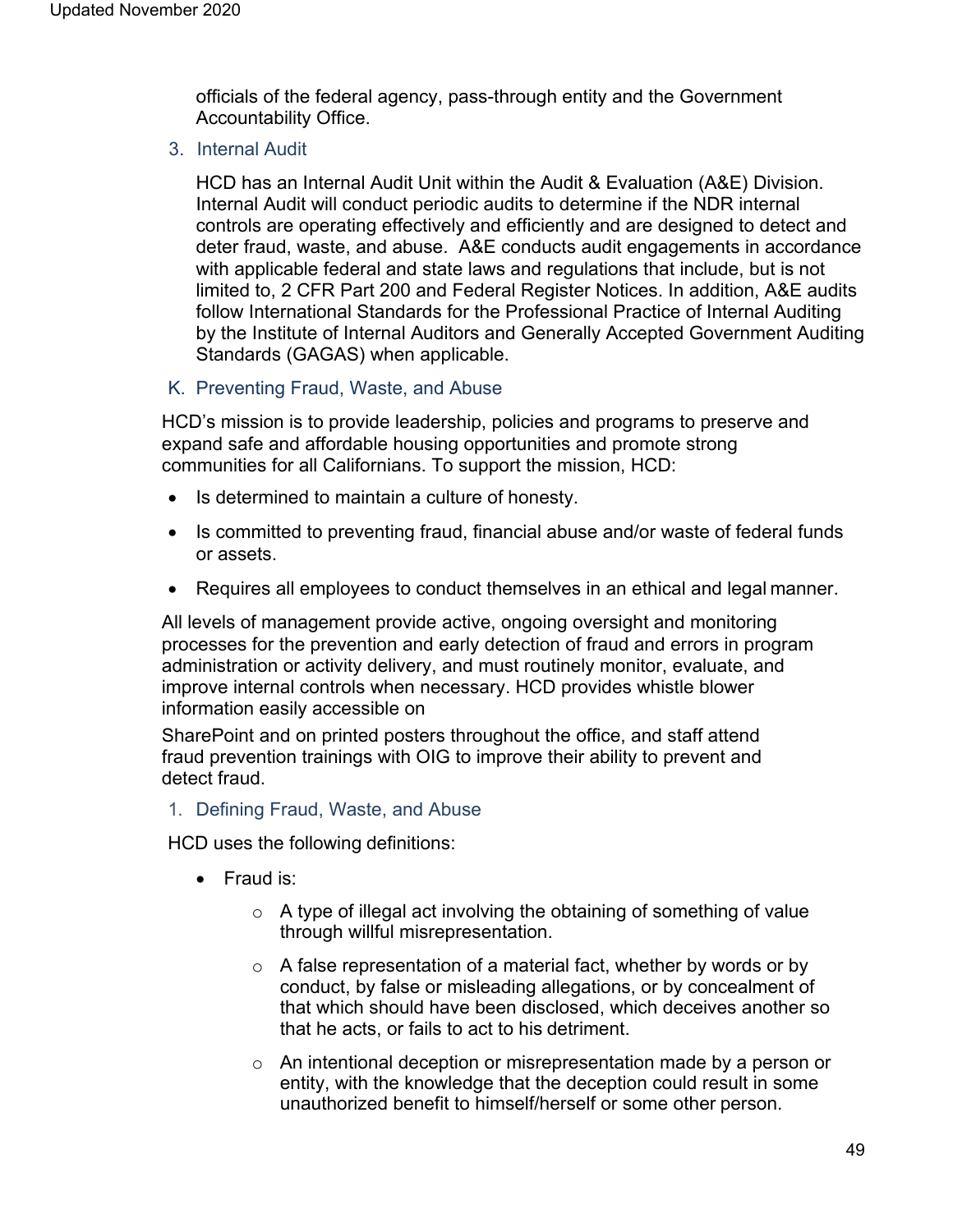- Abuse is:
	- $\circ$  Any action that may, directly or indirectly, result in unnecessary costs.
	- $\circ$  The involvement of any payment for items or services when there is not legal entitlement to that payment and the provider has not knowingly and/or intentionally misrepresented facts to obtain payment.

Abuse includes any practices that are inconsistent with good fiscal, business, or professional practices and that result in an unnecessary cost to any HCD programs, or in seeking reimbursement for goods or services that are not necessary or that fail to meet the program standards.

- Waste is:
	- o The overutilization of and/or the misuse of program resources that result in taxpayers not receiving reasonable value for money or other assets in connection with any program funded activities due to an inappropriate act or omission by persons with control over or access to the program resources. Waste is primarily the mismanagement, inappropriate actions, and inadequate oversight of the use of program resources. Waste goes beyond fraud and abuse and includes situations when there is no intent to deceive, misrepresent, commit a crime or violate a law.

## 2. False Claims Act

Subgrantees, partners and contractors are held to the same expectations of fraud prevention as HCD. HCD also requires its subgrantees and partners to behave in a fair and honest way, and to ensure that funds are used in accordance of all federal and state rules, statutes, regulations and guidance. HCD's subgrantees and partners must have policies in place that require reasonable due diligence in detecting fraud, abuse and waste of resources in their process of providing assistance to beneficiaries.

All HCD CDBG NDR recipients must adhere to the requirements listed in the False Claim Act, located in California Government Code Section 12650 to12656, which states that any person who commits any of the acts listed below shall be liable to the state or political subdivision for three times the amount of damages that the state or political subdivision sustains because of the act of that person:

- Knowingly presents or causes to be presented a false or fraudulent claim for payment or approval.
- Knowingly makes, uses, or caused to be made or used a false record or statement material to a false or fraudulent claim.
- Conspires to commit a violation of the False Claim Act.
- Has possession, custody, or control of public property or money used or to be used by the state or by any political subdivision and knowingly delivers or causes to be delivered less than all of that property.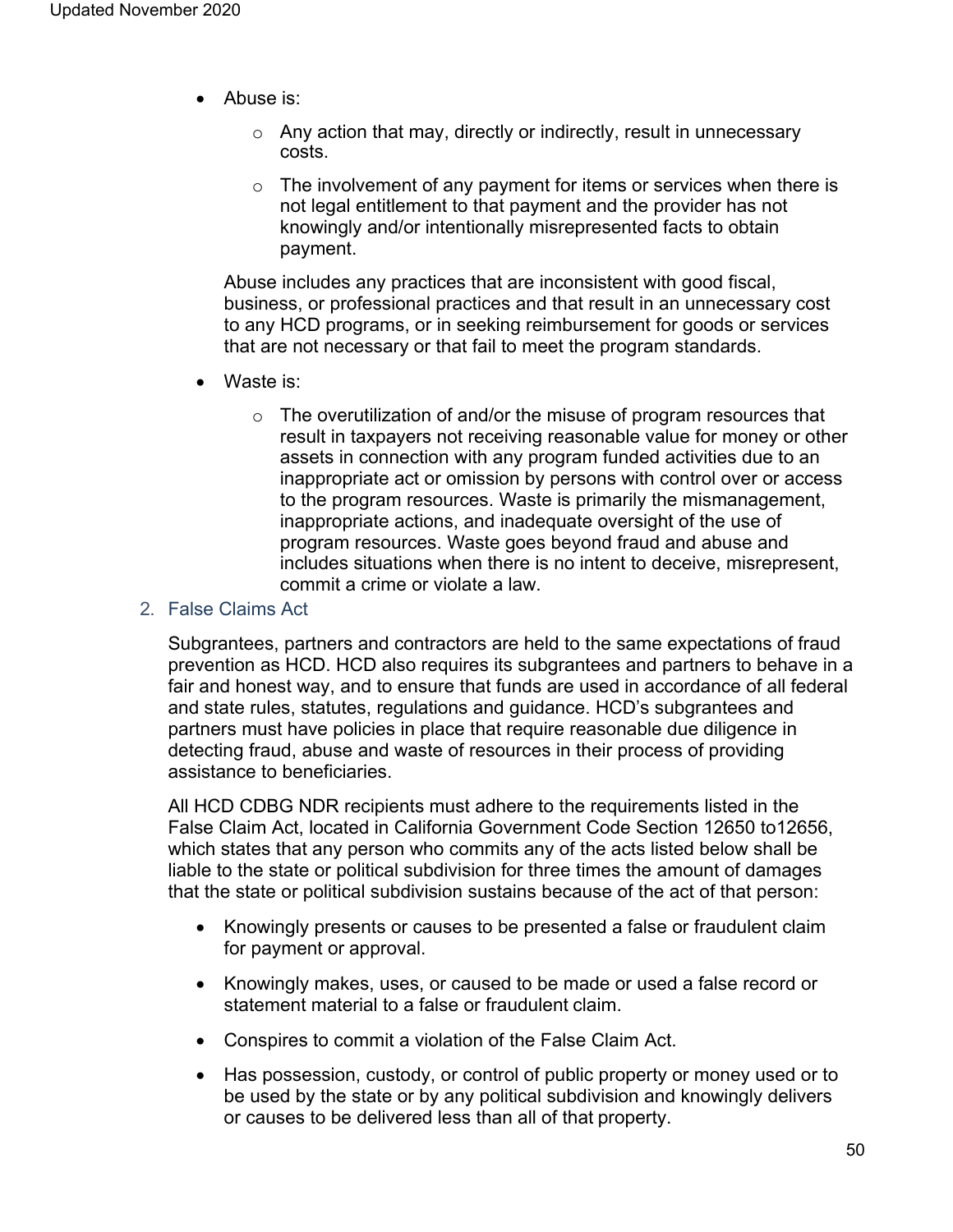- Is authorized to make or deliver a document certifying receipt of property used or to be used by the state or by any political subdivision and knowingly makes or delivers a receipt that falsely represents the property to be used.
- Knowingly buys or receives as a pledge of an obligation or debt, public property from any person who lawfully may not sell or pledge theproperty.
- Knowingly makes, uses, or causes to be made or used a false record or statement material to an obligation to pay or transmit money or property to the state or to any political subdivision, or knowingly conceals or knowingly and improperly avoids, or decreases an obligation to pay or transmit money or property to the state or to any political subdivision.
- Is a beneficiary of an inadvertent submission of a false claim, subsequently discovers the falsity of the claim, and fails to disclose the false claim to the state or the political subdivision within a reasonable time after discovery of the false claim.

False claims include billings for undocumented, unnecessary goods or services that are outside the scope of the project as awarded by HCD.

3. Whistleblower Protection

California Labor Code Section 1102.5 is California's general whistleblower statute, and provides Whistleblower Protection for employees, former employees, or members of an organization who report suspected misconduct to people or entities that have the power to take corrective action.

SB 496, SB 666, and AB 263 expanded protections for whistleblowers in California by significantly altering California Labor Code Section 1102.5.

California's general whistleblower statute can have serious consequences for employers—not the least of which are civil penalties of up to \$10,000 per violation. Employers should be aware of the fact that they can now be found liable for "anticipatory retaliation" if they, or any person acting on their behalf, take adverse action against an employee based on the mere belief that the employee has disclosed or might disclose information about a reasonably believed violation of federal, state, or local law.

#### 4. Reporting Fraud, Waste, and Abuse

Per the State Administrative Manual, section 20080, Notification of Actual or Suspected Frauds and Irregularities, entities (including HCD) must notify the OSAE and the State Auditor of all cases of actual or suspected fraud, theft, or other irregularities it has become award of either internally or by referral. This requirement applies to all incidents involving state assets, whether alleged against state employees or others.

Notification is made to OSAE and the State Auditor in writing not later than 30 calendar days following discovery of the incident and update reports are required every 180 days from the date of initial notification until the incident is resolved.

Additionally, agencies must notify OSAE of material irregularities in the annual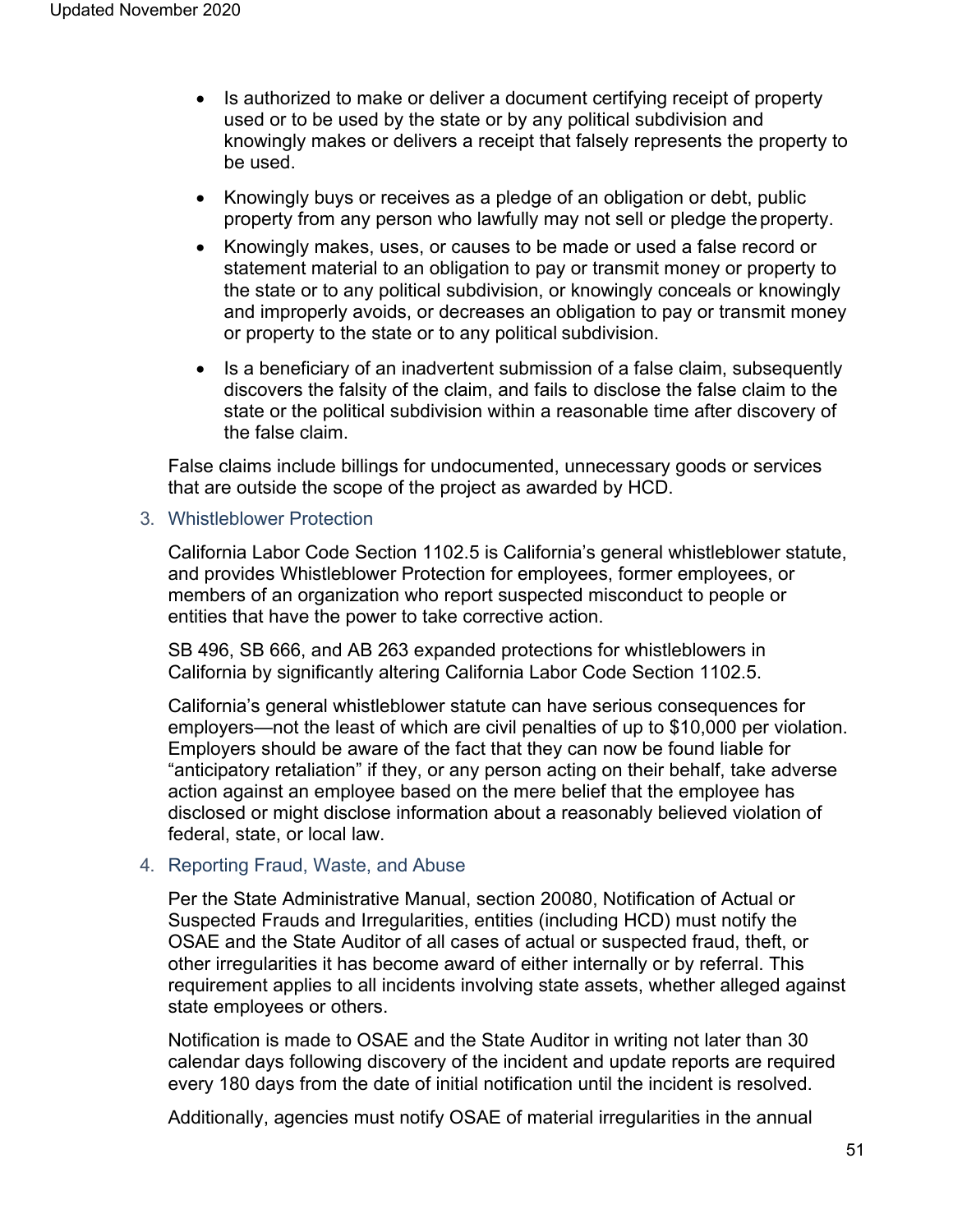Letter of Representation in accordance with SAM section 20020 (Single Audit Coordination). For reporting lost, stolen or destroyed property, see SAM section 8643.

All HCD employees are obligated to disclose and report any irregularities, possible violations of fiduciary responsibility or possible violations of state or federal statutes, rules or regulations, or serious wrongdoing and/or gross mismanagement to a person with authority to investigate, discover, or correct the possible violation or noncompliance. Whistleblower protection applies to all HCD activity, including CDBG–NDR interagency, subgrantee or contractor's actions associated with the

funding awarded for eligible activities and administration costs. Reports of suspected or questionable activities must be made to:

> **Investigations** California State Auditor P.O. Box 1019 Sacramento, CA 9581[2](http://www.auditor.ca.gov/hotline) [www.auditor.ca.gov/hotline](http://www.auditor.ca.gov/hotline) 800-952-5665 phone 916-322-3360 phone 916-322-2603 fax

# VI. Procurement and Contract Management

This section provides guidance on standards and guidelines for the procurement of supplies, equipment, construction, engineering, architectural, consulting, and other goods and services for CDBG NDR activities by HCD and subgrantees. Depending on who is procuring the goods or services (HCD, subgrantee, contractor), and what is being procured, there are different standards of procurement. Subgrantees adopt federal procurement standards in signing the HCD Agreement and as such must follow the applicable federal procurement standards at 2 CFR part 200.317 through 200.326. HCD is responsible for ensuring NDR funds are used in accordance with federal and state regulatory requirements. The use of subgrantees or contractors does not relieve HCD of this responsibility.

Procurement standards apply differently to different recipients of NDR funding, who are using them to implement different eligible activities. For instance, all subgrantees who are jurisdictions are required to follow the procurement standards from 2 CFR 200, or local standards, whichever is more restrictive. For example, the County of Tuolumne will follow federal procurement standards, unless their local procurement standards are higher. For subgrantees who are state agencies, they will follow HCD certification of state procurement standards meeting federal standards. So, for SNC and CAL FIRE, they must use state standards but ensure that any federal standards that are higher are followed. For subgrantees that are non-profits, RCAC, they must follow federal procurement standards. For contractors, private citizens or businesses using CDBG NDR funding, they are not required to follow 2 CFR 200, however HCD requires them to document that their procurements meet basic federal procurement standards of being necessary and reasonable costs.

Lastly, due to the USFS' unique position as a federal partner to HCD and because it is a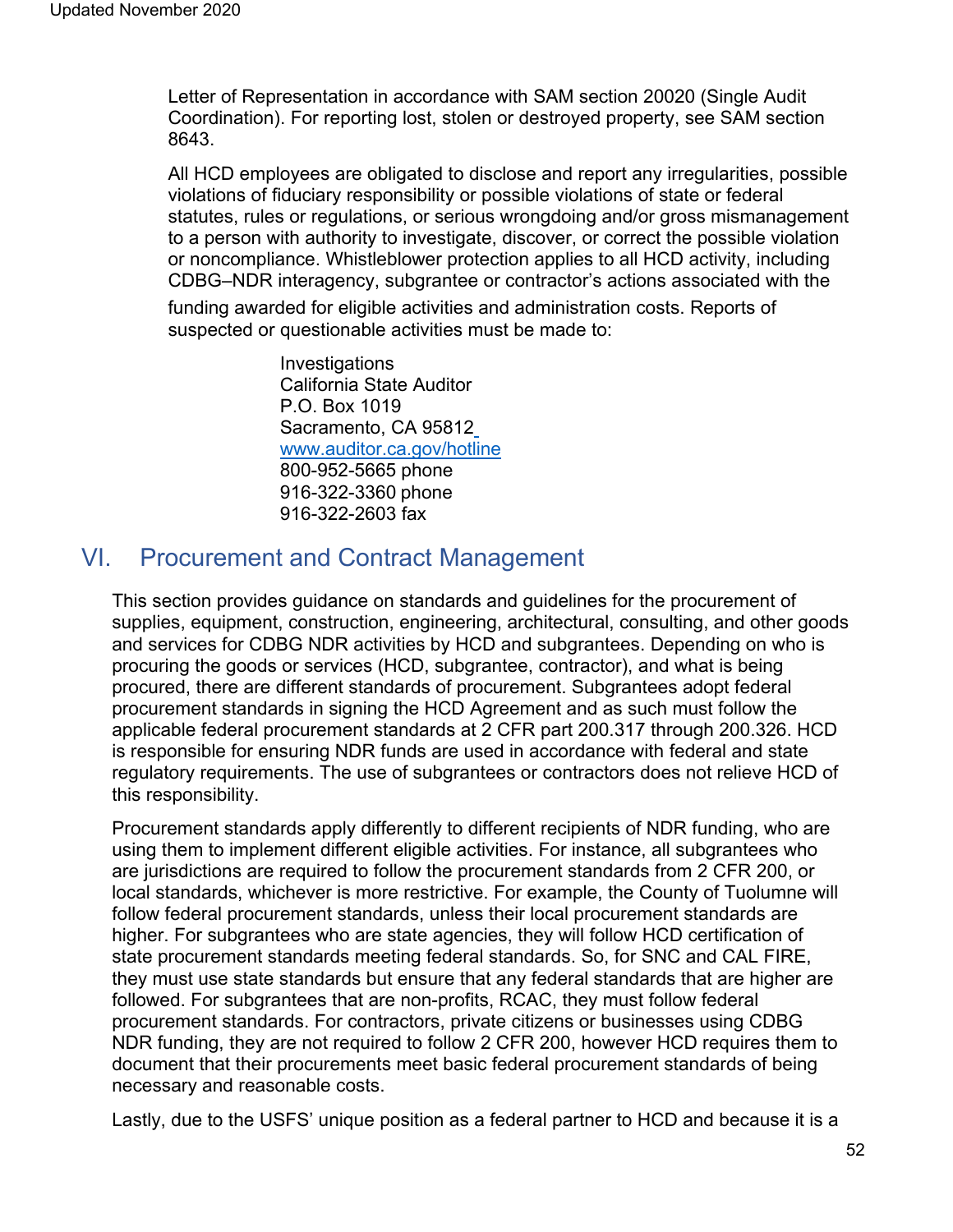Federal Agency, HCD will allow them to follow the procurement standards from the Federal Acquisition Regulations, or FAR, which outlines the procurement policies and procedures for federal agencies. While the FAR and 2 CFR 200 are closely related, they do have several important differences, such as allowing service contract procurements to be used for non-construction FWHP activities. Detailed requirements related to procurements are outlined in each recipient's agreement or contract used with CDBG NDR funding.

HCD has conducted several procurement trainings for the subgrantees and has provided them with HUD's "Buying Right" procurement guide. HCD has developed procurement forms, like Independent Cost Estimate (ICE) and Cost Reasonable forms that help guide DR staff and subgrantee staff through the federal procurement process. HCD and GCR staff support subgrantees through their procurement processes and review documents as needed.

Procurement involving federal funding shall be conducted in accordance with applicable Federal, state, and local laws and regulations. As such, HCD follows the State of California's procurement processes and standards, which it has certified are equivalent to the procurement standards at 2 CFR part 200.317 through 200.326. HCD Legal has drafted a crosswalk between state procurement and 2 CFR 200.317-326 to demonstrate how the state standards align with federal requirements. In addition, HCD follows the policies and procedures identified in the State Administrative Manual (SAM) and applicable sections of the Public Contract Code (PCC). While the federal standards act as the minimum procurement and contracting requirements for the HCD and other state agencies receiving NDR funding, if inconsistencies between federal, state and local procurement requirements arise, they follow the strictest of the requirements.

# A. Personnel

The Procurement Division, Department of General Services (DGS), is responsible for every purchase of non IT supplies or equipment more than \$100 and for contracts for purchases for every state agency with such exception as stated in PCC Sections 10295, 10298, 10430, and 12100.5. HCD has an agreement with DGS that allows for Contract staff to conduct procurements. Larger HCD procurements must be reviewed and approved by DGS prior to executing the SA.

The DGS assists agencies in making determinations relative to the appropriate method of acquisition of their equipment needs. DGS also provides effective means of acquiring equipment, whether the acquisition is to be made by purchase or through non-purchasing techniques. (*See, State Administrative Manual §3500.)*

HCD procurements using CDBG NDR funding are coordinated with GMR and Contract staff and DGS. Contract staff work in the HCD's Business Services office and are tasked with meeting state procurement standards. GMR staff are tasked with meeting federal procurement standards. Together the two staff coordinate procurement processes for NDR and ensure procurement files contain all the necessary documentation for state and federal procurement standards. Contract staff hold the "file of record" for procurements and DR staff have copies of procurement documentation, including all documentation of federal compliance standards.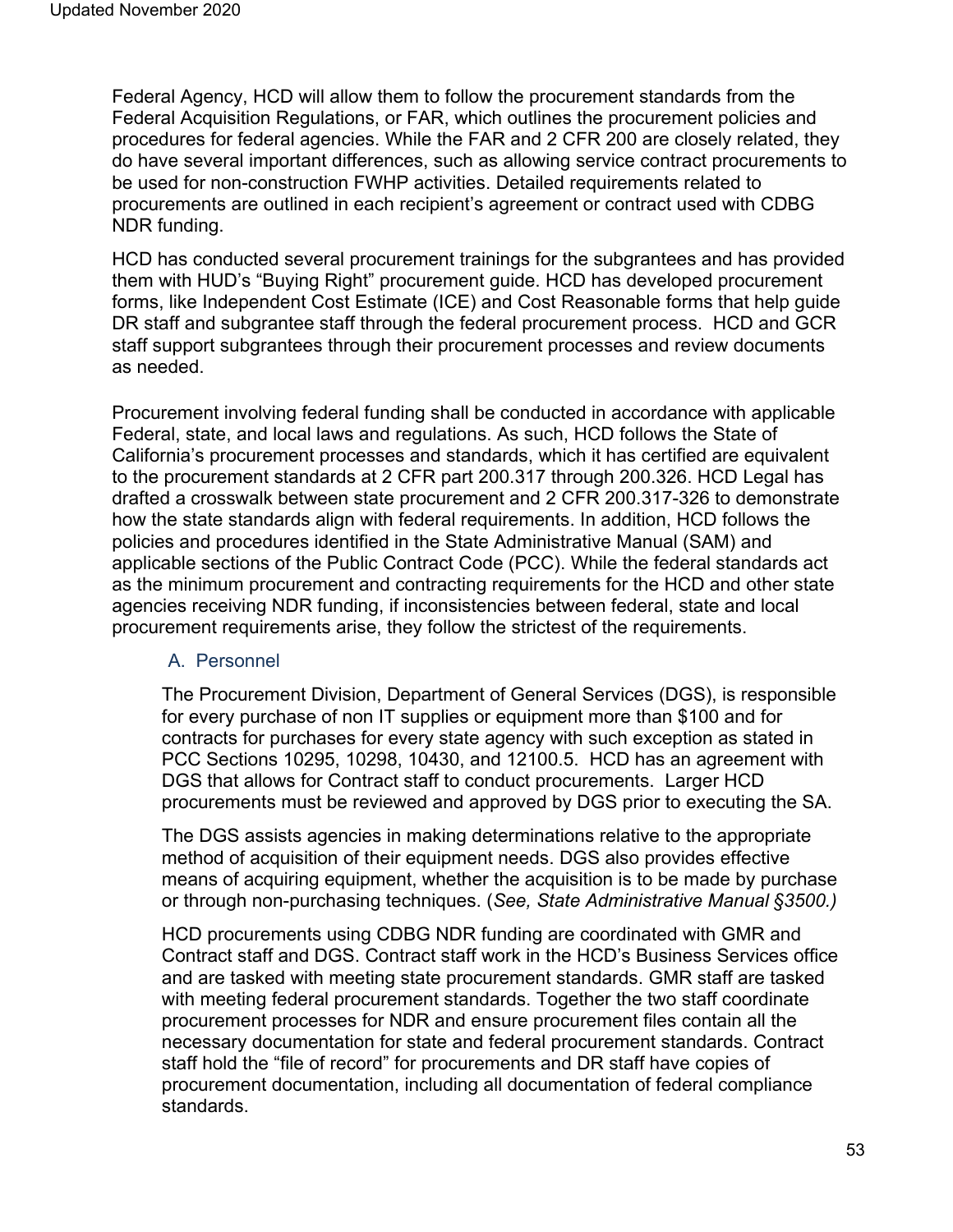# B. Code of Conduct

2 CFR part 200.318(c)(1) requires HCD and subgrantees to maintain written standards of conduct covering conflicts of interest and governing the performance of its employees engaged in the selection, award, and administration of contracts. To meet these standards, HCD follows the requirements of Article 8: Conflict of Interest § 10410,10412 of the PCC and the guidance under part 7.10 of the State Contracting Manual, which state, "no officer or employee in the state civil service or other appointed state official shall engage in any employment, activity, or enterprise from which the officer or employee receives compensation or in which the officer or employee has a financial interest and which is sponsored or funded, by any state agency or department through or by a state contract unless the employment, activity, or enterprise is required as a condition of the officer's or employee's regular state employment. No officer or employee in the state civil service shall contract on his or her own individual behalf as an independent contractor with any state agency to provide services or goods."

1. Solicitation or Acceptance of Gifts

2 CFR part 200.318(c)(1) allows grant recipients to set "standards for situations in which the financial interest is not substantial or the gift is an unsolicited item of nominal value."

The State of California requires HCD and its subgrantees to uphold ethics and bar conflicts of interest in their procurement standards. This includes real and perceived conflicts of interest. The appearance of a conflict of interest includes any indirect or noncash gifts, such as donations to employee fundraising drives, event tickets, meals, or giveaway gifts like a Thanksgiving turkey or iPad drawing given in an employee affiliated organization. These gifts could be considered potential conflicts of interest as they may create influence, real or perceived, over the decisions regarding awards of federal funds.

# 2. Organizational Conflicts of Interest

Conflict of interest requirements are specified by HUD; however, they are also dictated by state and local law under PCC §§ 10410 – 10411. CDBG NDR subgrantees must ensure compliance by reviewing their local government situations and determining if the decision-making process was followed appropriately to ensure all HUD, California and local standards are followed; if there are conflicts, the most restrictive standards must be documented and adhered to.

California's conflict of interest standards of conduct applies to all procurement activities. A booklet on all state requirements for conflicts of interest can be found through the State of California Department of Justice webpage at https://oag.ca.gov/sites/all/files/agweb/pdfs/publications/coi.pdf.

All non-procurement activities (acquisition and disposition of property, direct assistance to individuals and/or businesses) are subject to the HUD requirements described in 24 CFR part 570.489(h). The general rule is persons acting on behalf of state or local government in a State CDBG decision making role, or who are in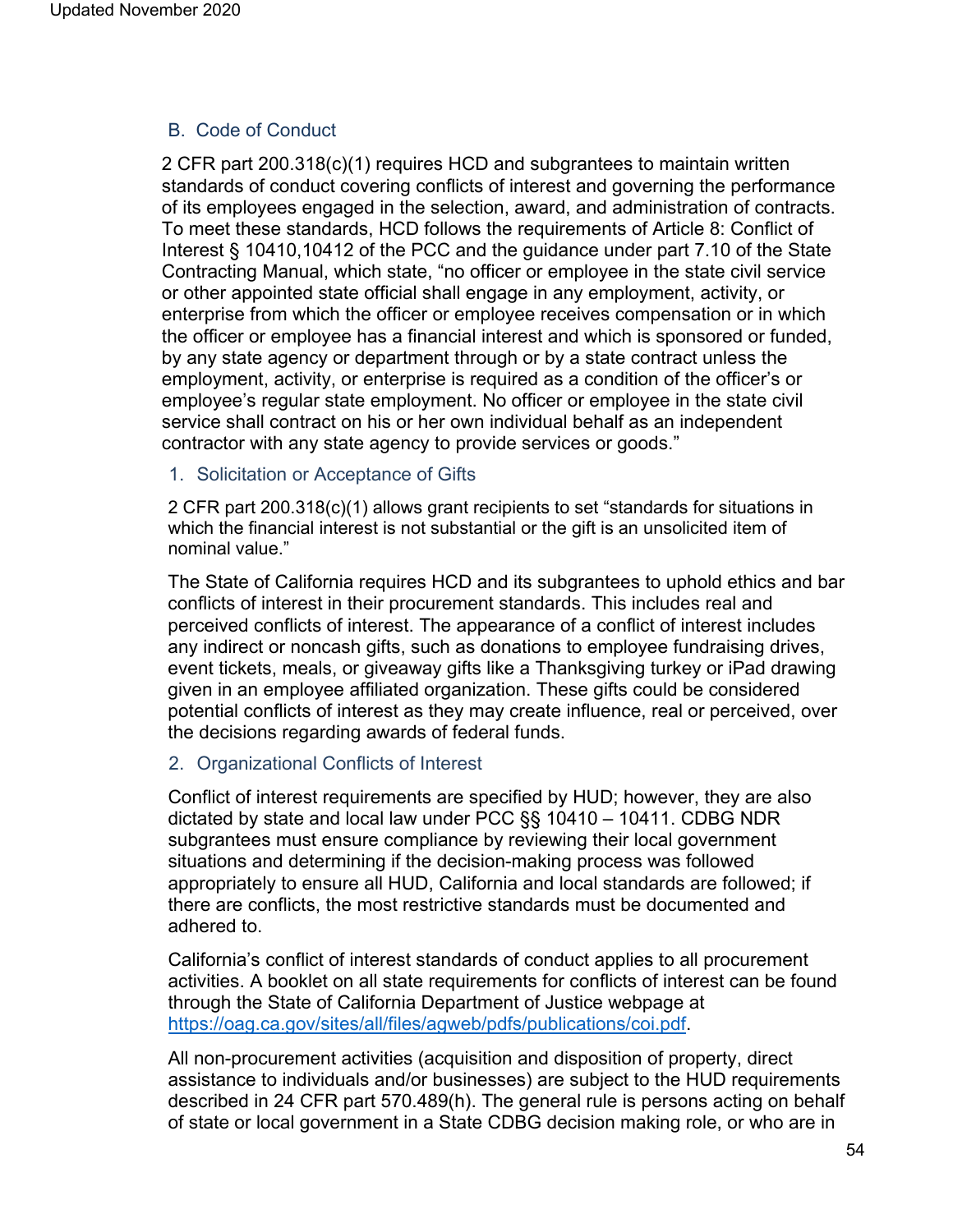a position to gain inside information (and their family members) cannot obtain a financial interest or benefit from State CDBG funded activities. This prohibition ends one year after the decision-making person has left their position.

HCD evaluates and decides if conflict of interest exists for a subgrantee/partner, employee, agent, contractor, officer, elected official, appointed official of the state, locality, any designated public agencies, subgrantees or other recipient on behalf of their employees or agents which are receiving CDBG funds. The regulations contain a list of factors to be included in any requests, and which must be considered when evaluating them, including:

- Whether the exception would provide a significant cost benefit or essential degree of expertise that would otherwise be missing.
- Whether an opportunity was provided for open competitive bidding.
- Whether the person affected is a member of a group or class of low or moderate income persons intended to be the beneficiaries, and the exception will allow the person to receive the same benefits as other members of the class.
- Whether the person has withdrawn from the role of decision maker.
- Whether the interest or benefit was present before the affected person became an employee, agent, contractor, officer, or elected official or appointed official of the state, or locality, or any designated public agencies, or subgrantees, which are receiving CDBG funds.
- Whether undue hardship will result to the State, UGLG or affected person when weighed against the public interest.
- Any other relevant considerations.
- Request for exception must include public disclosure & attorney opinion that exception does not violate state or local law

If HCD or a subgrantee has a parent, affiliate, or subsidiary organization, HCD must also maintain written standards of conduct covering organizational conflicts of interest.

Organizational conflicts of interest refer to situations where, because of the relationships with a parent company, affiliate, or subsidiary organization, the subgrantee is unable or appears to be unable to be impartial in conducting a procurement action involving a related organization.

# C. Pre solicitation

HCD and subgrantees are required to engage with small and minority businesses, women owned business enterprises, and with labor surplus area firms. In addition, HCD follows certain procedures when it develops and maintains lists of prequalified firms.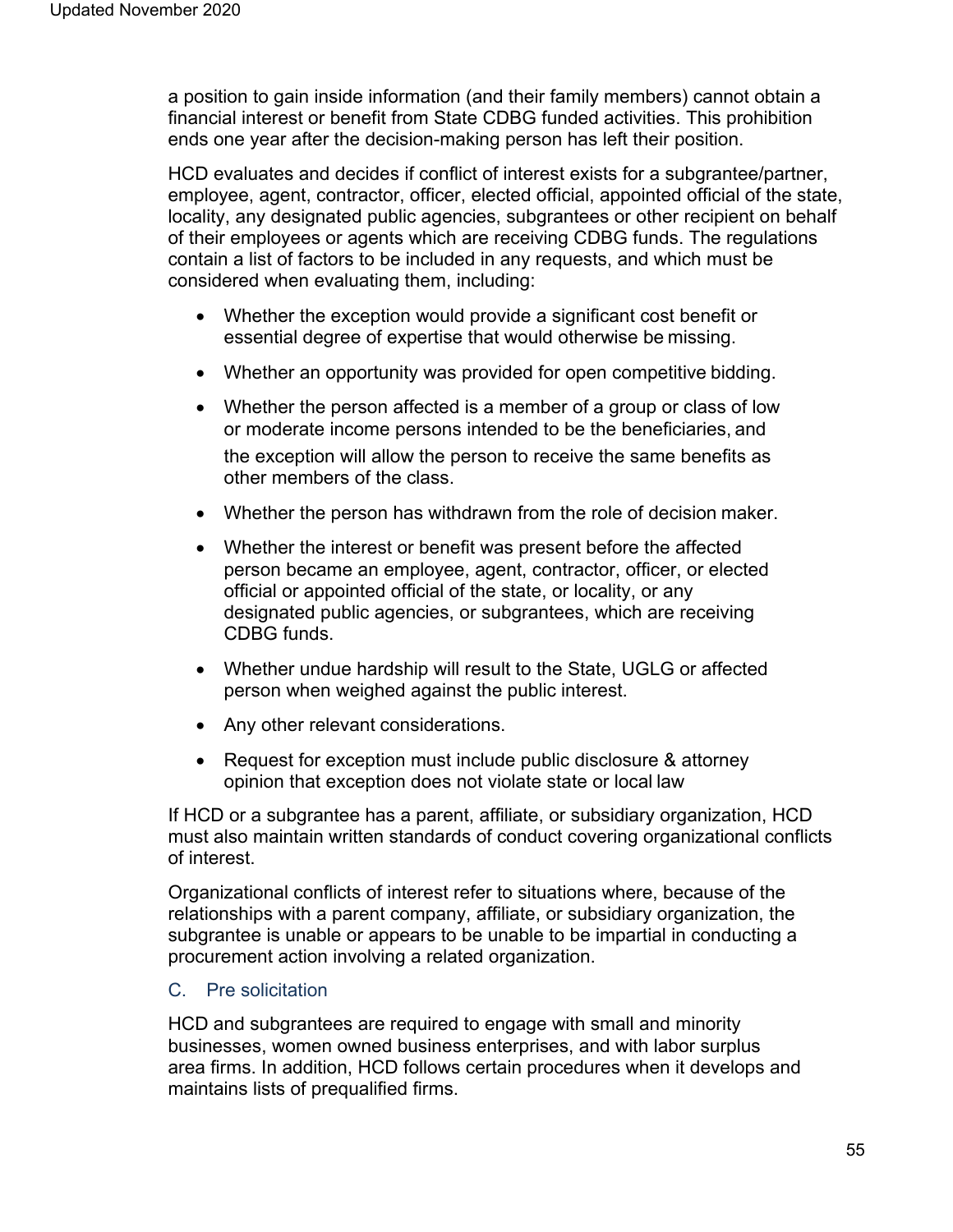1. Contracting with small and minority businesses, women's business enterprises, and labor surplus area firms.

Per 2 CFR part 200.321, HCD "must take all necessary affirmative steps to assure that minority businesses, women's business enterprises, and labor surplus area firms are used when possible." To meet this important goal, HCD follows the procedures set forth in PCC Article 12: Minority Business Participation §10470- 10474. Prequalified Lists.

Per 2 CFR part 200.319(d), HCD "must ensure that all prequalified lists of persons, firms, or products which are used in acquiring goods and services are current and include enough qualified sources to ensure maximum open and free competition." Also, HCD "must not preclude bidders from qualifying during the solicitation period."

These provisions are covered in the State Contracting Manual under parts 8.20 – 8.22 and parts 5.03, 5.05, *et seq.*, 5.11, 5.15, and 11.05 respectively. HCD does not currently anticipate the use of prequalified lists for procured work under the CDBG NDR grant. If that practice changes, this manual will have future updates to policies.

# D. Solicitation Requirements

Per 2 CFR 200.319, HCD and subgrantees have written solicitation procedures for all procurement transactions prior to securing contract services under parts 5.03, 5.05, *et seq.*, 5.11, and 5.15 of the State Contracting Manual. These procedures ensure that solicitations include:

- A clear and accurate description of the technical requirements for the material, product, or service to be procured.
- All requirements which the offers' must fulfill.
- All other factors used in evaluating bids or proposals.

# 1. Full and Open Competition

One of the primary purposes of a procurement process is to ensure full and open competition. Specifically, 2 CFR part 200.319 requires that, "all procurement transactions must be conducted in a manner providing full and open competition." To fulfill this obligation, the State of California has committed to a program of active competition in the procurement of goods and services.

PCC section 10318 makes it illegal for any agency or employee to draft or cause to be drafted any specifications in such a manner as to limit the bidding directly or indirectly to any one specific concern, or any specific brand, product, thing, or service. It is the aim and desire of the Procurement Division, Department of General Services, to require that such competition be at all times by responsible suppliers and the materials bought through such competition be properly suited to the job intended both as to price and quality (SAM § 3503).

# E. Ineligible contractors

HCD and subgrantees are committed to ensuring that contractor performance is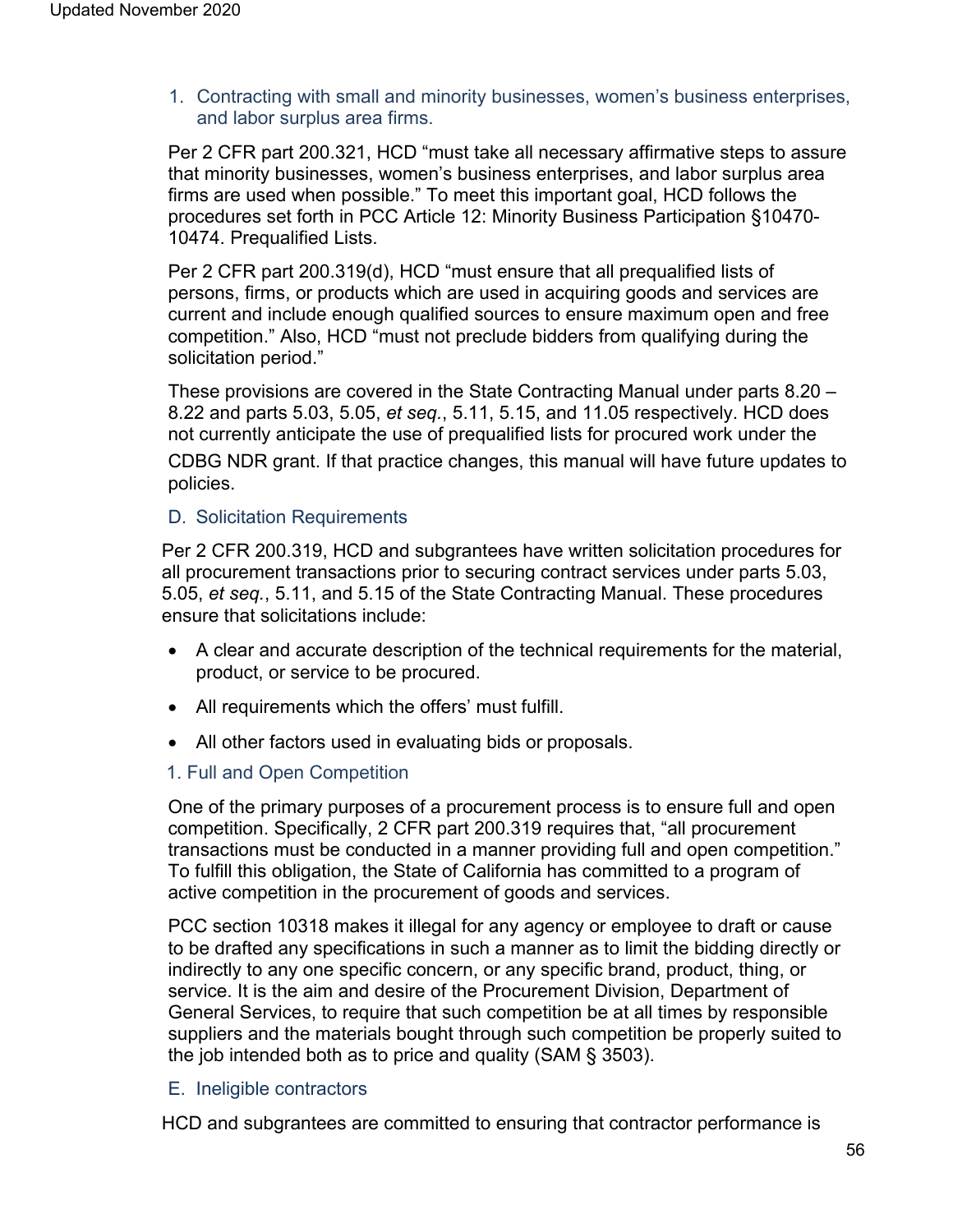measured objectively and that unfair competitive advantages are eliminated from the procurement per the requirements of 2 CFR 200.319(a). Therefore, contractors that develop or draft specifications, requirements, statements of work, and invitations for bids or requests for proposals are to be excluded from competing for such procurements.

## 1. Examples of restrictive situations

For procurements to be truly open and fair, governments make sure not to exclude any qualified firms from the process. Accordingly, HCD takes action to eliminate the following situations as outlined in 2 CFR 200.319(a), which are considered to restrict competition:

- Placing unreasonable requirements on firms for them to qualify to do business.
- Requiring unnecessary experience and excessive bonding.
- Noncompetitive pricing practices between firms or between affiliated companies.
- Noncompetitive contracts to contractors that are on retainer contracts.
- Organizational conflicts of interest.
- Specifying only a "brand name" product instead of allowing "an equal" product to be offered and describing the performance of other relevant requirements of the procurement.
- Any arbitrary action in the procurement process.

#### F. Geographic Preferences

To make the process fair and open, all eligible firms are allowed to participate, regardless of where they typically do business. Allowing outside firms to compete gives HCD and subgrantees the best opportunity at finding the right company for the job. Therefore, HCD has committed to following 2 CFR part 200.319(b), which states that HCD, "must conduct procurements in a manner that prohibits the use of statutorily or administratively imposed state or local geographical preferences in the evaluation of bids or proposals, except in those cases where applicable federal statutes expressly mandate or encourage geographic preference. Nothing in this section preempts state licensing laws. When contracting for architectural and engineering (A/E) services, geographic location may be a selection criterion provided its application leaves an appropriate number of qualified firms, given the nature and size of the project, to compete for the contract."

# G. Clear and Accurate Descriptions

For HCD and subgrantees to procure exactly the goods or services that it needs, it is important for its staff to draft the procurement language as carefully as possible. As required by 2 CFR part 200.319(c)(1) and SCM part 5.35, HCD and subgrantees ensures that solicitations incorporate a clear and accurate description of the technical requirements for the material, product, or service to be procured.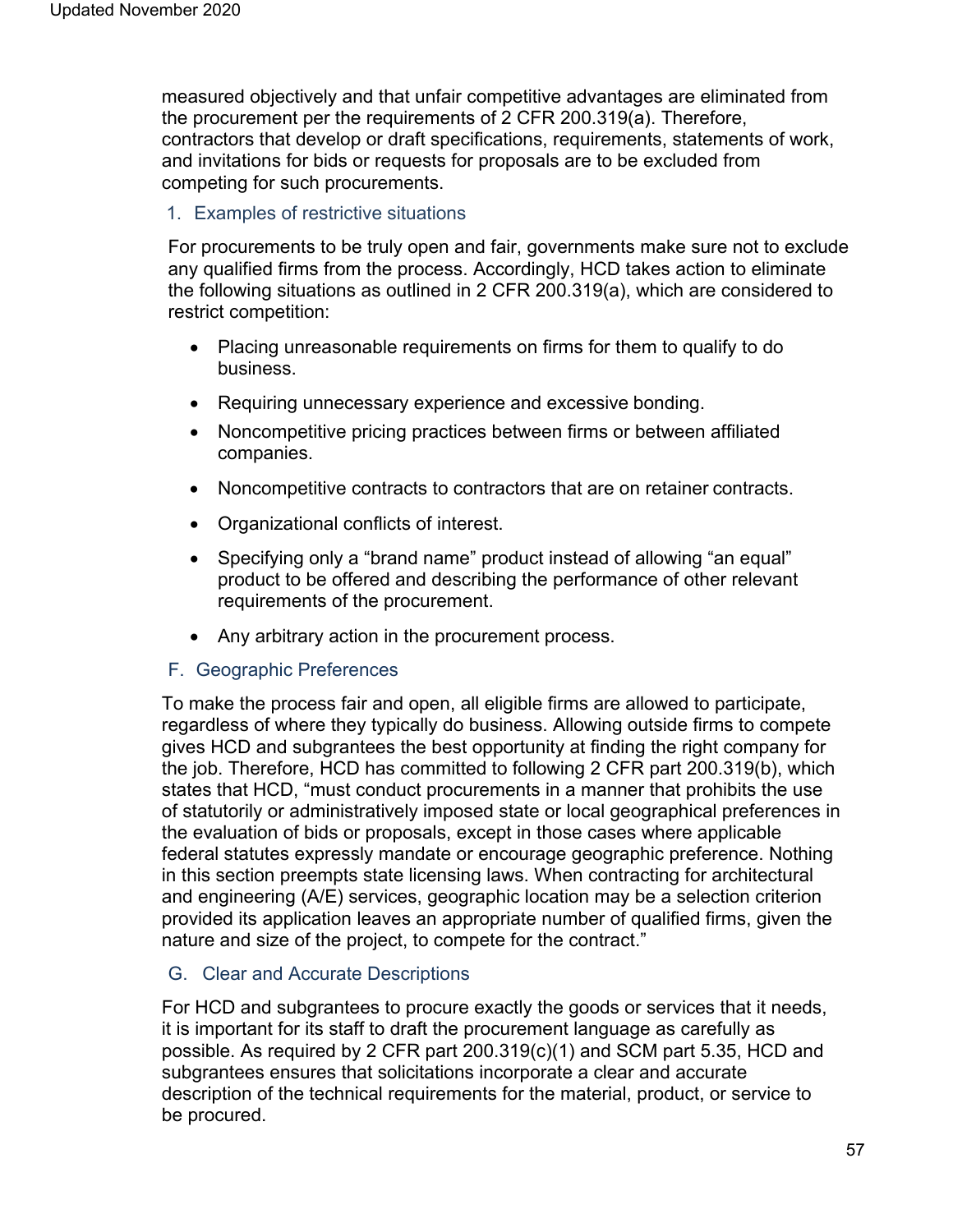Per 2 CFR part 200.319(c) (1), these descriptions "may include a statement of the qualitative nature of the material, product or service to be procured and, when necessary, must set forth the minimum essential characteristics and standards to which it must conform if it is to satisfy its intended use. Detailed product specification should be avoided if at all possible."

While federal requirements allow purchasing agents to specify the use of "brand name products or equivalent" to define the performance or other salient requirements of procurement, the specific features of the named brand which must be met by offers is clearly stated.

## H. Most Economical Approach

To comply with 2 CFR §200.318(d), HCD follows its written procedures in the SCM § 5.85, 7.61, and 7.62 that seek to avoid the "acquisition of unnecessary or duplicative items." Therefore, consideration is given to consolidating or breaking out procurements to obtain a more economical purchase. Refer also to the SAM procurement guide.

#### 1. Lease versus Purchase Alternatives

One-way governments can avoid the purchase of unnecessary items is to lease goods, instead of purchasing them. Steps are taken, where appropriate, to analyze "lease versus purchase alternatives, and any other appropriate analysis to determine the most economical approach."

#### 2. Cost Sharing

Another key tenet of procurement is to foster greater economy and efficiency. To promote the cost-effective use of shared services across the federal government, HCD examines the effectiveness of entering into state and local intergovernmental agreements for procurement or use of common or shared goods and services in accordance with 2 CFR part 200.318(e).

#### I. Surplus property

2 CFR 200.318(f) encourages HCD and subgrantees "to use federal excess and surplus property in lieu of purchasing new equipment and property whenever such use is feasible and reduces project costs." To meet this goal, the State of California adheres to PCC section 12153, which authorizes the Department of General Services to, "draft, establish, and implement policies that ensure the procurement and use of recycled resources."

Per PCC Article 6: Purchase of Federal Surplus Property §10385-10389, HCD may "purchase, lease or otherwise acquire from the federal government or any agency thereof for use of state agencies, surplus real property, including buildings, fixtures, and equipment situated thereon, whenever in the department's judgment the purchase or acquisition and the terms and conditions thereof are in the best interests of the state."

To meet this goal, the Department of General Services:

• Keeps in constant touch with federal agencies charged with the sale or disposition of federal property and secures full details as to the nature and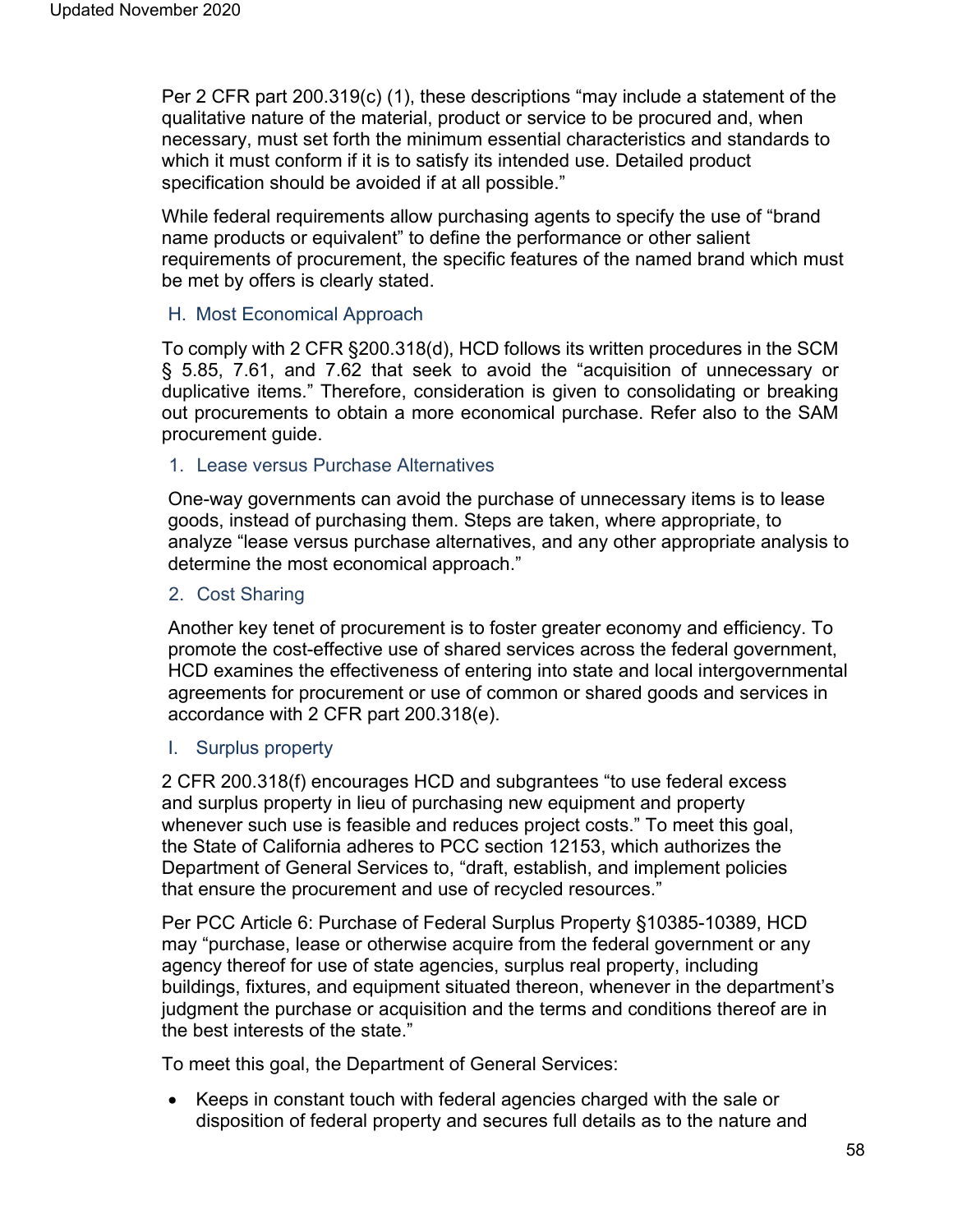availability of the property and the terms and conditions under which it can be purchased or acquired.

- Transmits information thus secured to all state agencies in order that they may possess complete and up to date information as to the nature and selling price of available property.
- Prescribes procedures consistent with this article to be followed by state agencies in requisitioning and paying for the property and inform them of the procedures.

# J. Value Engineering

Per 2 CFR part 200.318(g), HCD will not procure construction or engineering services. For subgrantees procuring these services, HCD encourages them to examine the effectiveness of and, where appropriate, uses value engineering clauses in contracts for construction projects of sufficient size to offer reasonable opportunities for cost reductions.

## K. Contractor Requirements

Per 2 CFR 200.318(h) and SCM § 5.40, 10.15, and 11.05, HCD awards contracts only to responsible contractors possessing the ability to perform successfully under the terms and conditions of a proposed procurement. Consideration is given to such matters as contractor integrity, compliance with public policy, record of past performance, and financial and technical resources.

#### L. Independent Cost Estimate and Cost or Price Analysis

HCD and its subgrantees are required to determine that costs are reasonable through performing a cost or price analysis in connection with every procurement action above the Simple Acquisition Threshold [currently set at \$150,000], including contract modifications. There are two parts of the cost or price analysis. First there is the Independent Cost Estimate (ICE) which is done prior to bidding or at least accepting bids for a procurement. Second, a cost or price analysis must be done after receiving bids but before executing a formal agreement. More detailed information on procurement requirements for CDBG NDR can be found in the [HUD](https://www.hudexchange.info/resource/5614/buying-right-cdbg-dr-and-procurement-a-guide-to-recovery/)  [Buying Right Guide.](https://www.hudexchange.info/resource/5614/buying-right-cdbg-dr-and-procurement-a-guide-to-recovery/)

An ICE provides a baseline estimation of what the required expenditures will be and what they should cost based on suppliers and market values. The method and degree of analysis is dependent on the facts surrounding the procurement situation but, as a starting point, HCD and its subgrantees complete independent estimates before receiving bids or proposals.

A cost analysis is performed when the respondents are required to submit the elements of their estimated cost, as occurs under professional, consulting, and architectural engineering services contracts. A cost analysis is necessary when adequate price competition is lacking and for sole source procurements, including contract modifications or change orders, unless price reasonableness can be established based on a catalog or market price of a commercial product sold in substantial quantities to the public or on prices set by law or regulation.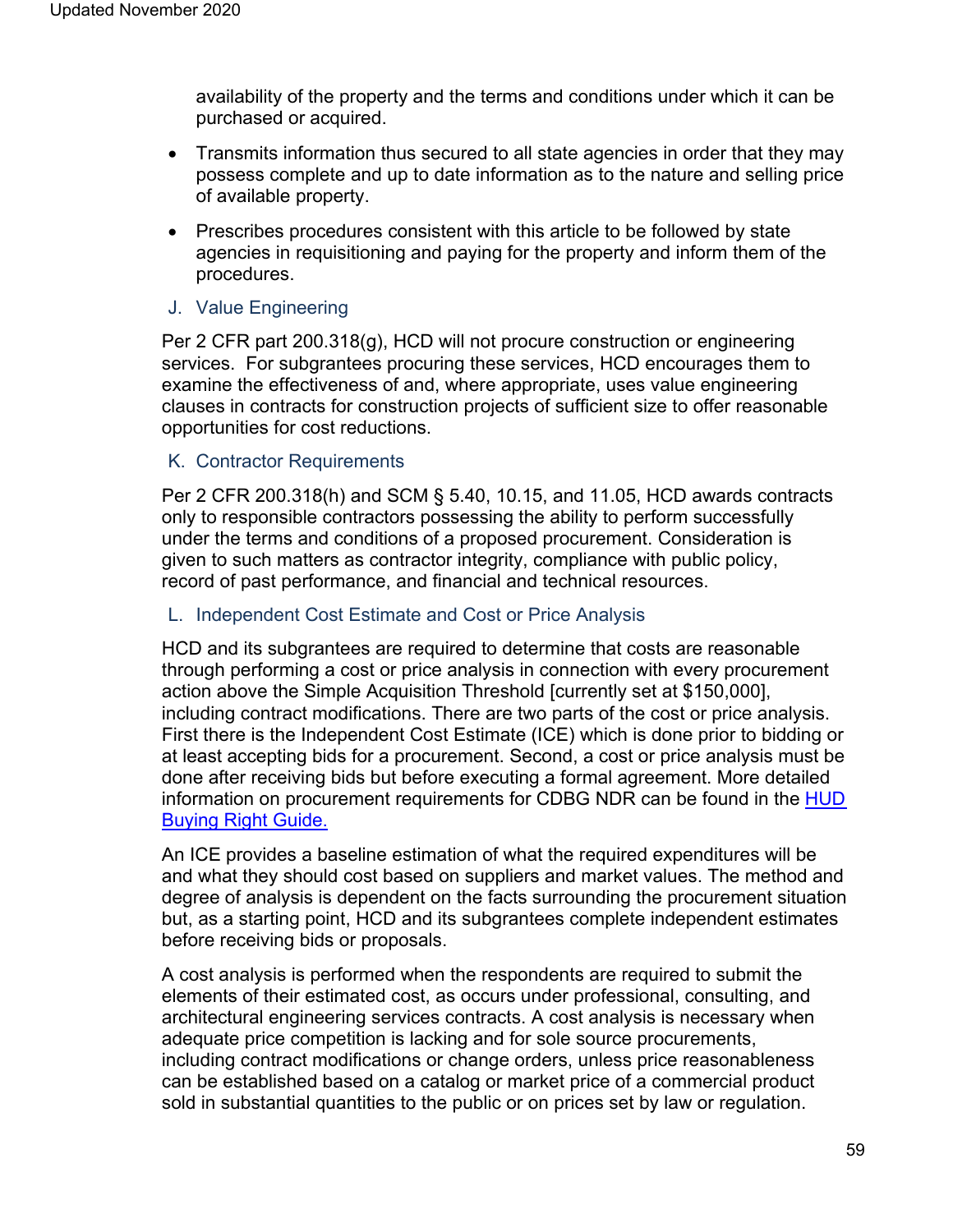A price analysis is used in all other instances to determine the reasonableness of the proposed contract price.

For the NDR grant, Tuolumne County submits cost estimates related to the CRC and the USFS and SNC submit cost estimates related to the Forest & Watershed Health Pillar for review and approval by the GMR, who acts as the HCD NDR Contract Representative. The GMR is responsible for completing cost and price analysis for BUF procurements.

HCD and its subgrantees use an Independent Cost Estimate form, which documents the good or service being procured, the method for completing the estimate, the outcome of the estimate, and the supporting documentation used to substantiate the estimate.

#### M. Methods of Procurement

HCD and its subgrantees are required to use one of the following methods of procurement for projects using CDBG NDR funds. These methods align with both the State of California's procurement requirements, as well as 2 CFR 200. The USFS follows similar methods that are allowed by the FAR.

#### 1. Micro purchases

2 CFR part 200.320(a) defines a procurement by micro purchase as, "the acquisition of supplies or services, the aggregate dollar amount of which does not exceed \$3,000 (or \$2,000 in the case of acquisitions for construction subject to the Davis Bacon Act). To the extent practicable, the nonfederal entity distributes micro purchases equitably among qualified suppliers. Micro purchases are awarded without soliciting competitive quotations if the nonfederal entity considers the price to be reasonable."

#### 2. Small Purchases

2 CFR part 200.320(b) defines a procurement by small purchase as, "those relatively simple and informal procurement methods for securing services, supplies, or other property that do not cost more than the Simplified Acquisition Threshold. If small purchase procedures are used, price or rate quotations must be obtained from an adequate number of qualified sources."

Where the dollar threshold involved is \$150,000 or less or where the competitive field is very limited, the Procurement Division requests informal quotations in lieu of using the more expensive formal method. Informal quotations are also used to determine if previous prices are still in effect when dollar amounts are relatively small. These quotes are obtained from qualified sources via telephone, fax, email, mail, or any other reasonable method. In addition, HCD maintains written documentation on the names of the businesses contacted and how they were contacted, the prices that were quoted, and the basis for selecting one firm or supplier over the other(s).

Procurements valued at \$150,000 and less are considered informal and are conducted in accordance with the State Contracting Manual, Volume II, Purchasing Authority Manual (PAM) requirements for informal competitive non-IT goods procurements.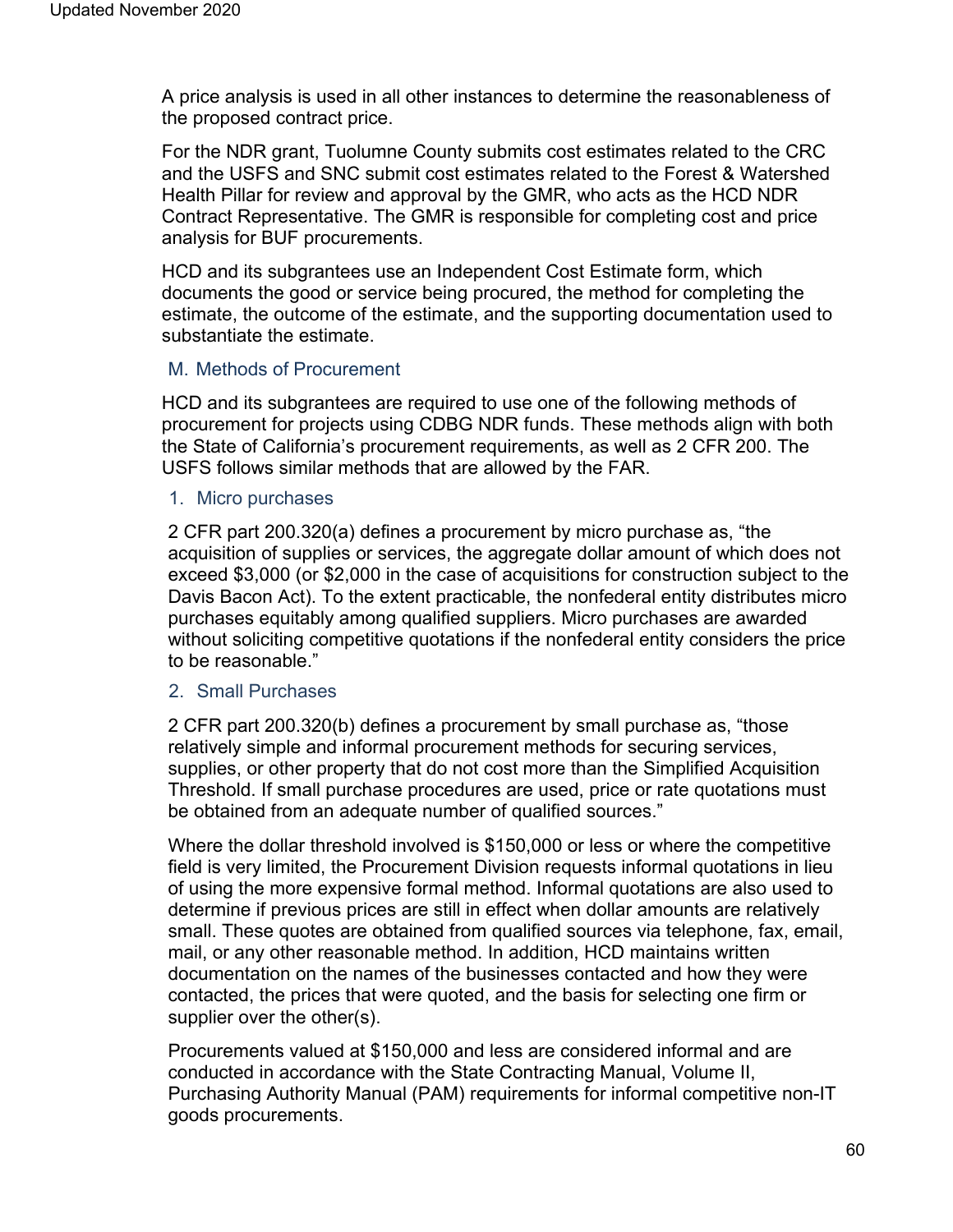# 3. Sealed Bids

2 CFR part 200.320(c) defines sealed bids as procurements that, "are publicly solicited and a firm fixed price contract (lump sum or unit price) is awarded to the responsible bidder whose bid, conforming with all the material terms and conditions of the invitation for bids, is the lowest in price." Sealed bids are the preferred method of procurement for construction contracts, assuming the following conditions from 2 CFR part 200.320(c) have been met:

- A complete, adequate, and realistic specification or purchase description is available.
- Two or more responsible bidders are willing and able to compete effectively for the business.
- The procurement lends itself to a firm fixed price contract and the selection of the successful bidder can be made principally based on price.

HCD follows the requirements of PCC Article 3: Competitive Bidding and Other Acquisition Procedures §10300-10334. Except for contracts and purchases covered by SAM Chapter 1200 and SAM Chapter 5200, contracts and purchases in amounts exceeding \$150,000 are normally made by sealed bid procedure. Policies are also included in SCM § 5.11, 5.15, 5.80 (A), 5.90, and 11.05. In emergency situations or other special circumstances, statutes may exempt purchases from the bid procedure. Sealed bids are opened and read at a specified time and are maintained on file (PCC section 10301). SAM § 3503.

HCD makes a diligent effort to secure at least three competitive bids. If it cannot obtain three competitive bids, the employee who solicited the bids prepares and signs a list of the firms or individuals contacted. The agency attaches the bid solicitation list and the bids received.

4. Competitive Proposals

Per 2 CFR part 200.320(d), the technique of competitive proposals is normally conducted with more than one source submitting an offer and either a fixed price or cost reimbursement type contract is awarded. It is generally used when conditions are not appropriate for the use of sealed bids.

HCD follows the requirements of PCC Article 3: Competitive Bidding and Other Acquisition Procedures §10300-10334. For service contracts, HCD follows PCC Article 4: Contracts for Services §10335-10381. Competitive proposals are used for purchases over the Simplified Acquisition Threshold. This procurement method requires formal solicitation, fixed price or cost reimbursement contracts, and is used when sealed bids are not appropriate. The contract should be awarded to the responsible firm whose proposal is most advantageous to the program, with price being one of the various factors.

- 5. Procurement by Noncompetitive Proposals
	- HCD and subgrantees may use procurement by noncompetitive proposals, also known as sole source procurement, when a proposal is solicited only from one source. Noncompetitive procurement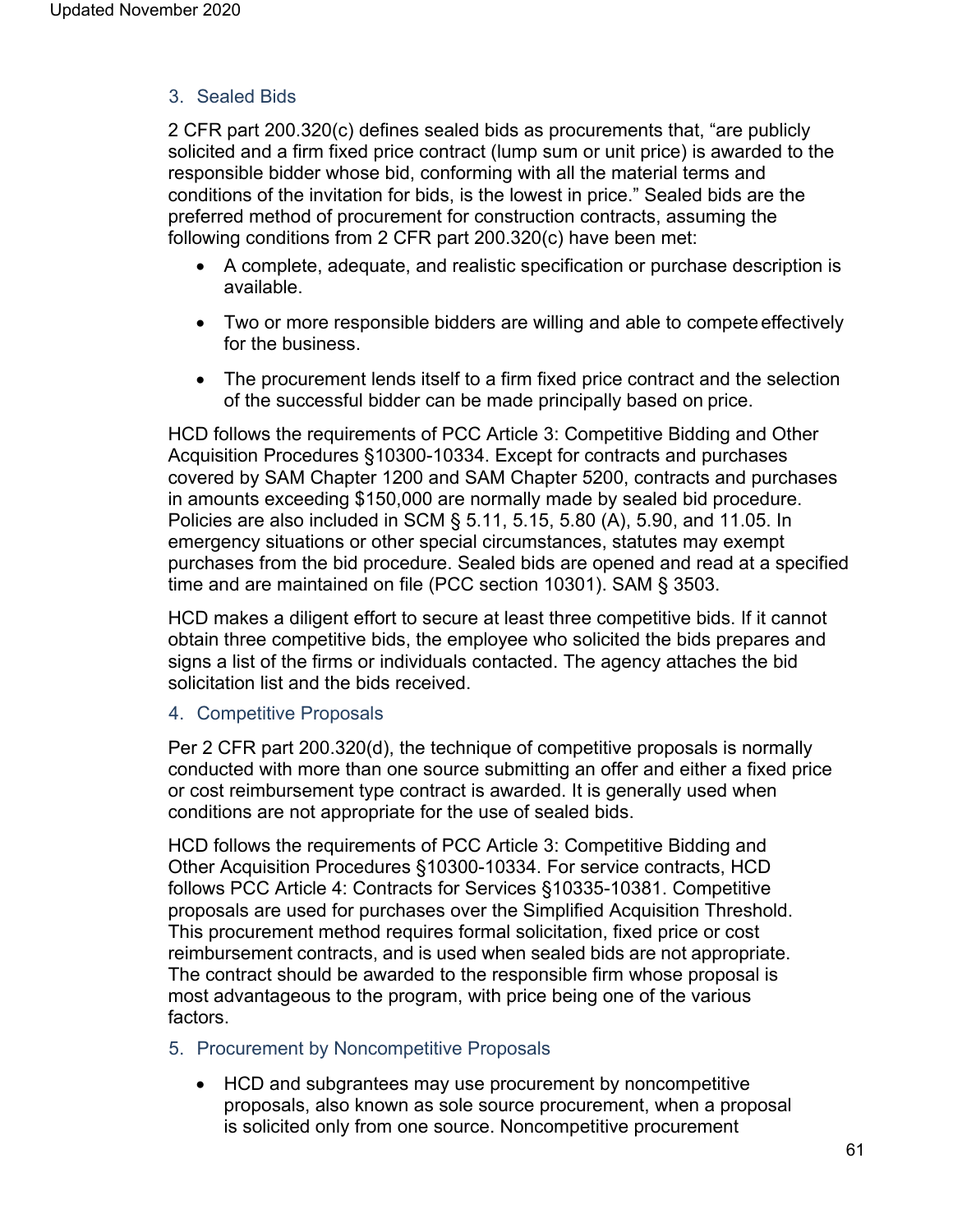requires approval in writing from an oversite agency and will only be approved for use only when the award of a contract is infeasible under small purchase procedures, sealed bids, or RFP/RFQ proposals. For HCD, the oversite agency is HUD, so HCD's authorized representative must sign a letter explaining the circumstances and requesting a sole source approval from HUD. For subgrantees, HCD is the oversite agency, so they must submit a letter, executed by their authorized representative, to HCD requesting written approval of the sole source/single noncompetitive procurement. This can only be used when one of the following circumstances applies:

- Where the item is available from only a single source. This requiresa written request for single source procurement along with justification and documentation to support the request.
- Where a public health issue or emergency is such that the urgency will not permit a delay beyond the time needed to employ one or the other procurement methods.
- Where after solicitation of a number of sources (RFP/RFQ), competition is determined to be inadequate (one responsible proposal). This type of request also must include the full procurement file documentation of failed procurements, including:
	- o Copy of RFP/RFQ (with all exhibits and attachments).
	- o Cost analysis completed prior to issuing RFP/RFQ (or at a minimum, before receiving bids).
	- o Solicitation list, public notices (with proof of publication) and/or other method(s) of distribution, including proof that RFP/RFQ was delivered to the solicitation list.
	- o List of all proposals received. If any were considered nonresponsive or non-responsible, include the written justifications.
	- o Full copies of all bids received, including nonresponsive proposals.
	- o Review scoring results for each respondent based on selection criteria indicated in RFP/RFQ, including names of subgrantee's review panel.
	- o Proof of no debarment of all proposals received.
	- o Complete draft contract (ready to execute); this must include all CDBG federal contract provisions.

# N. Pre Award

1. Debarment Check

Per 2 CFR part 200, Appendix II (I), "a contract award must not be made to parties listed on the government wide Excluded Parties List System in the System for Award Management (SAM)…the Excluded Parties List System in SAM contains the names of parties debarred, suspended, or otherwise excluded by agencies, as well as parties declared ineligible under statutory or regulatory authority."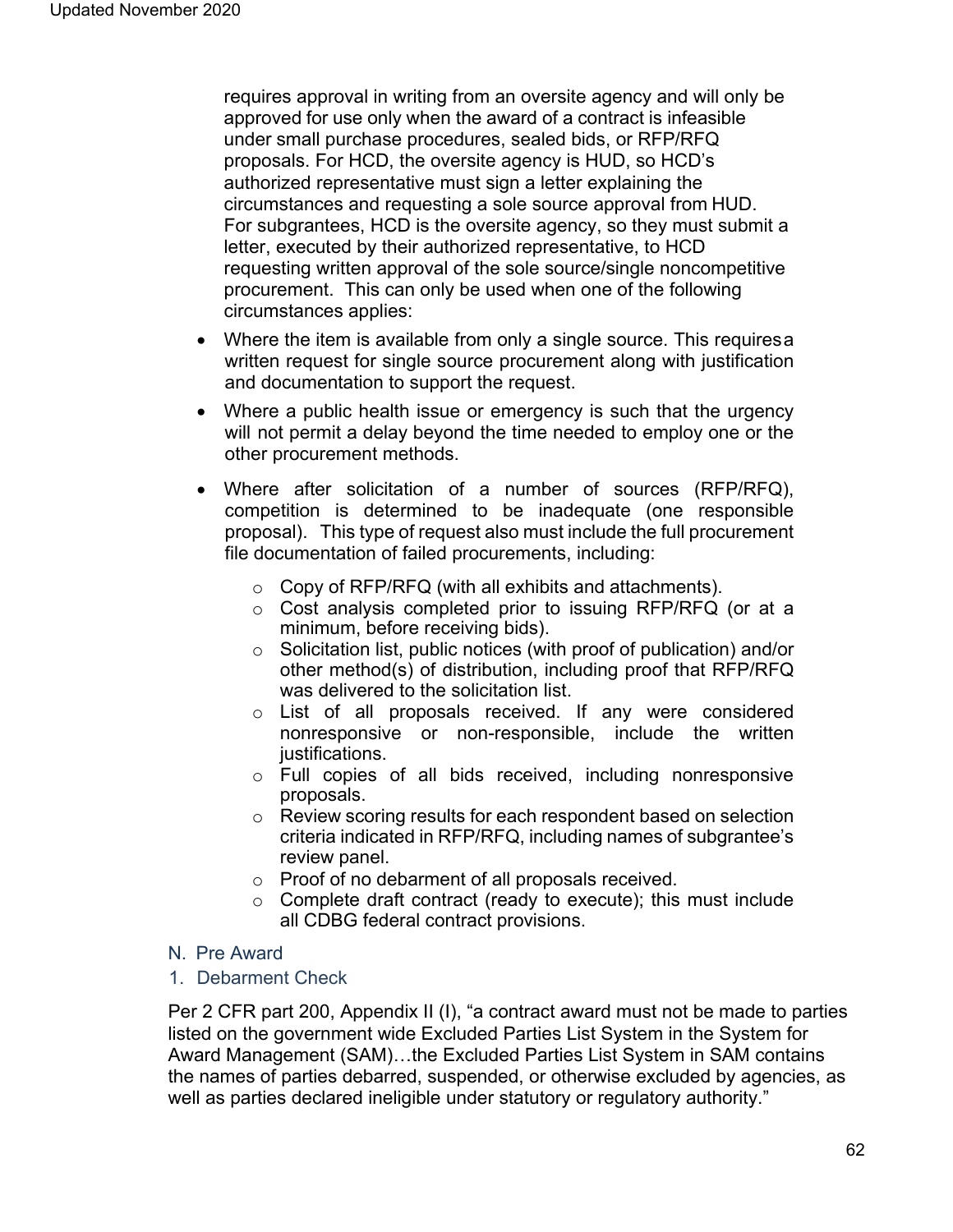Prior to awarding a contract, HCD's GMR takes the following steps:

- Search for the awarded party's name at: http[s//www.sam.gov/portal/public/sam/](http://www.sam.gov/portal/public/SAM/)
- Verify that the awarded party has not been included on any federal debarment lists, which includes ensuring they have a current registration number for DUNs.
- 2. Conducting Cost/Price Reasonable Analysis

2 CFR part 200.323 requires HCD to "perform a cost or price analysis in connection with every procurement action in excess of the Simplified Acquisition Threshold, including contract modifications. The method and degree of analysis is dependent on the facts surrounding the particular procurement situation, but as a starting point, the nonfederal entity must make independent estimates before receiving bids or proposals." HCD also applies SCM Chapter 2 Appendix,  $\S2(B)(2)$ .

## *a. Negotiating Profits*

2 CFR 200.323(b) requires HCD to, "negotiate profit as a separate element of the price for each contract in which there is no price competition and, in all cases, where cost analysis is performed. To establish a fair and reasonable profit, consideration must be given to the complexity of the work to be performed, the risk borne by the contractor, the contractor's investment, the amount of subcontracting, the quality of subcontracting, the quality of its record of past performance, and industry profit rates in the surrounding geographical area for similar work."

This applies when there is no price competition in procurement. Profit is to be considered separately from the cost analysis and should be documented as such, however this is not a "cost plus percentage of cost" contract. Refer to HUD's [Quick Guide to Cost and Price Analysis](https://www.hud.gov/program_offices/cpo/grantees/cstprice) for further detail.

#### *b. Cost Reasonableness Determination*

HCD and its subgrantees use a standard form to document the outcomes of the cost or price analysis and determine whether the cost of the bid or proposal is reasonable. The form includes a description of the method used to analyze the cost, a comparison of the cost to the independent cost estimate, and the outcome of profit negotiations.

3. Prohibited Contracts

The following types of contracts are either prohibited by 2 CFR parts 200 or should be used sparingly, with careful oversight.

*a. Time and Materials Contracts*

Both federal and state regulations forbid the use of time and materials contracts, except in specific scenarios. These types of contracts create an open-ended contract price, which provides no positive incentive to the contractor to control costs or labor efficiency.

2 CFR part 200.318(j)(1) states that HCD, "may use time and material type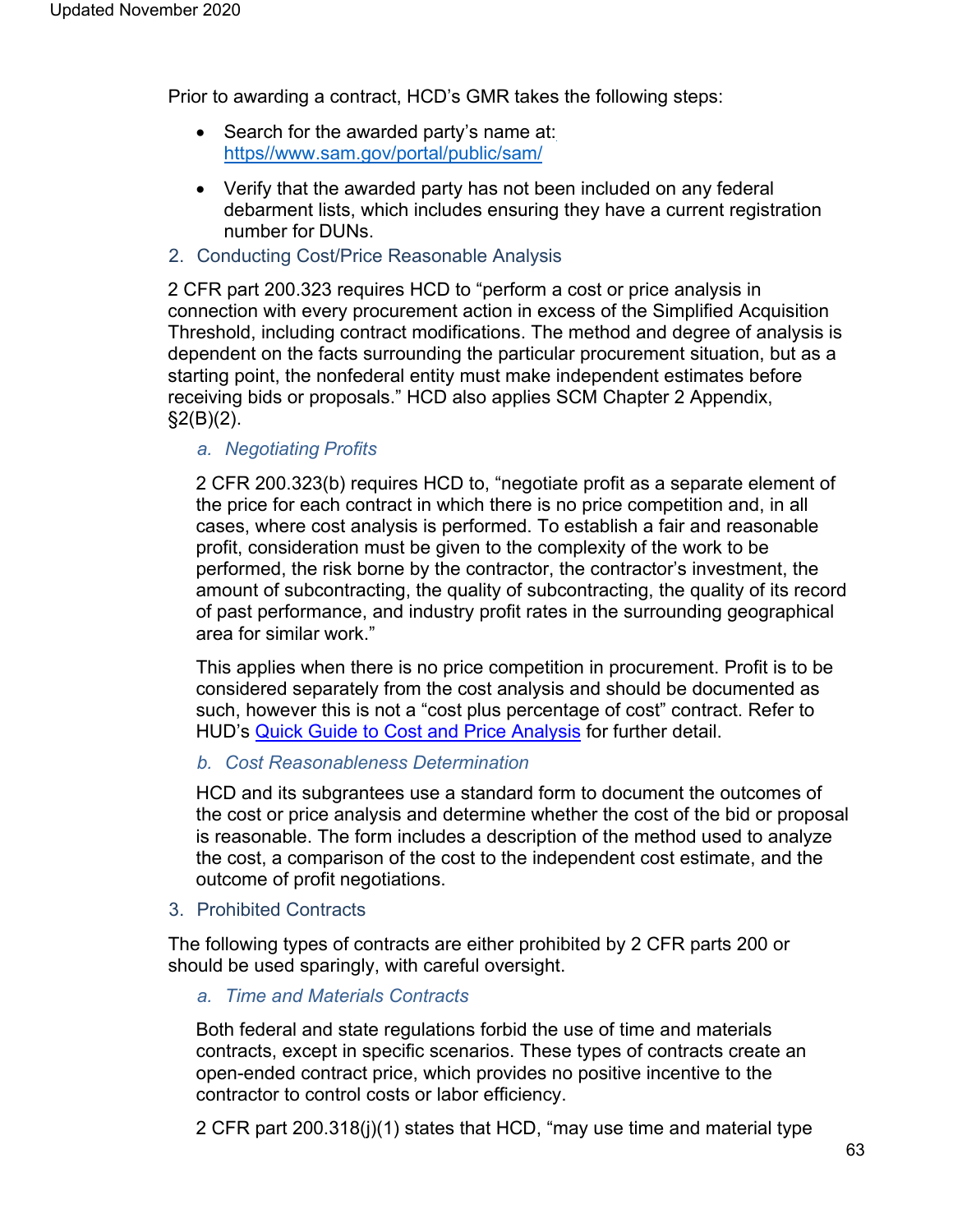contracts only after a determination that no other contract is suitable and if the contract includes a ceiling price that the contractor exceeds at its own risk. Time and material type contract means a contract whose cost to a nonfederal entity is the sum of: i) the actual cost of materials; and ii) direct labor hours charged at fixed hourly rates that reflect wages, general and administrative expenses and profit."

Time and material type contracts may be used only after a determination has been made that no other contract is suitable and if the contract includes a ceiling price that the contractor exceeds at their own risk.

A time and materials contract provides no positive profit incentive to the contractor for cost control or labor efficiencies. Therefore, subgrantees must document how they will maintain a high degree of oversight in order to obtain reasonable assurance that the contractor is using efficient methods and effective cost controls. If a time and materials contract is required and justified, the contract must outline clear terms for labor and materials to be included and set a maximum threshold based on cost analysis.

#### *b. Cost Plus Contracts*

2 CFR 200.323 (d) states that, "the cost plus a percentage of cost and percentage of construction cost methods of contracting must not be used." HCD will not enter into cost plus contracts for the NDR grant.

O. Contract Provisions

The following provisions must be included in any contract between a vendor or contractor, HCD and subgrantees.

1. Special Conditions

#### *a. Insurance Requirements*

HCD and subgrantees will require that, at a minimum, contractors provide the equivalent insurance coverage for real property and equipment acquired or improved with federal funds as provided to property owned by HCD. Federally owned property need not be insured unless required by the terms and conditions of the federal award.

#### *b. Construction Bonding Requirements*

2 CFR part 200.325 requires that, for construction contracts or construction subcontracts exceeding the Simplified Acquisition Threshold (\$100,000), HCD and subgrantees obtain assurances that their interest is adequately protected.

Therefore, for any NDR activities that involve construction, HCD, subgrantees and contractors must obtain fidelity bonds sufficient to safeguard against fraud and misuse of funds, per federal regulations in 2 CFR part 200.304(b).

For state regulations, in accordance with Government Code section 11007.4, the State of California has elected to be self-insured for construction liability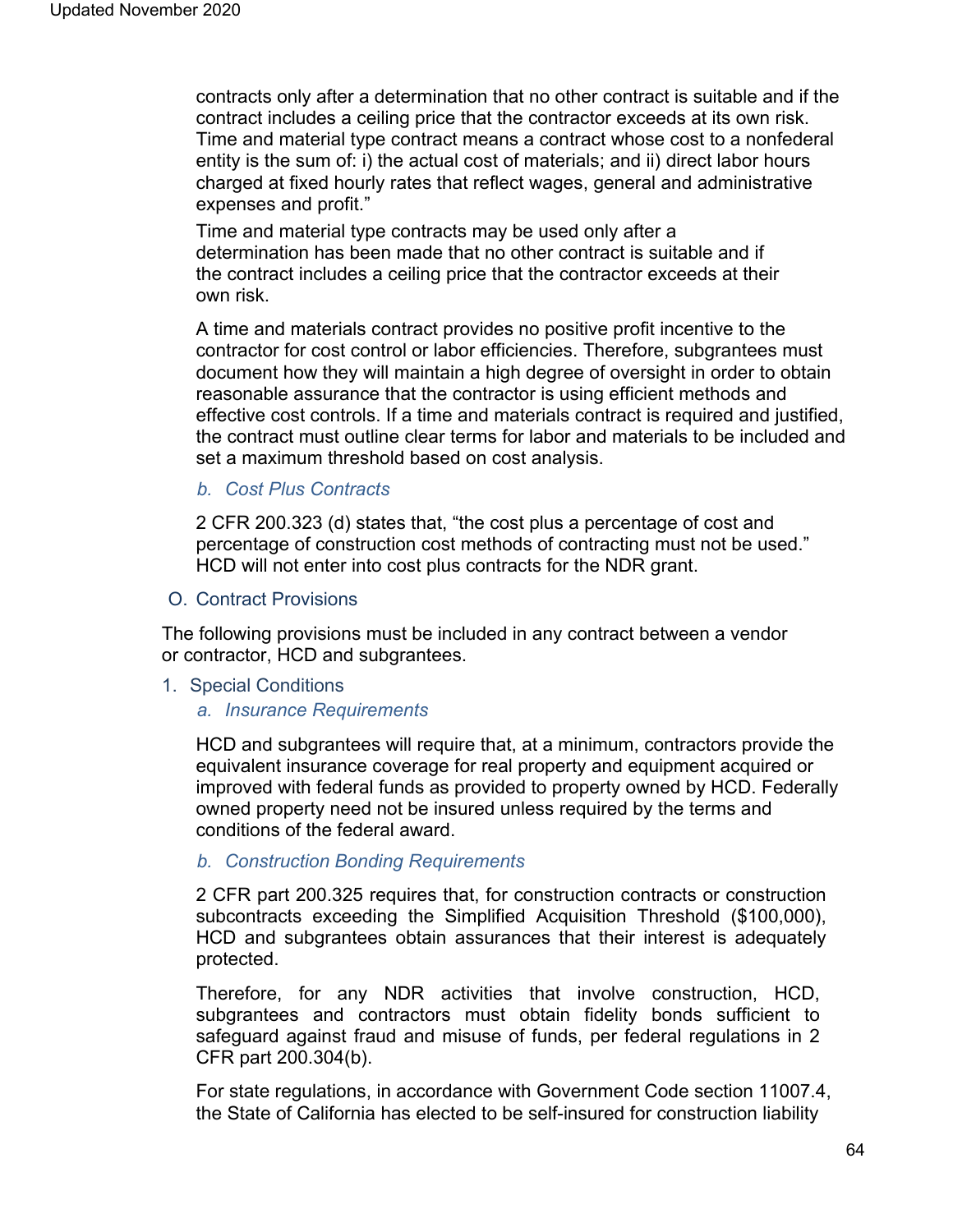exposures. The state and its employees acting in the course and scope of their employment are insured for tort liability arising out of official state business. Construction contractors of the State of California must comply with bond requirements under PCC §7103 according to the amount of the contract award.

HCD subgrantees or contractors that are not state or federal agencies must provide evidence of fidelity bonding to meet the OMB requirements listed in 2 CFR part 200.304(b) and 31 CFR part 223, Surety Companies Doing Business with the United States or provide a self-insurance certification to HCD for the activities associated with any CDBG NDR construction activities.

#### *c. Procedures for When Bids Exceed Cost Estimates*

In some cases, the lowest bid received will exceed the amount of funds allocated for the project. When this happens, the contractor or vendor must notify the GMR, who consults with HCD contract staff and staff at the Department of General Services to determine the best option to proceed. For subgrantees, DR staff will be contacted for guidance.

#### 2. Federal Funding Compliance Provisions

In addition to other provisions required by HUD, all contracts made by HCD and subgrantees under the CDBG NDR grant award must contain provisions covering the following, as applicable.

#### *a. Equal Employment Opportunity*

Except as otherwise provided under 41 CFR §60, all contracts that meet the definition of "federally assisted construction contract" in 41 CFR §60-1.3 must include the equal opportunity clause provided under 41 CFR §60-1.4(b), in accordance with Executive Order 11246, "Equal Employment Opportunity" (30 FR 12319, 12935, 3 CFR §1964-1965 Comp., p. 339), as amended by Executive Order 11375, "Amending Executive Order 11246 Relating to Equal Employment Opportunity," and implementing regulations at 41 CFR §60, "Office of Federal Contract Compliance Programs, Equal Employment Opportunity, Department of Labor."

#### *b. Davis Bacon Act, as amended (40 U.S.C. 3141-3148)*

See Section XII. E. Davis Bacon and Labor Standards provides more detailed guidance on this requirement, but here is a quick summary of how labor standards applies to procurement specifically. When required by federal law and regulations , all prime construction contracts more than \$2,000 awarded using federal funds must include a provision for compliance with the Davis Bacon Act (40 U.S.C. 3141-3144, and 3146-3148) as supplemented by Department of Labor regulations (29 CFR §5, "Labor Standards Provisions Applicable to Contracts Covering Federally Financed and Assisted Construction"). In accordance with the statute, contractors must be required to pay wages to laborers and mechanics at a rate not less than the prevailing wages specified in a wage determination made by the Secretary of Labor. In addition, contractors must be required to pay wages not less than once a week. HCD or its subgrantees must place a copy of the current prevailing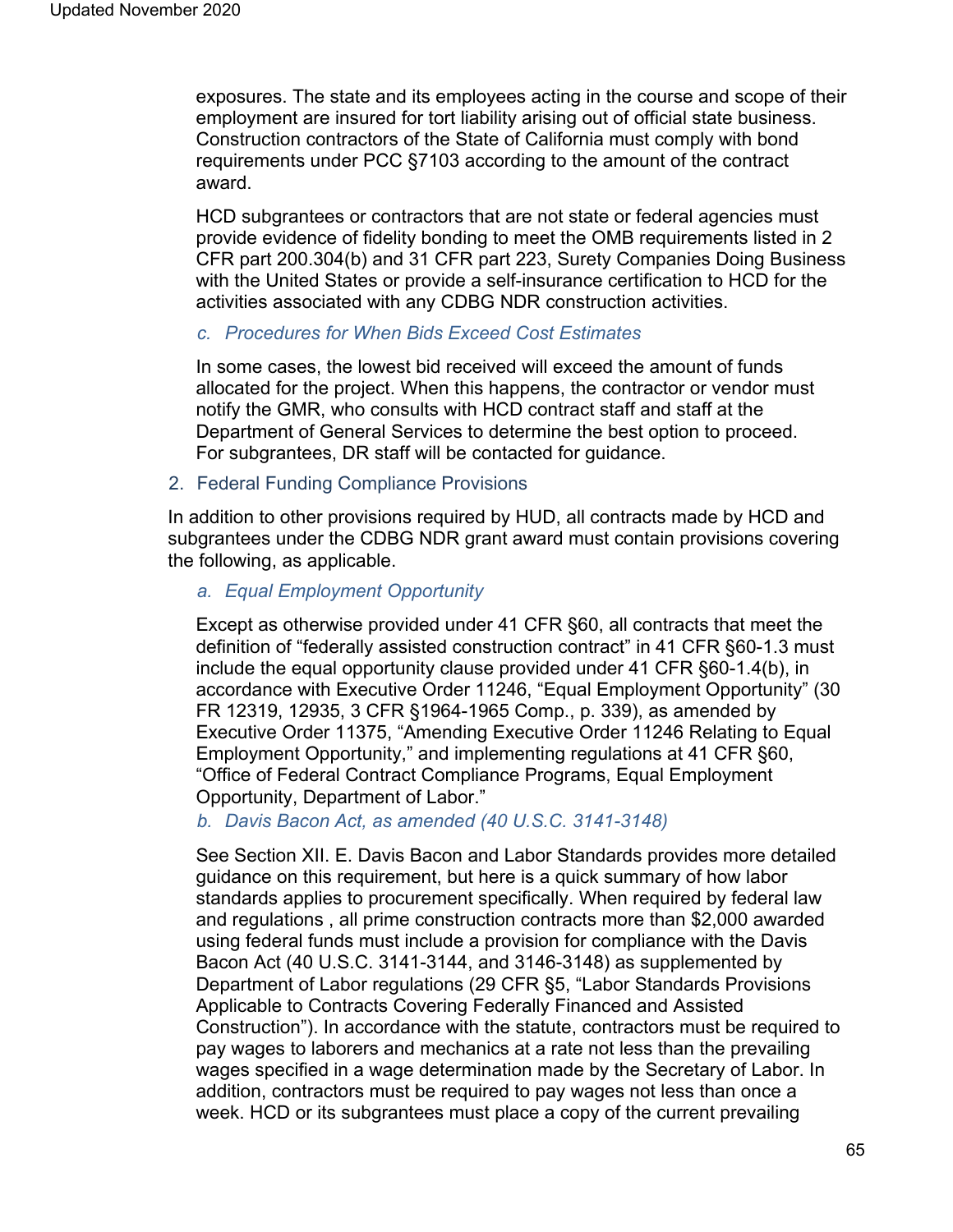wage determination issued by the Department of Labor in each solicitation along with references to corresponding state labor rates.

The decision to award a contract or subcontract must be conditioned upon the contractor acceptance of the higher of two wage determinations, (state of federal). HCD or its subgrantees must report all suspected or reported violations to the federal awarding agency. The contracts must also include a provision for compliance with the Copeland "Anti-Kickback" Act (40 U.S.C. 3145), as supplemented by Department of Labor regulations (29 CFR §3, "Contractors and Subcontractors on Public Building or Public Work Financed in Whole or in Part by Loans or Grants from the United States"). The Copeland Act provides that each contractor or subgrantee must be prohibited from inducing, by any means, any person employed in the construction, completion, or repair of public work, to give up any part of the compensation to which he or she is otherwise entitled. HCD must report all suspected or reported violations to the federal awarding agency.

## *c. Contract Work Hours and Safety Standards Act (40 U.S.C. 3701-3708)*

Where applicable, all contracts awarded by the HCD or its subgrantees entity in excess of \$100,000 that involve the employment of mechanics or laborers must include a provision for compliance with 40 U.S.C. 3702 and 3704, as supplemented by Department of Labor regulations (29 CFR §5). Under 40 U.S.C. 3702 of the Act, each contractor must be required to compute the wages of every mechanic and laborer on the basis of a standard work week of 40 hours.

Work in excess of the standard work week is permissible provided that the worker is compensated at a rate of not less than one and a half times the basic rate of pay for all hours worked in excess of 40 hours in the work week. The requirements of 40 U.S.C. 3704 are applicable to construction work and provide that no laborer or mechanic must be required to work in surroundings or under working conditions which are unsanitary, hazardous or dangerous. These requirements do not apply to the purchases of supplies or materials or articles ordinarily available on the open market, or contracts for transportation or transmission of intelligence.

# *d. Rights to Inventions Made Under a Contract or Agreement*

If the federal award meets the definition of "funding agreement" under 37 CFR §401.2 (a) and HCD or its subgrantee wishes to enter into a contract with a small business firm or nonprofit organization regarding the substitution of parties, assignment or performance of experimental, developmental, or research work under that "funding agreement," HCD and its subgrantees must comply with the requirements of 37 CFR §401, "Rights to Inventions Made by Nonprofit Organizations and Small Business Firms Under Government Grants, Contracts and Cooperative Agreements," and any implementing regulations issued by the awarding agency.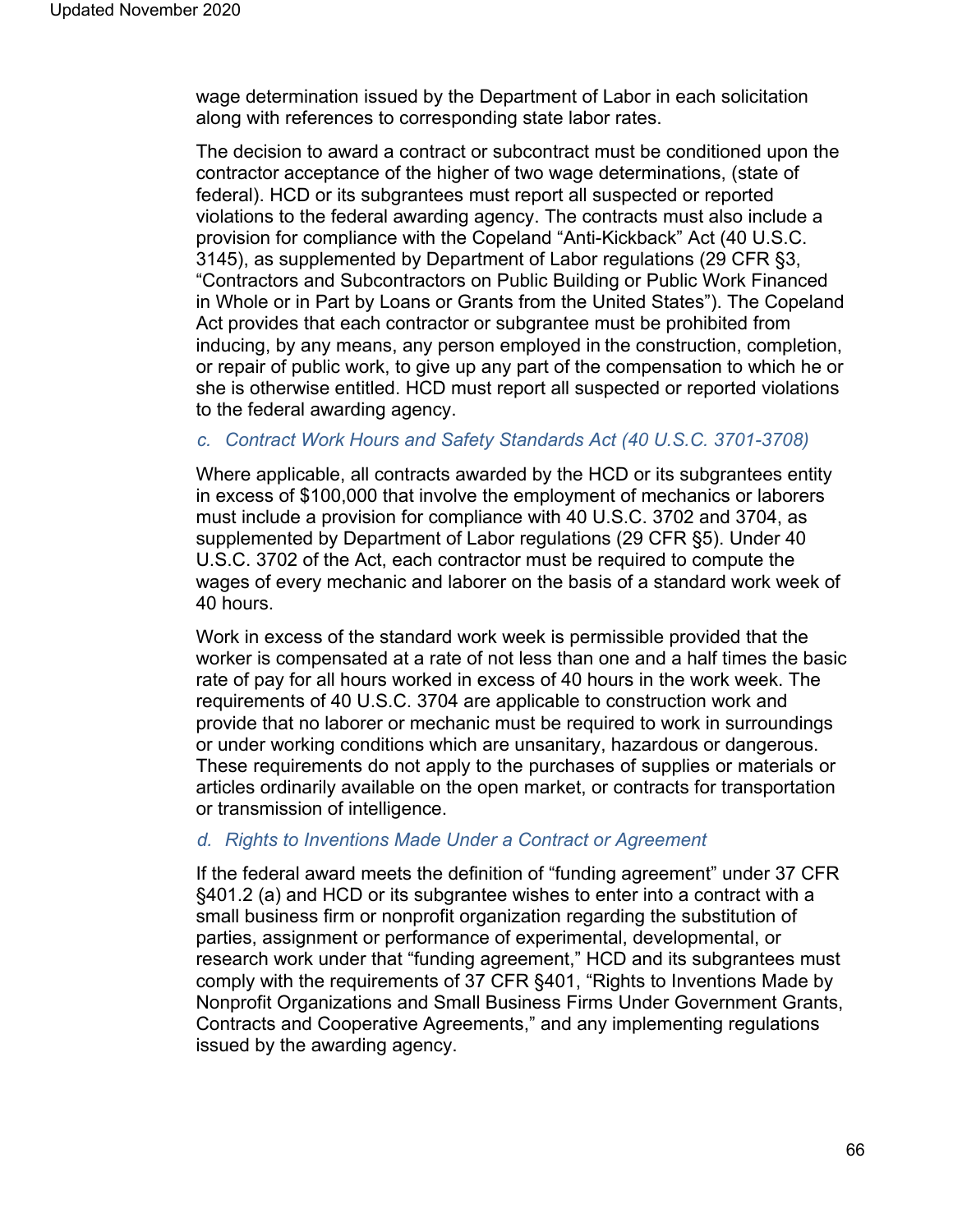# *e. Clean Air Act (42 U.S.C. 7401-7671q.) and the Federal Water Pollution Control Act (33 U.S.C. 1251-1387), as amended*

Contracts and subgrants of amounts in excess of \$150,000 must contain a provision that requires the non-federal awardee to agree to comply with all applicable standards, orders or regulations issued pursuant to the Clean Air Act (42 U.S.C. 7401-7671q) and the Federal Water Pollution Control Act as amended (33 U.S.C. 1251-1387). Violations must be reported to the Federal awarding agency and the Regional Office of the Environmental Protection Agency (EPA).

# *f. Energy Policy and Conservation Act*

Mandatory standards and policies relating to energy efficiency which are contained in the state energy conservation plan issued in compliance with the Energy Policy and Conservation Act (42 U.S.C. 6201).

## *g. Debarment and Suspension (Executive Orders 12549 and 12689)*

A contract award from a covered procurement over \$25,000 (see 2 CFR §180.220 and 2424) must not be made to parties listed on the government wide Excluded Parties List System in the System for Award Management (SAM), in accordance with the OMB guidelines at 2 CFR §180 that implement Executive Orders 12549 (3 CFR §1986 Comp., p. 189) and 12689 (3 CFR §1989 Comp., p. 235), "Debarment and Suspension." The Excluded Parties List System in SAM contains the names of parties debarred, suspended, or otherwise excluded by agencies, as well as parties declared ineligible under statutory or regulatory authority other than Executive Order 12549.

# *h. Byrd Anti Lobbying Amendment (31 U.S.C. 1352)*

Contractors that apply or bid for an award of \$100,000 or more must file the required certification. Each tier certifies to the tier above that it will not and has not used federal appropriated funds to pay any person or organization for influencing or attempting to influence an officer or employee of any agency, a member of Congress, officer or employee of Congress, or an employee of a member of Congress in connection with obtaining any federal contract, grant or any other award covered by 31 U.S.C. 1352. Each tier must also disclose any lobbying with nonfederal funds that takes place in connection with obtaining any federal award. Such disclosures are forwarded from tier to tier up to HCD.

# *i. Solid Waste Disposal Act*

A nonfederal entity that is a state agency or agency of a political subdivision of a state and its contractors must comply with Section 6002 of the Solid Waste Disposal Act, as amended by the Resource Conservation and Recovery Act. The requirements of Section 6002 include procuring only items designated in guidelines of the Environmental Protection Agency (EPA) at 40 CFR §247 that contain the highest percentage of recovered materials practicable, consistent with maintaining a satisfactory level of competition, where the purchase price of the item exceeds \$10,000 or the value of the quantity acquired by the preceding fiscal year exceeded \$10,000; procuring solid waste management services in a manner that maximizes energy and resource recovery; and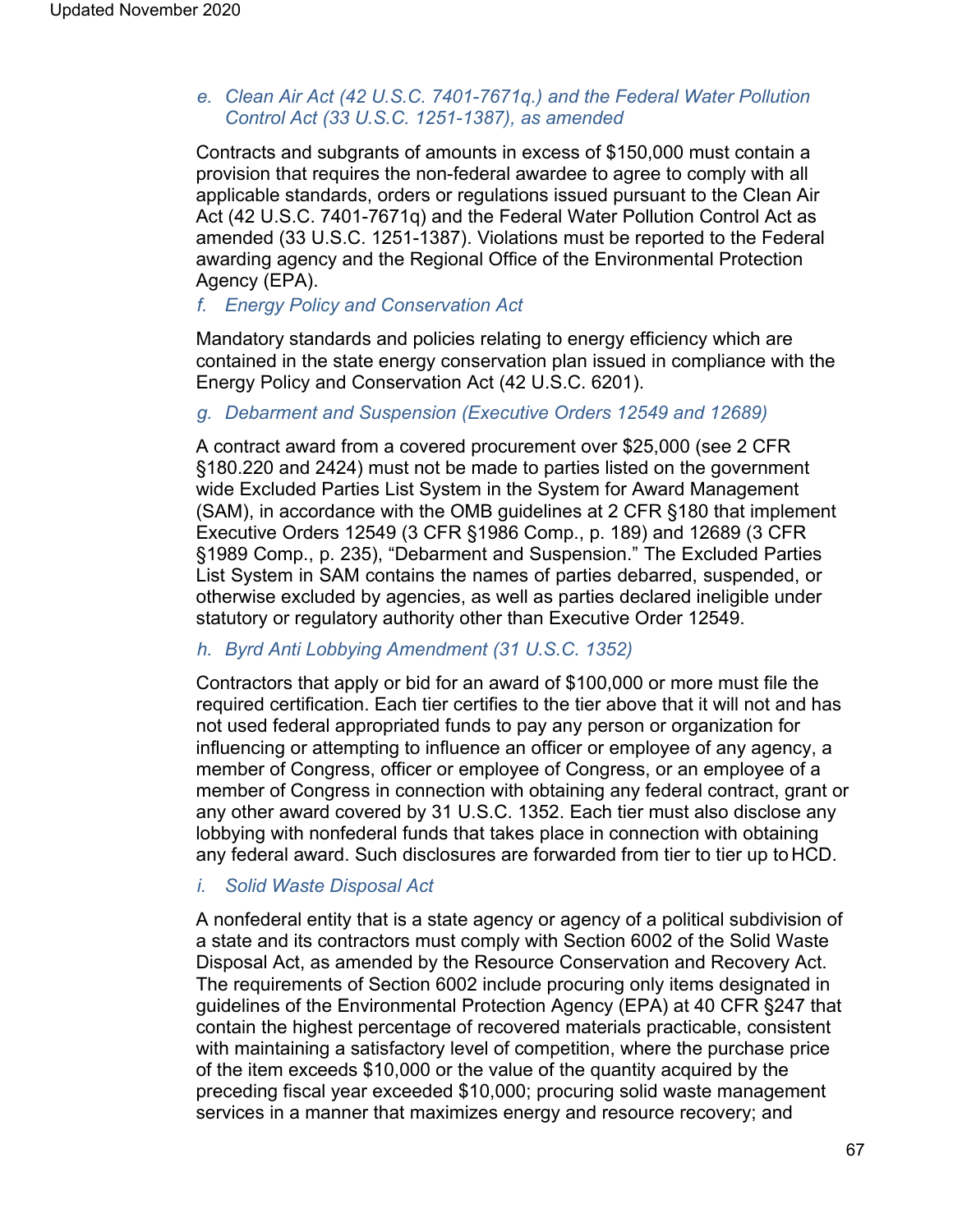establishing an affirmative procurement program for procurement of recovered materials identified in the EPA guidelines."

## P. Service Contract Management

Per 2 CFR part 200.318(i), HCD and its subgrantees "must maintain records sufficient to detail the history of procurement. These records include, but are not necessarily limited to, the following: rationale for the method of procurement, selection of contract type, contractor selection or rejection, and the basis for the contract price." State requirements are also outlined in SCM part 9.09.

Subgrantees procuring service contractors will use their local policies and procedures, which include applicable federal procurement standards in 2 CFR 200.

HCD staff work between different Divisions to get service contracts procured, executed and managed. First the GMR staff identifies a need for a service, product or material, essential for the CWRP. In collaboration with the GMM and any subgrantees who will be involved in the service consultant oversight, a draft Scope of Work (SOW) is developed along with a RFP with all the standard NDR compliance language. The draft RFP with SOW is provided to HCD Contact Analysist for review and approval in accordance with state standards. Upon approval, the GMR conducts research of costs for comparable services, which is used to complete an independent cost estimate (ICE). After ICE is completed the GMR and Contract Analysis release the RFP in accordance with state standards and federal WBE/MBE, Section 3 regulations.

The Contract Analyst receives the proposals, opens them on due date and confirms they all meet threshold compliance. The proposals are then provided to the GMR to conduct the rating and ranking process. After the rating and ranking process is done, the GMR provides the full procurement file back to the Contracts Analyst for review and approval. Once approved, the Contracts Analysis posts the bid award for five day dispute period. After the dispute period is done the contract is awarded and Contract Analysis works with GMR to finalize the SA and route it through HCD Divisions for approval. Once routed and approved, then the Contract Analysis sends out the SA for execution by the consultant. Upon the signing from the consultant, the Contract Analyst procurement packages all required documents and submit to Department of General Services (DGS) for final approval. Once DGS approves the procurement package, they will stamp the contract with the approval date, which becomes the contract start date. After DGS approval, the GMR coordinates consultant work deliverables and processes payments. At the completion of the SA, the deliverables are finalized, and the contract closed.

#### 1. Awarding Agency or Pass through entity review

Per 2 CFR part 200.324, HCD must make available, upon request by HUD or the State of California, procurement records. HCD and its subgrantees must ensure that their procurement policies and procedures are comprehensive regarding the level of documentation to be maintained for the purchase of any goods or services. Whenever contractors or subgrantees conduct a procurement, they will provide HCD with records of contracts, amendments and evidence that the procurement has been reviewed. Contractors and subgrantees may keep original files for their records and provide HCD with copies and make them available and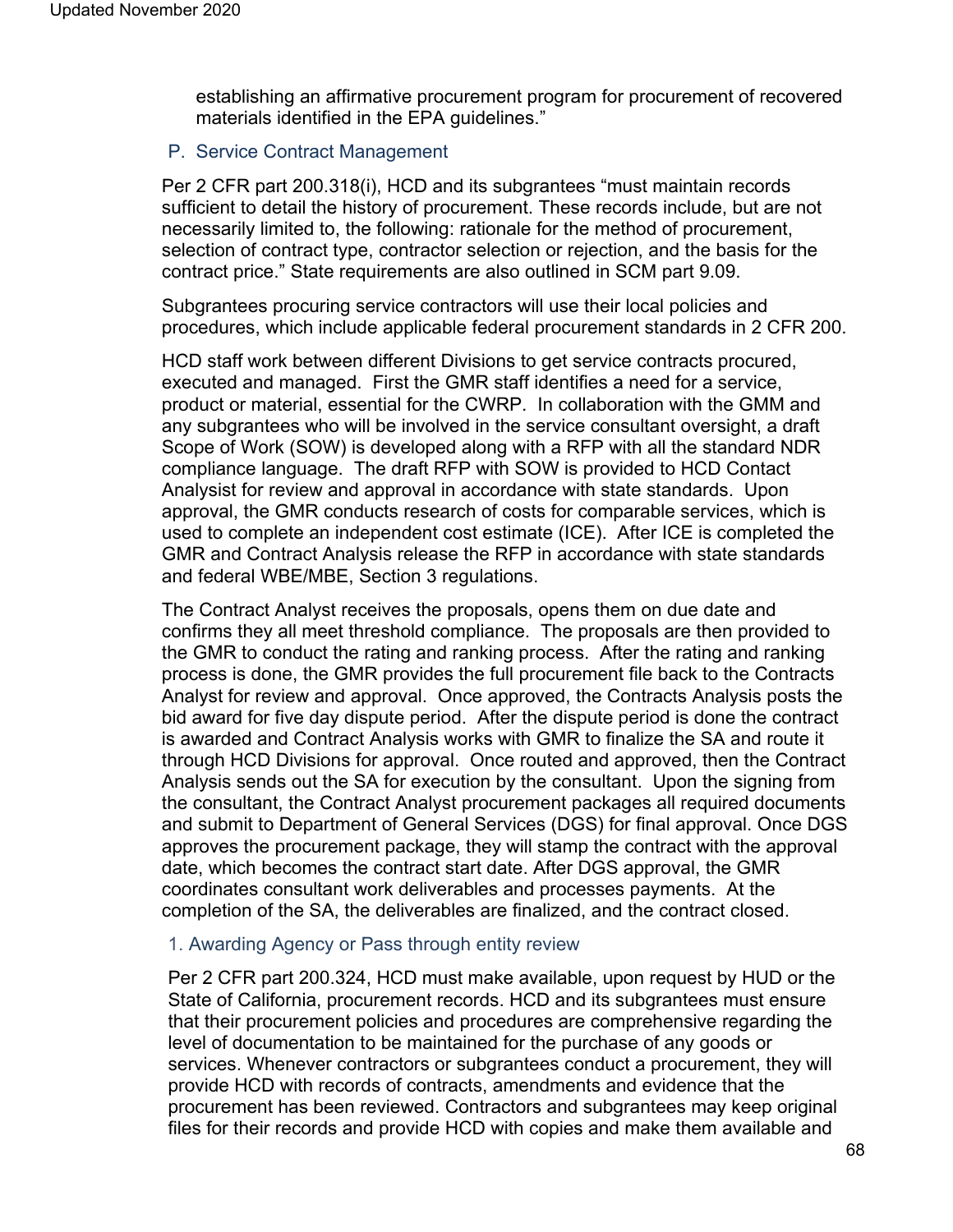readily accessible for audit, monitoring or other reviews. Audit and record retention requirements of the state also outline the level of documentation to be maintained under SMC §7.50 and 9.16.

#### Q. Disputes

Per federal regulations, HCD is responsible, in accordance with good administrative practice and sound business judgment, for the settlement of all contractual and administrative issues arising out of a procurement. These include, but are not limited to, source evaluation, protests, disputes, and claims.

#### 1. Rejecting Bids

Subgrantees must have protest procedures to handle and resolve disputes relating to their procurements and shall in all instances disclose information regarding the protest to HCD. A protestor must exhaust all administrative remedies with the subgrantee before pursuing a protest with HCD, and with HUD. Reviews of protests by HCD are limited to:

- Violations of state or federal law or regulations and the standards of procurement
- Violations of the subgrantee's protest procedures for failure to review a complaint or protest
- Protests received by HCD other than those specified above will be referred to the subgrantee

When the range of bids received is such that purchase is not in the best interest of the state, all bids will be rejected. When all bids are rejected, all bidders will be advised.

Also, all bids may be rejected when it is determined, with consideration of the surrounding circumstances that it would be in the state's best interest to do so.

#### R. Contract Award

Depending on the type of procurement used, HCD executes the required contract type. Regardless of the services provided or templates used, all contracts must include all required CDBG Compliance Provisions.

- S. Contract Modifications
- 1. Amendments

HCD reviews all proposed contract amendments to ensure that the amendment is in accordance with NDR program or project objectives. Any amendment that does not meet NDR objectives is not eligible for consideration.

Prior to approving an amendment that adjusts project costs, HCD completes cost or price analysis, including an ICE. Once the ICE is complete, HCD reviews the proposed costs from the contractor and ensures that the costs are reasonable. In addition to project costs, HCD reviews amendments to ensure that the proposed change in scope and project timeframe are reasonable and necessary to complete NDR objectives.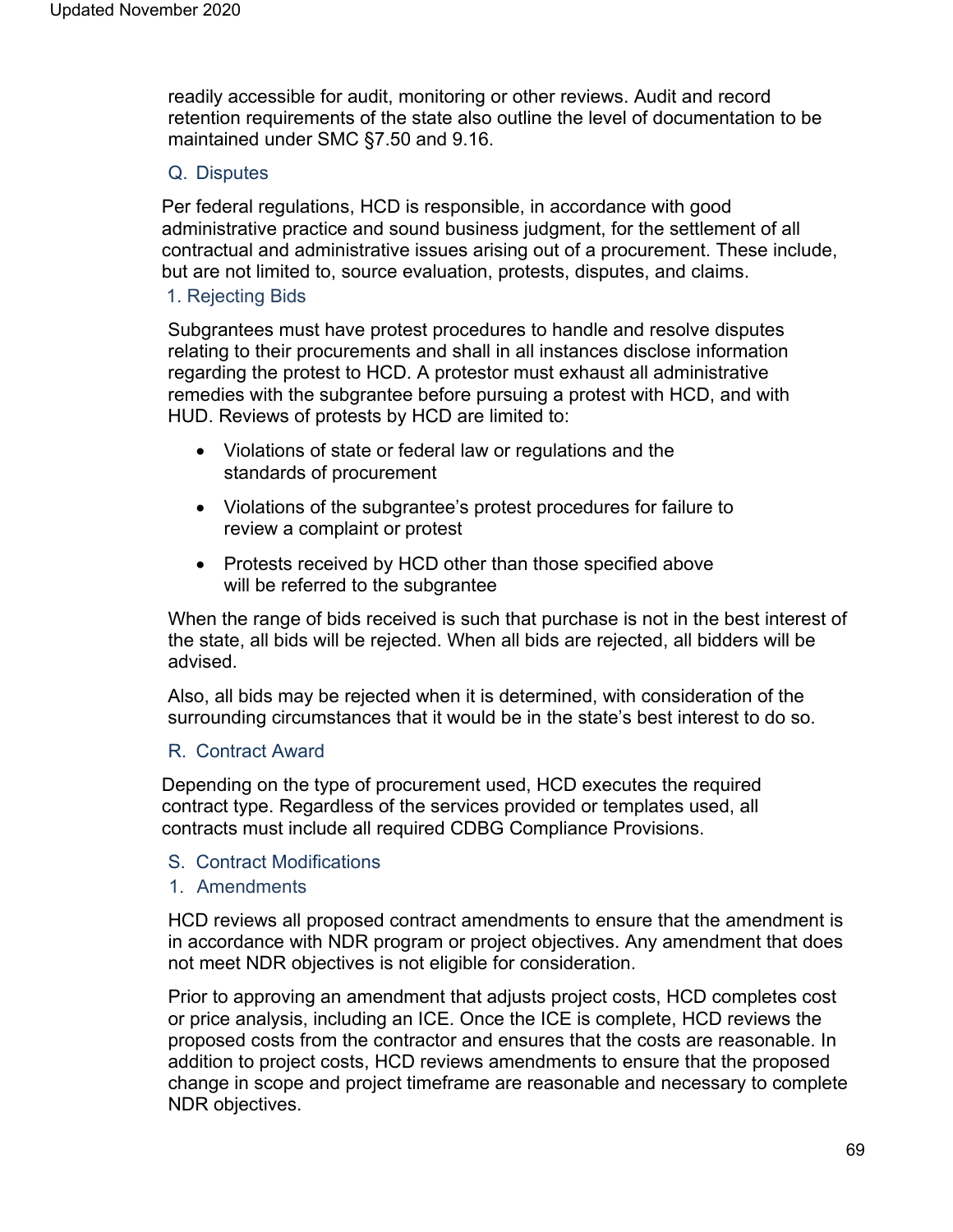HCD reserves the right to extend existing agreements via amendments, so long as full and open competition is not jeopardized as set forth in 2 CFR part 200.319, and SCM part 5.15, and that the ability to extend the agreement is stipulated within the existing agreement.

## 2. Change Orders

The procurement process extends to change orders received for previously procured work. Amendments or change orders must be reviewed by HCD before approval or execution by the contractor and must be determined to be reasonable and necessary to complete the contracted task.

Before approving the change order, an ICE must be completed by HCD to ensure that the change order is reasonable. Once the ICE is completed, HCD may compare it to a quote supplied by the contractor to perform the work.

Where feasible and appropriate, care must be taken to limit change orders to prevent a violation of free and open competition for NDR funds. Once accepted, the change order becomes a part of the contract record and all record retention policies governing contracts are applicable.

# VII. Additional Agreement Requirements

# 7. Performance Requirements and Penalties

Per the PL 113-2, performance measures and penalty language is required to be incorporated into all procured contracts utilizing CDBG NDR funds. HCD will include these in all SAs and consultant contracts. All SAs will also have HCD language requiring subgrantees to include performance measures and penalty language in all of their NDR agreements with contractors and subrecipients. To disclose procurement compliance, HCD is required to maintain a public website which provides information accounting for how all grant funds are used and administered, including details of all contracts and ongoing procurement policies. To meet this requirement, HCD makes the following items available on its website:

- The Action Plan (including all amendments).
- Each Quarterly Projection Report (QPR) detailing expenditures for each contractor.
- Procurement policies and procedures (GAM and SAM).
- Executed CDBG-NDR subgrantee and contractor SAs.
- Status of services or goods currently being procured by HCD—e.g., phase of the procurement, requirements for proposals, etc.

The specific requirements and associated penalties to be included in each contract vary based on the type of service(s) or good(s) procured. For all contracts, performance requirements and penalties follow the below guidelines:

- Clearly define performance goals, benchmarks, and deliverables.
- Establish deadlines for the completion of each goal, benchmark, or deliverable.
- Account for the quantity and quality of services provided, including: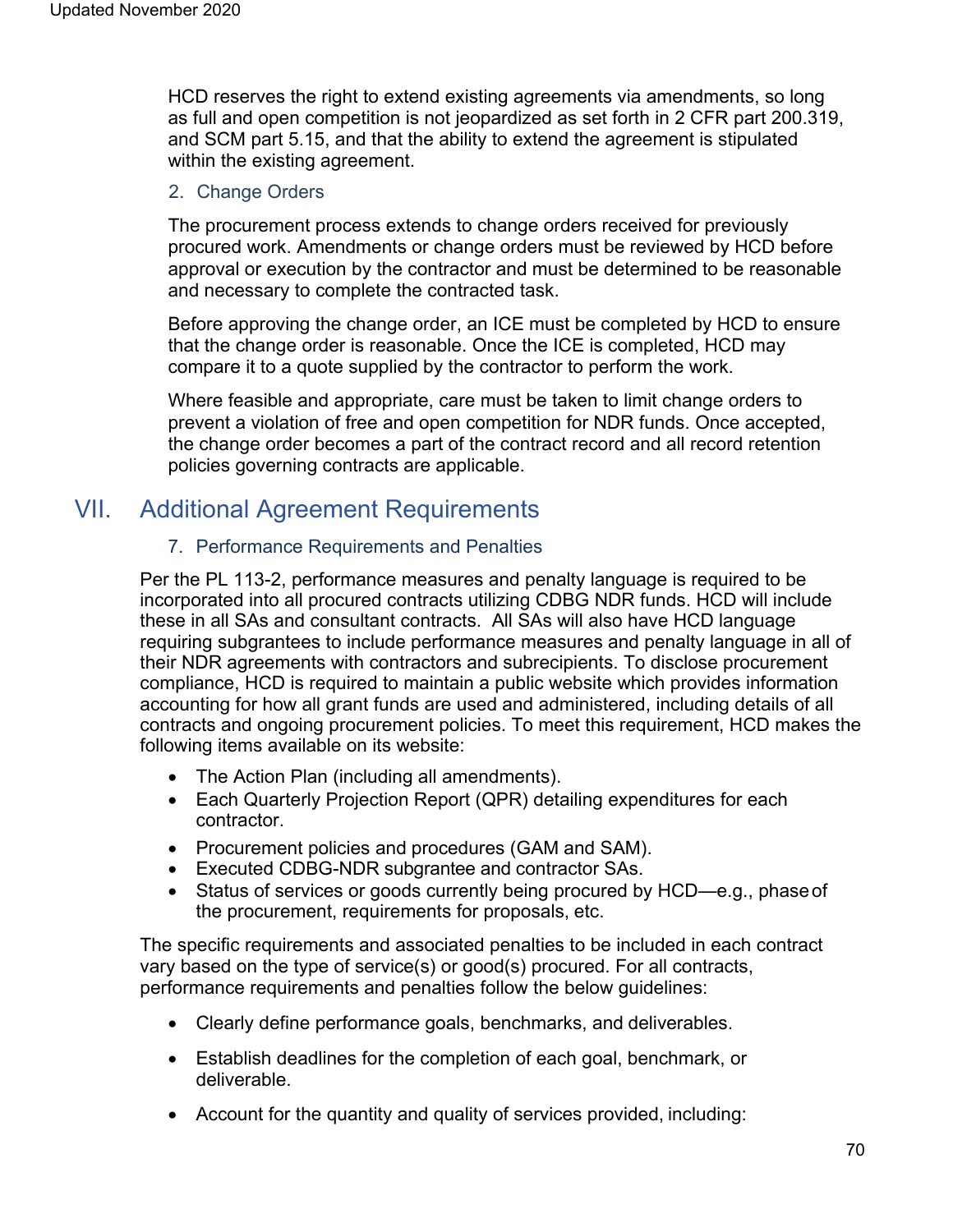- o Outputs (the products or assistance delivered).
- o Outcomes (the consequences of the products or assistance).
- Establish HCD's methods for monitoring performance requirements.
- Outline penalties associated with failing to meet established deadlines.
- Define the nature of the penalty (e.g. liquidated damages for failing to meet a deliverable deadline).
- Establish the contractor's method(s) for curing noted deficiencies.
- Adhere to established reporting schedules and methods.
- 8. Additional Standards
- 1. CDBG NDR Green Building and Energy Efficiency Standards

For the purpose of CDBG NDR funds, HCD is not completing any rehabilitation or new construction of residential buildings. Thus, CDBG NDR Green Building and Energy Efficiency Standards are not required for any NDR pillar activities. However, in the HCD NCRC Phase 2 application, the CRC was proposed to meet the highest energy, water and sustainability standards possible. As such, HCD required the county to design the CRC projects to maximize sustainable, green and resilient building standards. The BUF project will not require the meeting of Green standards but will be encouraged to use technology and business practices that reduce environmental impacts on air and water, while conserving energy/produce energy for their business operations.

All new construction of residential buildings or reconstruction of substantially damaged buildings must incorporate the state's green building standards. California Green Buildings Standards Code (CALGreen) is California's first green building code, enacted as mandatory in 2011, and adopted to address five divisions of building construction and improve public health, safety and general welfare. The divisions addressed are as follows: planning and design, energy efficiency, water efficiency and conservation, material conservation and resource efficiency, and environmental quality. CALGreen applies to the planning, design, operation, construction, use, and occupancy of nearly every newly constructed building or structure in the state, as well as additions and alterations to existing buildings that increase the building's conditional area, interior volume, or size.<sup>1</sup>

HUD requires all housing rehabilitation, reconstruction, and new construction to be designed to incorporate principles of sustainability, including water and energy efficiency, resilience, and mitigating the impact of future disasters. Should HCD complete an amendment to its NDR Action Plan to include residential building, this section of the manual will be updated to reflect the required standards.

# 2. CDBG NDR Green Infrastructure Standards

HUD encourages the implementation of Green Infrastructure policies to the extent practicable. Additional tools for green infrastructure are available at the Environmental Protection Agency's (EPA) Green Infrastructure website (https:/[/www.epa.gov/green-infrastructure\).](http://www.epa.gov/green-infrastructure))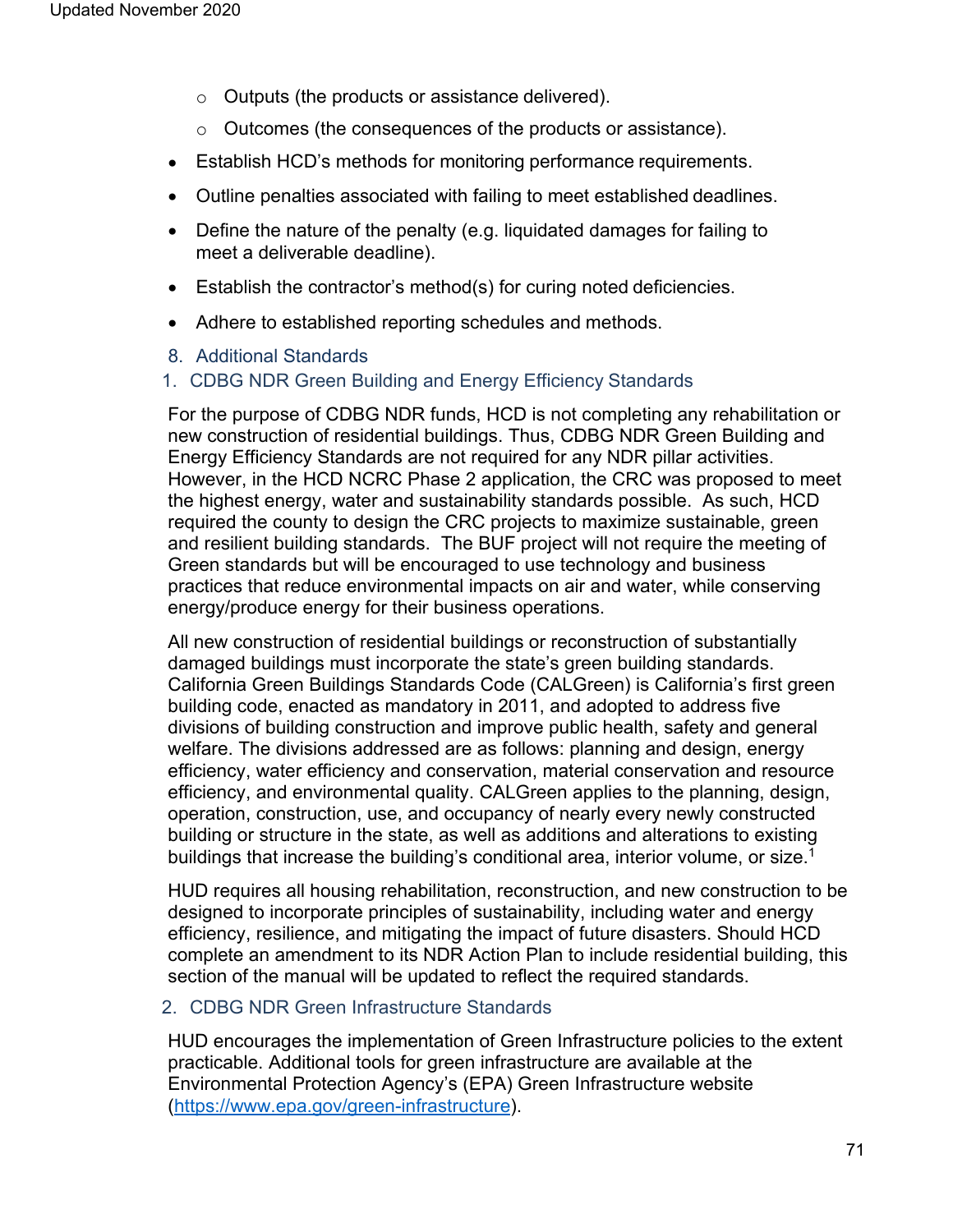# 3. California Green Building Standards

The State of California encourages, where appropriate, construction methods that emphasize high quality, durability, energy efficiency, a healthy indoor environment, sustainability, and water or mold resistance, including how they support adoption and enforcement of modern building codes and reduction of hazard risk, including possible sea level rise, storm surge, and flooding. In addition to the federal standards outlined above, the State of California requires that all new construction projects funded through CDBG NDR meet the following certification, standards and recommendations, to the fullest extent possible. This will apply to the construction of the Biomass Utilization Facility and the Community Resilience Centers.

- Achieve energy performance 15 percent better than mandated by building code.
- Achieve Zero Net Energy usage (ZNE), if cost can be covered in budget.
- Include evaluation of biomass power, solar panels and/or other low emission heating, cooling, electricity, and hot water technology where applicable.
- Achieve LEED silver certification, or higher, and achieve all LEED water points.
- Use a Monitoring Based Commissioning dashboard.
- Achieve WELL building certification, a standard pertaining to occupant health and minimizing use of toxic materials.
- Achieve SITES certification for landscaping.

<sup>&</sup>lt;sup>1</sup> California Department of Housing and Community Development, [http://www.hcd.ca.gov/building](http://www.hcd.ca.gov/building-)standards/calgreen/index.shtml.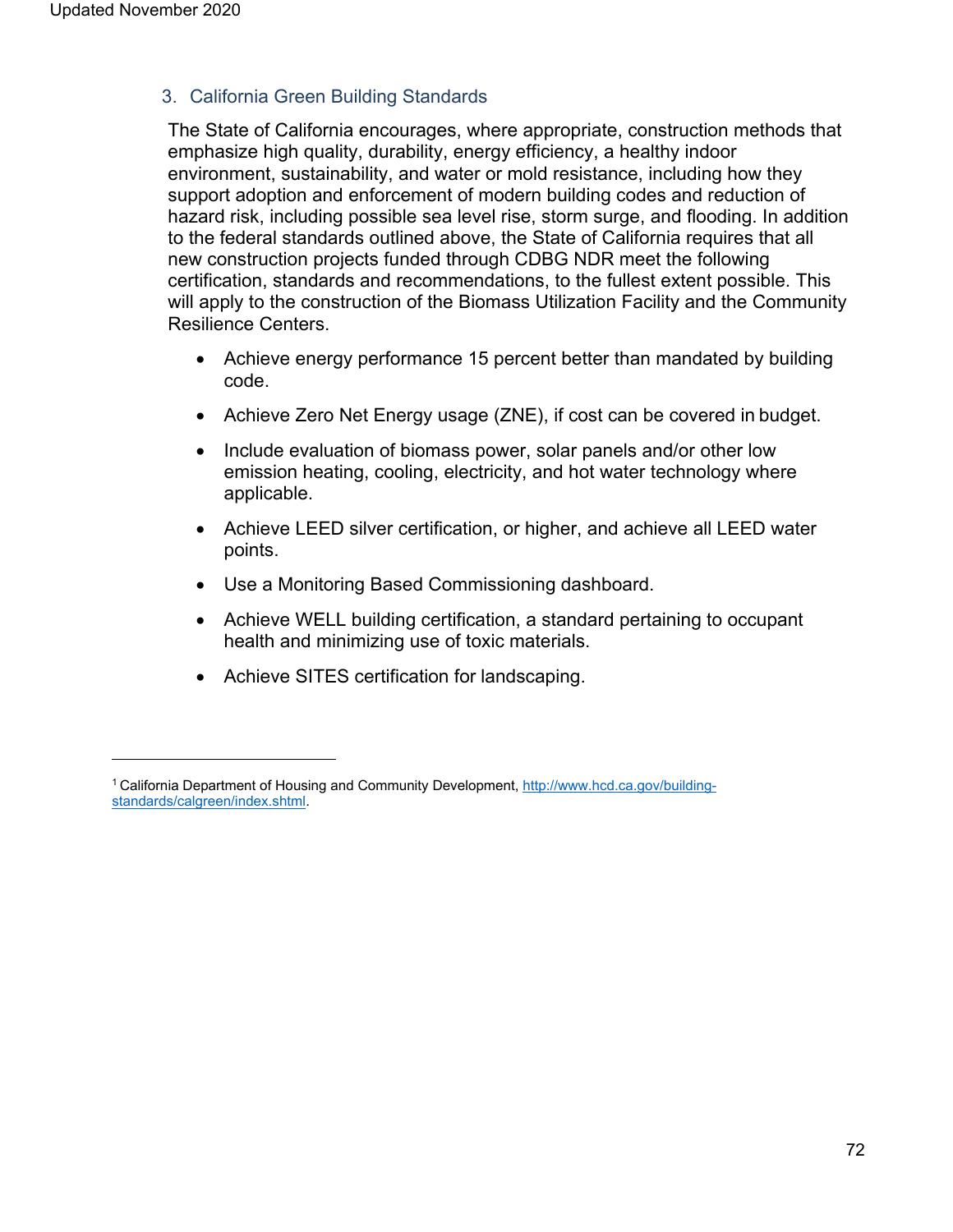- Include rainwater and greywater capture and reuse for pertinent plumbing systems and landscaping.
- Meet ENERGY STAR and Water Sense program requirements.
- Incorporate all CAL FIRE Wildland Urban Interface (WUI) building codes.

# VIII. Records Management

HCD, subgrantees and contractors must maintain records in accordance with 24 CFR part 570.490 to document compliance with HCD program requirements in this GAM, as well as federal, state and local regulations and to facilitate an audit review by HUD. The filing system established to keep records should be easy to use while providing an historical account of activities for examination and review by local staff, state, and federal auditors. The records are subject to the Freedom of Information Act (FOIA) and California Access to Public Records Act (PRA).

For HCD and subgrantee, grant file records must contain reliable and up to date information. At a minimum, the records must include:

- 1) A copy of the grant received.
- 2) Full description of activities undertaken.
- 3) Documentation that all activities undertaken meet at least one of the CDBG National Objectives.
- 4) Documentation of determination of eligibility of all activities.
- 5) Documentation of acquisition, improvement, use or disposition of real property acquired or improved with CDBG NDR assistance.
- 6) Documentation of compliance with all applicable HUD cross cutting requirements (such as NEPA, labor standards and Section 3).
- 7) Financial records as required by 2 CFR part 200, 24 CFR part 570.502, and state requirements, which include:
	- a) Current authorizations and obligations of CDBG NDR funds
	- b) Unobligated balances (funds remaining available for distribution)
	- c) Assets and liabilities
	- d) Program income, if any
	- e) Actual outlays or expenditures, with a breakdown of the grant program budgets where the funds were derived from
	- f) Clear evidence indicating the use of program funds belongs to the eligible activity
	- g) Evidence each expenditure is necessary, reasonable and directly related to the project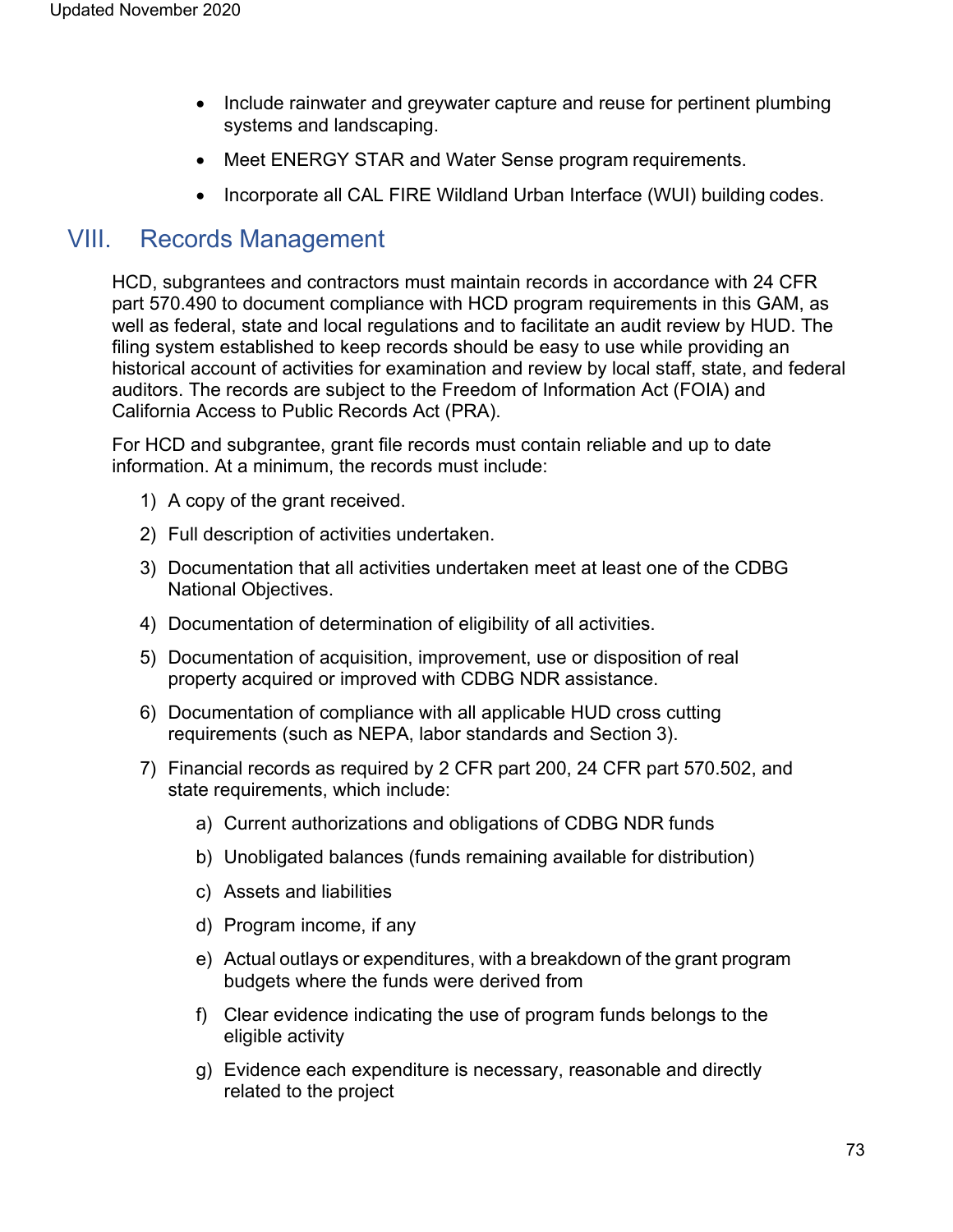In addition to the above requirements, construction project files must also contain the following information:

- 1) Full description of the project
- 2) Project budget
- 3) Evidence of obligated and committed funding (all sources)
- 4) Work specifications
- 5) Bid documents, including the request for proposal, cost estimate, evidence of contractor solicitation, scoring, evidence of non-debarment, andselection
- 6) Federal prevailing wage determination (Davis Bacon construction or Service Act)
- 7) State prevailing wage determination
- 8) Weekly HUD payroll certifications and back up documentation
- 9) Payroll deduction authorizations
- 10) Employee field interviews
- 11) Progress and final inspections, including documentation of the subgrantee's periodic on-site inspections and final inspection
- 12) Change orders, including evidence of necessity and approval prior towork being completed
- 13) All correspondence related to construction or service contracts
- 14) Progress and final disbursements records. Files must contain documentation that payments were paid only for completed work, and data in the project file must agree with the project financial records.
- 15) Section 3 and WBE/MBE compliance.

A detailed list of programmatic documentation needed for the successful monitoring of each CDBG NDR project is listed in the Section XVI, "Monitoring and Compliance."

9. Protection of Personal Identifiable Information

In the normal course of grant administration, HCD and its subgrantees may receive personally identifiable information (PII). PII is information that can be used to distinguish or trace and individual's identities. Examples of PII include names, addresses, income verification documents, disability status, employment status, etc. which can be linked or is linkable to a specific applicant and/or beneficiary of CDBG NDR programs. HCD does not anticipate receiving any PII for individuals during CDBG NDR administration. However, there may be PII collected for business owners and representatives participating in the NDR BUF projects. HCD and its subgrantees take the following steps to protect personally identifiable information:

- Limit collection of PII.
- Maintain hard copies of PII records in locked filing cabinets.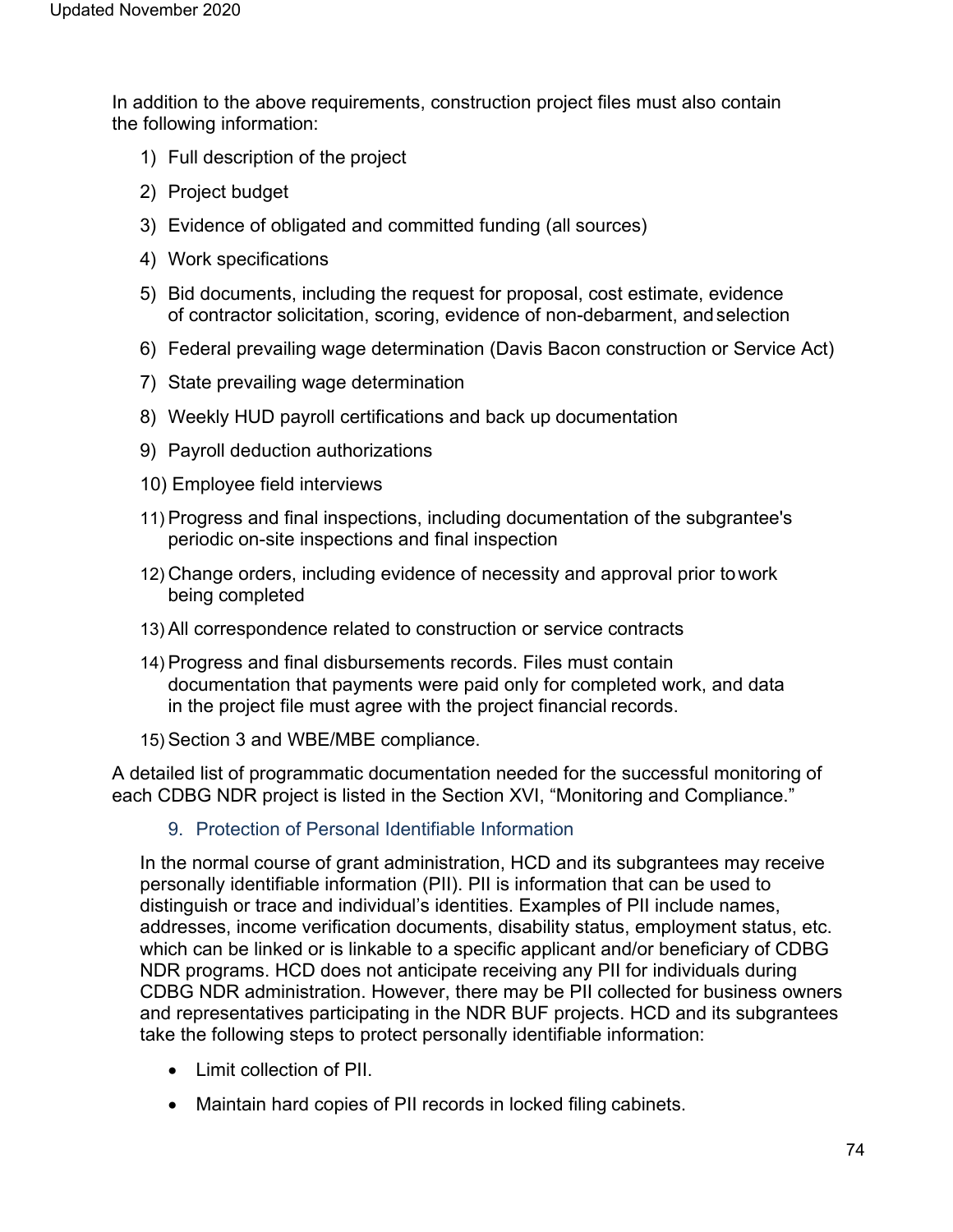Filing cabinet keys are shared with HCD staff only. HCD releases records containing PII upon request, after verification, by the following entities:

- Federal and state auditors.
- Other federal or state agencies for duplication of benefits analyses.

If records containing PII are subject to FOIA or California Access to Public Records requests, such records shall only be released in accordance with state and federal law. PII records will only be stored so long as necessary, in accordance with record retention requirements at 2 CFR part 200.333 and 24 CFR part 570.502(a)(7).

# 10.File Security

Active HCD records are maintained in limited access areas. Employee keycard access is required to enter office areas containing paper records. Electronic records are stored on restricted access shared drives supported by state computer servers. Partners, and subgrantees are responsible for securing their records for storage and limited staff access.

# 11. Access to Records

Representatives of HUD, the Office of the Inspectors General (OIG), the Comptroller General of the United States, or any of their authorized representatives have the right of access to any documents, papers, or other records pertinent to a CDBG NDR award in order to complete audits, examinations, excerpts, and transcripts. This right also includes timely and reasonable access to HCD's personnel for the purpose of interview and discussion related to such documents.

HCD shall also provide citizens access to records regarding the use of CDBG NDR funds on HCD's CDBG NDR website. HCD protects PII in the public access of CDBG NDR records, consistent with State of California Civil Code section 1798 guaranteeing the privacy of California citizens and providing limits on the collection, management, and dissemination of personal information by state agencies.

# 12.Retention Policy

HCD maintains program and project related documents, including financial records, supporting documents, statistical records, and other pertinent records. These records are maintained for a minimum period of five years from HCD's closeout of the HUD grant. Exceptions include, but are not limited to:

- For any litigation, claim, or audit, is started before the expiration of the fiveyear period, the records must be retained until all litigation, claims, or audit findings involving the records have been resolved and final action taken.
- When HCD is notified by HUD, or another federal agency, that the record retention period requirement has been extended.
- Records for real property and equipment acquired with CDBG NDR funds must be retained for three years after disposition.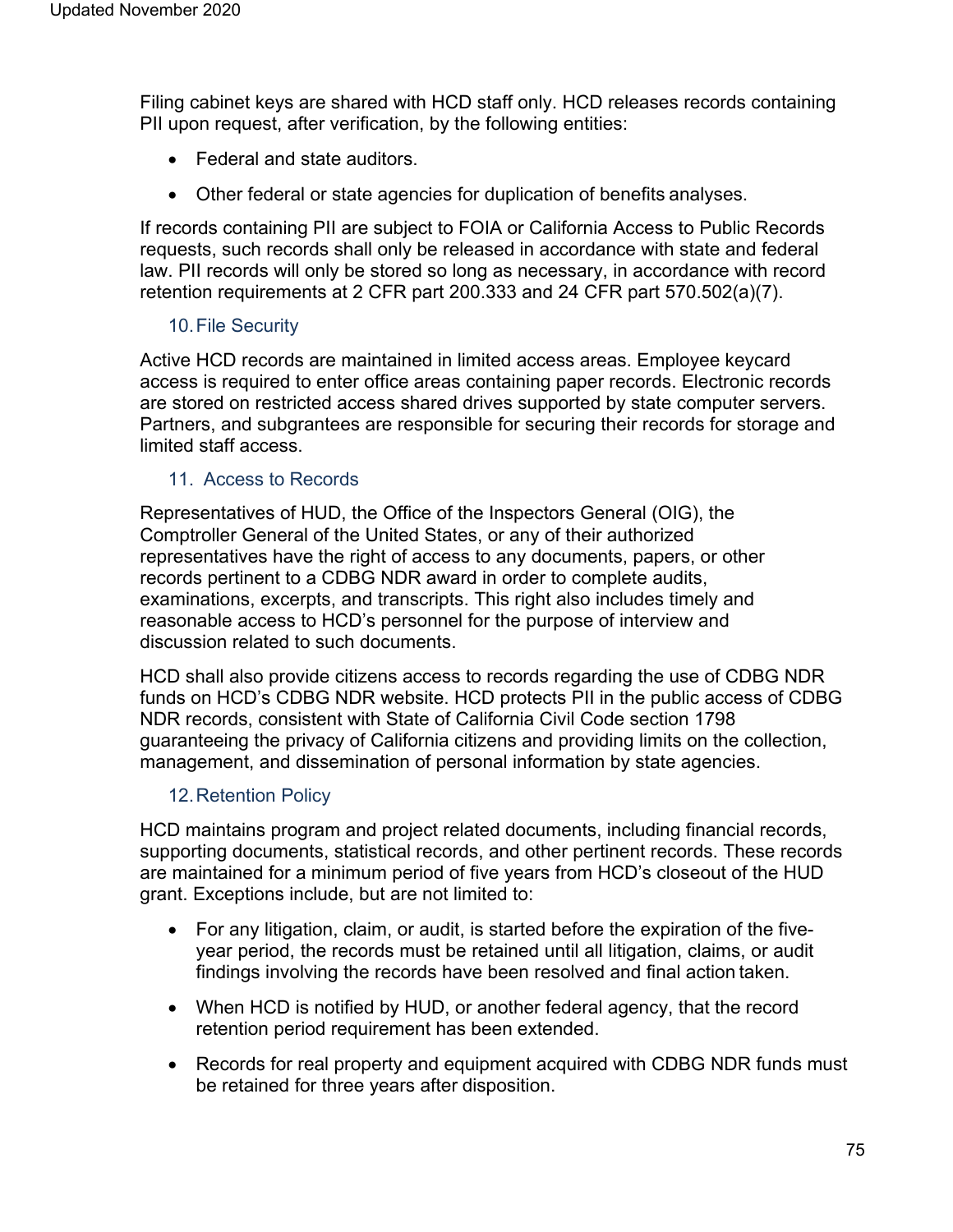• When records are transferred or maintained by HUD, the retention requirement will no longer apply to HCD.

HCD, subgrantees and contractors must maintain accounting records that adequately identify the sources and application of CDBG NDR funds. For each CDBG NDR funding award, each organization must have the following:

- Chart of accounts which includes general assets, liabilities, expenses and revenues.
- Cash receipts and disbursement journal.
- Payroll journal.
- General ledger.

# IX. Eligible Activities

Activities must meet at least one CDBG program eligible activity listed below or approved in a subsequent waiver from HUD. For a detailed overview of all CDBG eligible activities, please refer to 24 CFR part 570.200, and/or part 570.480. For NDR HCD is allowed to act as an entitlement community to implement programs and use entitlement community regulations. The following list includes the CDBG eligible activities that correspond to planned NDR projects and programs, outlining how each activity, and its related eligible costs, meet the regulations. Each pillar within NDR will involve project efforts eligible under one or more of this list during the development, implementation and construction phases,

| <b>Project</b> | <b>Current Eligible Activities</b>                                           |
|----------------|------------------------------------------------------------------------------|
| <b>BUF</b>     | Economic Development, Public Facilities                                      |
| CRC            | Public Facilities with Acquisition and New<br><b>Commercial Construction</b> |
| <b>FWHP</b>    | Public Improvement-green infrastructure                                      |

Each activity described below will have related costs. This list may be expanded if amendments are made that change or adjust project activities.

### 13.Acquisition

HCD will not be using NDR funds for real property acquisition. CDBG NDR funds may be used by HCD subgrantees to acquire real property in whole or in part by purchase, long term lease, donation, or otherwise. In order to be considered acquisition, a permanent interest in the property must be obtained. Long term leases are considered to constitute a permanent interest for this purpose, if the lease is for a period of 15 years or more. Real property acquired by subgrantees with NDR funds must have a five-year use restriction recorded on title to ensure public benefit from the project. NDR funds may also be used by BUF direct recipients, businesses to purchase real property. In such a case, RCAC will ensure that URA compliance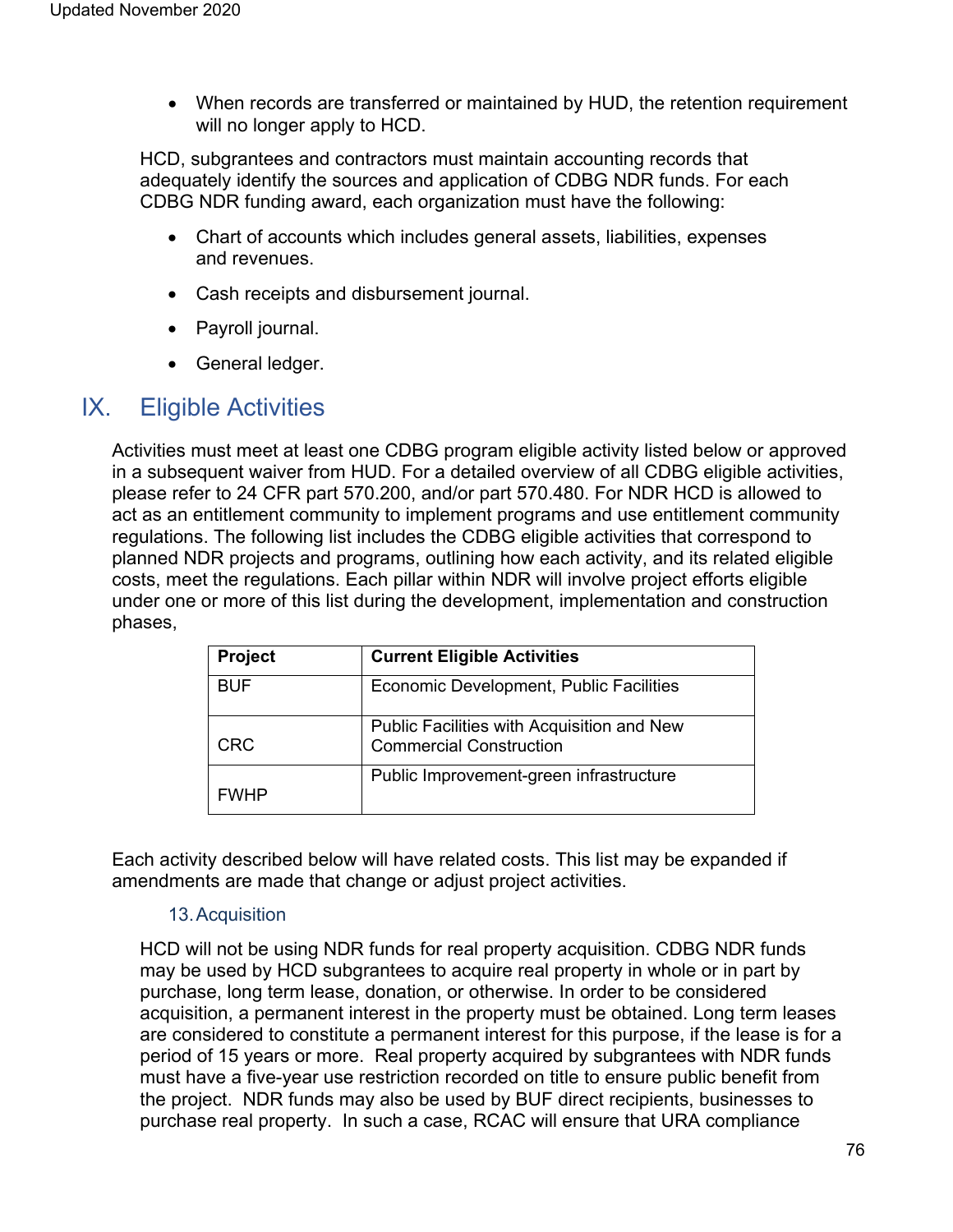standards are met. No use restriction is required for BUF ED acquisition activities.

CDBG NDR funds may be used under this category by HCD, its subgrantees, a public agency, a public nonprofit entity, or a private nonprofit entity to acquire real property for any public purpose. This authority is subject to the limitations of 24 CFR §570.207(a)(1), which would preclude the acquisition cost attributable to a building to be used for the general conduct of government and 24 CFR part 570.207(a)(3) and the acquisition of property to be used for political activities.

### 14.Relocation

HCD will ensure that subgrantees follow URA, 104d relocation compliance standards. Relocation payments and assistance for displaced individuals, families, businesses, nonprofit organizations, and farm operations, where the assistance is (1) required under the provisions of §570.606 (b) or (c); or (2) determined by HCD and its subgrantees to be appropriate under the provisions of §570.606(d).

CDBG NDR funds may be used for optional relocation payments and assistance to persons (individuals, families, business, nonprofit organizations, and farms) displaced by an activity that is not subject to the requirements described above. This may include payments and other assistance for temporary relocation (when persons are not permanently displaced).

Optional relocation payments and assistance may also include payments and assistance at levels higher than required. Unless optional payments and assistance are made pursuant to state or local law, HCD and the subgrantee may make such payments and assistance only upon the basis of a written determination that such payments and assistance are appropriate, and only if the subgrantee adopts a written policy available to the public, setting forth the relocation payments and assistance it elects to provide. The written policy must also provide for equal payments and assistance within each class of displaced persons. For more information, see 24 CFR §570.201(i).

# 15. Public Facilities and Improvements

The acquisition, construction, reconstruction, rehabilitation or installation of public facilities and improvements, except as provided in §570.207(a).

Neither the HCDA nor the Code of Federal Regulations define the terms "public facilities" or "public improvements." However, in the CDBG program, these terms are broadly interpreted to include all improvements and facilities that are either publicly owned or that are traditionally provided by the government, or owned by a nonprofit, and operated so as to be open to the general public.

Public facilities include firehouses, civil defense shelters, public schools, libraries, and housing shelters. Public improvements includes infrastructure owned and operated by a public entity. Examples are streets, sidewalks, curbs and gutters, parks, playgrounds, water and sewer systems, flood and drainage improvements (including green infrastructure like maintaining watersheds) public parking lots, utility lines, and aesthetic amenities on public property, such as trees, sculptures, pools of water and fountains, and other works of art.

Activities may be directed to the removal of material and architectural barriers that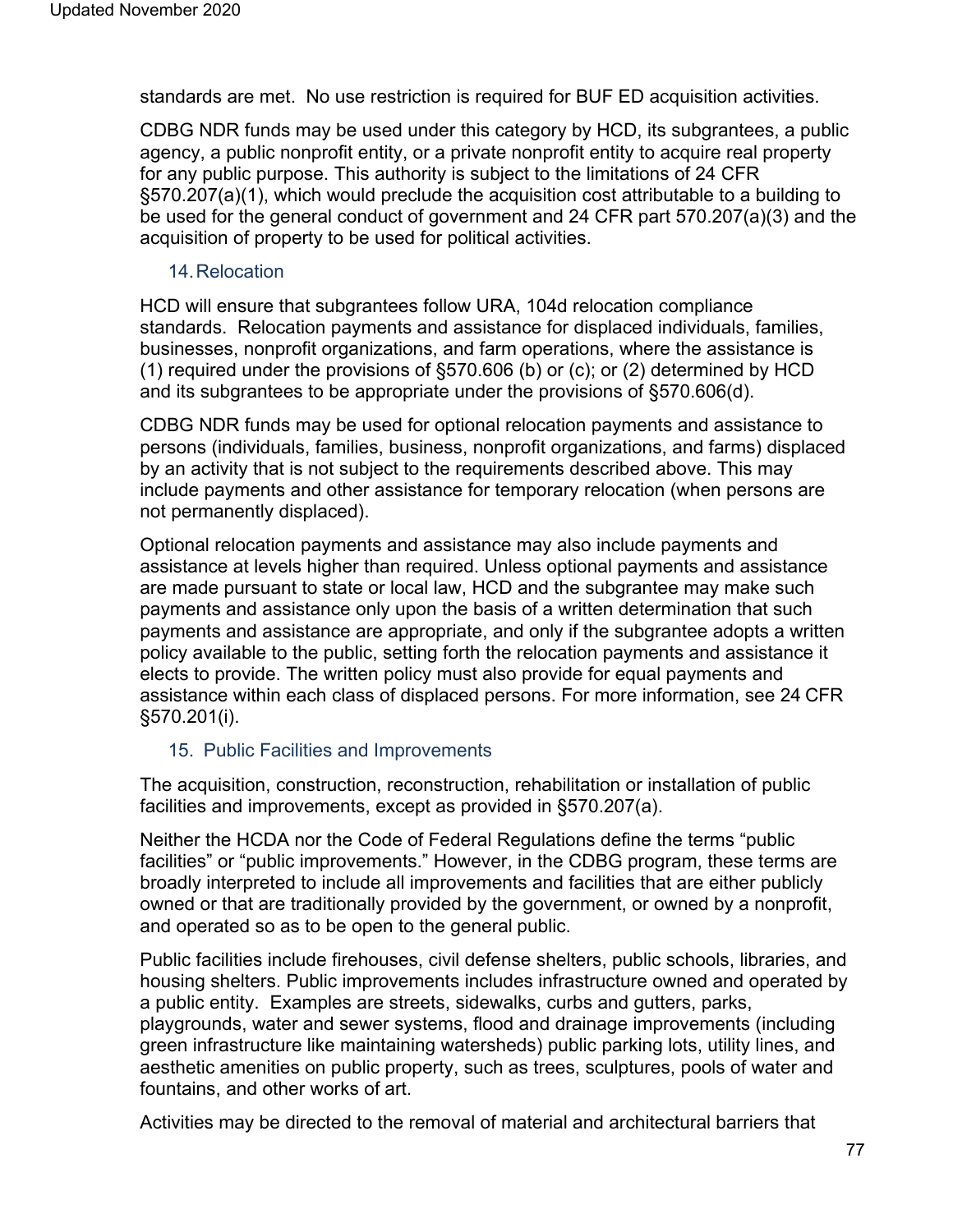restrict the mobility and accessibility of elderly or severely disabled persons to public facilities and improvements, including those provided for in §570.207(a)(1). In undertaking such activities, design features and improvements which promote energy efficiency may be included. Such activities may also include the execution of architectural design features, and similar treatments intended to enhance the aesthetic quality of facilities and improvements receiving CDBG NDR assistance, such as decorative pavements, railings, sculptures, pools of water and fountains, and other works of art. CDBG NDR funded projects must ensure a review of all architectural and engineering design is complete before a project begins.

Facilities designed for use in providing shelter for persons having special needs are considered public facilities. Such facilities include shelters for the homeless, convalescent homes, hospitals, nursing homes, battered spouse shelters, halfway houses for runaway children, drug offenders or parolees, group homes for handicapped individuals and temporary housing for disaster victims.

In certain cases, nonprofit entities and subgrantees, including those specified in 24 CFR §570.204, may acquire title to public facilities. When such facilities are owned by nonprofit entities or subgrantees, they shall be operated so as to be open for use by the general public during all normal hours of operation. Public facilities and improvements eligible for assistance are subject to the policies in §570.200(b). For more information, see 24 CFR §570.201(c).

# 16.Clearance

Clearance refers to the demolition, and removal of buildings and improvements, including movement of structures to other sites and remediation of known or suspected environmental contamination. Demolition of HUD assisted, or HUD owned housing units may be undertaken only with the prior approval of HUD. Remediation may include project specific environmental assessment costs not otherwise eligible under 24 CFR part 570.205. For more information, see 24 CFR §570.201(d).

# 17.Planning and Capacity Building

HCD will not be using NDR funds specifically for local capacity building but does provide GCR with funding to support HCD subgrantees with SA compliance. Planning funds will be used for both the CRC and BUF activities. This category authorizes the use of CDBG NDR funds to conduct studies, analyses, data gathering, the preparation of plans, and the identification of actions that will implement plans. Funds can be used under this category for activities designed to improve HCD's capacity to plan and manage programs and activities for HCD's CDBG NDR program. See 24 CFR part 570.208.

Planning and capacity building activities do not include:

- Engineering, architectural, and design costs related to a specific project
- Other costs of implementing plans

The amount of funds that can be used under this category is subject to the statutory limitation on planning and administrative costs of 20 percent of the CDBG NDR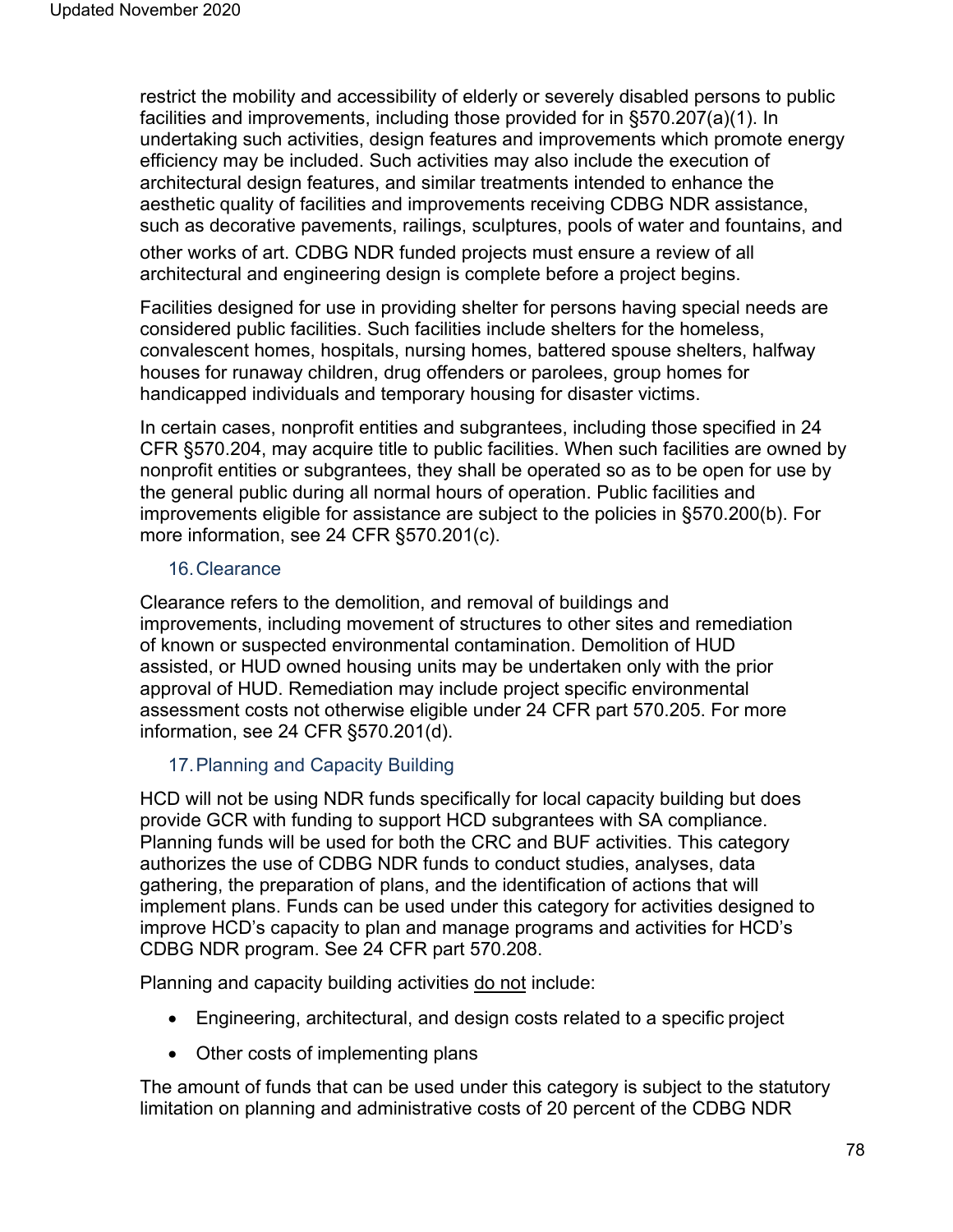### program.

Refer also to Section III, part B, 3 above on documentation waivers for planning or the national objective guidance on planning below in Section X, part A, 2.

# 18.Economic Development

Economic development project activities meeting the benefit for low to moderate persons standard under 24 CFR

§570.203 are required to document that over half (50%) of the new jobs being created are provided to LMI persons. Due to the nature of the Rim Fire disaster, NDR funding cannot use job retention. Under economic development, project activates may also meet LMA benefit standard, but the BUF recipient must be documented as providing direct services to the local community, have a defined service area and document the service area meets HUD LMA standard, which is 38% LMI for NDR.

In order to be eligible for the activity, positions made available to LMI persons must meet certain criteria and thresholds set in the SA or by the subgrantee. These include:

- The jobs do not require specialized skills that take more than one year of training or work experience, or education beyond high school, unless the business agrees to hire and train unqualified persons.
- The business must set out hiring practices that ensure LMI personsreceive first consideration, such as at least 51 percent of LMI persons interviewed would be hired.
	- $\circ$  In considering offering a position, the distance from an LMI person's residence and the job site must be a reasonable commute.
- The number of jobs must be set based on full time equivalency (FTE) counts.
- Eligible LMI jobs do not have to be funded by CDBG. However, jobs indirectly created from CDBG assistance (construction) are not included.

HUD allows for a number of different method to document LMI status of new hires. NDR has a special method that consists of documenting that the salary of the new hire is below the HUD published income level for a family of one in the county. Job positions that are documented as meeting that income standards are presumed to be LMI. For income for employees at the time of CDBG assistance must be collected to determine the LMI benefit. This would be prior income for a job created, and current income for a job retained. A person can also qualify as presumed LMI if living in a census tract or block area that has at least 70 percent LMI residents, or both the business and the job are located in a census tract or block area that meets the federal Enterprise Community or Empowerment Zone criteria, which can be found under 24 CFR §570.208(a)(4)(iv) and (v).

# 19. General Administration Costs

General administration costs include staff and related costs required for overall program management, coordination, monitoring, reporting, and evaluation of the CDBG NDR grant.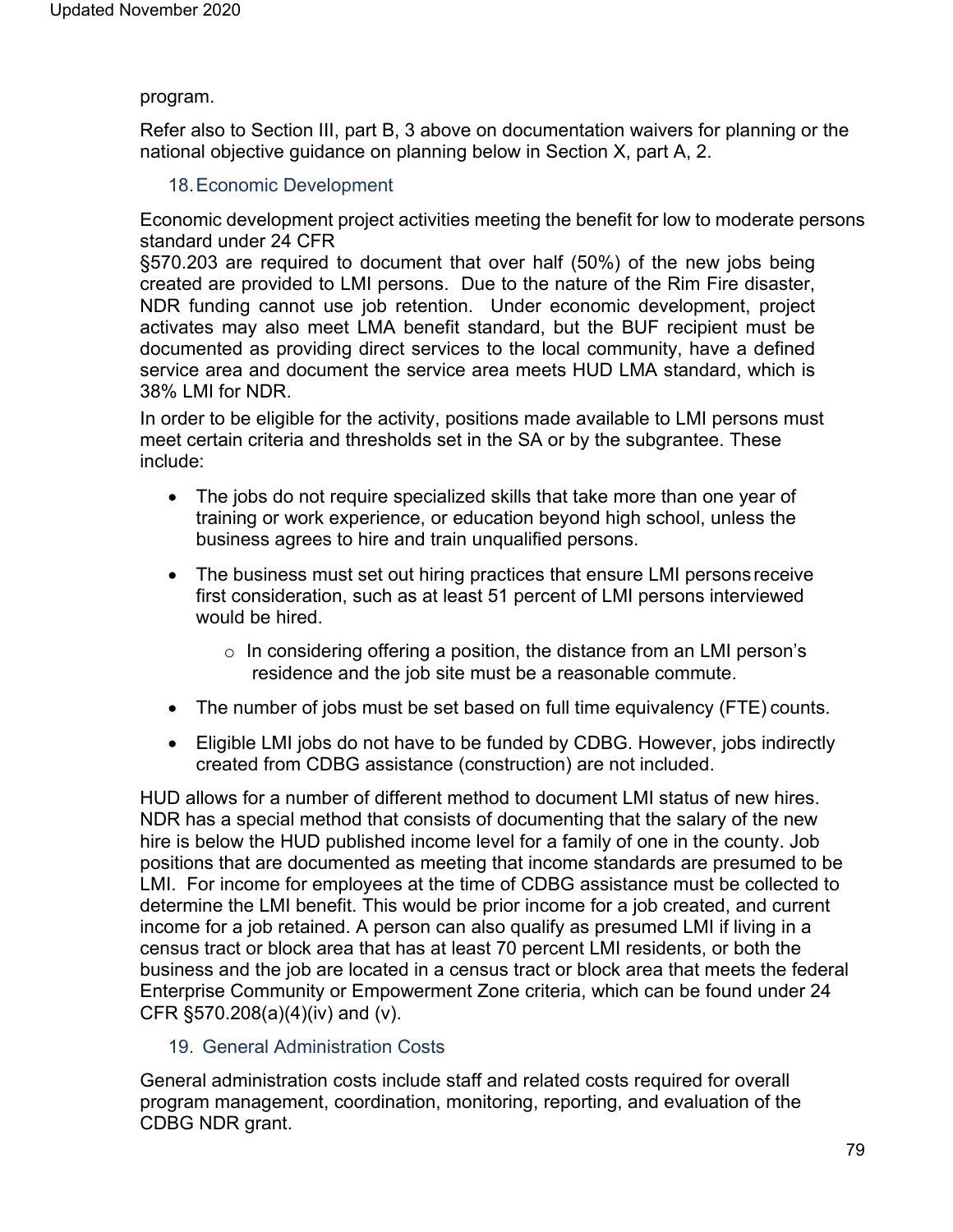Activities eligible under this category include citizen participation costs, fair housing activities, and staff costs for project delivery. See 24 CFR §570.206(a)(1).

The amount of funds that can be used under this category is subject to the statutory limitation on planning and administrative costs of 20 percent of the CDBG-NDR award.

# 20.Ineligible Activities

The general rule is that any activity that is not authorized under the provisions of 24 CFR §570.201-570.206 as eligible should be considered ineligible. The activities stated below have been determined to be ineligible.

If any CDBG NDR payments have been made for ineligible costs or activities, the total amount of CDBG NDR funds must be repaid in full. This repayment would include all project activity funding as it is defined in the Agreement and DRGR, which consists of activity delivery, planning and/or general administration funds). HCD will return the funds to the SA balance for use for eligible activities if the SA is still in effect. If the SA has expired, HCD will contact HUD to determine the appropriate action.

# 1. Categorically Ineligible

The following activities may not be assisted with CDBG NDR funds under any circumstances:

- **Buildings or portions thereof used for the general conduct of government as defined under 24 CFR §570.3(d)**. This does not include, however, the removal of architectural barriers involving any such building, which may be assisted under the category of Public Facilities and Improvements. Also, where acquisition of real property includes a building or other improvement that to be used for the general conduct of government, the portion of the acquisition cost attributable to the land may be assisted under the category of Acquisition of Real Property.
- **General government expenses**. Except as otherwise specifically authorized under OMB requirements at 24 CFR §200, expenses required to carry out the regular responsibilities of the unit of general local government are not eligible for assistance under this part.
- **Political activities**. CDBG NDR funds may not be used to finance the use of facilities or equipment for political purposes or to engage in other partisan political activities, such as candidate forums, voter transportation, or voter registration. However, a facility originally assisted with CDBG NDR funds may be used on an incidental basis to hold political meetings, candidate forums, or voter registration campaigns, provided that all parties and organizations have access to the facility on an equal basis, and are assessed equal rent or use charges, if any.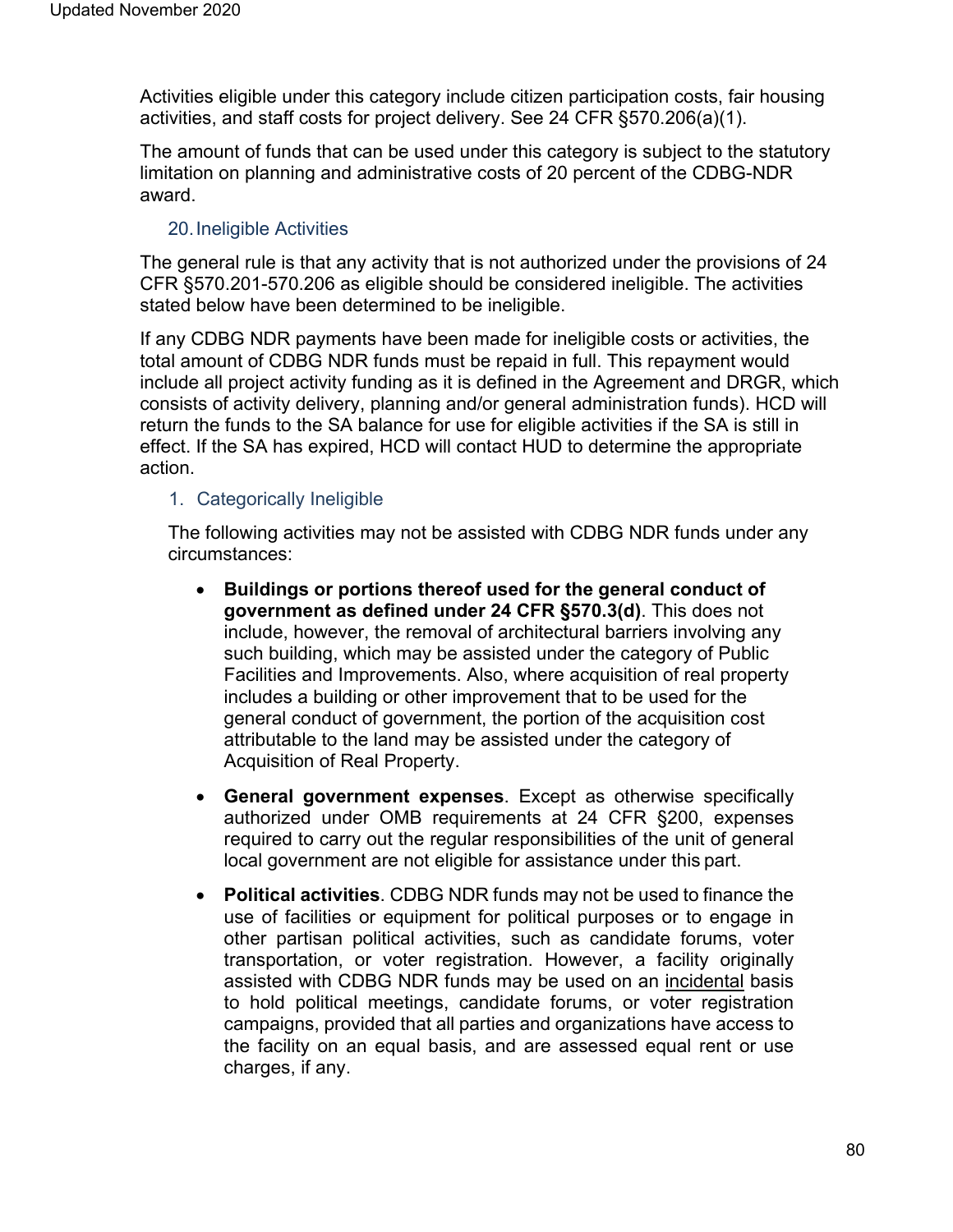# 2. Generally Ineligible

The following activities may not be assisted with CDBG NDR funds, unless authorized under provisions of 24 CFR 570.203, an activity providing economic development assistance to a for profit business, or when carried out by an entity under the provisions of 24 CFR 570.201(c), by an eligible nonprofit organization.

- **Purchase of equipment**. The purchase of equipment with CDBG NDR funds is generally ineligible, however exceptions for the following can be found in 24 CFR §570.207(i):
	- o Construction equipment
	- o Fire protection equipment
	- o Furnishings and personal property
- **Operating and maintenance expenses**. Generally, any expense associated with repairing, operating, or maintaining public facilities, improvements, and services is ineligible. Specific exceptions to this general rule are operating and maintenance expenses associated with public service activities, interim assistance, and office space for program staff employed in carrying out the CDBG NDR program.
- **Income payments**. The general rule is that CDBG NDR funds may not be used for income payments. For purposes of the CDBG NDR program, "income payments" is defined as a series of subsistence type grant payments made to an individual or family for items such as food, clothing, housing (rent or mortgage), or utilities, but excludes emergency grant payments.
- 3. Other Limitations of the Eligibility of Activities

Certain activities, even if they would otherwise be eligible under the category of Economic Development activities, cannot be assisted with CDBG NDR funds if they are specifically ineligible under the provisions of the Public Benefit standards. Per above, HCD received a waiver of public benefit standard amount, but BUF projects must generate some reasonable public benefit standard.

# X. National Objective

All NDR funded activities must meet one of the three national objectives required under the authorizing statute of the CDBG program:

- Benefit Low and Moderate Income (LMI) persons.
- Aid in the prevention or elimination of slum or blight (Slum and Blight).
- Meet a need having a particular urgency (Urgent Need).

CDBG regulations state that a project is not considered to have met a national objective until it is complete. This requires HCD to track each project through completion and the closeout phase.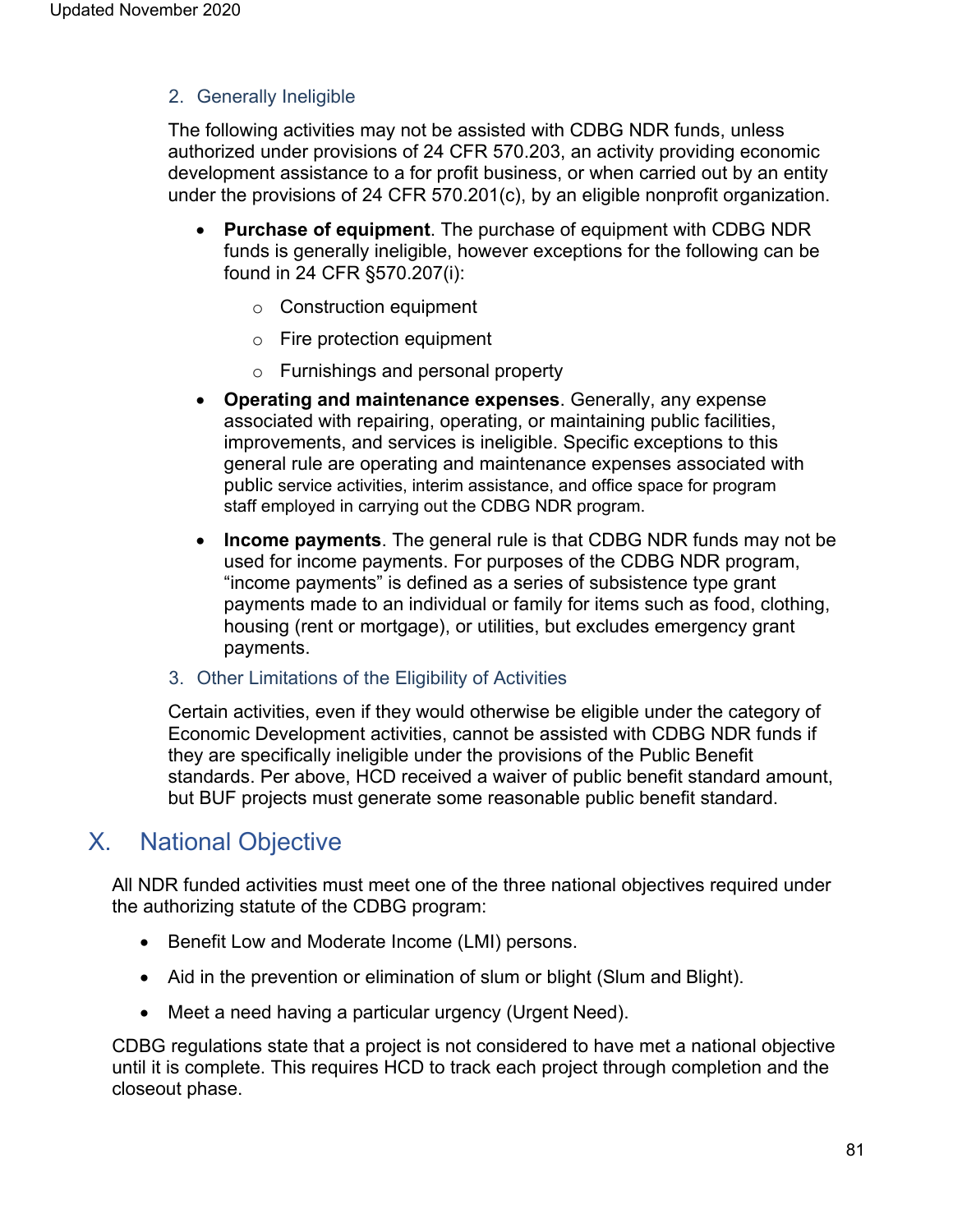| <b>Project</b> | <b>National Objective</b>                                                                               |
|----------------|---------------------------------------------------------------------------------------------------------|
| <b>BUF</b>     | Benefit to Low and Moderate Income (LMI)<br>persons based on providing Job opportunities                |
| <b>CRC</b>     | Benefit to Low and Moderate Income (LMI)<br>persons on an Area Basis                                    |
| <b>FWHP</b>    | Urgent Need, except for fuel break activities that<br>will use benefit to LMI persons on an Area Basis. |

HCD's NDR projects meet the following National Objectives:

HCD has been granted a waiver under the CDBG NDR program for LMI requirements where, as necessary, HUD has permitted the state to use a percentage of no less than

38 percent to qualify activities under the low and moderate income area benefit national objective. See also the [Federal Registrar Notice 36812 for August 7, 2017.](https://www.hcd.ca.gov/community-development/disaster-recovery-programs/docs/federal_register_notice-2017-16411_ndr_waiver_approvals-posted_8-7-17.pdf)

21.National Objective Compliance for Eligible Activities

### 1. Urgent Need

The certification requirements to document urgent need under 24 CFR 570.483(d) have been waived by HUD for the purpose of CDBG NDR until 24 months after the date HUD obligates funds to a grantee. In place of 570.483(d), HCD must document how programs and/or activities funded under the urgent need national objective respond to a disaster related impact (type, scale, and location of the disaster related impacts to be addressed).

Activities identified in the approved Action Plan that meet the urgent need national objective can be utilized through the extended expenditure deadline of September 30, 2022.

### 2. Acquisition

Qualifying an acquisition activity under one of the CDBG national objectives depends entirely on the use of the acquired real property following its acquisition.

A preliminary determination of compliance may be based on the planned use and documentation shows that the property was acquired at fair market value. Eligibility for the use of the property should be documented based on the national objective that it is intended to meet. For example, if the national objective is LMI Area Benefit, then it must be shown that the property will be used in a purpose that will benefit all residents in a designated area that is comprised of at least 51 percent LMI households. If property is to be acquired for a general purpose, such as housing or economic development, and the actual specific project is not yet identified, HCD and its subgrantees must document the general use it intends for the property, the national objective category it expects will be met, and make a written commitment to use the property only for a specific project under that general use that will meet the specified national objective.

The final determination must be based on the actual use of the property, excluding any short term, temporary use. Where the acquisition is for the purpose of clearance which will eliminate specific conditions of blight or physical decay, the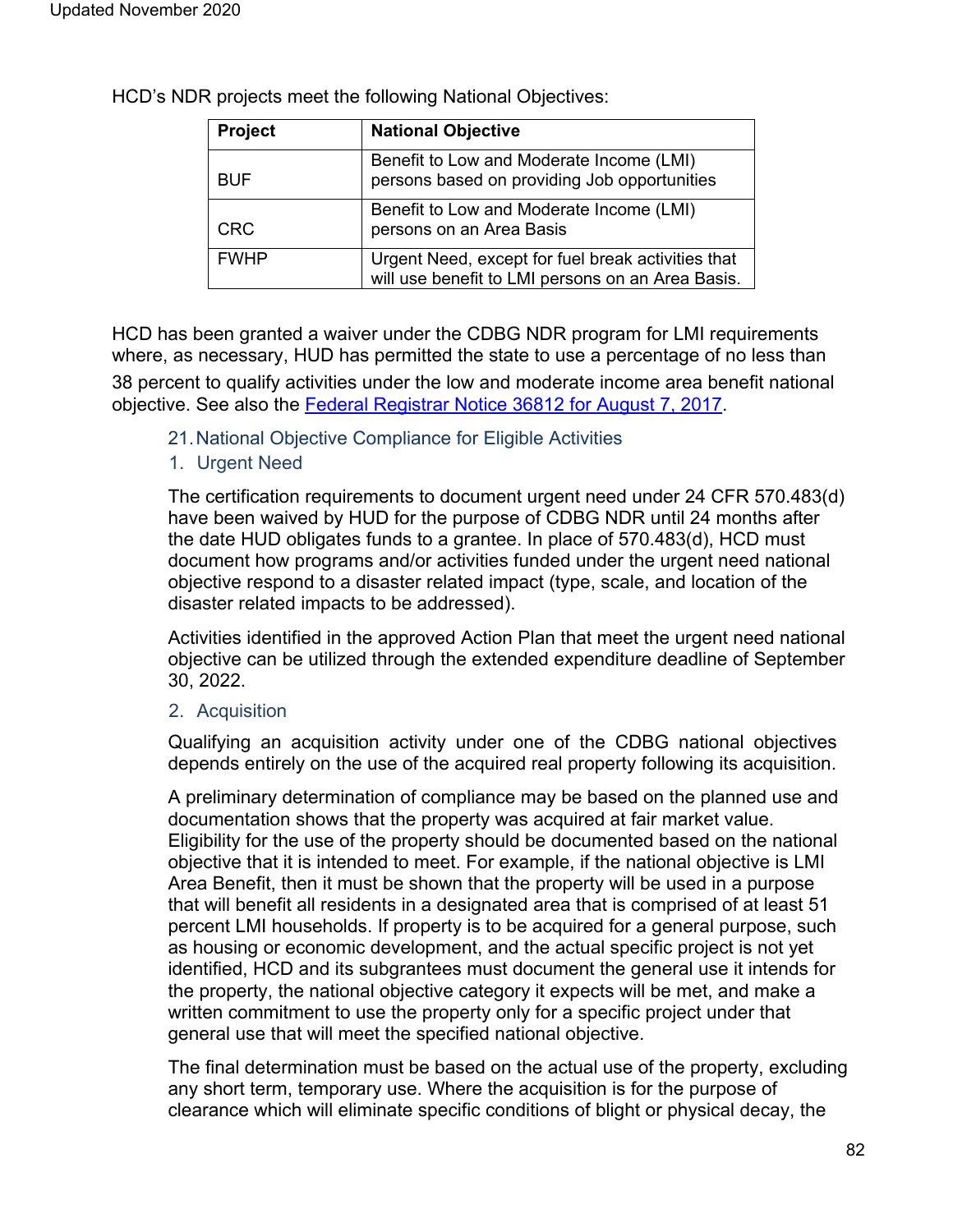clearance activity may be considered the actual use of the property. However, any subsequent use or disposition of the cleared property must be treated as a "change of use" under 24 CFR  $\S 570.503(b)(8)$  or  $\S 570.505$ , as applicable.

Since the ultimate use of the property determines how a national objective will be met, whenever the use differs from that considered at the time of acquisition a review must be made of the new use to ensure it will meet a national objective. When such review results in the determination that the national objective being met differs from that ascribed to the activity initially, an adjustment must be made to the program records.

If property acquired with CDBG funds, or any interest therein, is subsequently transferred to another entity, the property or interest must be sold to the entity at the current fair market value unless the property will be used for an activity which meets a CDBG national objective. Sale proceeds would be program income. The purchase of real property by HCD and its subgrantees or other entities under this eligibility category is subject to the requirements of the Uniform Relocation Assistance and Real Property Acquisition Policies Act of 1970. Among other things, this could mean that persons displaced as a result of the acquisition must be provided with financial assistance. Temporary easements, acquisition from another public agency, and voluntary offers in response to a public solicitation are exempt from Uniform Act requirements. Reference: 24 CFR §570.606.

### 3. Planning

The State of California was granted a waiver by HUD allowing state planning activities to be conducted without having to document meeting a national objective. Like entitlements regulations, NDR state grantees can presume that the planning activity meets a national objective.

# 4. Relocation

The compliance of relocation activities with the national objectives of the CDBG program must be determined in one of two ways, depending on whether the relocation assistance is mandatory. Where such assistance is required under the Uniform Act or the CDBG statute, the relocation activity may qualify as meeting the national objective only where the acquisition, demolition or rehabilitation causing the relocation can also qualify under that national objective.

If HCD or its subgrantees acquire property for construction of a public facility that will serve an area that is qualified under LMA national objective, the payment of assistance to those displaced by such activity would qualify under LMA. This is because HCD and its subgrantees are required by law to make such payments and therefore it must be viewed as an integral part of the displacing activity.

In any case, where the payment of such assistance is for voluntary - temporary relocation, HCD or its subgrantees could qualify these relocation activities either on the basis of the reuse of the property or the income of the recipients of the relocation assistance, at HCD and its subgrantees' option. Thus, HUD would accept a claim of addressing the LMI benefit objective where the voluntary payment of relocation benefits is made to LMI persons who were displaced by an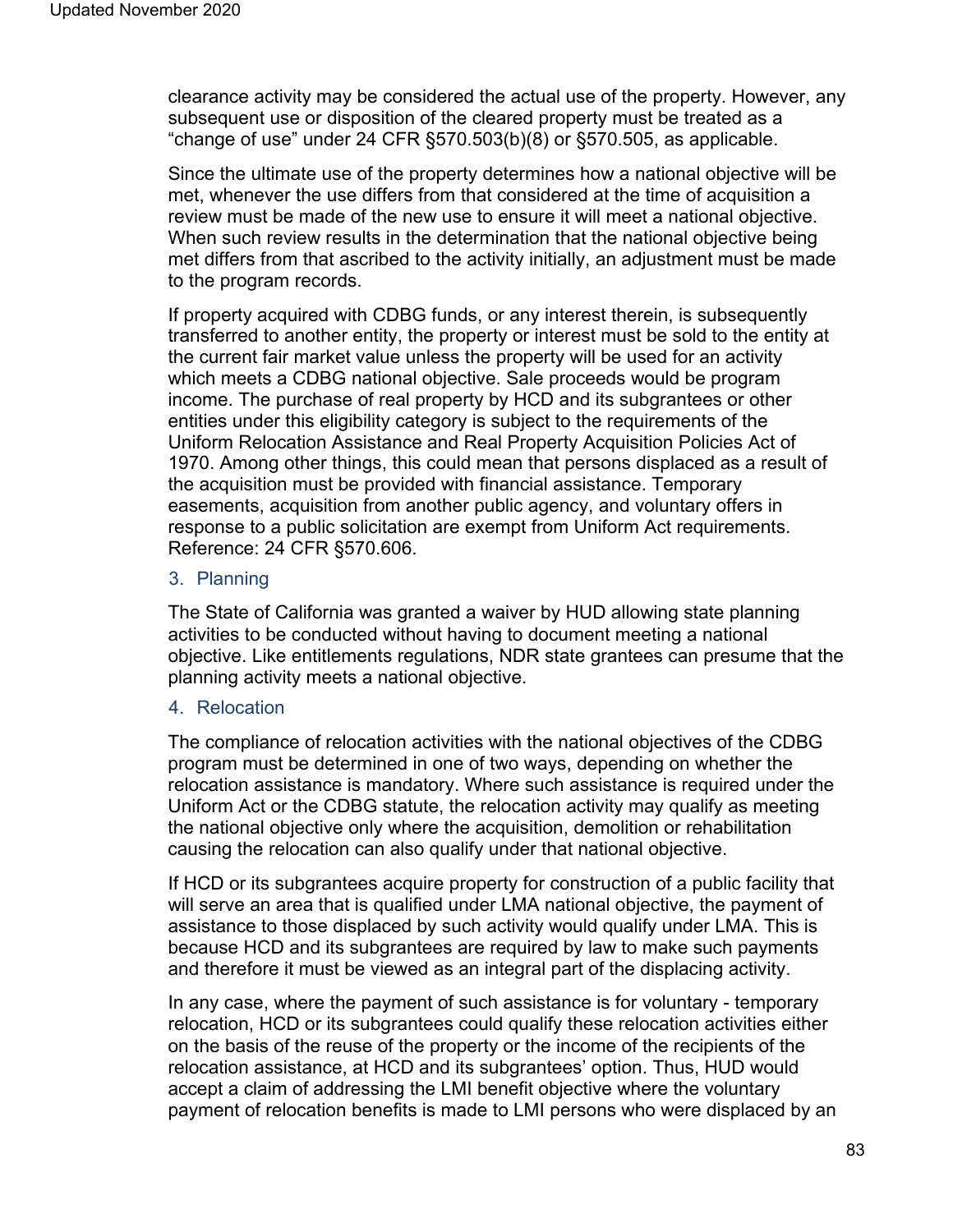activity that could not be considered to meet that objective. This is because the payment of such benefits clearly would not be needed to make possible the activity causing the displacement.

Because of the relationship of the optional versus mandatory aspects of relocation payments to the national objectives determinations, it is critical that HCD and its subgrantees make this distinction in its project files and when identify the displacing project.

### 5. Public Facilities and Improvements

As provided in Section 105(a)(2) of the Housing and Community Development Act of 1974, the acquisition, construction, reconstruction, and improvements of public works, facilities, and site or other improvements (except for buildings for the general conduct of government) are eligible for CDBG funding.

Public facilities or public improvements are generally defined as those which are traditionally provided by the government, or owned by a nonprofit, and operated so as to be open to the general public. Site improvements of any kind made to property that is in the public ownership or use are considered to be a "public improvement".

To meet the national objective for urgent need, the project must demonstrate and certify that the public facility or public improvement (FWHP green infrastructure) meets a critical need for the health or welfare of the community.

- The need may have existed previously, but has become a serious and immediate threat, or
- The need is of recent origin or recently became urgent, or
- The grant recipient is unable to finance the activity on its own, and other sources of funds are not available.

Except for highly specialized facilities, most public facilities and improvements are intended to benefit all residents of an area. Therefore, to qualify under the national objective of benefit to LMI persons, the CDBG funded public facilities and improvements must serve a primarily residential area having at least 51 percent LMI residents, notwithstanding the exceptions provided in the HUD area benefit waiver noted above.

In order to meet the national objective for benefit to low-moderate income persons in a public facility service area, the public facility must be operational, and documentation of benefits and services received by local residents will be provided by the subgrantee and verified by HCD.

The appropriate service area of the intended benefit is defined by the NDR funding requirements for this project. Under the NDR award, HUD has limited the service area boundaries to within the MID URN. However, HUD has established that census data, including census tracts or block groups, may be used to determine the LMI ratio in an anticipated service area. If there is a reasonable expectation that the census information does not support that the intendedservice area would benefit a predominately LMI population, a survey using appropriate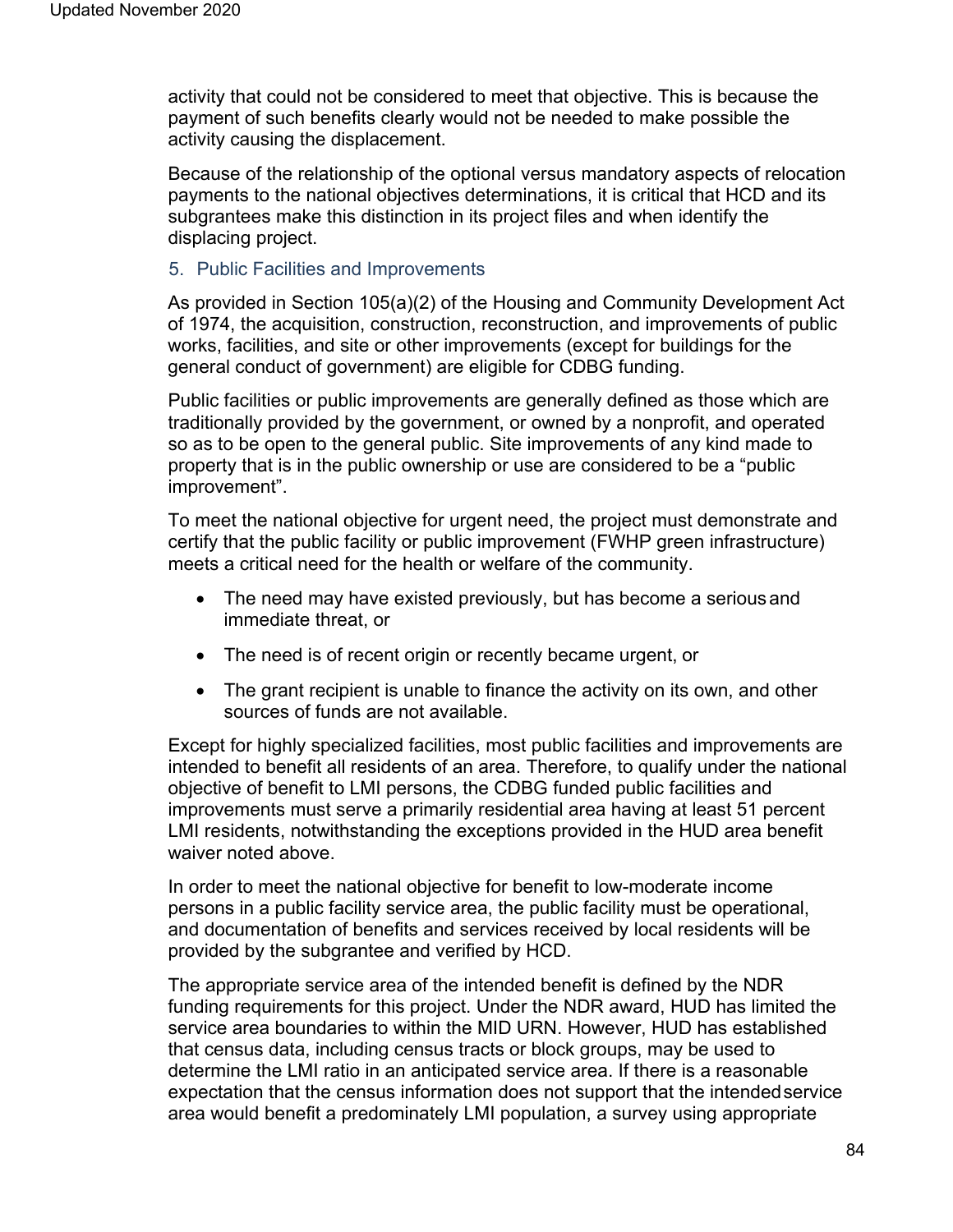methodology for obtaining LMI income data may be used in lieu of conflicting census information.

Public facilities that are vacant after the project is complete or become vacant within the required period of use defined in the Agreement will not be able to meet a national objective.

6. Clearance

Section 105(a)(4) of the HCDA defines Clearance as:

- The demolition of buildings and improvements.
- The removal of demolition products (rubble) and other debris.
- Physical removal of environmental contaminants or treatment of such contaminants to render them harmless.
- Movement of structures to other sites.

Clearance may be considered a separate CDBG activity, but in scenarios where Clearance is an integral part to the construction or improvement on a CDBG funded site, the Clearance activity may be treated as a part of the construction costs and scope and need not be qualified separately under the CDBG program. Meeting the national objective is dependent on the purpose of the proposed Clearance project:

| <b>National Objective</b> | <b>Qualifying Condition</b>                                                                                                                                                                                                                                                                                                                                                                                 |
|---------------------------|-------------------------------------------------------------------------------------------------------------------------------------------------------------------------------------------------------------------------------------------------------------------------------------------------------------------------------------------------------------------------------------------------------------|
| LMI - Area Benefit        | The cleared property will be used for a purpose the benefits of<br>which are available to all the residents in a particular area, and<br>at least 38 percent (based on NDR LMI waiver) of those<br>residents are LMI persons.                                                                                                                                                                               |
| LMI - Limited Clientele   | The cleared property will be used for an activity the benefits of<br>which are limited to a specific group of people designated by<br>HUD to be presumed LMI.                                                                                                                                                                                                                                               |
| <b>LMI Housing</b>        | The cleared property will be used for providing housing to be<br>occupied by LMI persons. Rental units for LMI income persons<br>must be occupied at affordable rents.                                                                                                                                                                                                                                      |
| <b>LMI Jobs</b>           | The clearance is part of an activity that will create or retain<br>permanent jobs, at least 51 percent of which are for LMI<br>persons.                                                                                                                                                                                                                                                                     |
| <b>Urgent Needs</b>       | The clearance is part of an activity designed to alleviate<br>existing conditions and the grant recipient certifies that those<br>conditions are a serious and immediate threat to the health or<br>welfare of the community, they are of recent origin or recently<br>became urgent, the grant recipient is unable to finance the<br>activity on its own, and other sources of funds are not<br>available. |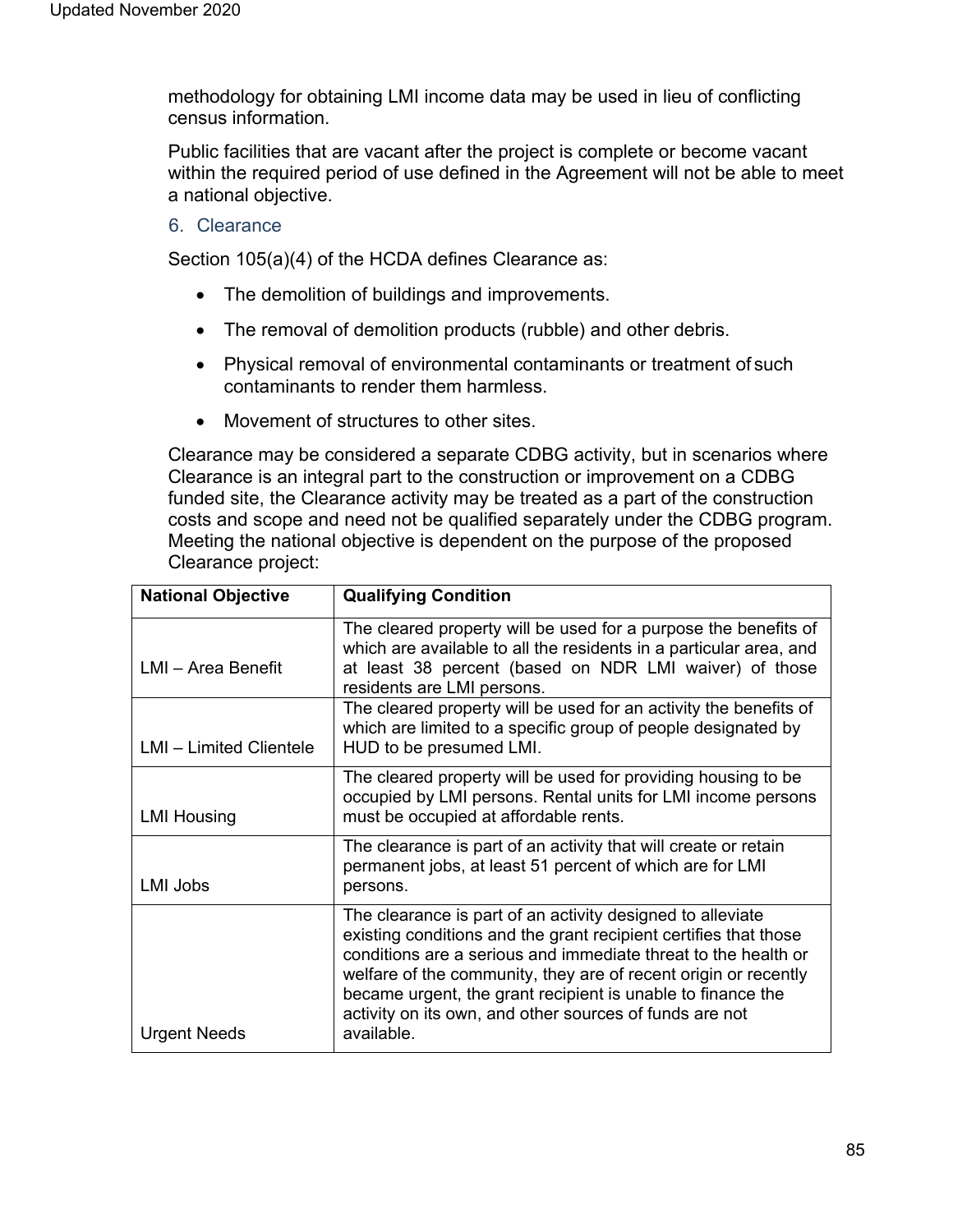# 7. Economic Development

Economic development activities can meet any of the three national objectives. The most common national objective met is LMI tied to jobs (LMJ). To meet this national objective, the assisted business must provide over half of all jobs created/retained from investment of CDBG-NDR funding to low and moderate income persons. Under NDR, economic development compliance will be required through BUF projects. Compliance is documented through multiple records maintained by the business receiving assistance and HCD:

- **Written agreement.** The agreement between HCD, and/or the subgrantee, and the business receiving CDBG assistance states the specific number of jobs to be created or retained and the actions the business, and the subgrantee, or HCD, will take to ensure the jobs benefit LMI persons.
- **Jobs created or retained.** Records must be maintained on which jobs were created or retained, what the FTE of each position was, and whether each job was held by or made available to an LMI person.
- **Jobs filled by LMI.** For those positions filled by LMI persons, the records must also include the exact job titles and the name, address, and income status of the person who took the job. Refer also to the LMI job position presumption criteria under Section IX – "Eligible Activities" to determine LMI status.
- **Jobs made available.** If positions were not filled, but the business wants to count them toward the required number set in the agreement, the records must document the title, description and FTE of each position, as well as any prerequisites, skills or education required to qualify for the position and if the business committed to provide necessary training. In addition, records must show how consideration was given to any LMI application, the name of persons who interviewed, along with the date of the interview and the income status of the applicant.
- **Jobs retained.** Per above, due to nature of NDR disaster, HCD is not able to document jobs retained. Therefore, RCAC is not allowed to use job retention for to meet public benefit. In regular CDBG ED activities, projects meeting job retention must have files that include:
	- $\circ$  Evidence that jobs would have been lost without CDBG assistance.
	- $\circ$  A listing of the jobs held by LMI persons and the FTE status of each job.
	- o Information on the family size and income status of each LMI person in a retained job.

Evidence that jobs would be lost without funding can be documented by notices to employees or public announcement of job cuts, or an analysis of financial records to support that the employer would be required to cut jobs without assistance.

• **Job turnover.** As turnover is part of any workplace, it must be included in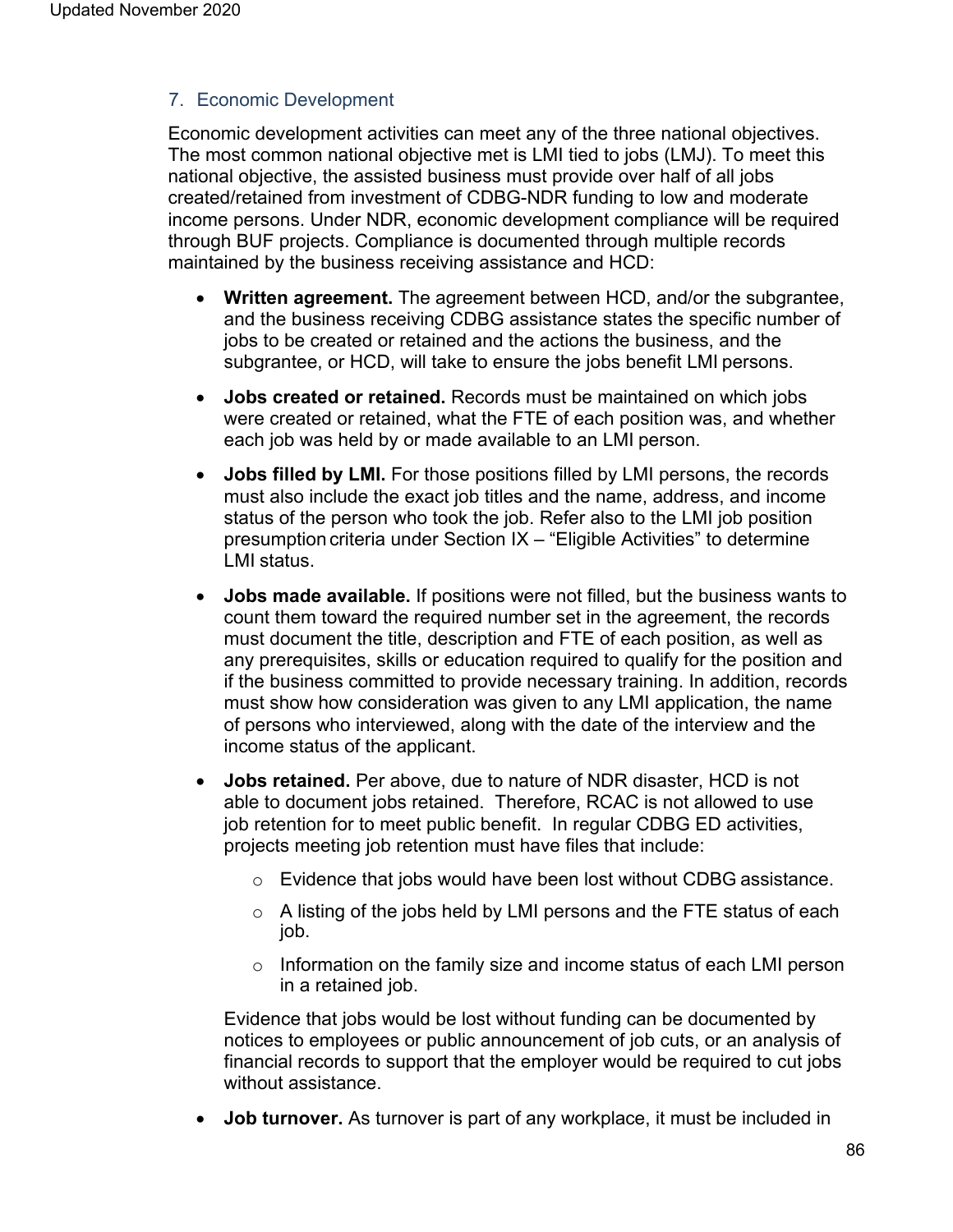the documentation for economic development compliance. Specifically, files must include:

- o Listing of current positions that are created and are projected to be LMI job positions or will be provided to LMI persons. All proposed job positions must be maintained for at least one year after hiring date. Positions vacated must be filled to meeting public benefit standard.
- o For LMI national objective compliance, a job position must be documented as meeting LMI standards once. If that job position becomes vacant, the replacement hire is not required to be documented as LMI.

# XI. Duplication of Benefits

Section 312 of the Robert T. Stafford Disaster Relief and Emergency Assistance Act (Stafford Act) prohibits federal agencies from providing assistance to any "person, business concern, or other entity" for any loss to which the entity has already received financial assistance from another source (42 U.S.C. 5155(a)). The Federal Register Notice, published November 16, 2011(Docket No. FR-5582-N-01), requires adequate policies and procedures in place to prevent a duplication of benefit (DOB) and the recapture of funds, if necessary. Additional guidance was published on July 25, 2013, titled "Guidance on Duplication of Benefit Requirements and Provision of CDBG DR assistance." The steps and actions described in both the 2011 and 2013 guidance documents are mandatory requirements applicable to the use of CDBG NDR funds.

CDBG NDR funds cannot be used for activities for which funds have been received (or will be received) from FEMA, SBA, National Flood Insurance Program, private insurers, the U. S. Army Corps of Engineers, SBA, or other sources. CDBG NDR funds may be used to provide assistance to the extent that a disaster recovery need has not been met by other sources.

It is HCD's responsibility to ensure that each CDBG NDR program and subgrantee provides assistance only to the extent that the disaster recovery need has not been fully met by funds that have already been paid, or will be paid, from another source.

Uniform procedures for addressing potential DOB are incorporated into the design and administration of projects and programs. At a minimum, these procedures include required actions for:

- Verifying all sources of disaster assistance.
- Determining the amount of the unmet need (for projects or applicant-based programs) before determining or awarding assistance.
- Ensuring beneficiaries enter a signed agreement to repay the assistance if they later receive other disaster assistance for the same purpose.
- Monitoring compliance with the beneficiary agreement for the duration of the grant administration.
- Identifying the personnel or unit of government responsible for carrying out the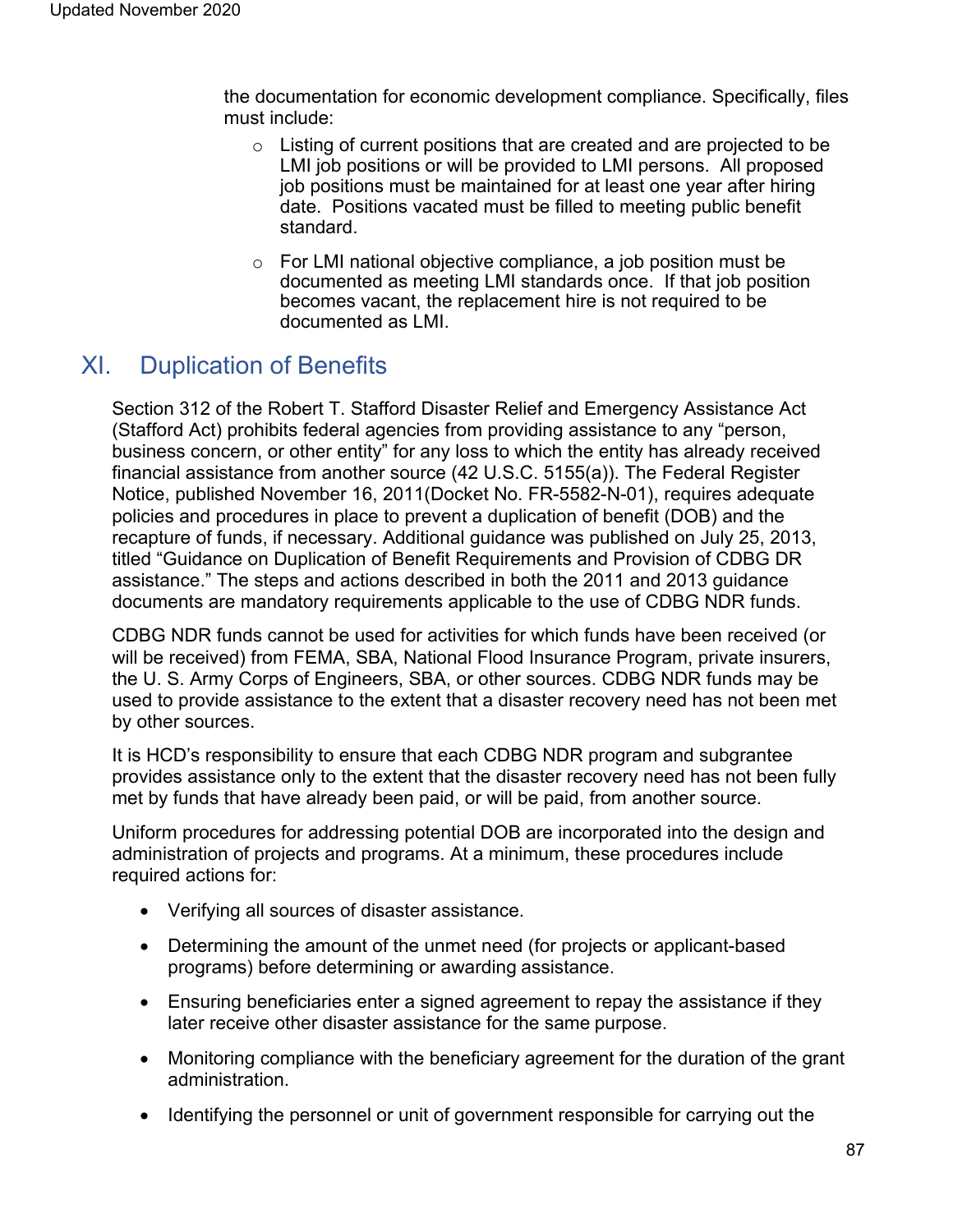DOB review.

• The completion and retention of documentation demonstrating the review process in compliance with CDBG NDR record keeping requirements.

### 22.DOB Determination and Potential Sources

It is the responsibility of HCD to determine that no DOB exists before paying CDBG NDR funds to a recovery project. CDBG documentation for the determination of the total amount of CDBG NDR assistance, and to ensure that beneficiaries are not receiving a duplication of benefits, includes but is not limited to:

- 1. **An assessment of the needs of the beneficiary based on the CDBG NDR activity.** HCD determines the amount of assistance needed to complete a CDBG NDR activity. An independent estimate is used to establish the project cost. This assessment must be conducted prior to the receipt of CDBG NDR funds. All costs determined for assistance to beneficiaries must meet the "necessary and reasonable" definitions in 24 CFR part 225 and 2 CFR part 200.
- 2. **Identification of all available and duplicative assistance.**  HCD identifies the total assistance available to an applicant for the project or CDBG NDR activity, including funds and assistance received or reasonably anticipated. Potential DOB sources include:
	- Other HUD funding, including CDBG and CDBG DR
	- FEMA Public Assistance or Individual Assistance funds
	- USFS funds
	- U.S. Army Corps of Engineers funding
	- U.S. Department of Transportation (DOT) funding
	- Federal Economic Development Agency funding
	- Small Business Administration (SBA) loans
	- National Flood Insurance Program (NFIP) funds
	- Private insurance funding
	- Local and state funds, including CAL FIRE and CalOES funding
	- Other federal program funds
	- Private and nonprofit organization funding
- 3. **Exclusion of no duplicative funds**. Identify assistance that is not available for the project or CDBG NDR activity.Potential no duplicative funds include: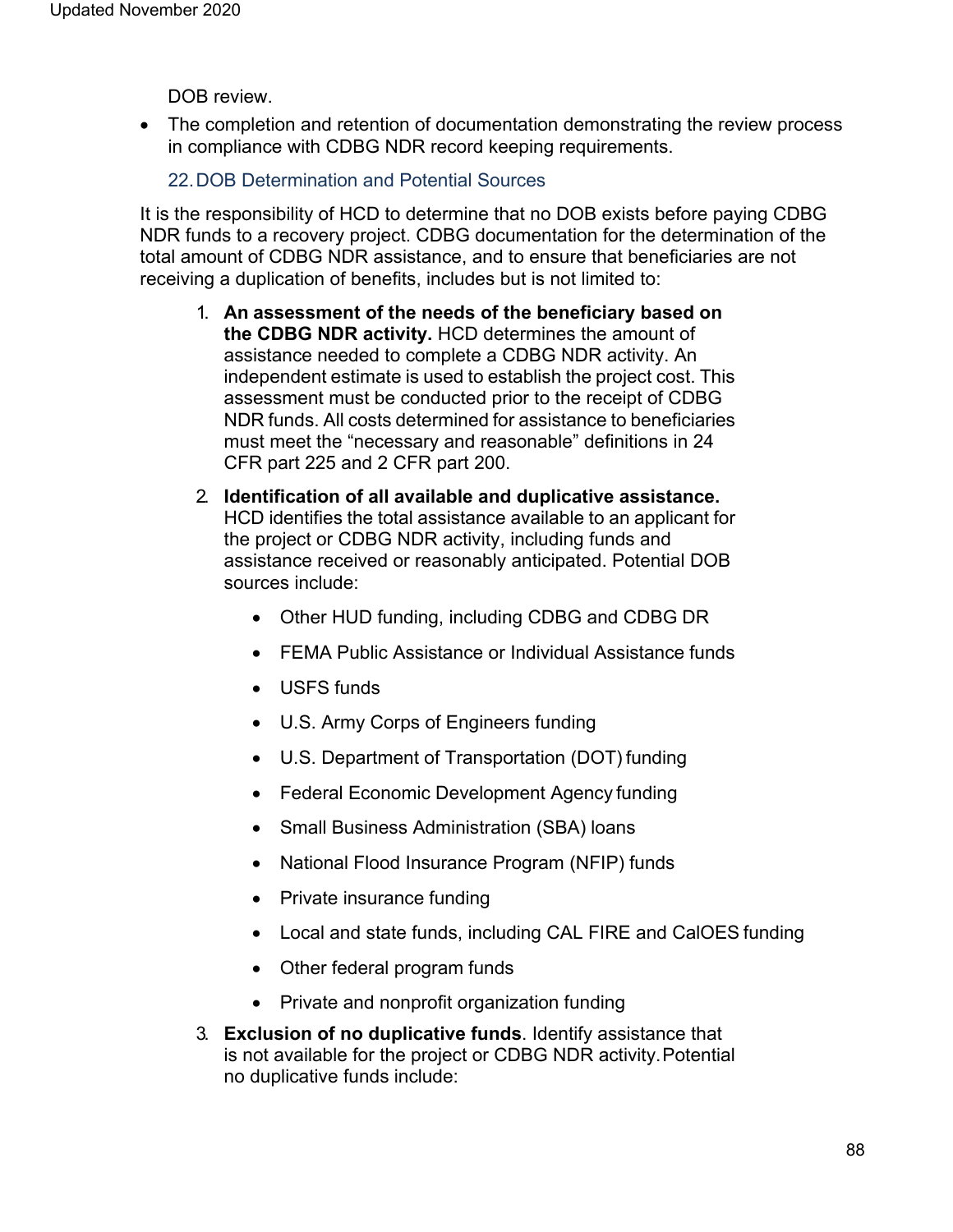- Funds received that are not for the same purpose as the project or CDBG NDR activity (e.g. CDBG DR funding used for housing recovery when the CDBG NDR activity is not funding a housing recovery project).
- Funds for the same purpose as the project or CDBG NDR activity but intended for a different eligible use (e.g. previous USFS funds provided for fuel reduction in a separately impacted area from CDBG NDR projects).
- Funds not available for CDBG NDR projects or activities (e.g. contractor fraud, etc.). Funds are considered "available" when they are received by a subgrantee and the subgrantee has legal control of them, or when a subgrantee has been approved for a duplicate funding source, even if they have not yet drawn on the funds.
- Funds from private loans not guaranteed by the SBA.

### 23.DOB Calculation

The maximum CDBG NDR award can be calculated by subtracting the duplicative assistance from the proposed program or project cost. Below is an example of a DOB analysis on biomass removal and reforestation work:

| 1) | Identify total need (accomplished through an independent<br>cost estimate of the biomass removal and reforestation<br>work) | \$1,000,000 |
|----|-----------------------------------------------------------------------------------------------------------------------------|-------------|
| 2) | All potentially duplicative assistance (USFS fuel reduction<br>funding)                                                     | \$100,000   |
| 3) | Assistance determined duplicative (fuel reduction<br>occurring in the same area as planned CDBG NDR<br>assistance)          | \$50,000    |
| 4) | Maximum eligible award (1 less 3)                                                                                           | \$950,000   |
| 5) | Program Cap (if applicable)                                                                                                 | \$1,000,000 |
| 6) | Lesser of Maximum Eligible Amount = Final Amount                                                                            | \$950,000   |

Disaster recovery assistance needs are calculated at a point in time. As a result, subsequent adjustments may occur that affect the need. If, after the assistance has been calculated and/or a CDBG NDR award has been made, and the subgrantee demonstrates a change in circumstances, then the award calculation may be subsequently reevaluated. The change in circumstances may be an increase in cost of materials and/or labor, unknown project requirements, contractor fraud, or a change in local zoning law or building codes, or other factors.

Additional assistance requests must be fully documented and include the method for identification and verification of the unmet need (physical inspection and professional appraisals are the standard; any variation from this standard must be approved by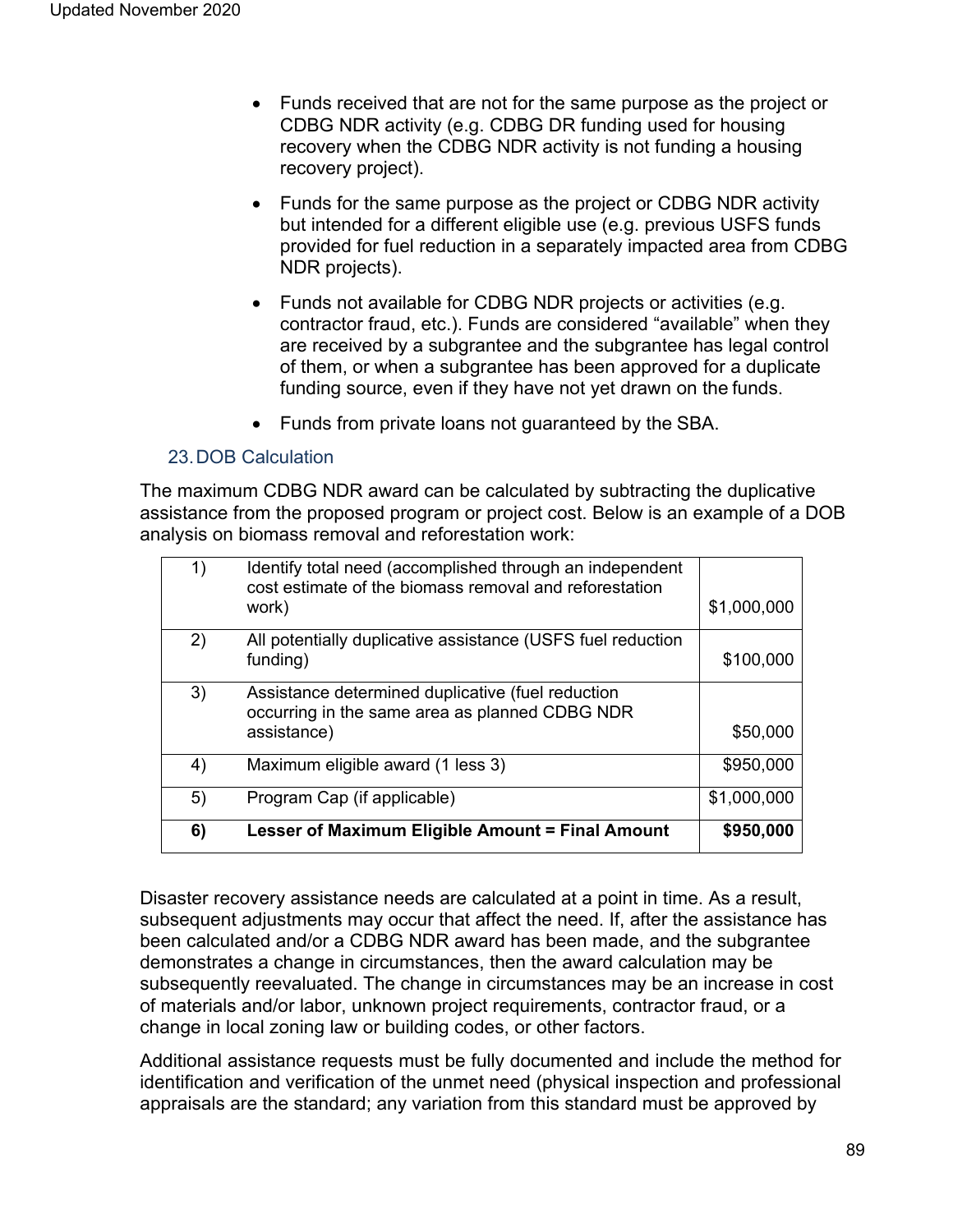HCD prior to additional assistance being provided to any beneficiaries). Additional assistance requests must also be verified as not duplicative benefit. See table below for an example of additional assistance determination.

| Final award (from initial need assessment)                                                                                 | \$950,000   |
|----------------------------------------------------------------------------------------------------------------------------|-------------|
| Demonstrated additional unmet need (e.g. 6 months later, project<br>costs have increased due to prices increasing based on |             |
| shortages)                                                                                                                 | \$10,000    |
| Amount of eligible additional award                                                                                        | \$960,000   |
| Program cap                                                                                                                | \$1,000,000 |
| Final adjusted amount (Final amount + Eligible additional<br>amount)                                                       | \$960,000   |

# 24. DOB Verification

As required by the Stafford Act and prior to providing or awarding CDBG NDR funds, HCD conducts a DOB verification for each project or program to be funded by CDBG NDR funds.

Suitable documentation is dependent on the source of the DOB, but may include award letters from federal agencies, funding commitment letters from philanthropists or subgrantees, or SBA loan documents. DOB source documentation is added to the program or project file and retained in accordance with the CDBG NDR record retention requirements.

Per the procedures outlined above, the outcome of the DOB verification is documented and included in the project or applicant file.

# 25.Recapturing Duplicative Assistance

If a duplication is discovered after CDBG NDR assistance has been provided, the duplicative funds will be recaptured to the extent that they are in excess of the need and duplicate other assistance received for the same purpose.

The method of recapturing funds and the timeframe for doing so are determined on an individual project or program basis. However, the recapture method and timeframe will be consistent with the OMB Circular A-87 (2 CFR 225) or other applicable cost principles, any relevant guidance or handbook issued by the HUD OIG, and the Stafford Act, which requires that duplicative assistance shall be collected in accordance with Chapter 37 of Title 31 relating to debt collection.

# XII. Other Federal Requirements

This section outlines other federal requirements HCD and its subgrantees are required to adhere to under the CDBG NDR grant. HCD includes these requirements in its Agreements with subgrantees and partners.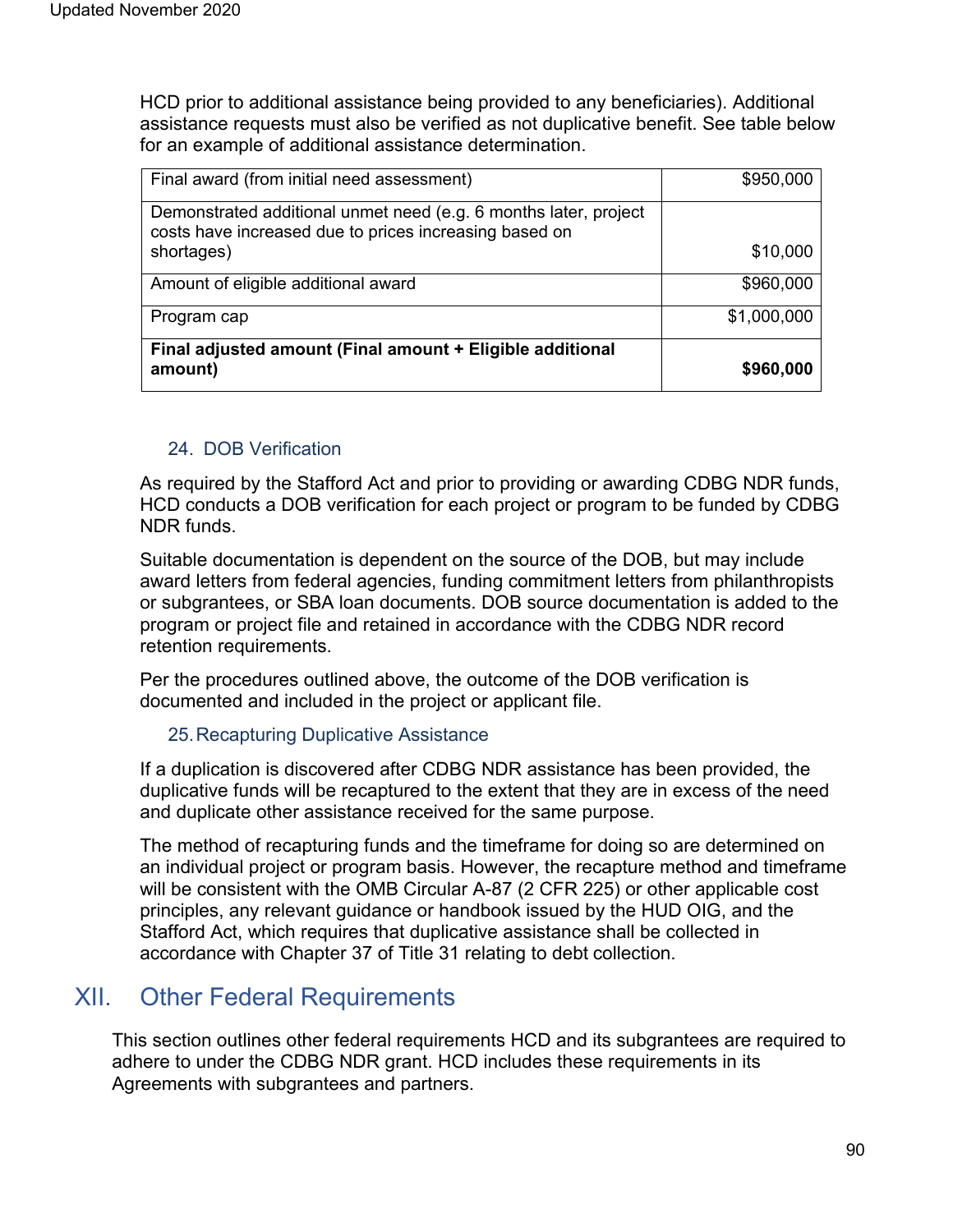### 26.Pre agreement allowances

HCD may have incurred costs for CDBG NDR activities before a formal grant agreement was made between the State of California and HUD. These pre agreement costs for HCD and for subgrantees can be charged to the grant and SAs provided that the activities are eligible and in accordance with 24 CFR part 58. HCD is also allowing subgrantees to incur pre-agreement costs relating to HCD Agreements.

# 27.Agreement Requirement for Including Performance Measures and Penalty Language

Per Section VII. A. all agreements funded with NDR funding must have performance measures and penalties language. Performance measure language must clearly call out necessary achievements in the agreement's scope of work that, if met, will ensure the work is completed in a timely fashion. To enforce the performance measures for timely completion of work, penalty language is required to incentivize the parties under the agreement to complete their work in a timely fashion. HUD did not provide specific language for performance measures and penalties and leaves it up to HCD to confirm this required language is specific enough for each different agreement and scope of work to be successful in getting the work done in a timely fashion. HCD included required performance measures and penalty language in all subgrantee and consultant agreements. HCD has also included language in SA that requires subgrantees to put this same language in all their third party NDR agreements. Americans with Disabilities Act (ADA)

HCD and subgrantees take affirmative steps to ensure that qualified persons with disabilities are informed of the availability of program services and activities, and all disaster recovery programs, or services are readily accessible to, and usable by, individuals with disabilities. HCD also ensures that handicapped persons are provided with benefits and services as those provided to non-handicapped individuals, and that all programs and activities are accessible, both structurally and administratively, to handicapped and disabled persons. The types of reasonable accommodations that can be provided include accommodations or adjustments to a rule, policy, practice, or service. HCD and all its subgrantees are required to follow the ADA.

HCD and subgrantees also ensures CDBG NDR programs and services do not discriminate based on disability and all buildings and facilities comply with Title II accessibility requirements, such as curb ramps at intersections and no barriers to entry from street level.

California state law requires that all of HCD webpages meeting ADA remediation standards so that all documents posted can be viewed and read by persons with disabilities.

# 28. Insurance and property management

Subgrantees receiving CDBG NDR awards are required to provide insurance coverage for any real property and equipment acquired or improved with grant funds as provided to property owned by the nonfederal entity. Federally owned property need not be insured unless required by the terms and conditions of the CDBG NDR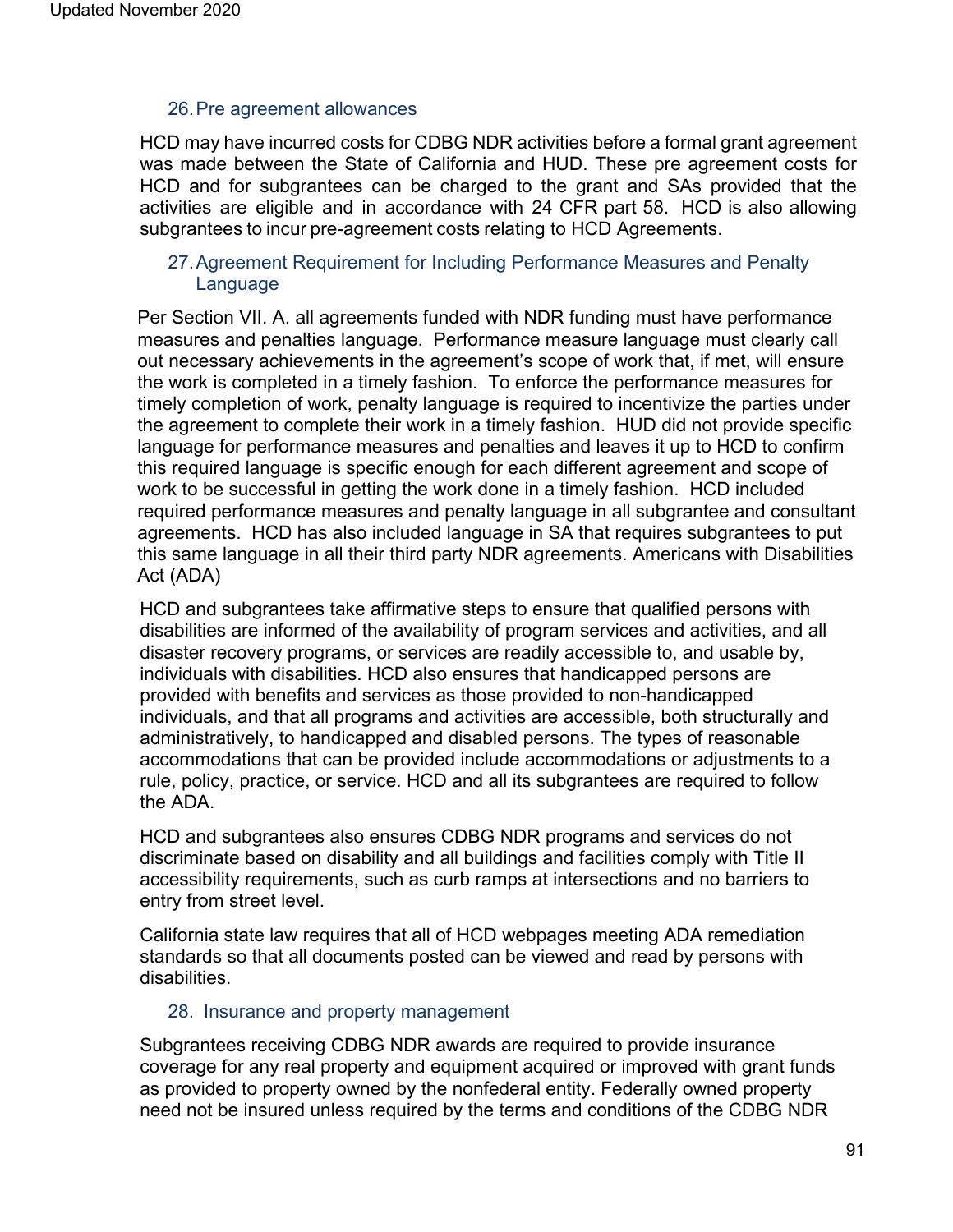awards.

### 29.Drug free workplace

HCD and subgrantee make a good faith effort, on a continuing basis, to maintain a drug free workplace. Employees are prohibited from engaging in the unlawful manufacture, distribution, dispensing, possession or use of a controlled substance. HCD has published a drug free workplace statement that:

- 1) Specifies actions HCD takes against employees for violating its drug free workplace policy
- 2) Ensures each employee abides by the terms, as a condition of employment
- 3) Requires the employee to notify HCD in writing if he or she is convicted for a violation of a criminal drug statute occurring in the workplace and must do so no more than five calendar days after the conviction

Each employee is required to sign a copy of this policy, acknowledging it has been received and reviewed.

# 1. Drug Free Awareness Program

HCD has established an ongoing drug free awareness program that informs employees about:

- 1) The dangers of drug abuse in the workplace
- 2) HCD's policy of maintaining a drug free workplace
- 3) Any available drug counseling, rehabilitation, and employee assistance programs
- 4) The penalties that may be imposed upon employees for drug abuse violations occurring in the workplace
- 2. Employee Drug Violation

If an employee is convicted of a drug violation in the workplace, or if HCD learns of the conviction, HCD must notify HUD within ten calendar days after learning of the conviction. The notification must:

- 1) Be in writing
- 2) Include the employee's position title
- 3) Include the identification number(s) of each affected award
- 4) Be sent to every federal agency on whose award the convicted employee was working and every awarding official or the employee's officialdesignee

Within 30 calendar days of receiving notice or knowledge of a conviction, HCD takes appropriate personnel action against the employee, up to and including termination, consistent with the Rehabilitation Act of 1973 (29 U.S.C. 794), as amended. HCD also require the employee to participate satisfactorily in a drug abuse assistance or rehabilitation program by an appropriate agency.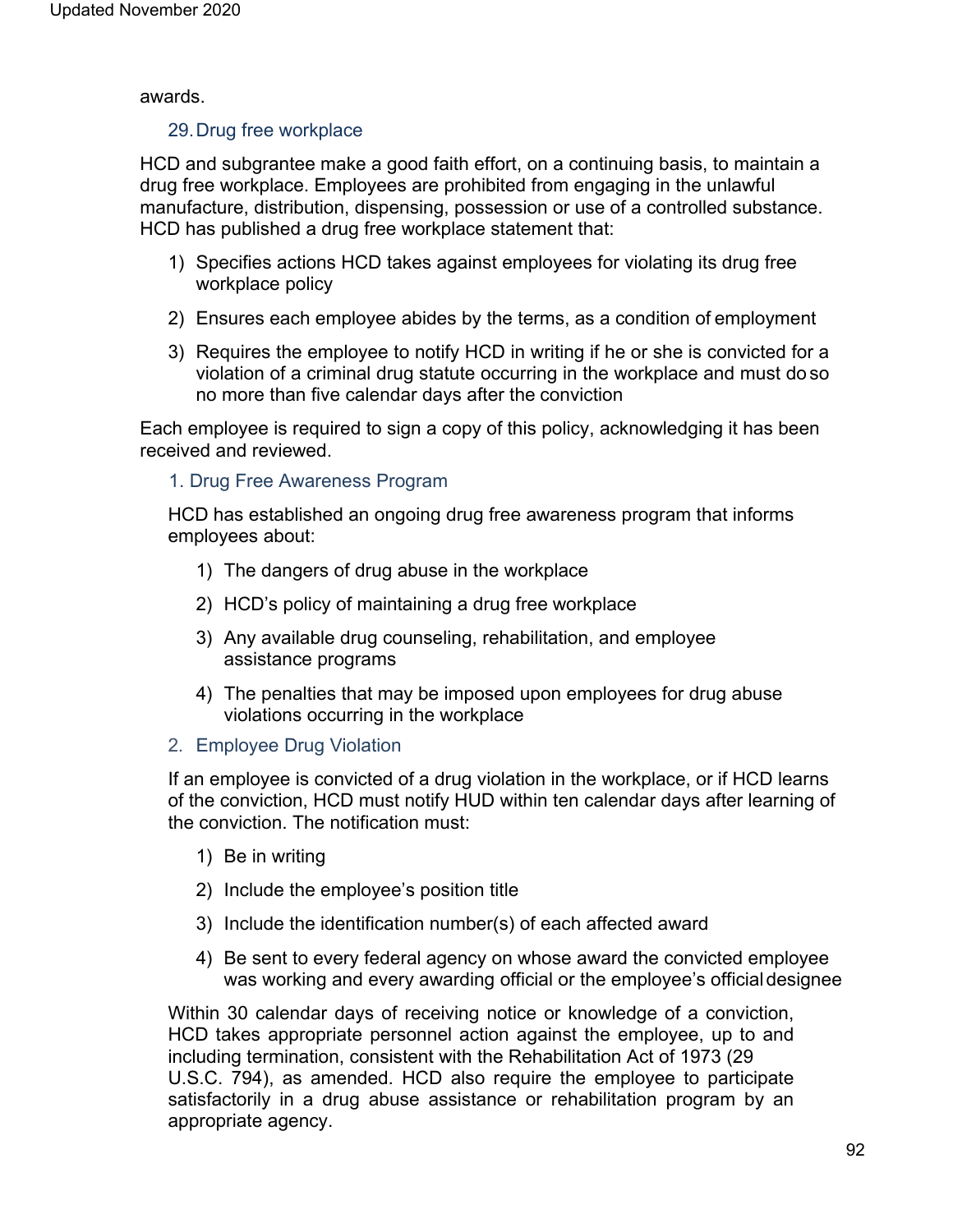# 3. Known Workplaces

In accordance with HUD's drug free workplace requirements, HCD identifies to HUD all known workplaces under CDBG NDR including the actual address of buildings (or parts of buildings) or other sites where work under CDBG NDR takes place. Workplace information will be kept on file in HCD's offices and are made available to HUD for inspection upon request.

### 4. Violations

HCD is in violation of 24 CFR §182 and §2429 requirements if:

- 1) HUD determines in writing that HCD has violated the requirements of Subpart B.
- 2) The number of convictions of HCD's employees for violating criminal drug. Statutes in the workplace is large enough to indicate that HCD failed to make a good faith effort to provide a drug free workplace.

If HUD determines that HCD has violated 24 CFR §182 and §2429, HUD may take one or more of the following actions:

- 1) Suspension of payments under CDBG NDR funding.
- 2) Suspension or termination of CDBG NDR funding.
- 3) Suspension or debarment of HCD under HUD's regulation implementing the OMB guidance on non-procurement debarment and suspension (2CFR §180), for a period not to exceed five years.

HUD may waive, in writing, payment suspensions or debarment if HUD determines the waiver would be in the public interest.

### 30.Federal Davis Bacon and State Labor Standards

HCD will not enter into any construction or service contracts. HCD will require all subgrantees and BUF project direct beneficiaries who enter into construction contracts to follow Davis Bacon Act<sup>2</sup> and Related Acts (DBRA). Contractors and subcontractors performing on federally funded or assisted construction contracts in excess of \$2,000 must document compliance with state and federal prevailing wages, paying hourly rates and fringe benefits published by DOL. Entities entering into contracts that trigger labor standards are called labor compliance entities.

Additionally, HCD must require subgrantees to follow the reporting requirements per HUD and U.S. Department of Labor (DOL) regulations. This semi-annual reporting requirement is extended to subgrantees and contractors.

USFS, as a federal agency, also follows the requirements of the Service Contract Act and the required prevailing service wage rates published by DOL that apply for nonconstruction contracts above \$2,500.

<sup>2 40</sup> U.S.C. 3141 *et seq.*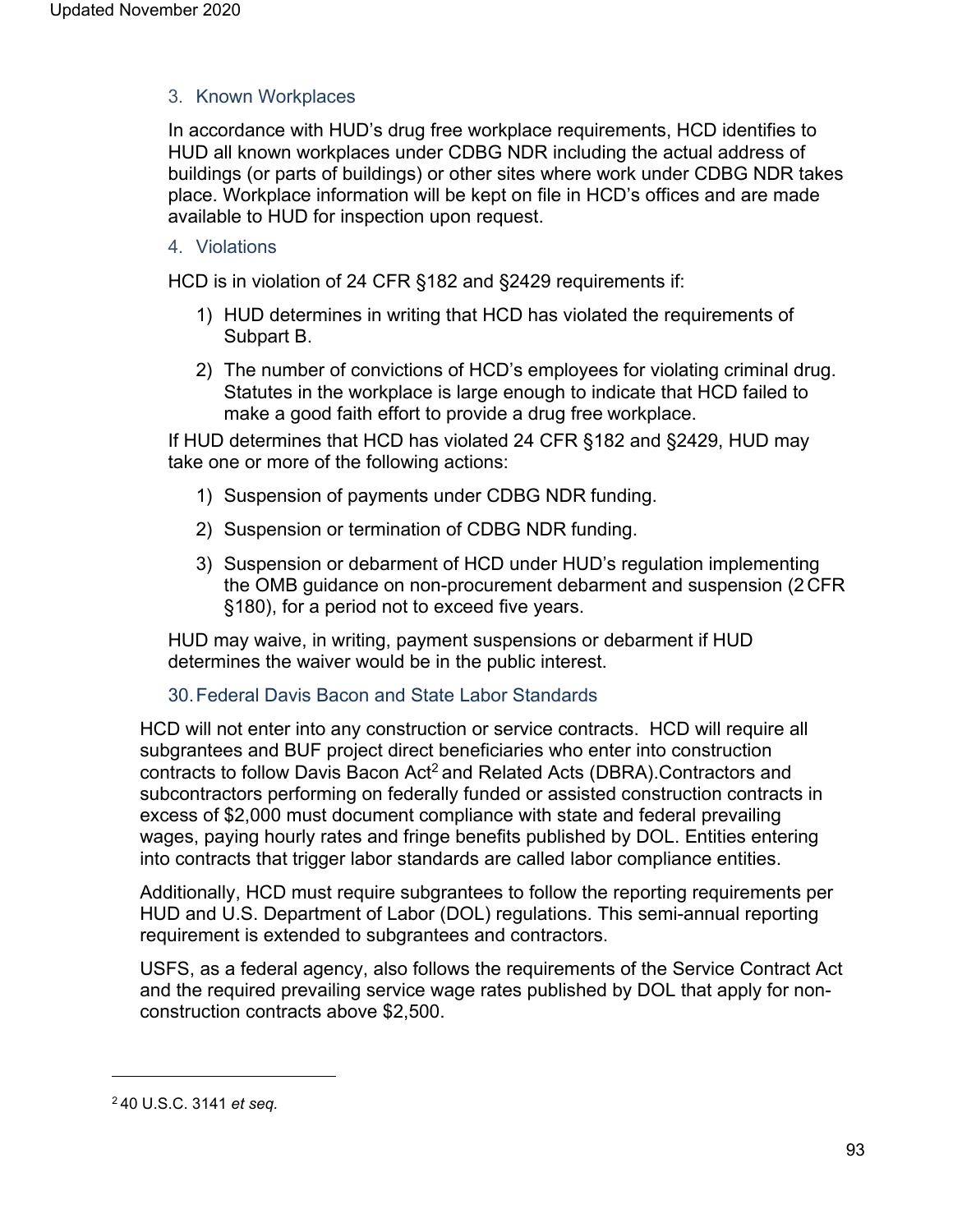| <b>Federally Financed / Funded</b><br><b>Activity</b>                                                                                                  | <b>DBRA Applies to</b><br><b>Subgrantees?</b> | <b>DBRA Applies to Vendors/</b><br><b>Related Private Construction</b><br>Covered?                                                                                                                                                                                                                                                  |
|--------------------------------------------------------------------------------------------------------------------------------------------------------|-----------------------------------------------|-------------------------------------------------------------------------------------------------------------------------------------------------------------------------------------------------------------------------------------------------------------------------------------------------------------------------------------|
| <b>Land Acquisition</b>                                                                                                                                | No                                            | No                                                                                                                                                                                                                                                                                                                                  |
| Debris Removal (no construction on<br>site contemplated)                                                                                               | <b>No</b>                                     | <b>No</b>                                                                                                                                                                                                                                                                                                                           |
| Demolition (no construction onsite<br>contemplated)                                                                                                    | <b>No</b>                                     | <b>No</b>                                                                                                                                                                                                                                                                                                                           |
| Demolition (to be followed by onsite<br>construction)                                                                                                  | Yes                                           | No, if demolition done by<br>subgrantee or its contractor before<br>transfer of land to developer<br><b>Yes, if demolition contracted for by</b><br>same entity doing private<br>construction and will be carried out                                                                                                               |
| Offsite improvements (street work,<br>storm sewers, utility construction,<br>$etc.$ )                                                                  | Yes                                           | <b>No</b>                                                                                                                                                                                                                                                                                                                           |
| Onsite improvements<br>(excavation/grading, storm<br>drainage, utility or sewer work,<br>paving/walking/striping, site lighting,<br>landscaping, etc.) | Yes                                           | No, if done by subgrantee or its<br>contractor before transfer of land to<br>developer<br>Yes, if improvements are designed<br>and intended to serve building on<br>the site; will be contracted for by the<br>same entity having building<br>constructed; and will be carried out<br>while contracting entity controls the<br>site |
| Cleaning during construction                                                                                                                           | Yes                                           | Yes, as provided under the Service<br>Contract Act and 29 CFR part 4<br>No, does not apply for projects<br>under a Standard Agreement                                                                                                                                                                                               |
| Cleaning after construction to<br>prepare for occupancy (separate<br>from construction contract)                                                       | <b>No</b>                                     | Yes, for USFS as provided under<br>the Service Contract Act and 29<br>CFR part 4                                                                                                                                                                                                                                                    |
| <b>Materials Purchased</b>                                                                                                                             | No                                            | No                                                                                                                                                                                                                                                                                                                                  |
| Equipment, machinery, and fixtures<br>purchase (as opposed to<br>installation)                                                                         | No                                            | No                                                                                                                                                                                                                                                                                                                                  |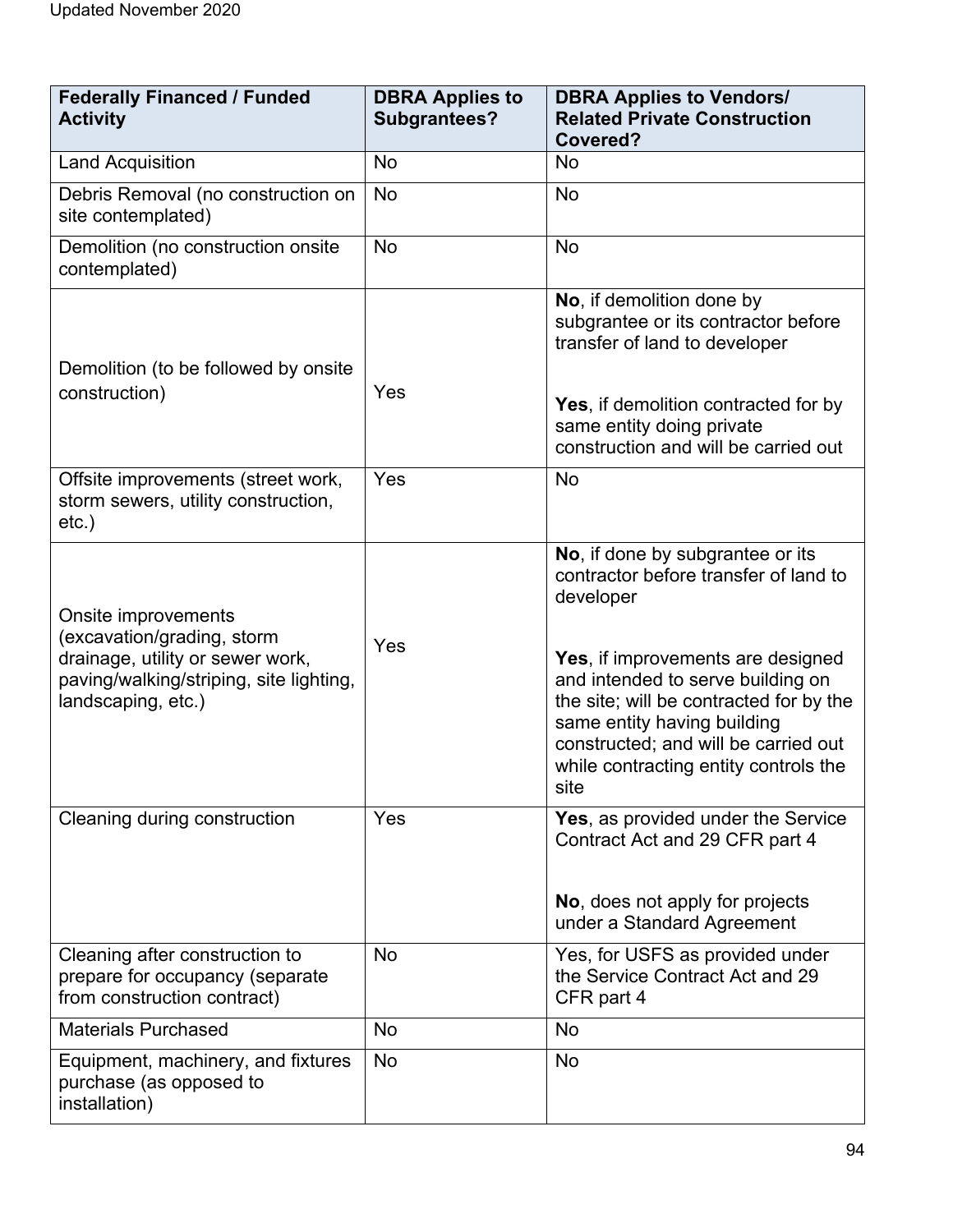| Equipment, machinery, and fixtures<br>installation (as opposed to, or in<br>addition to, percent or over<br>purchase) | Yes, if more than<br>incidental (14<br>percent or over<br>purchase) | Yes, if more than an incidental<br>amount of construction was involved |
|-----------------------------------------------------------------------------------------------------------------------|---------------------------------------------------------------------|------------------------------------------------------------------------|
| Legal fees/accounting fees                                                                                            | No                                                                  |                                                                        |
| Architectural and engineering fees                                                                                    | No                                                                  |                                                                        |
| <b>Construction Management</b>                                                                                        | No                                                                  |                                                                        |
| Tenant allowances for non-<br>construction expenses (furniture,<br>business licenses, etc.)                           | No                                                                  |                                                                        |
| Rehabilitation of residential property<br>designed for fewer than 8 units                                             | No                                                                  |                                                                        |
| Contracts for public utility services<br>including electric light and power,<br>water, steam, and gas                 |                                                                     | <b>No</b>                                                              |

Davis Bacon Related Acts include:

- The Copeland Anti-Kickback Act (40 USC, Chapter 3, Section 276c and 18 USC, Part 1, Chapter 41, Section 874; and 29 §Part 3) requires that workers be paid weekly, that deductions from workers' pay be permissible, and that contractors maintain and submit weekly payrolls.
- The Contract Work Hours and Safety Standards Act (40 USC, Chapter 5, Sections 326-332; and 29 CFR §4, 5, 6 and 8; 29 CFR §70 to 240) applies to contracts over \$100,000 and requires that workers receive overtime compensation (time and one half pay) for hours they have worked in excess of 40 hours in one week. Violations under this act carry a liquidated damages penalty (\$10 per day per violation).
- Section 3 of the Housing and Urban Development Act of 1968, as amended requires the provision of opportunities for training and employment that arise through HUD financed projects to lower income residents of the project area. Also required is that contracts be awarded to businesses that provide economic opportunities for low and very low-income persons residing in the area. Please see the Section 3 topic of this manual (Section XII, part I) for more information.

HCD ensures that all applicable construction projects receiving NDR funds are in compliance with DBRA, and state prevailing wages as published by the CA Department of Industrial Relations (DIR), through its monitoring of certified payroll records and through onsite interviews of prime and subcontractor laborers. HCD may procure an independent contractor to assist with monitoring. HCD has appointed the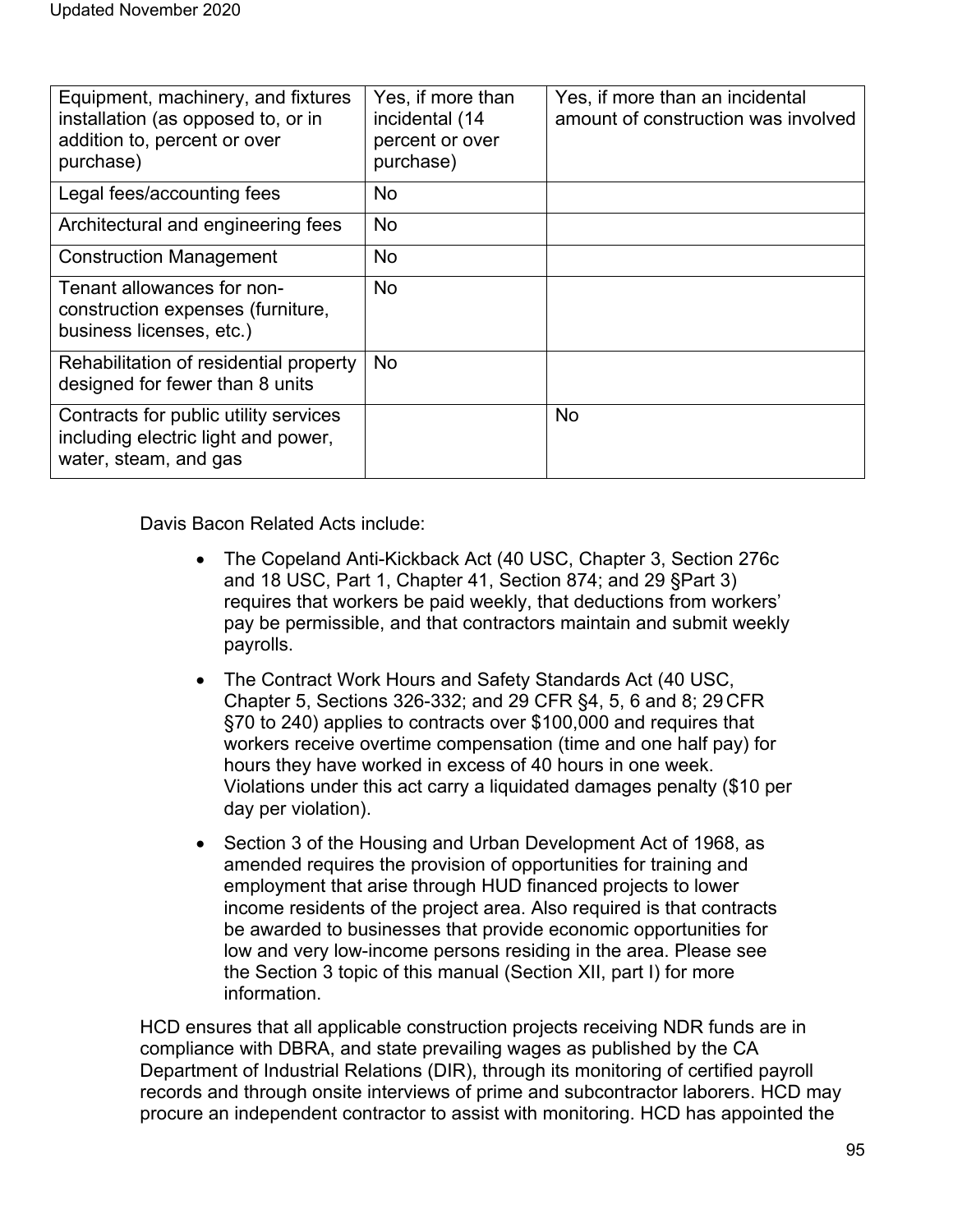GMR as the Labor Standard Compliance Officer. HCD requires all subgrantees and partners to directly manage DBRA compliance if they are implementing a pillar of the CDBG NDR activities on behalf of HCD. For the BUF, HCD serves as the implementing agency and is responsible for DBRA activities.

# 1. Bidding and Contracting Requirements

HCD ensures that labor compliance entities include DBRA clauses and the appropriate wage determination are included in all construction contracts and all applicable programs and services are in compliance with DBRA and state prevailing wages. HCD does not approve any payment, advance, grant, loan, or guarantee of funds after the beginning of construction unless there is on file, a certification by the contractor and subcontractors they have complied with DBRA and DIR.

# 2. Wage Rate Decisions

The Davis Bacon wage decision contains a schedule of work/job classifications and the minimum wage rates that must be paid to persons performing particular jobs. Wage determinations can be retrieved from [www.wdol.gov.](http://www.wdol.gov/) The state prevailing wages published by DIR should be compared to the DBRA minimum rates. If the state prevailing wage of per diem wages for a particular craft, classification, or type of worker is greater than the rates provided by DBRA, then the state wages should be used as the minimum rate.

If wage determination and/or modifications questions arise, the subgrantee should contact HCD. In addition, if a work classification does not appear on the wage determination, the subgrantee must request an additional classification and wage rate from HCD. Requests must be made in writing and must meet certain HUD criteria to be approved. These criteria include:

- 1) The requested work classification is used in the area of the project by the construction industry
- 2) The work that will be performed by the requested work classification is not performed by a work classification that is already contained within the applicable wage decision
- 3) The proposed wage rate for the requested work classification bears a reasonable relationship to the wage rates on the wage decision

HCD consults with HUD, and requests which fail to meet HUD approval are forwarded to DOL for final determination.

Apprentices and trainees may be paid less than the journeyman's rate for their craft only if registered in a program approved by the DOL (California apprenticeships are not recognized by DOL).

# 3. Enforcement of Requirements during Construction

HCD, is responsible for ensuring labor standards requirements are adhered to during construction. This includes adherence to best practices in construction management (e.g. preconstruction conferences, issuance of notices to proceed and payments tied to compliance with the labor requirements), in addition to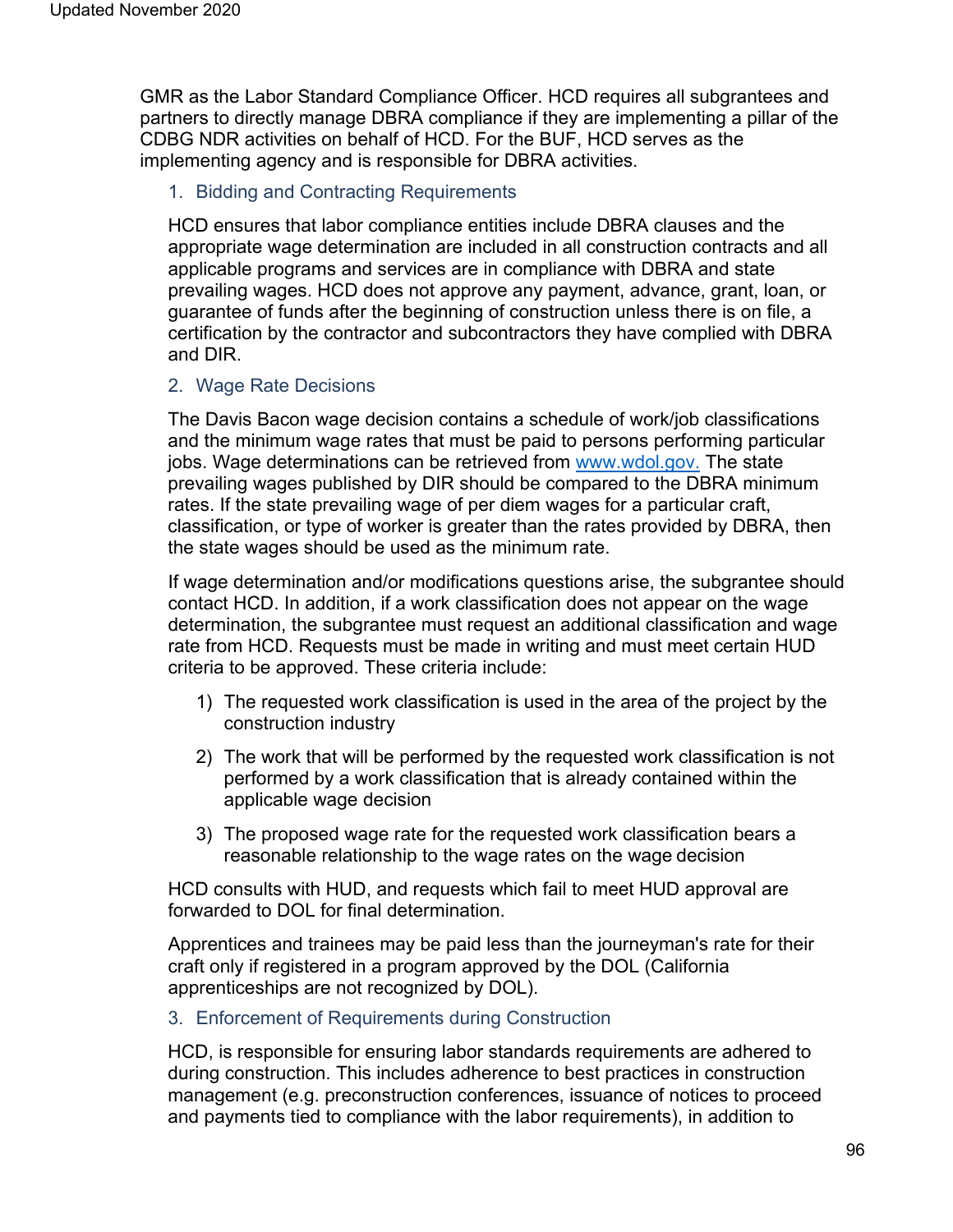payroll reviews and worker interviews.

### *a. Preconstruction Conference*

HCD encourages its subgrantees and partners to hold preconstruction conferences prior to the start of work to set performance expectations. During this conference, the subgrantee, partner or contractor reviews contractual requirements including labor and performance schedules. While preconstruction conferences are no longer required in order to comply with federal labor standards, HCD continues to encourage conferences with contractors.

Items that should be covered at the preconstruction conference include, but are not limited to:

- Provide a copy of the "Contractor's Guide to Prevailing Wage Requirements for Federally Assisted Construction Projects." This guide can be downloaded at <http://www.hud.gov/offices/olr/library.cfm>
- Review prime contractor responsibility to:
	- o Obtain and review payrolls and Statements of Compliance from all subcontractors.
	- o Submit weekly payrolls and Statements of Compliance signed by an officer of the company.
- Confirm that paid wages conform to wage rate decisions included in the contract. HCD confirms the job classifications and discuss if additional classifications are needed. Discuss the classifications to be used. If additional classifications are needed, contact HCD immediately:
- Confirm that employee interviews will be conducted periodically during the project.
- Confirm that a copy of the wage rate decision must be posted at the job site.
- Confirm that apprentice or trainee rates cannot be paid unless the apprentice or training program is certified by DOL.
- If apprentices or trainees are to be used, the contractor must provide HCD with a copy of the certification of his/her program.
- If the contract is \$100,000 or greater, workers must be paid overtime if they work more than 40 hours in one week, and failure to pay workers at least time and a half whenever overtime violates the Contract Work Hours and Safety Standards Act. In addition to restitution, noncompliance with this law makes the contractor liable for liquidated damages of \$10 per day for every day each worker exceeded 40 hours a week without being paid time and a half.
- Any payroll deductions that are not specifically listed in the Copeland Anti-kickback Act provisions require the contractor to obtain written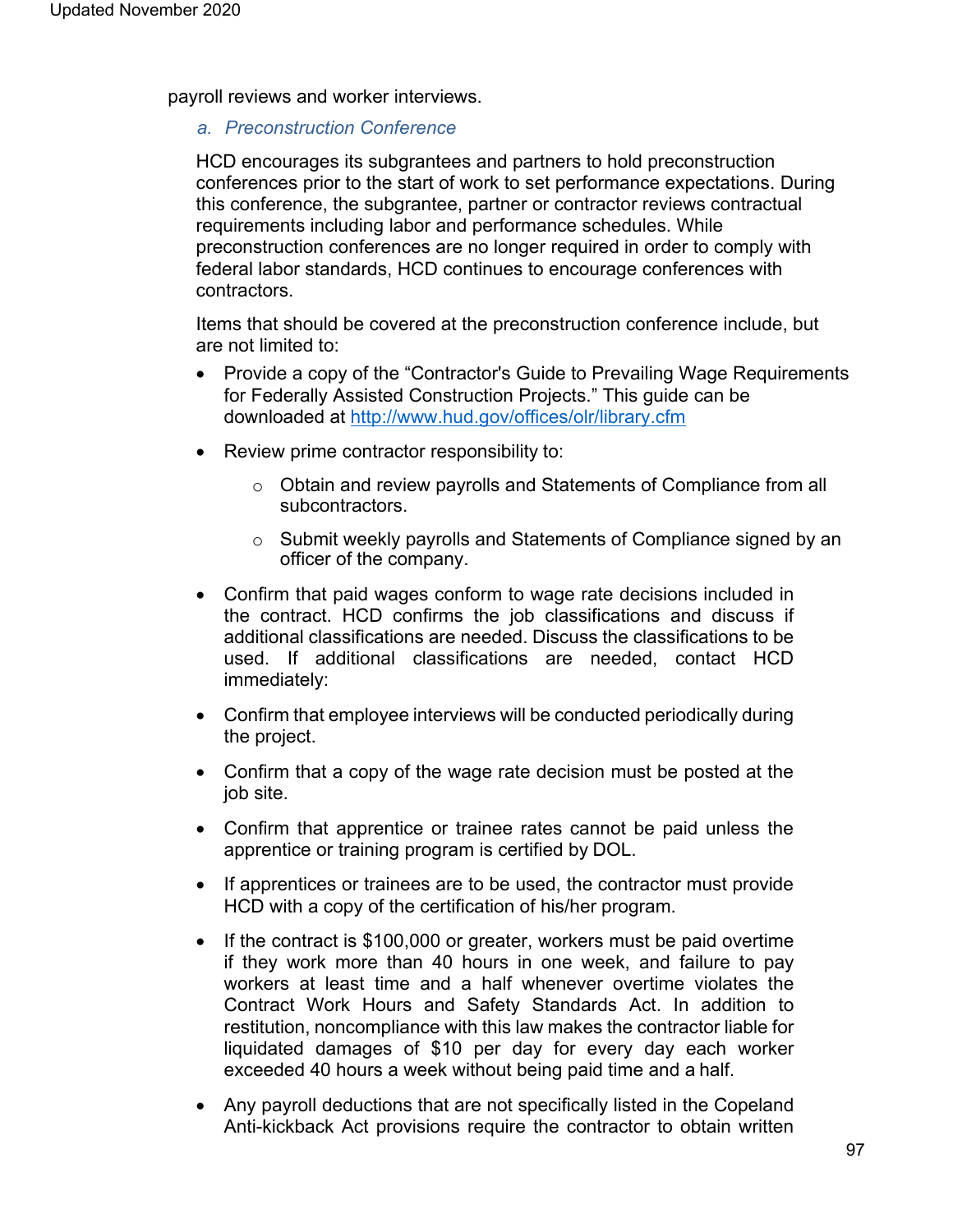permission of the employee prior to making the deductions. Unspecified payroll deductions are a serious discrepancy and must be resolved prior to further contractor payments.

- Posters are required to be posted at the job site, such as the "Notice" to All Employees Working on Federal or Federally Financed Construction Projects." These posters and others that are available at: <http://www.dol.gov/whd/regs/compliance/posters/fedprojc.pdf>
- Confirm with the contractor that HCD and its subgrantee will conduct compliance monitoring throughout the duration of the project and that discrepancies and underpayments discovered as a result of compliance monitoring must be resolved prior to making further payment to the contractor. Provide an overview of labor standards provisions and confirm that labor standards and technical specifications are legally binding. Failure to pay specified wages will result in contractor payments being withheld until all such discrepancies are resolved and potentially restitution, liquidated damages and/or recommendation for debarment.
- *b. Notice to Proceed*

Upon contract execution and completion of the preconstruction conference, subgrantee issues a Notice to Proceed to the prime/general contractor to begin performance of the work. The Notice to Proceed establishes the construction start date and the scheduled completion date and provides the basis for assessing liquidated damages. The construction period and basis for assessing liquidated damages must be consistent with those sections of the contract documents.

#### *c. Payroll Review*

Once construction is underway, the prime/general contractor must complete weekly payroll reports for his employees and sign the Statement of Compliance. The prime/general contractor must also obtain weekly payrolls (including signed Statements of Compliance) from all subcontractors as they work on the project.

The prime/general contractor must submit certified payroll reports to HCD within a reasonable timeframe to ensure compliance, which is typically no more than ten working days, following the end of the payroll period.

The HUD payroll form (WH-347) does not have to be used but alternative payroll documentation must include the same elements in order to determine compliance with applicable regulations. The Statement of Compliance must be completed and signed by an authorized representative of the company and submitted in conjunction with the payroll form (or alternate equivalent payroll documentation). The subgrantee labor standards officer is responsible for ensuring accurate forms are used and completed in a timely fashion. For service contract, the USFS does not do weekly payroll reviews, per the Service Contract Act.

The prime contractor is responsible for the full compliance of all subcontractors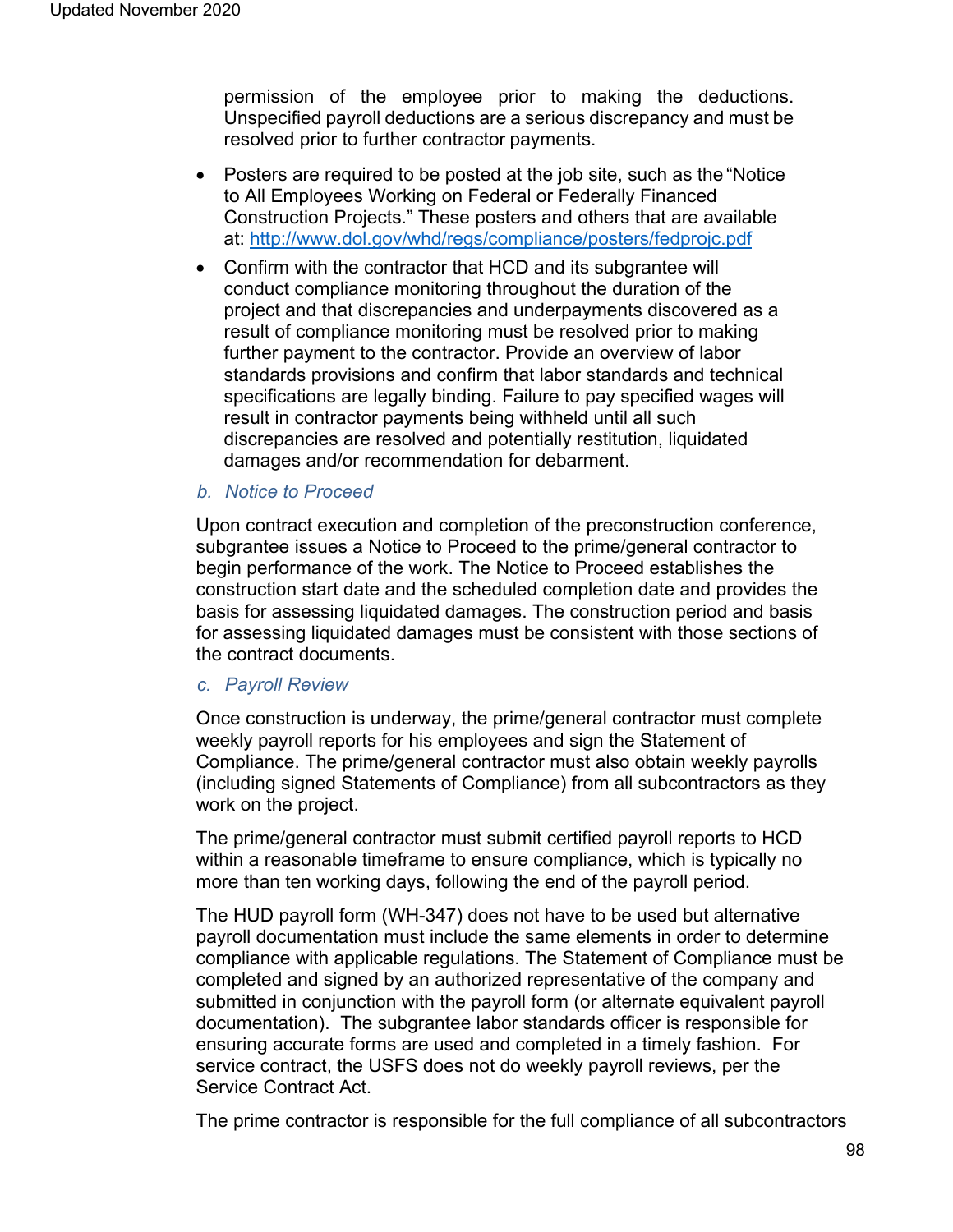on the project and is held accountable for any wage restitution that may be necessary. This includes restitution for underpayments and liquidated damages that may be assessed for overtime violations. The general contractor must review payroll documentation to ensure there are no discrepancies or underpayments.

HCD requires subgrantees have a qualified labor standards officer to review weekly payroll reports and ensure workers are being paid no less than the prevailing Davis Bacon wages, that there are no unalloyed withholdings, and that there are no other falsifications. Items to be spot checked include:

- The correct classification of workers.
- A comparison between the classification and the wage determination to determine whether the rate of pay is at least equal to the rate required by the determination.
- A review to ensure that work by an employee in excess of 40 hours per week is being compensated for, at rates not less than one and one-half times the basic rate of pay.
- Review of deductions for any non-permissible deductions.
- The Statement of Compliance has been signed by the owner or an officer of the firm.

Discrepancies and/or falsification indicators must be reported to HUD and DOL on quarterly reports, along with the steps being taken by subgrantee and HCD to resolve the discrepancies. Where underpayments of wages have occurred, subgrantees are responsible to make sure the correct wages are paid, and that the employer is required to pay wage restitution to the affected employees. HCD will be monitoring the subgrantee work to ensure proper oversite and review of contractor documents is taking place. Wage restitution must be paid promptly in the full amounts due, less permissible and authorized deductions. HCD should contact HUD immediately for assistance if a violation occurs.

# *d. On site Interviews*

The labor standards requirements include periodically conducting job site interviews with workers. The purpose of the interviews is to capture observations of the work being performed and to get direct information from the laborers and mechanics on the job as to the hours they work, the type of work they perform, and the wage they receive.

HCD requires subgrantee labor standards officer to conduct interviews throughout the course of construction and include a sufficient sample of job classifications represented on the job, as well as workers from various companies to allow for a reasonable judgment as to compliance. USFS service contracts do not require employee interviews, per the Service Contract Act.

HCD requires subgrantees to use HUD's Record of Employee Interview form (HUD-11) for onsite interviews. The form can be found at: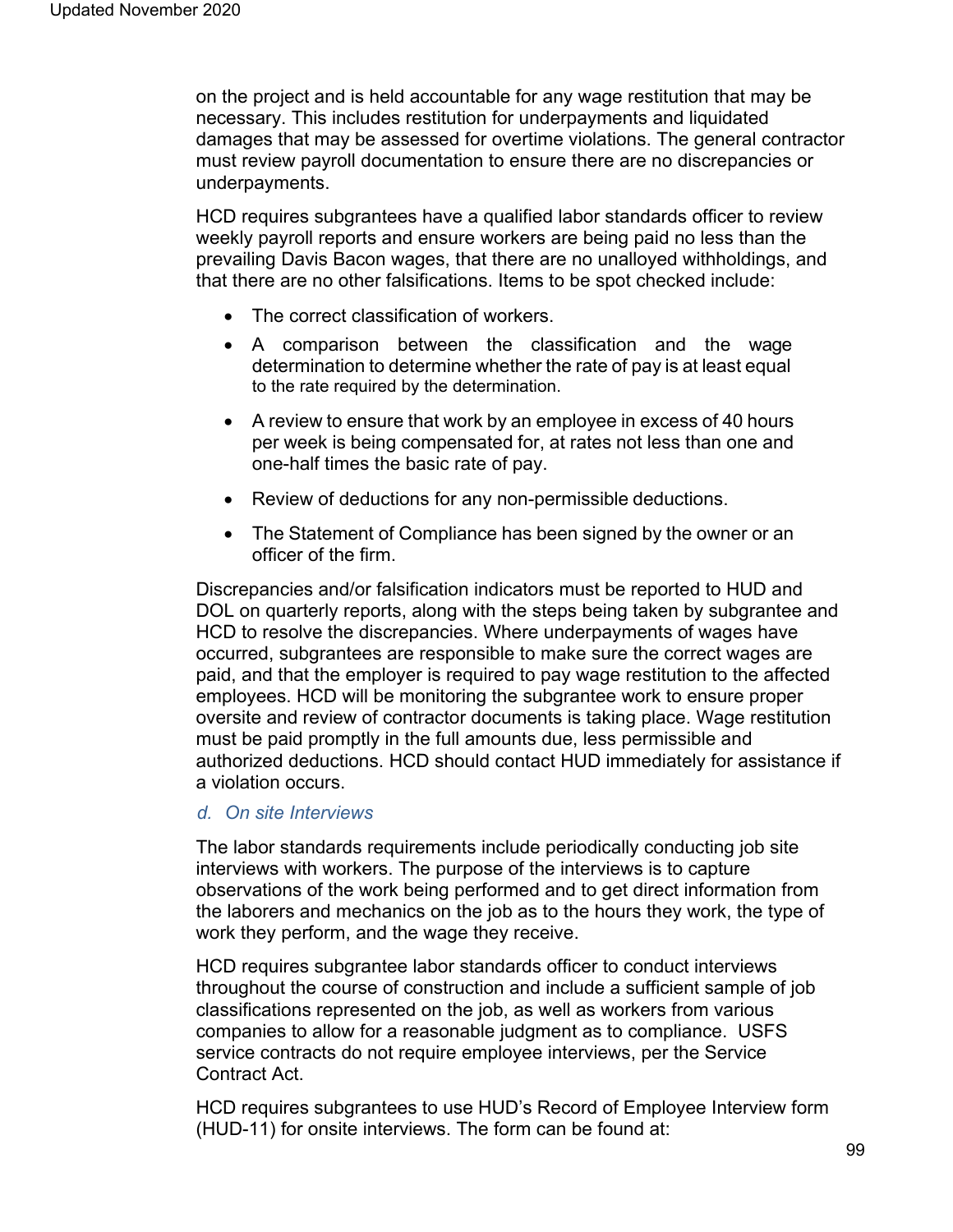[https://files.hudexchange.info/resources/documents/HUD-Form-11-Record-of-](https://files.hudexchange.info/resources/documents/HUD-Form-11-Record-of-Employee-Interview.pdf)[Employee-Interview.pdf](https://files.hudexchange.info/resources/documents/HUD-Form-11-Record-of-Employee-Interview.pdf)

A Spanish language version of the form can also be found at:

[https://www.hudexchange.info/resource/2488/hud-form-11-sp-spanish](https://www.hudexchange.info/resource/2488/hud-form-11-sp-spanish-version-record-of-employee-interview/)[version-record-of-employee-interview/](https://www.hudexchange.info/resource/2488/hud-form-11-sp-spanish-version-record-of-employee-interview/)

Interviews follow the below guidelines:

- Interviews are conducted on the job site and privately (this is a one on one process).
- The interviewer observes the duties of workers before initiating interviews. Employees of both the prime contractor and subcontractors are interviewed.
- To initiate the interview, the authorized person shall:
	- o Properly identify himself/herself.
	- o Clearly state the purpose of interview.
	- o Advise the worker that information given is confidential, and his/her identity will be disclosed to the employer only with the employee's written permission.
- When conducting employee interviews, the interviewer pays particular attention to:
	- o The employee's full name.
	- o The employee's permanent mailing address.
	- o The last date the employee worked on that project and number of hours worked on that day. The interviewer should make it clear that these questions relate solely to work on the project and no other work.
- The employee's hourly rate of pay, to determine if the worker is being paid at least the minimum required by the wage decision. The interviewer ensures the worker is not quoting their net hourly rate or "take home" pay
	- $\circ$  If it appears the individual may be underpaid, the interviewer closely questions the worker by asking for any records and arranging to re-interview the employee.
- Enter the worker's statement of his/her classification
- Observe duties and tools used:
	- o If worker's statements and observations made by the interviewer indicate the individual is performing duties conforming to classification, indicate this on the Record of Employee Interview form.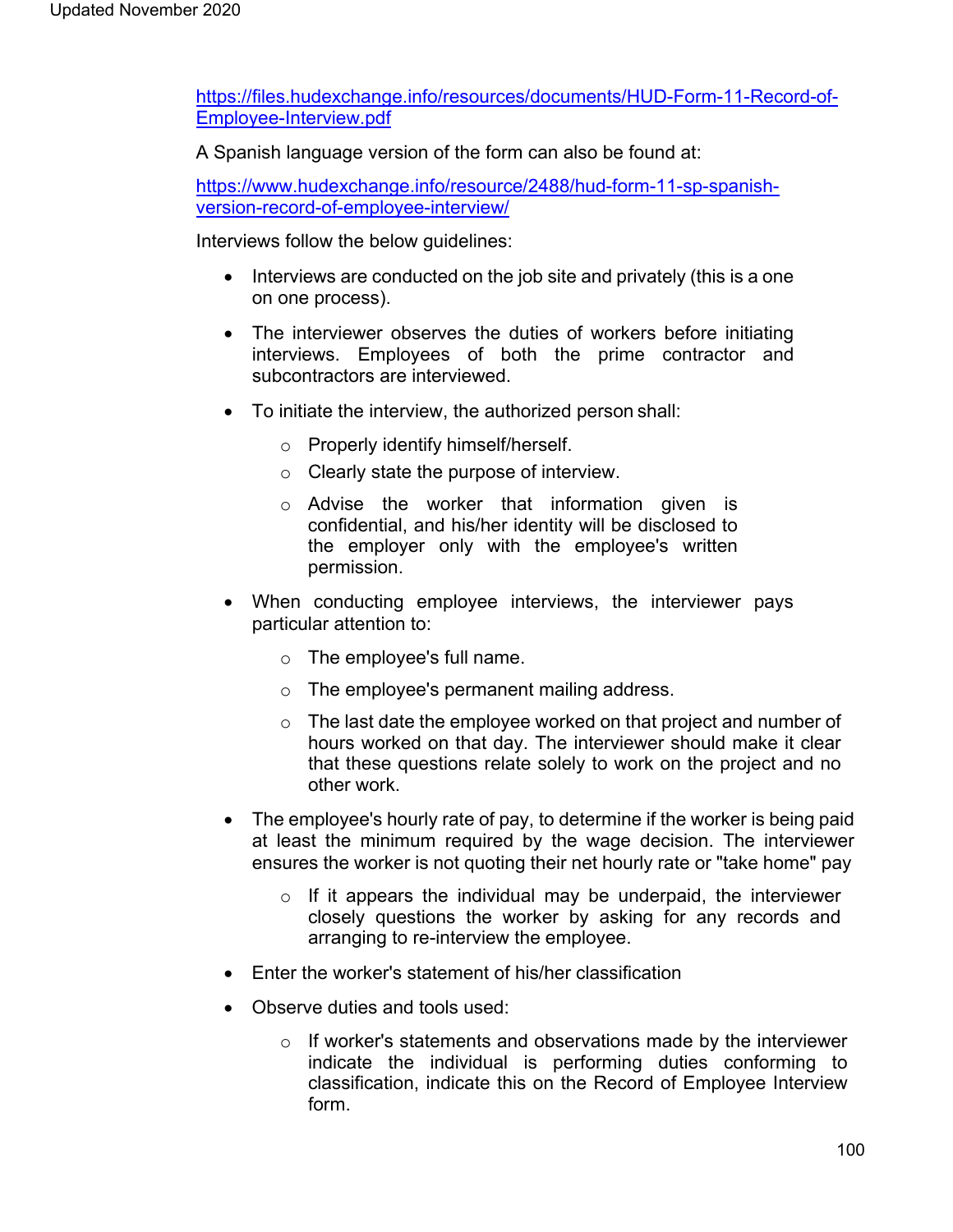- o If there are discrepancies, detailed statements are necessary.
- Enter any necessary comments.
- Enter interview date.

The HUD-11 form must be compared to the corresponding contractor and subcontractor payroll information.

- If no discrepancies appear, "None" should be written in the comment space of the Record of Employee Interview form and it should be signed by the appropriate person, labor standards officer or their designee.
- If discrepancies do appear, appropriate action should be initiated. When necessary action has been completed, the results must be noted on the interview form.

If there are wage complaints, the interviewer should complete the Federal Labor Standards Complaint Intake Form (HUD Form 4731) at:

https:/[/www.hudexchange.info/resources/documents/HUD-Form-4731-](http://www.hudexchange.info/resources/documents/HUD-Form-4731-) Complaint-Intake-Form.pdf , investigate the complaint and resolve as able. If there are outstanding issues, consult the Department of Labor for clarification.

### *e. Progress Payments*

HCD requires subgrantees to review labor standards documents as part of processing contractor requests for payment during construction and ensures compliance by confirming:

- All weekly payrolls and Statements of Compliance have been received, reviewed and any discrepancies resolved.
- Employee interviews have been conducted as necessary, checked against payrolls and the wage rate decisions, and all discrepancies corrected.

Although retainage for labor standards is not a requirement, it is common practice to maintain 10 percent retainage from each payment until all construction work is done and notice of completion is filed for release of liens. Before final payment of 10% retention funds, the subgrantee can justify withholding some or all of these funds to ensure required restitution payments are made.

# *f. Final Payment*

When construction work has been completed, the contractor submits a final request for payment. Before making final payment, subgrantee and HCD must ensure that:

- All weekly payrolls and Statements of Compliance have been received and any discrepancies have been resolved.
- All discrepancies identified through job site interviews have been resolved.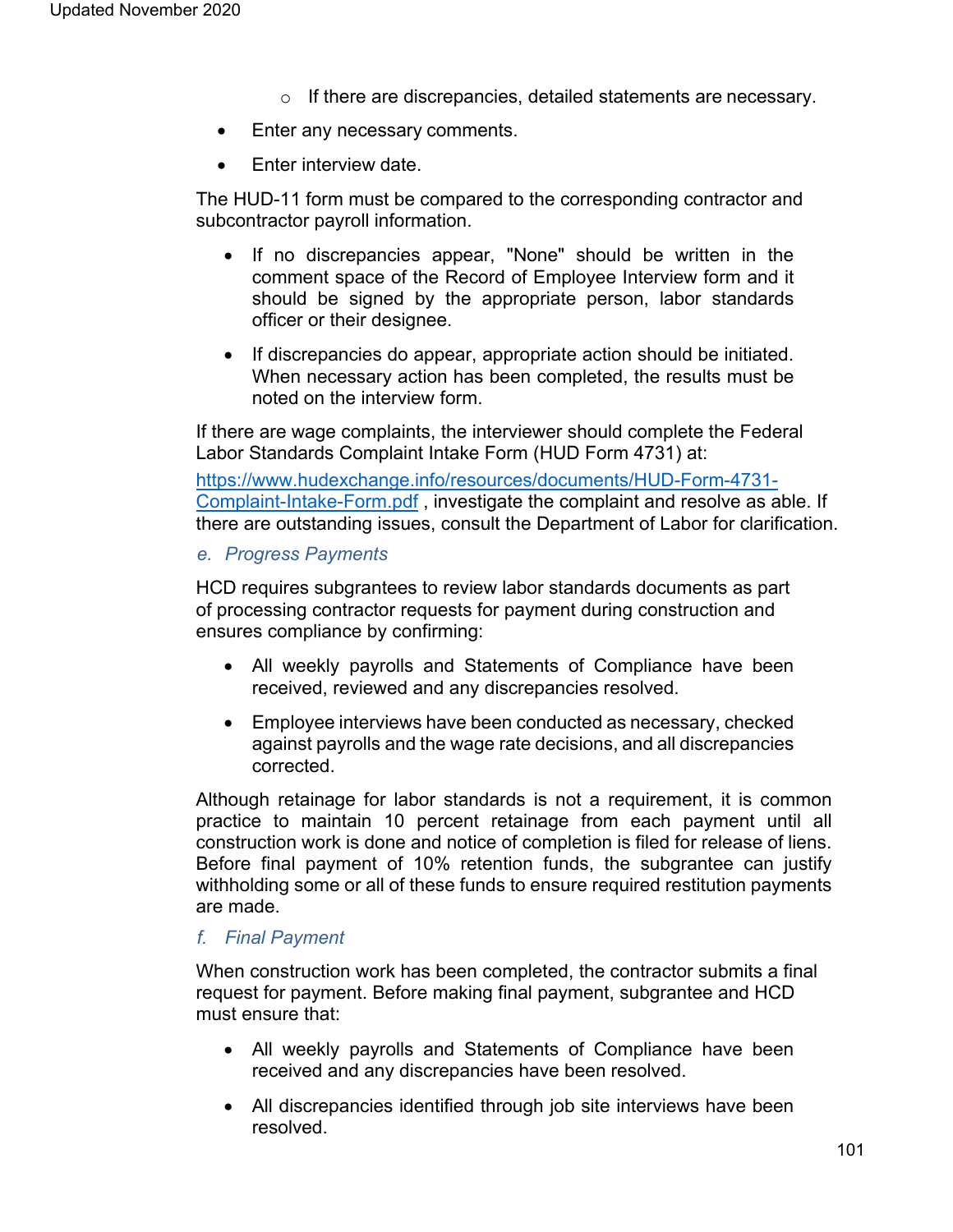• All files are complete.

### 2. Restitution for Underpayment of Wages

Where underpayments of wages have occurred, the employer is required to pay wage restitution to the affected employees. Wage restitution must be paid promptly in the full amounts due, less permissible and authorized deductions.

Subgrantees must notify the prime contractor in writing, of any underpayments that are found during payroll or other reviews. The notification will also be sent to HCD. The notice shall describe the underpayments and provide instructions for computing and documenting the restitution to be paid. The prime contractor is allowed 30 days to correct the underpayments.

The employer is required to report the restitution paid on a corrected certified payroll. The correction payroll reflects the period for which restitution is due (e.g. payrolls #1 through #6; or a beginning date and ending date). The correction payroll must list:

- Each employee to whom restitution is due and their work classification.
- The total number of work hours.
- The adjustment wage rate (the difference between the requiredwage rate and the wage rate paid).
- The gross amount of restitution due.
- Deductions.
- The net amount to be paid.

A signed Statement of Compliance must be attached to the corrected payroll form. Each employee who has received restitution should sign the corrected payroll, as evidence of their receipt of the payments.

Subgrantees and HCD will review the corrected payroll to ensure that full restitution was paid. The prime contractor shall be notified in writing of any discrepancies and will be required to make additional payments, if needed. Additional payments must be documented on a supplemental correction payroll within 30 days.

Sometimes, wage restitution cannot be paid to an affected employee because, for example, the employee has moved and can't be located. In these cases, at the end of the project the prime contractor is required to place in a deposit or escrow account an amount equal to the total amount of restitution that could not be paid because the employee(s) could not be located. HCD may require subgrantees to continue to attempt to locate the unfound workers for three years after the completion of the project if feasible. After three years, or at grant closeout any amount remaining in the account for unfound workers is forwarded to HUD.

Additional information is available from HUD on disputes, withholding, deposits and escrow accounts in the publication "Making Davis Bacon Work: A Contractor's Guide to Prevailing Wage Requirements for Federally Assisted Construction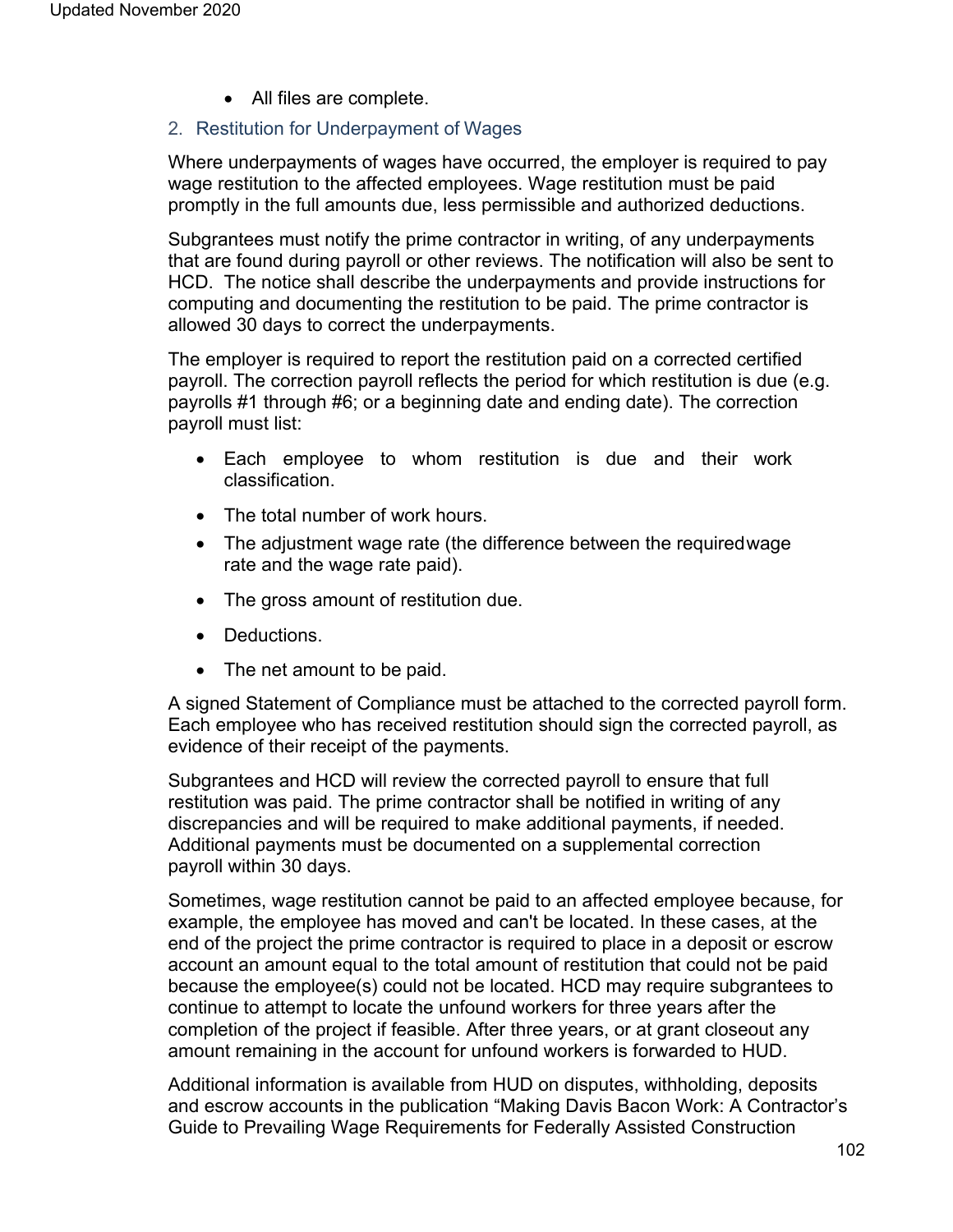### Projects."

- 3. Documentation & Reporting Requirements
	- *a. Documentation*

The County of Tuolumne, USFS and RCAC assume the role of responsible entity for labor compliance and HCD does not have the responsibility of maintaining the file of record of these projects. For RCAC, HCD acts as responsible entity and is required to maintain documentation to demonstrate compliance with labor standard requirements. Each responsible entity is must have complete records of labor standards compliance including, but not limited to:

- Bid and contract documents with the labor standards clause and wage decision.
- Payroll forms from the contractor and subcontractors, including signed statements of compliance.
- Documentation of on-site job interviews and review of the corresponding payroll to detect any discrepancies.
- Documentation of investigations and resolutions to issues that may have arisen (e.g., payments to workers for underpayments of wages or overtime).
- Enforcement reports.

Labor standards compliance documents contain highly sensitive and confidential information; therefore, it is critical to carefully guard this sensitive information so that the person(s) for whom the information has been collected is not unduly exposed to financial or personal risk.

HCD and subgrantees will preserve and retain standard compliance documents for a period of five years following the completion of work. HCD and subgrantees follow the guidelines outlined in Labor Relations Letter 2006- 02, to minimize risk of improper and/or unnecessary disclosure. Guidelines include:

- Always keep sensitive materials secret (in locked file cabinet, not left in areas accessible to the public).
- Do not include Social Security Numbers on documents and records unless it is absolutely necessary.
- Do not disclose the identity of any informant unless it is necessary and only if authorized by the informant.
- Dispose of documents and records containing sensitive information responsibly.
- 4. Reporting

Subgrantees report to HCD twice per year on all construction and service contracts that trigger labor standards. HCD in turn reports to HUD on all covered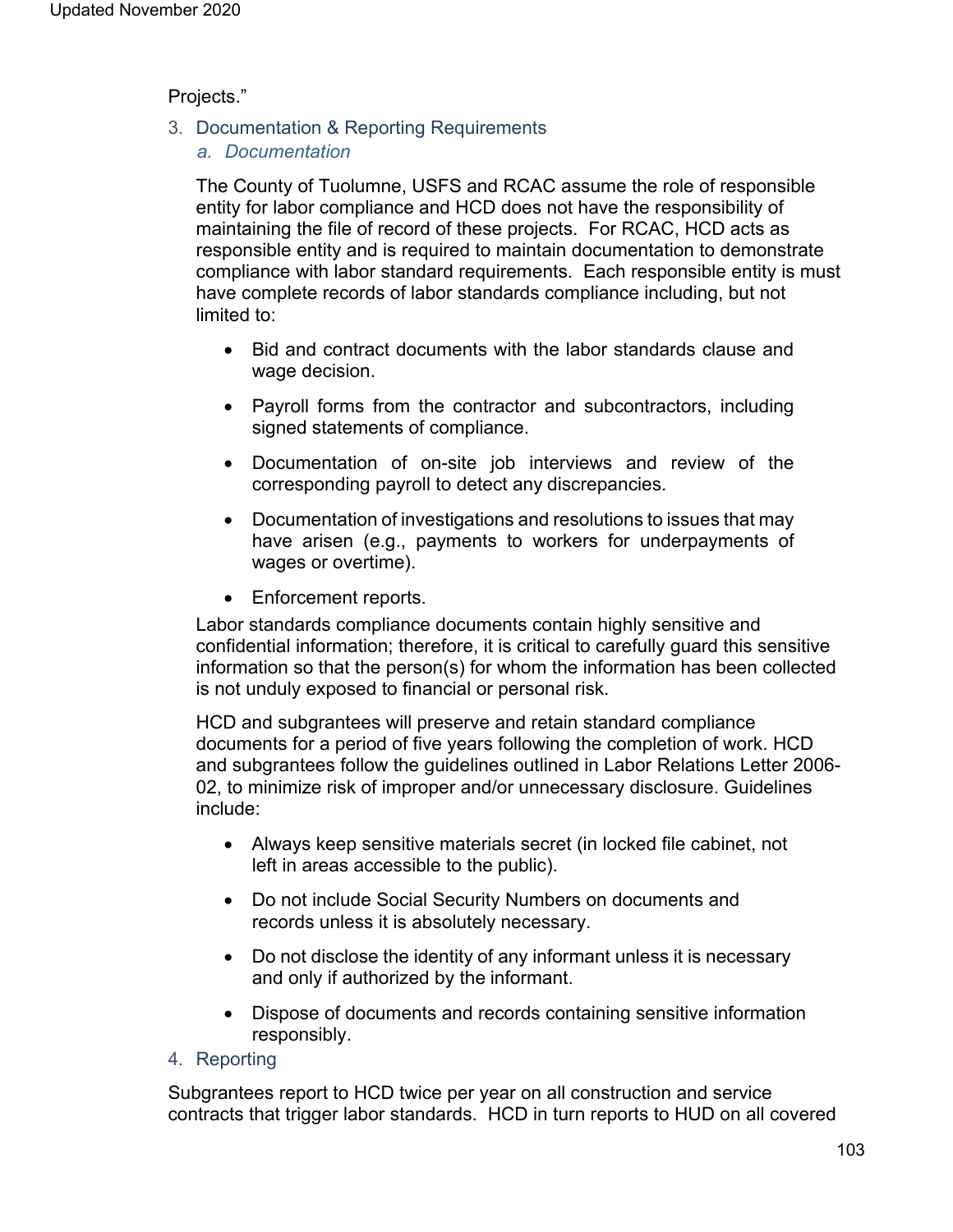contracts awarded and, on all enforcement, actions taken every six months. HUD collects the semiannual labor reports from HCD and other grantees and compiles a comprehensive report to DOL covering all the Davis Bacon construction activity during that period.

Semiannual labor reports are due to HUD in April and October. HCD coordinates with subgrantees to collect these reports in a reasonable time frame for compiling and submission to HUD. Labor Standards Report forms are provided by HCD to all subgrantees with this reporting requirement. Force account labor

Force account labor occurs when subgrantees use their own workforce to complete construction of a CDBG NDR project funded through HCD. Subgrantees must justify the use of force account labor by demonstrating that this labor is cost effective and that qualified personnel are available to accomplish the work. If force account workis proposed, then subgrantees must submit a force account checklist to the GMR for review and written approval prior to starting any work. Reimbursement of force account work is done on staff time and supplies only. No equipment purchase is allowed under force account. Subgrantees that proceed without prior approval risk disallowance of all incurred costs.

# 31. Equal Employment Opportunity

DOL Executive Order 11246, Equal Employment Opportunity, as amended, prohibits federal contractors and federally assisted construction contractors and subcontractors who do over \$10,000 in government business in one year from discriminating in employment decisions on the basis of race, color, religion, sex, sexual orientation, gender identity or national origin. The Executive Order also requires government contractors to take affirmative action to ensure that equal opportunity is provided in all aspects of their employment.<sup>3</sup> This regulation is adhered to within HCD programs.

HCD, its subgrantees, and vendors must take actions to ensure that no person or group is denied benefits such as employment, training, housing, and contracts generated by the NDR activity. As the project progresses, HCD:

- Monitors the extent to which protected groups are participating in and receiving benefits from the NDR activity.
- Takes necessary actions to ensure that members of the protected groups have equal access to any information, related services, job opportunities and training associated with the project.
- Maintains records of final project beneficiaries by race, ethnicity, and sex and include this information in the Project Completion Report.
- Exercises nondiscrimination in the decision-making process for all elements of an NDR project.
- Includes Equal Employment Opportunity ("EEO") Provisions in Construction Contracts.

Subgrantees are required to include applicable equal opportunity provisions and certifications in the bid packages and contracts. These are included in the Sample Bid Package. A list of guidelines for construction contractors regarding equal opportunity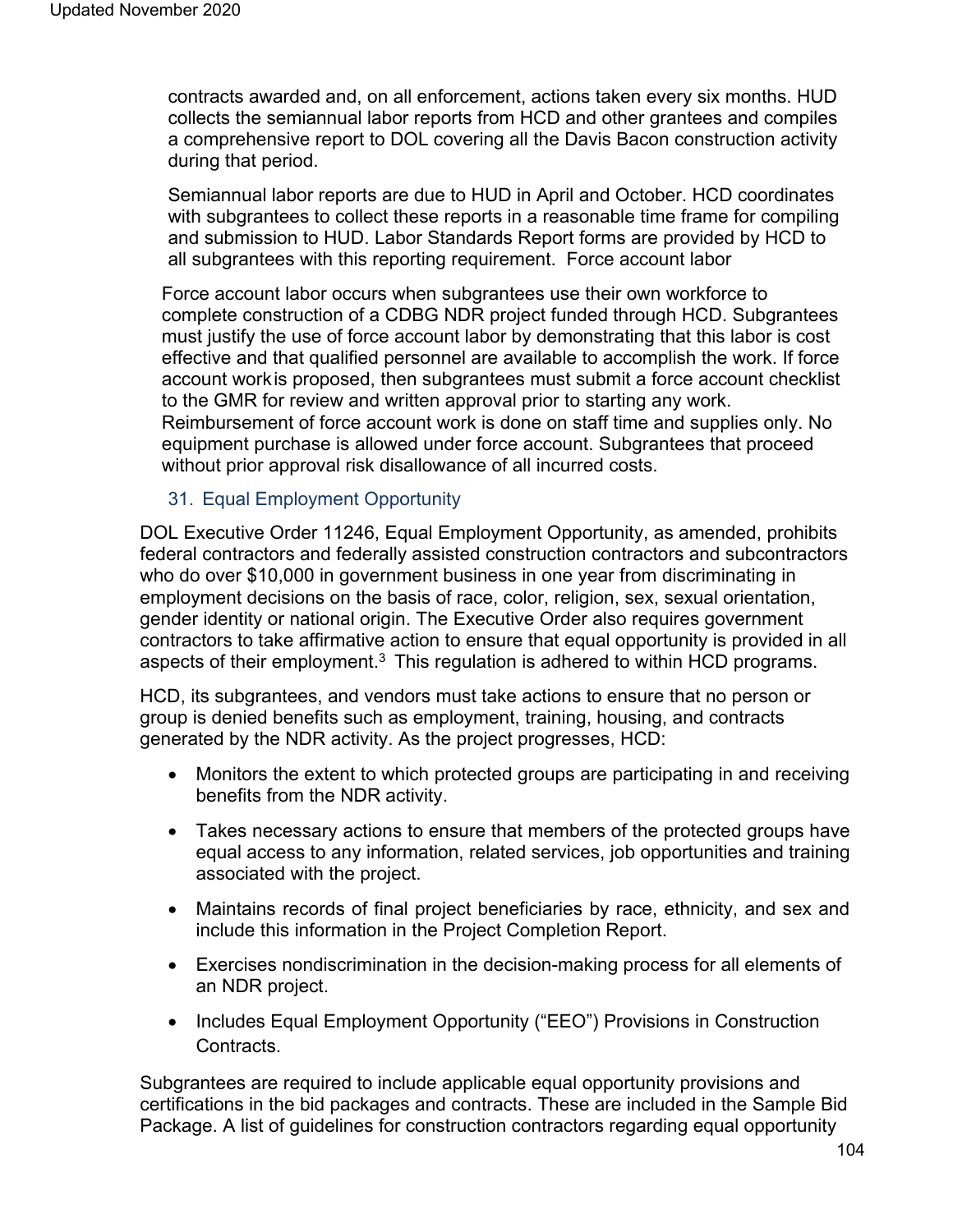is included as Equal Opportunity Guidelines for Construction Contractors. These guidelines should be discussed with the construction contractor during the preconstruction conference.

Every contract over ten thousand dollars (\$10,000) shall include or incorporate by reference the following provisions:

- The contractor will not discriminate against any employee or applicant for employment because of race, religion, color, sex, disability or national origin, except where religion, sex or national origin is a bona fide occupational qualification reasonably necessary to the normal operation of the contractor. The contractor agrees to post in conspicuous places, available to employees and applicants for employment, notices setting forth the provisions of this nondiscrimination clause.
- The contractor, in all solicitations or advertisements for employees placed by or on behalf of the contractor, will state that such contractor is an equal opportunity employer.
- Notices, advertisements, and solicitations placed in accordance with federal law, rule, or regulation shall be deemed sufficient for the purpose of meeting the requirements of this section.

3 41 CFR §60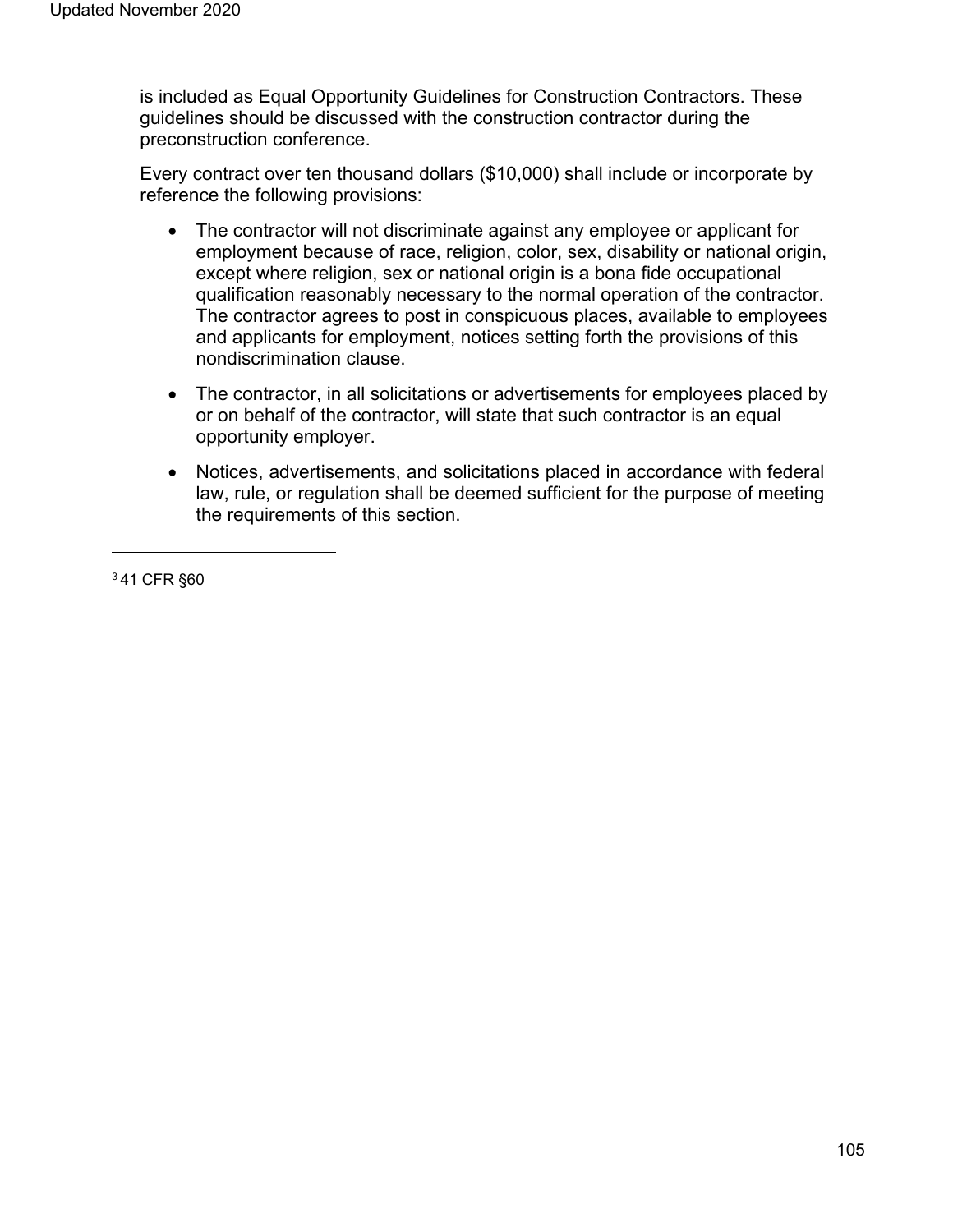The contractor will include the provisions of the foregoing paragraphs in every subcontract or purchase order of over ten thousand dollars (\$10,000.00), so that the provisions will be binding upon each subcontractor or vendor.

*Note: Noncompliance with HUD's regulations in 24 CFR §135 may result in actions to correct deficiencies identified, sanctions, debarment and/or suspension and limited denial of participation.*

# 32.Minority and Women Business Enterprise

HCD and subgrantees, except for USFS, must comply with WBE/MBE standards and seek to meet the set goals for hiring these entities. USFS is not required to comply with MBE/WBE requirements because they are a federal entity. Minority Business Enterprises (MBEs) are entities that are at least 51 percent owned and/or controlled by a socially and economically disadvantaged individual as described by Title X of the Clean Air Act Amendments of 1990 (42 U.S.C. 7601 note), and Public Law 102- 389 (42 U.S.C. 4370d), respectively.

Women's Business Enterprises (WBEs) are entities that are at least 51 percent owned and/or controlled by women (under the ten percent and eight percent statutes).

2 CFR part 200.321 requires all nonfederal entities such as HCD and its subgrantees to take all reasonable good faith affirmative steps to ensure that all subgrantees, contractors, subcontractors, and/or developers funded in whole or in part with HUD CDBG NDR funds ensure that contracts and other economic opportunities are directed to small and minority firms, women's business enterprise, and labor surplus area firms when possible. Affirmative steps include:

- 1) Placing qualified small and minority businesses and women's business enterprises on solicitation lists.
- 2) Assuring that small and minority businesses, and women's business enterprises are solicited whenever they are potential sources.
- 3) Dividing total requirements, when economically feasible, into smaller tasks or quantities to permit maximum participation by small and minority businesses, and women's business enterprises.
- 4) Establishing delivery schedules, where the requirement permits, which encourage participation by small and minority businesses, and women's business enterprises.
- 5) Using the services and assistance, as appropriate, of such organizations as the Small Business Administration and the Minority Business Development Agency of the Department of Commerce.
- 6) Requiring the prime contractor, if subcontracts are to be let, to take the affirmative steps listed in paragraphs (1) through (5) above.

Each subgrantee must have sufficient documentation to show a good faith, comprehensive and continuing M/WBE outreach process, which may include: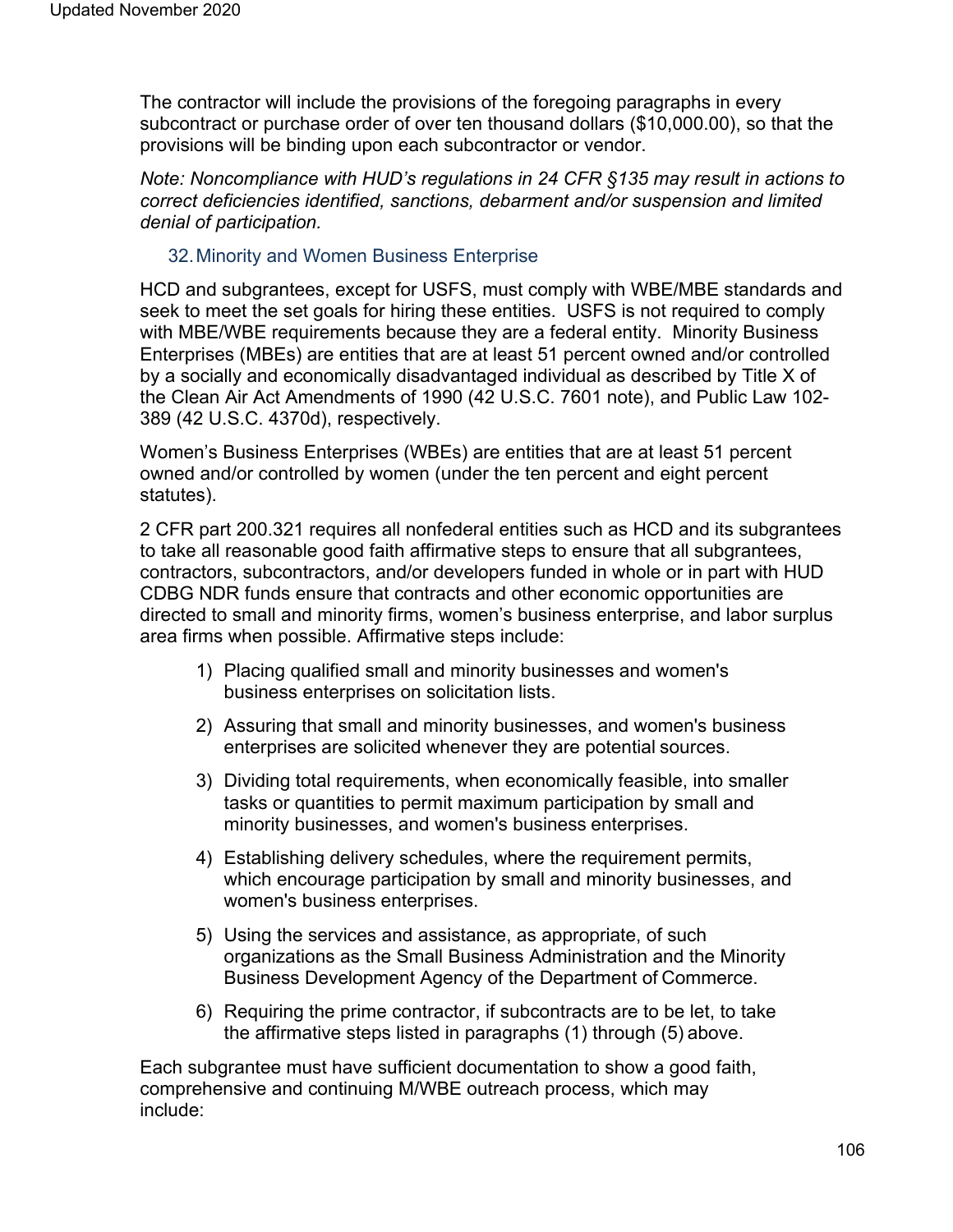- Supported statement of public policy and commitment, published in the print media of the widest local circulation.
- Support from an office and/or a key, ranking staff person with oversight responsibilities and access to the chief elected official.
- Utilization of all available and appropriate public and private sector local resources.

To ensure inclusion of entities owned by minorities and women, to the maximum extent possible, HCD and subgrantees may:

- Develops a systematic method for identifying and maintaining an inventory of certified M/WBEs, their capabilities, services, supplies and/or products.
- Utilizes the local media, electronic and print, to market and promote contract and business opportunities for DBEs, MBEs and WBEs.
- Develops informational and documentary materials (fact sheets, program guides, procurement forecasts, etc.) on contract/subcontract opportunities for DBEs, MBEs and WBEs.
- Develops procurement procedures that facilitate opportunities for DBEs, MBEs and WBEs to participate as vendors and suppliers of goods and services.
- Sponsors business opportunity related meetings, conferences, seminars, etc., with DBEs, MBEs and WBEs organizations.
- Maintains centralized records with statistical data on the utilization and participation of DBEs, MBEs and WBEs contractors/subcontractors in all HUD assisted program contracting activities.

### 33.Section 3

Section 3 of the Housing and Urban Development Act of 1968 (Section 3), as amended, requires that economic opportunities generated by HUD awards of \$250,000 annually to be targeted toward Section 3 residents and businesses. Section 3 eligible residents and businesses are located in the project area, Tuolumne County, and who are qualified as low and very low-income persons and businesses. Section 3 residents are those in the project area who live or reside in public or government assisted housing.

In accordance with Section 3, recipients of HUD funds being used for public construction projects are required, to the greatest extent feasible, to provide outreach to local Section 3 businesses as well as training and employment opportunities to Section 3residents so that contract opportunities and employment opportunities can be provided to Section 3 businesses and residents in the project area. Section 3 compliance does not apply to private construction contracting.

Although HCD complies with state procurement laws, it also follows Section 3 and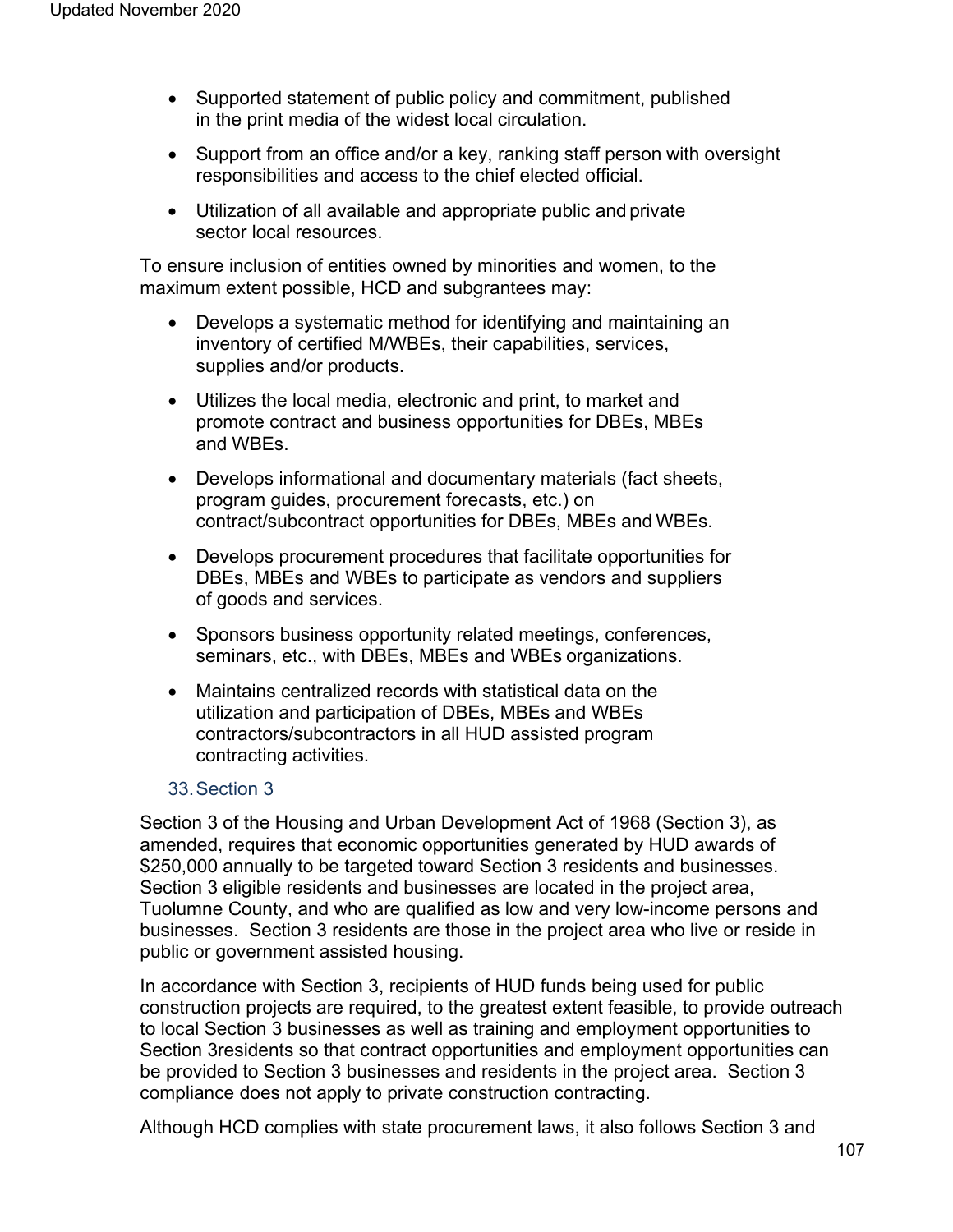requires Section 3 compliance from all its subgrantees. HCD and subgrantee actions include:

- Prepare, execute and utilize a Section 3 Plan.
- Designate a Section 3 Coordinator in the Plan.
- Take affirmative steps to follow the Section 3 Plan and document those efforts, which may include changing procurement policies to allow for giving priority to Section 3 businesses.
- Include the Section 3 Clause and the Contractor Certification of Efforts to Fully Comply with Employment and Training Provision of Section 3 in all public procurements, especially construction bid packets for contracts on NDR projects. Notify all bidders that adherence to Section 3 Plan will be required for contracts and subcontracts awarded that are in excess of \$100,000.

*Note: Noncompliance with HUD's regulations in 24 CFR §135 may result in actions to correct deficiencies identified, sanctions, debarment and/or suspension and limited denial of participation.*

# 34.Fair Housing

The Fair Housing Act requires HCD, subgrantees, and/or developers funded in whole or in part with HUD financial assistance in support of housing activities to certify that no person is excluded from participation in, denied the benefit of, or subjected to discrimination in any housing program or activity because of their age, race, color, creed, religion, familial status, national origin, sexual orientation, military status, sex, disability or marital status. HCD does not have any housing activities under CDBG-NDR HUD grant award.

HCD enforces the Fair Housing Act by ensuring that all subgrantees meet the applicable Fair Housing and Affirmative Marketing requirements and provide a marketing plan and report on compliance in accordance with the Fair Housing Act where applicable. The Affirmative Marketing Plan must be in compliance with applicable Fair Housing Laws and demonstrate how the subgrantee will affirmatively further fair housing throughout applicable HCD disaster recovery programs.

# 1. Affirmative Marketing

HCD does not have any housing activities under CDBG-NDR HUD grant award. For HUD grants that have housing activities, HCD requires subgrantees to adopt affirmative marketing procedures and requirements for all assisted housing with five or more units. Requirements and procedures include:

- Methods for informing the public, owners and potential tenants about fair housing laws and the jurisdiction's policies (for example, use of the Fair Housing logo or equal opportunity language).
- A description of what owners and/or the jurisdiction will do to affirmatively market housing assisted with CDBG NDR funds.
- A description of what owners and/or HCD will do to inform persons not likely to apply for housing without special outreach.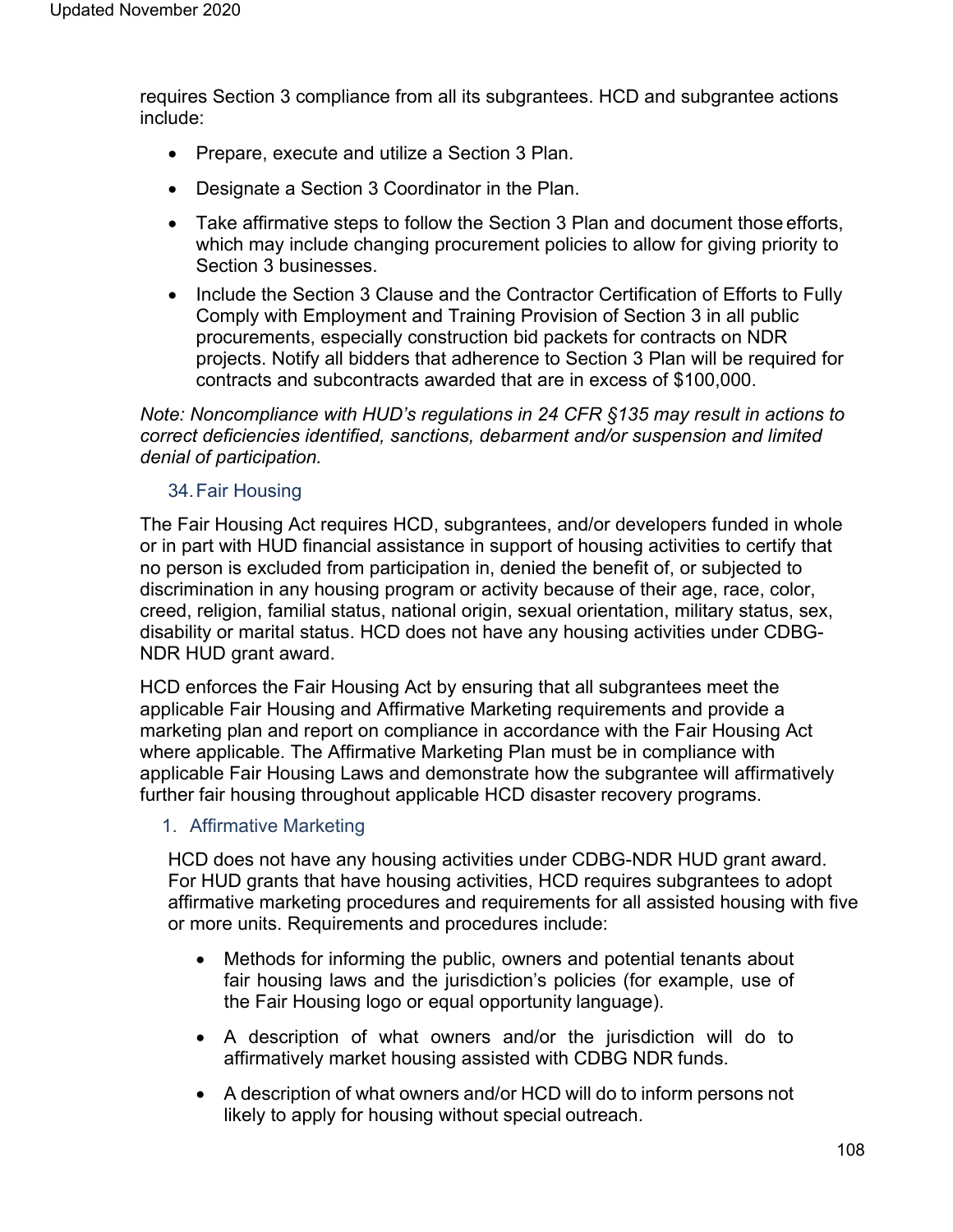- Maintenance of records to document actions taken to affirmatively market CDBG assisted units and to assess marketing effectiveness.
- Description of how efforts will be assessed and what corrective actions will be taken where requirements are not met.

HCD and subgrantees conduct activities that increase housing opportunities and affirmatively promote fair housing throughout the entire housing market at all income levels. These activities may include independent actions or cooperative ventures with housing related industries, such as mortgage lenders, home builders, and local nonprofits working in housing.

The Fair Housing Act provides that, in connection with the design and construction of multifamily housing, the public use and common areas must be accessible and usable by persons with handicaps, all doors must be designed to be wide enough for wheelchair access, and all premises should be of adaptive design (e.g., reinforcements within a bathroom to allow installation of grab bars).

For housing projects and activities, HCD and subgrantees ensure fair housing rules are followed in the provision of housing services and assistance. A Fair Housing Poster is displayed in a prominent place at any office where applications for assistance are being taken, and opportunities for purchase or rental, terms and conditions, advertising and marketing information, and availability of real estate services do not discriminate based on age, race, color, creed, religion, familial status, national origin, sexual orientation, military status, sex, disability or marital status.

Actions to ensure fair housing may include:

- Developing and implementing a fair housing resolution.
- Disseminating marketing information concerning housing services and activities through agencies and organizations that routinely provide services to protected groups.
- Evaluating criteria for selecting recipients of housing services or assistance for any discriminatory effect.
- Policies guiding the provisions of relocation housing and services for persons displaced by housing activities should be evaluated for discriminatory effect.
- Reviewing and revising legal documents used HCD and lending institutions to eliminate any discriminatory intent or practice.

## 35.Civil Rights

HCD and its subgrantees are required to comply with the Civil Rights requirements of Title I of the Housing and Community Development Act and the Fair Housing Law. Subgrantees must also demonstrate compliance with the following requirements contained in the Housing and Community Development Act. HCD, its subgrantees, and partners must comply with the following areas of the Civil Rights Act:

• Affirmative steps to promote fair and equal access to housing must be taken,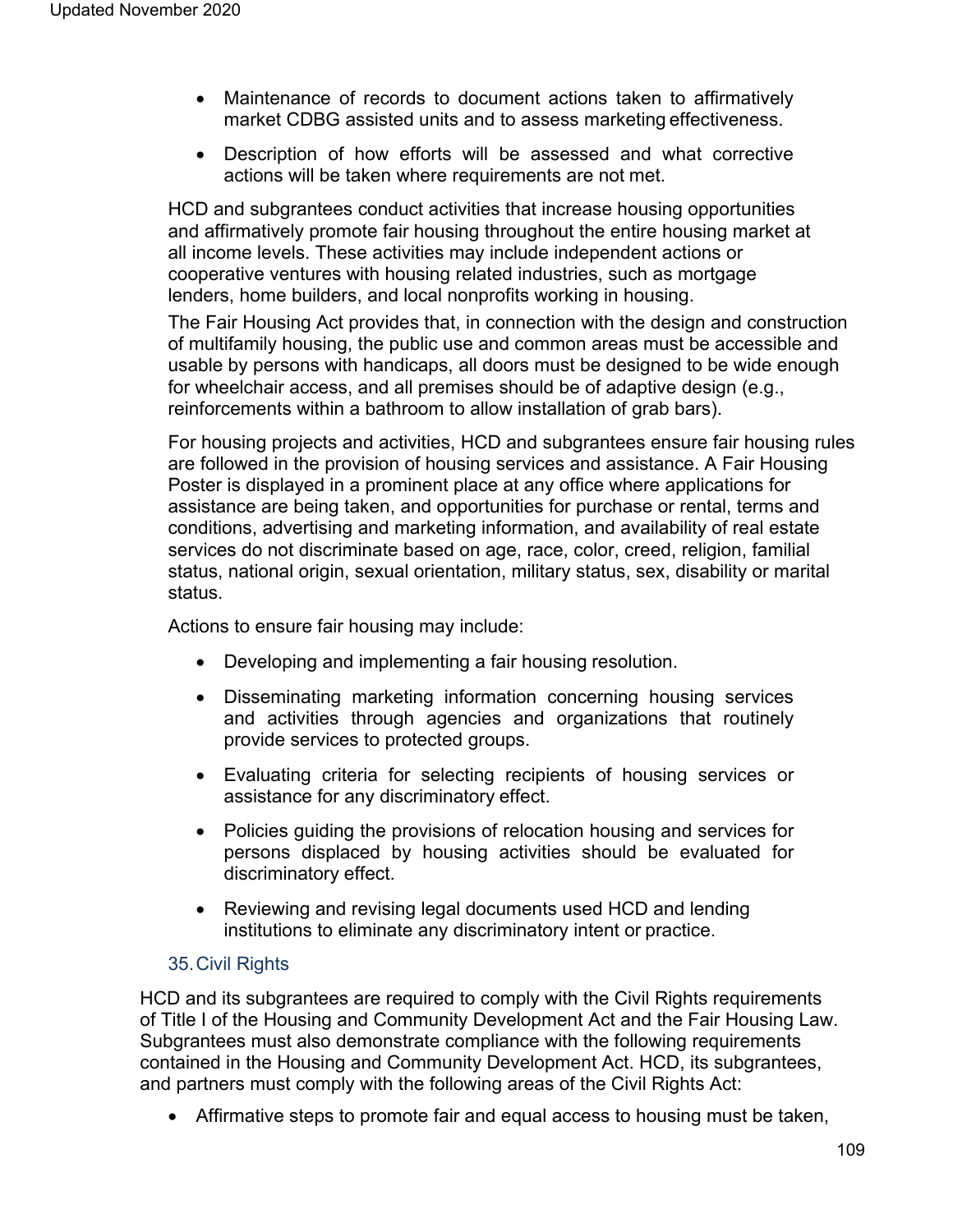regardless of the type of grant.

- Equal opportunities must be afforded to all persons.
- No person shall be excluded or denied program benefits on the basis of race, color, religion, sex, national origin, age or disability.
- Minority and female owned businesses must be informed of grant funded contracts. Affirmative steps must be taken to assure this occurs.
- To the greatest extent feasible, Section 3 residents and business concerns can be given preference in employment, training, and contracting, if allowed under current procurement standards.

## 36.Section 504 requirements

In accordance with Section 504 of the Housing and Rehabilitation Act of 1973 and 24 CFR §8, HCD and its subgrantees ensure that all programs are accessible to and usable by persons with disabilities. In addition, HCD does not discriminate based upon disability in employment. HCD has established policies and procedures within appropriate program manuals that it uses to monitor compliance of all covered programs, activities, or work performed by it subgrantees, or contractors. State law now requires the HCD webpage documents to be remediated for ADA compliance so they can be accessed and understood my all persons with disabilities.

HCD will ensure that all new public facilities constructed by any subgrantee are to be designed and constructed to be readily accessible to and usable by persons with disabilities. This includes compliance with Americans Disability Act and Section 504 compliance, which ever has a higher standard.

## 37.Conflict of Interest

Conflict of interest requirements are dictated by HUD as well as California State and local law. California's conflict of interest standards of conduct applies to all procurement activities, while all non-procurement activities (acquisition and disposition of property, direct assistance to individuals, businesses) are subject to HUD requirements described in 570.489(h).

The general rule is that persons acting on behalf of state or local government in a decision making role or who are in a position to gain inside information (and their family members) cannot obtain a financial interest or benefit from State CDBG funded activities. Prohibition ends one year after the decision-making person has left their position.

If HCD or a subgrantee requests an exception for state employees or agents, HUD would evaluate and decide the outcome. Factors to be included in exception requests and considered when evaluating them may include:

- Whether the exception would provide a significant cost benefit or essential degree of expertise that would otherwise be missing.
- Whether an opportunity was provided for open competitive bidding.
- Whether the person affected is a member of a group or class of low- or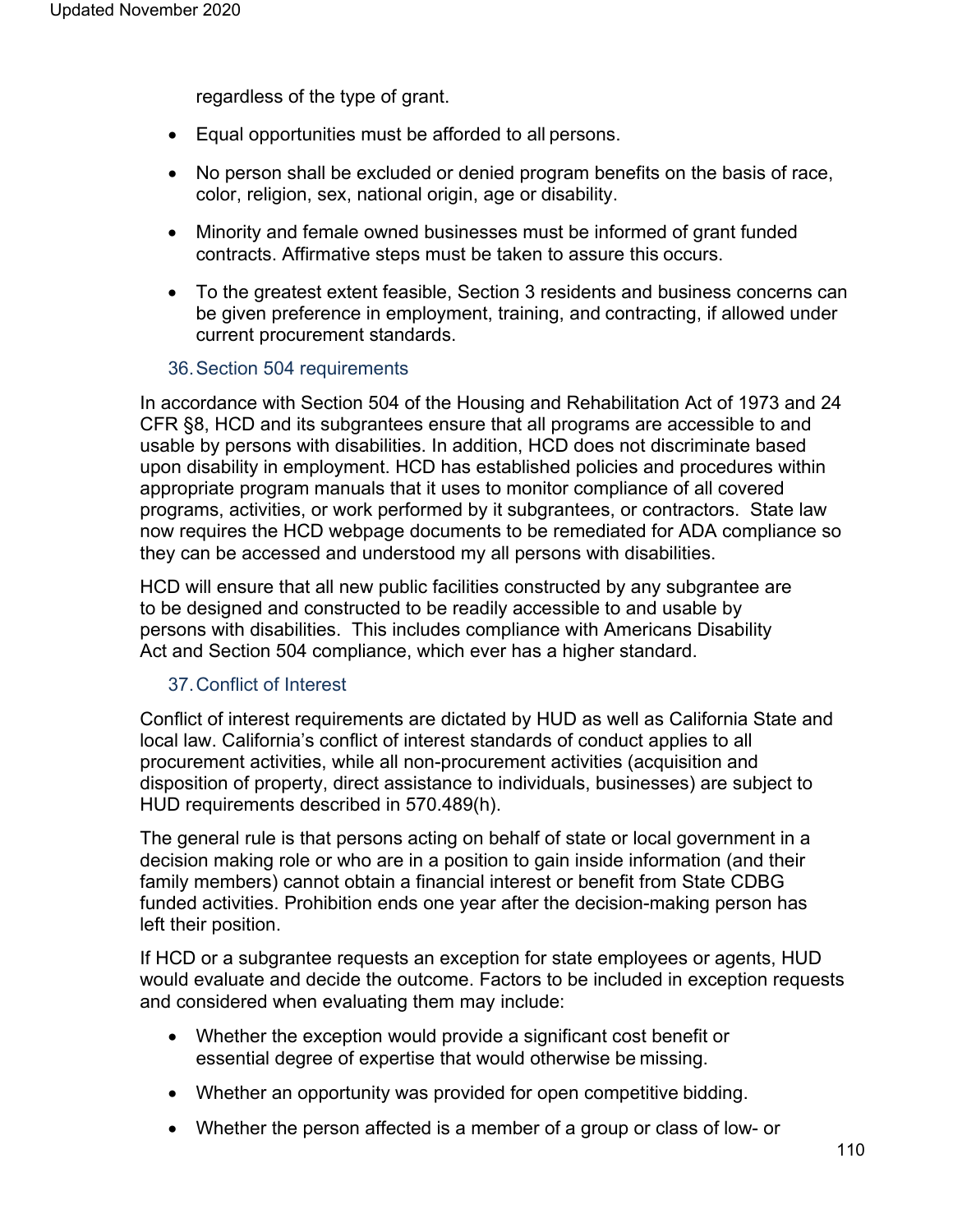moderate-income persons intended to be the beneficiaries, and the exception will allow the person to receive the same benefits as other members of the class.

- Whether the person has withdrawn from the role of decision maker.
- Whether the interest or benefit was present before the affected person became an employee, agent, contractor, officer, or elected official or appointed official of the state, or locality, or of any designated public agencies, or subgrantees which are receiving CDBG funds.
- Whether undue hardship will result to the State, HCD or affected person when weighed against the public interest.
- Any other relevant considerations.
- Request for exception must include public disclosure & attorney opinion that exception does not violate state or local law.

#### 38.Anti-lobbying

In accordance with 24 CFR §87, and as a recipient of CDBG NDR funding, HCD submits documentation to HUD that certifies:

- No CDBG NDR funds have been paid or will be paid, by or on behalf of HCD, to any person for influencing or attempting to influence an officer or employee of any agency, a Member of Congress, an officer or employee of Congress, or an employee of a Member of Congress in connection with the awarding of any federal contract, the making of any federal grant, the making of any federal loan, the entering into of any cooperative agreement, and the extension, continuation, renewal, amendment, or modification of any federal contract, grant, loan, or cooperative agreement.
- If non- CDBG NDR funds have been paid or will be paid to any person for influencing or attempting to influence an officer or employee of any agency, a Member of Congress, an officer or employee of Congress, or an employee of a Member of Congress in connection with this Federal contract, grant, loan, or cooperative agreement, HCD will complete and submit Standard Form-LLL, ["Disclosure Form to Report Lobbying,](https://www.gsa.gov/forms-library/disclosure-lobbying-activities)" in accordance with its instructions.
- HCD requires that the language of paragraph 1 and 2 of this anti lobbying section be included in the award documents for all subawards at all tiers (including subcontracts, subgrants, and contracts under grants, loans, and cooperative agreements) and that all subgrantees shall certify and disclose accordingly.

Any person who fails to file the required certification shall be subject to a civil penalty of not less than \$10,000 and not more than \$100,000 for each such failure.

39. Citizen Participation Requirements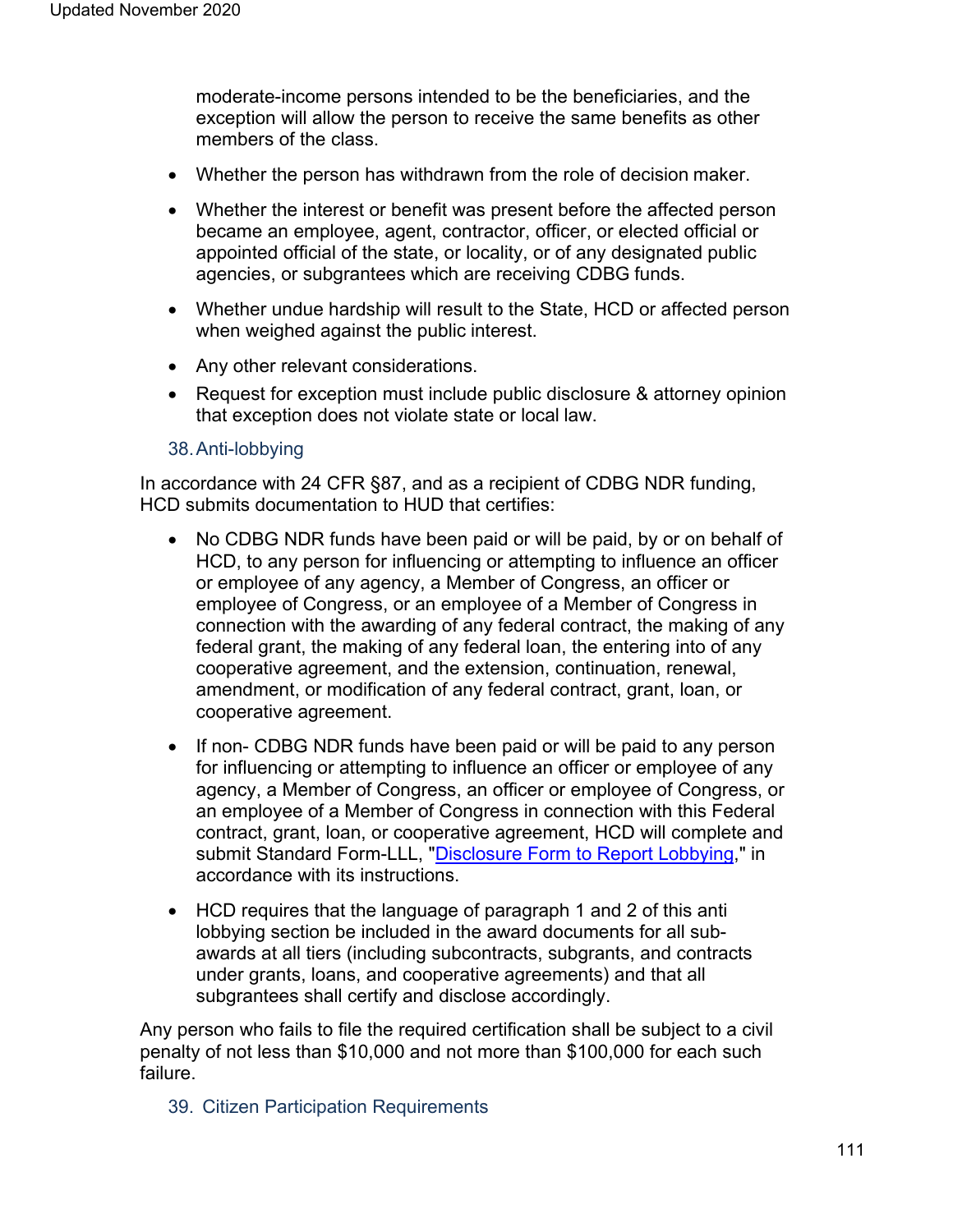HCD has Citizen Participation processes it uses for annual HUD reports, issuing new federal funding and for making programmatic changes to existing federal programs. HCD requires subgrantees who are implementing NDR activities to also have citizen participation plans or processes for keeping the local residents of the County informed of activity changes. CDBG NDR funds utilize a streamlined process for citizen participation to ensure a timely disbursement for disaster recovery grant funds. The citizen participation requirements found in of 42 U.S.C. 5304(a)(2) and (3), 42 U.S.C. 12707, 24 CFR

§570.486, §91.105(b) and (c), and §91.115(b) and (c), are waived for CDBG NDR funds only and replaced by the requirements below:

HCD maintains a NDR public webpage at all times, including:

- The grant application, Phase 1 and Phase 2
- The grant's Quarterly Performance Reports
- The grant's SA and consultant contracts
- The current Action Plan
- The current version of GAM

The CDBG NDR grant information is easily navigable from HCD's website homepage. Additional details related to maintaining a comprehensive public website are included below in Section XII, Part Q – Website Management.

HCD must conduct at least one public hearing for each substantial amendment to its Action Plan and provide at least 15 days for citizen comment and citizen access regarding the use of grant funds. Public comments are acceptable by electronic submission, email, fax, and standard mail. HCD provides a written response to every comment within 30 days, when practicable. A summary of public comments shall be attached to the substantial amendment.

Public hearings are held in facilities that are physically accessible to persons with disabilities, or, where physical accessibility is not achievable, HCD gives priority to alternative methods of product or information delivery regarding programs and activities to qualified individuals with disabilities in the most integrated setting appropriate, in accordance with HUD's implementing regulations for section 109 of the HCD Act and Section 504 of the Rehabilitation Act of 1973 (29 U.S.C. 794) at 24 CFR §8 and all applicable laws and regulations. In addition, all notices of and communications during training sessions and public meetings are provided in a manner that is effective for persons with hearing, visual, and other communication related disabilities, or by providing other means of accommodation for persons with disabilities, consistent with Section 504 of the Rehabilitation Act of 1973 and HUD's Section 504 regulations.

For non-substantial amendments, no public hearing or public comment period will be conducted.

## 40.Language Access Plan

HCD follows the Safe Harbor rule, contained in HUD's final guidance<sup>4</sup>, to determine when to provide translation of vital documents. The Safe Harbor rule for written translation of vital documents is based on the number and percentages of the market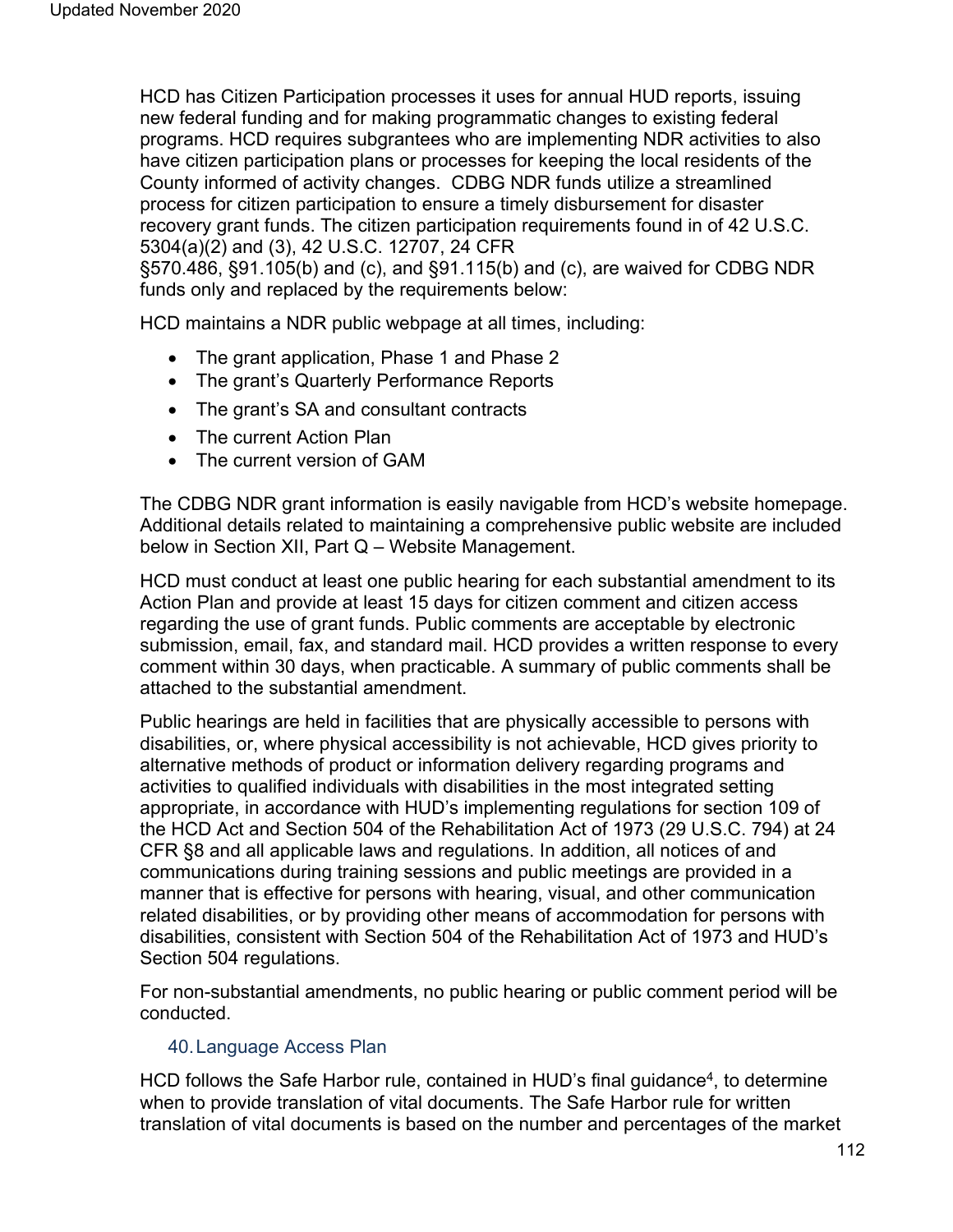area eligible population or current beneficiaries and applicants that are Limited English Proficiency (LEP).

Per the Safe Harbor Rule, HUD would expect translation of vital documents to be provided when the eligible LEP population in the market area or current beneficiaries exceeds 1,000 persons, or if it exceeds five percent of the eligible population, or beneficiaries along with more than 50 people. In cases where more than five percent of the eligible population speaks a specific language but fewer than 50 persons are affected, there should be a translated written notice of the person's right to an oral interpretation.

[<sup>4</sup> https://portal.hud.gov/hudportal/documents/huddoc?id=finallep2007.pdf](https://portal.hud.gov/hudportal/documents/huddoc?id=finallep2007.pdf)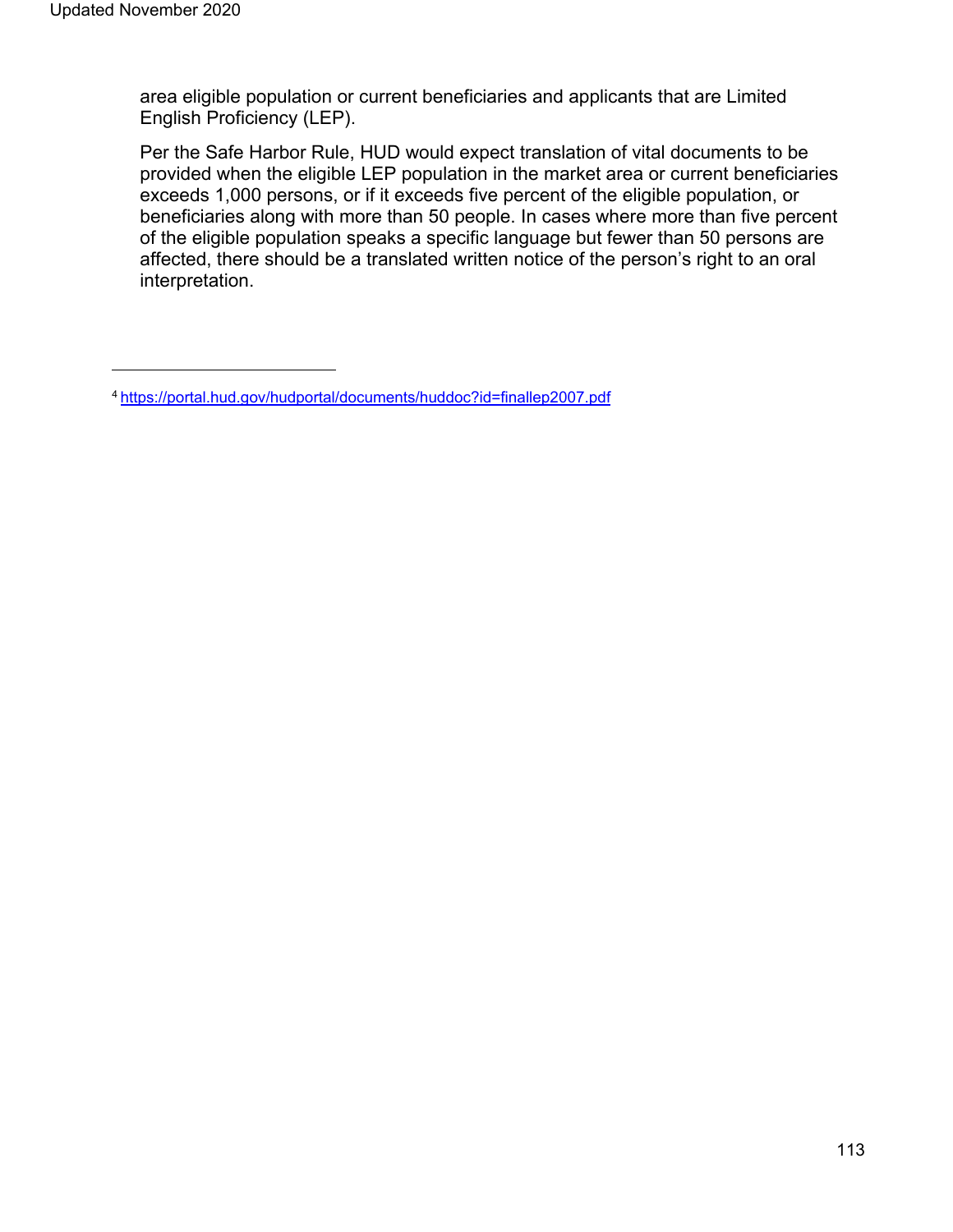There are four factors that affect the implementation of a Language Access Plan on a program by program basis:

- 1. The number or proportion of LEP persons served or encountered in the eligible service population.
- 2. The frequency with which LEP persons come into contact with the program.
- 3. The nature and importance of the program, activity, or service provided by the program.
- 4. The resources available and costs to the recipient.

While the Safe Harbor Plan does not mandate specific actions for oral communications, the following oral communication measures are in place:

- Free language assistance to LEP individuals for important critical junctures, such as assistance with the application, the application interview, recertification, health and safety related issues, fair housing related matters (including any discussions regarding the need for reasonable accommodation), conflict resolution between residents, lease violation notification and related meetings, and relocation and displacement issues.
- Official meetings will automatically provide an interpreter for any LEP population that requires a translation of vital documents, in accordancewith the Safe Harbor Rule for written documents.
- Announcement of major languages in any public notice of meeting that anyone in need of language interpretation may contact HCD before the meeting to request an interpreter. Interpretation services shall be provided free of charge.

HCD subgrantees adopt HCD's Language Access Plan when they execute the Standard Agreement.

## 41. Website Management

Below is an outline for the maintenance of HCD's NDR webpage located at:

[https://www.hcd.ca.gov/community-development/disaster-recovery](https://www.hcd.ca.gov/community-development/disaster-recovery-programs/ndrc.shtml)[programs/ndrc.shtml](https://www.hcd.ca.gov/community-development/disaster-recovery-programs/ndrc.shtml)

## 1. HCD NDR Webpage

HCD's website contains separate webpages for each disaster recovery funding source. HCD will work to maintain consistency between the different DR Webpages. The NDR webpage is designed to have a clean and uniform appearance while maintaining efficient navigation and maintenance. A uniform look enhances the overall understanding for the user. The webpage must conform to style and navigation standards set forth by the Governor's Office of E-Government. All documents posted on the webpage must meet state ADA standards for accessibility.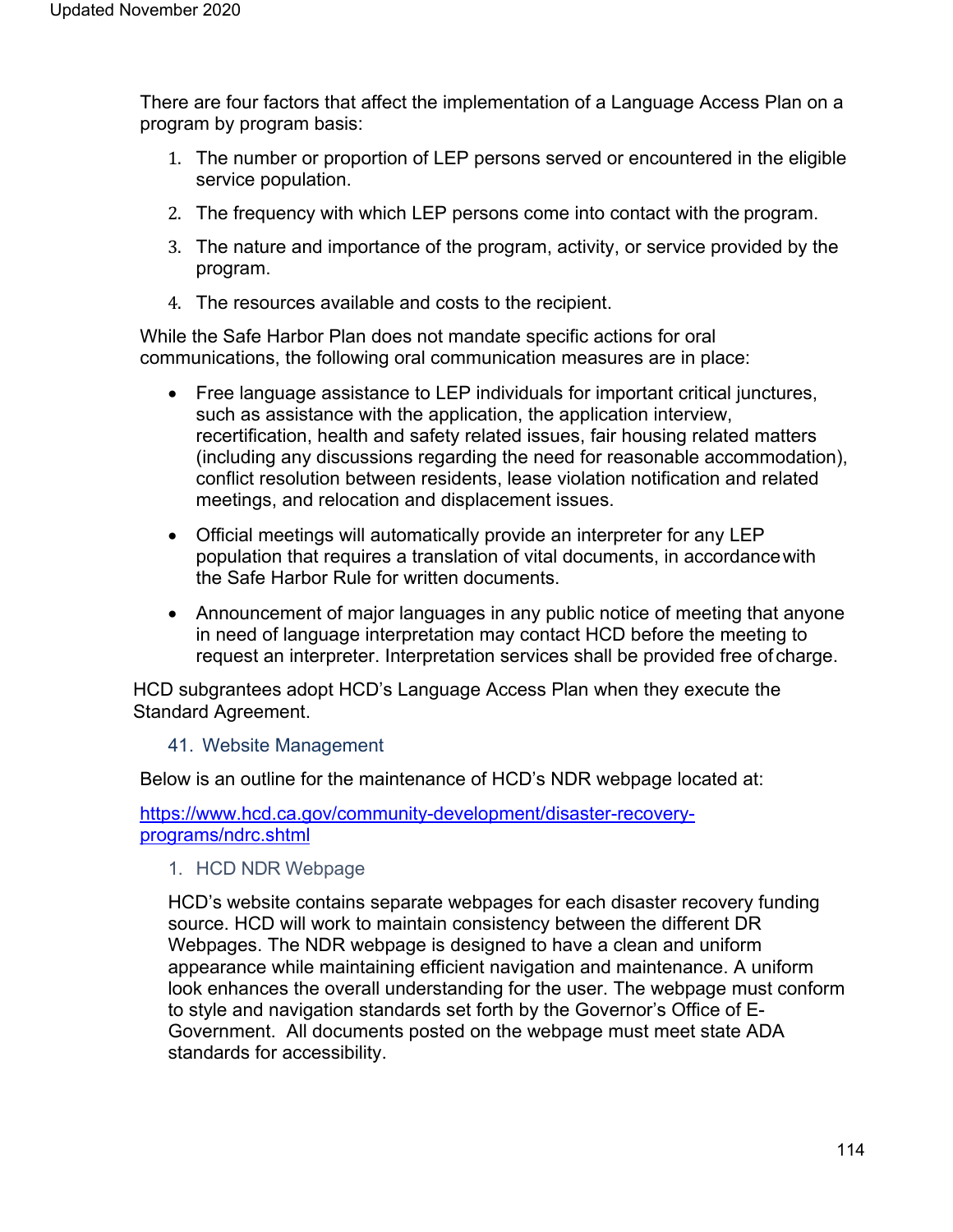1. Roles and Responsibilities

DFA admin staff, GMR, IT, and communications staff are responsible for ensuring that HCD's website is compliant with all guidelines and standards set forth by HUD, the Governor's Office and HCD, developing and monitoring procedures for placing content on the webpage and maintaining security and privacy policies.

*a. Content Provider*

The Content Provider is the GMR staff. The GMR staff works closely with GMRR staff, who are responsible to ensuring that content is properly posted on the NDR webpage. The GMRR is trained to make content ADA compliant and once ADA remediation is completed, they provide it to Information Technology (IT) staff for posting. The GMRR is trained by IT in the technical aspects and procedures of how to prepare and transmit content to IT staff for posting to the NDR webpage. The GMR and GMRR work closely together to keep the NDR webpage up to date and incompliance with state and federal standards. The GMR Content Provider is responsible for:

- i. Providing content in a technically accurate format so it is clear exactly where the content is to be put on the NDR webpage.
- ii. Providing content to GMRR in a timely manner (48 hours before posting).
- iii. Reviewing the website to ensure that content is posted as instructed
- iv. Meeting regularly with GMRR and GMFM to review upcoming postings and content changes.

Necessary content includes, but is not limited to, items including the Action Plan and all amendments, Quarterly Reports, forms, narratives, links to project and/or HUD documents relating to the NDR program, and all contracts related to CDBG NDR funding.

CDBG NDR documents are posted to the webpage located at:

[https://www.hcd.ca.gov/community-development/disaster-recovery](https://www.hcd.ca.gov/community-development/disaster-recovery-programs/ndrc.shtml)[programs/ndrc.shtml](https://www.hcd.ca.gov/community-development/disaster-recovery-programs/ndrc.shtml) Documentation and content pertaining to CDBG NDR will be provided by the GMR and NDR Project Manager.

#### *b. Required Posting of Documents and Approving Content*

The GMR is responsible for ensuring that the NDR webpage contains all documents required by HUD for viewing by the public, including but not limited to 1) NDRC approved application; 2) all grant agreements and procured contractors; 3) environmental reviews; 4) Quarterly Reports; 5) current version of Action Plan; 6) current version of GAM. GMR will work with GMRR, IT and other staff to ensure that new documents and most current versions of these documents are posted in a timely fashion, after ADA compliance is achieved.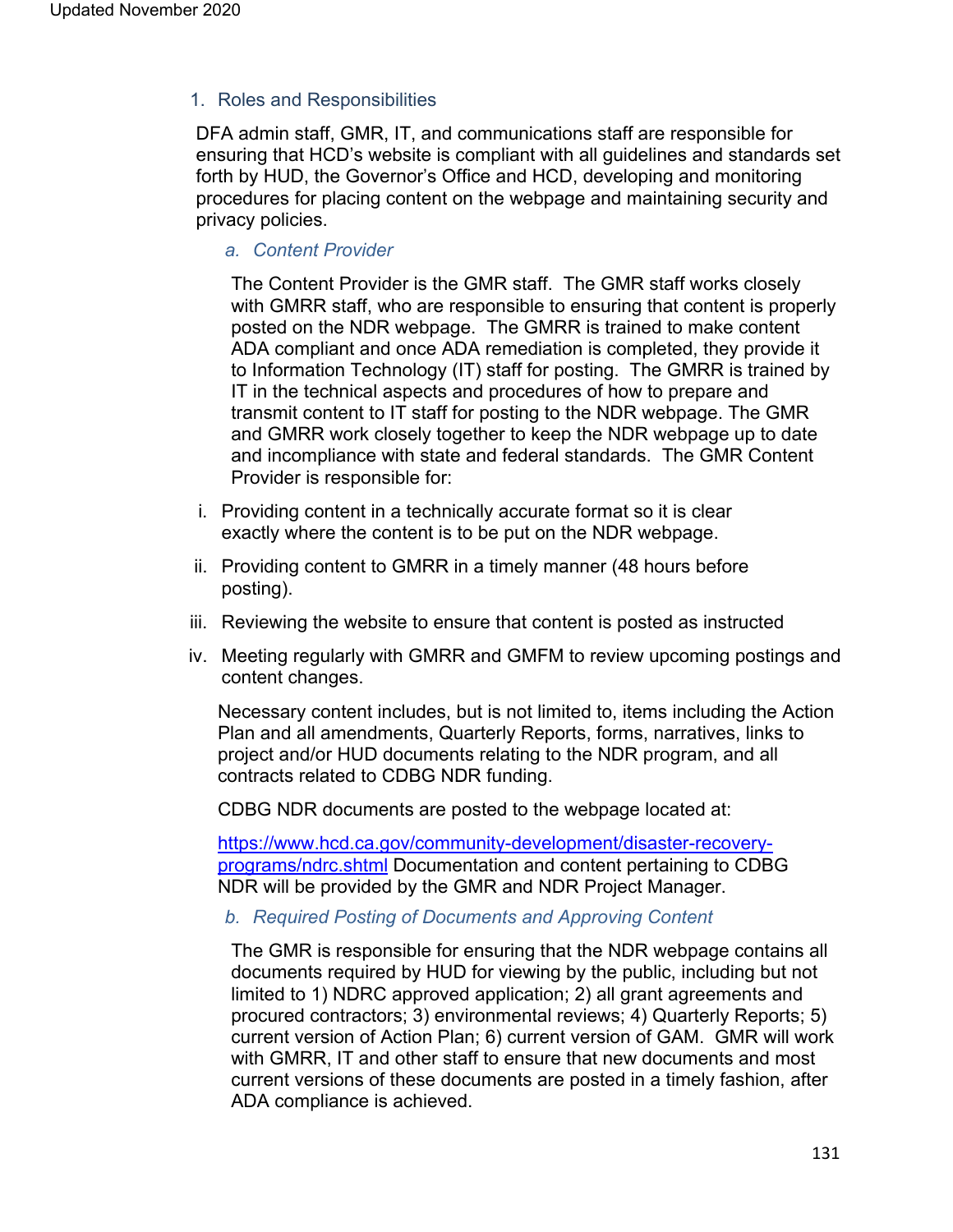GMR, GMRR and GMFM are responsible for approving content to be placed on the site. Content must be appropriate for public distribution, not violate copyright or trademark laws, or contain sensitive or personal information. Information on HCD's Privacy and Security Policy may be found at: [http://www.hcd.ca.gov/privacy.shtml; o](http://www.hcd.ca.gov/privacy.shtml%3B)r contact staff in the Legal Division.

#### *c. Information Technology Staff*

HCD's IT staff are responsible for ensuring that the format and design of pages added to the site follow the best practices of page design, are consistent with the standard site design, and are placed on the site by the date requested by the Content Provider. They are also responsible for ensuring that content is deleted by the date indicated by the content provider.

#### *d. Procedure for Placing Content on The Website*

All requests to have content placed on the web must be provided to IT by the GMRR after ADA remediation is completed. The webpage update package is developed by the GMR and approved by the GMFM. The GMRR prepares the webpage update package for IT. The package includes the information, data, pictures, and/or graphics being requested to be posted or modified, along with a screen shot of where the new or updated package will be posted. The GMRR ensures the packet completes ADA remediation before submitting the final package to IT for posting to the NDR webpage. The minimum time required by IT to post content to the site is 48 hours. The GMR content provider works with GMFM and GMRR to ensure HUD required posting deadlines are met, i.e. QPRs must be posted three days after submission deadline.

GMR must know if the data in the request is new content (both a hard copy and electronic version of the data must be submitted), the request is to replace/add data to existing pages (copies of existing pages should be provided and noted to illustrate in detail the requested modifications), what other pages on the site need to link to the content being provided, the deadline for posting the data/information, and the date that the content will be either reviewed or deleted from the webpage. Under certain circumstances, IT may need to place content on the site after business hours. In this case, GMFM, who has already reviewed and approved the package, is available to via phone to answer any questions from IT staff. This allows IT staff the ability to resolve any questions/issues that may arise during the posting process and be able to post the content by the required time.

## XIII. Environmental Review

#### 42.Environmental Review Requirements

An environmental review is the process of analyzing the potential impact a proposed project could have on the people and the natural environment within the area and the effect the natural and social environment may have on a project. Environmental reviews are done for compliance with federal environmental laws, National Environmental Policy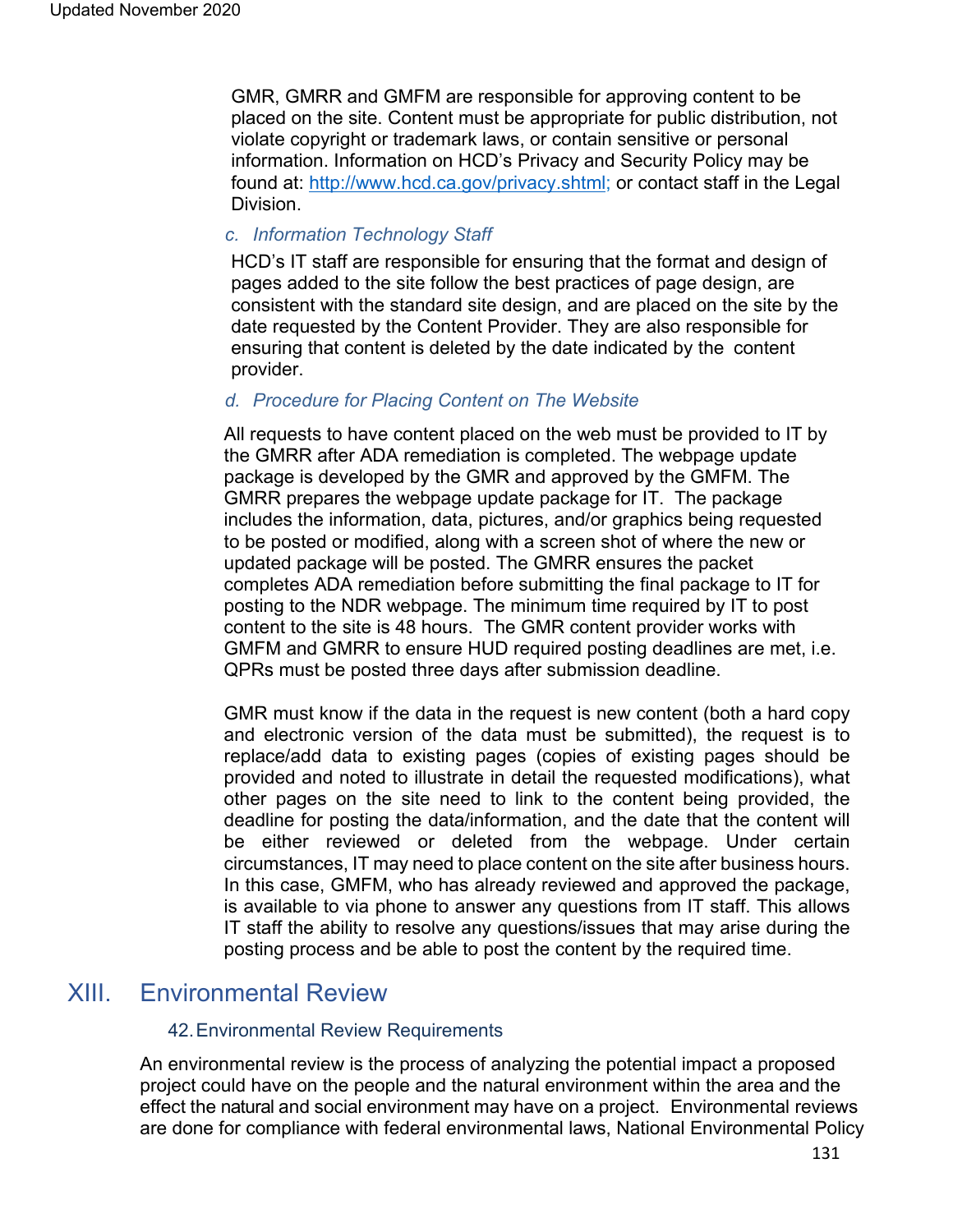Act (NEPA) and state environmental laws, California Environmental Quality Act (CEQA). The final product of an environmental review process is an Environmental Review Record (ERR) which is the legal bases of releasing NDR funding for an activity funded by the HUD grant.

An environmental review is necessary for all HUD funded activities, including General Administration, Planning and most importantly project implementation. NEPA considers each activity a "project". Thus all HUD assisted projects, including projects funded partially or in full by CDBG NDR, and all projects implemented or funded by a California public agency, or that require discretionary approval by a public agency.

Because HCD is the public entity implementing most of the NDR projects, HCD will act as the Responsible Entity (RE) for NEPA ERR and Lead Agency for CEQA ERR. The one exception to this is the CRC projects, which are being implemented by the County of Tuolumne. For the CRC projects, the county will be the RE and Lead Agency for ERRs , The ER entity must complete the environmental review prior to obligating any funds to the project, regardless of the funding source. For NEPA compliance on projects that require Requesting Release of Funds (RROF), the RE must obtain an Authority to Use Grant Funds (AUGF) from the funding authority prior to obligating NDR funds. For HCD, the RROF must be submitted to HUD, who has the authority to issue a AUGF. For the County, The RROF must be submitted to HCD, who has the authority to issue the AUGF. While the subgrantees and third-party environmental consultants will assist Res to follow the proper state or federal environmental review process and help compile and produce the ERR, HCD and the county must certify the ERR contents and proper process as part of requesting authority to use NDR funds on a project.. This requirement also applies to projects funded with CDBG NDR generated program income.

Regulations that govern the environmental review include:

- 24 CFR §58
- National Environmental Policy Act of 1969 (NEPA); 40 CFR §1500 1508
- California Environmental Quality Act (CEQA); California Code of Regulations, Title 14, Division 6, Chapter 3, Sections 15000 – 15387
- 1. NDR Activity Implementation Waiver for States

Usually, a state distributes CDBG funds to units of local government (city or county) and the unit of local government takes on HUD's role in receiving environmental certifications from the grant recipients and approving releases of funds. For the NDR grant, HUD allows the State of California to carry out activities directly instead of distributing them to other governments. HCD has chosen to pass the CRC funds through to the County of Tuolumne, which allow the county to act are RE and Lead Agency but for all other NDR activities, HCD will be the RE and Lead Agency. According to the environmental regulations at 24 CFR §58.4, when a state carries out activities directly, the state must submit the certification and request for release of funds to HUD for approval. Once HCD has submitted the request for release of funds to HUD and it has been approved, HCD has the authority to use grant funds.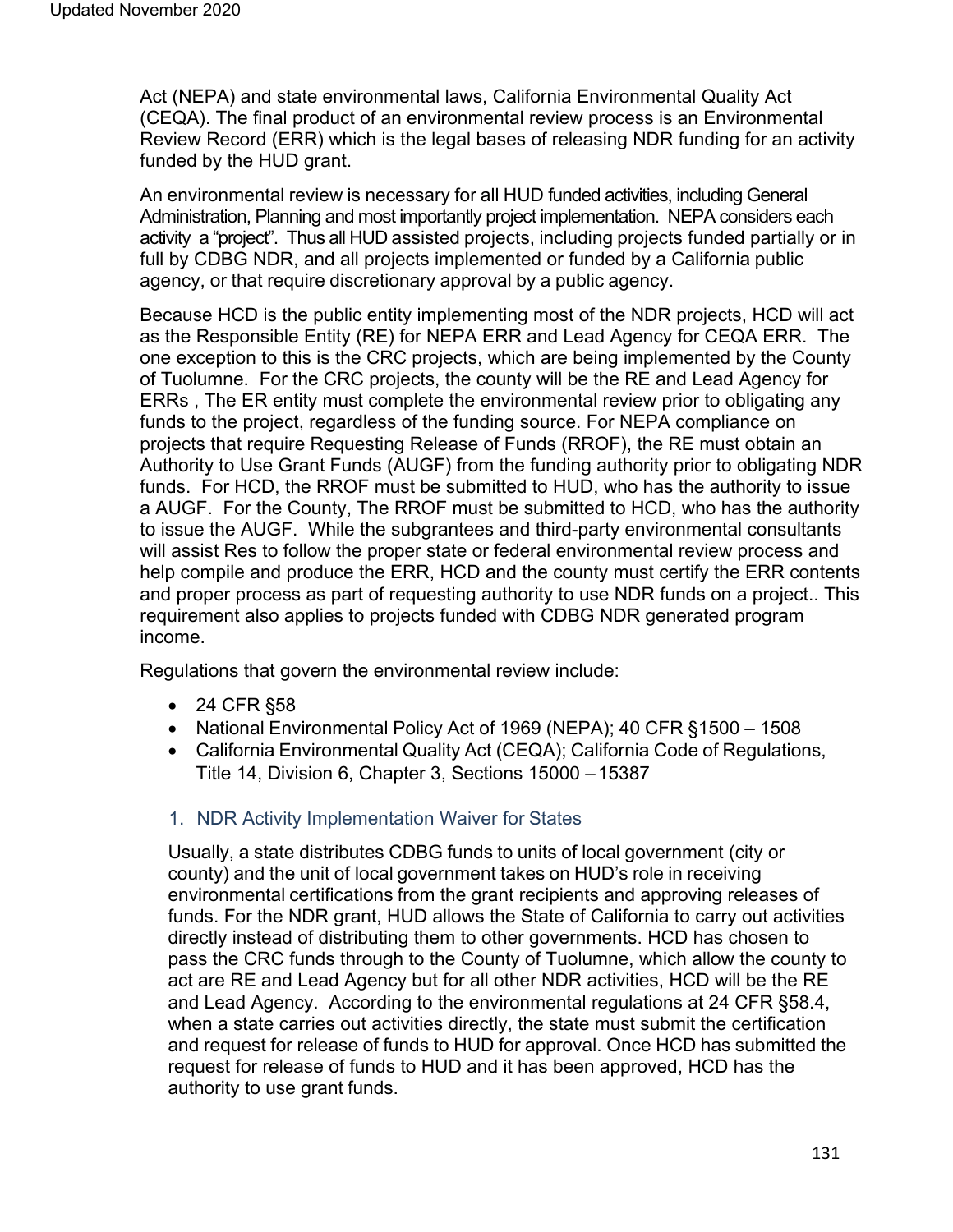## 2. Environmental Review Record

Documentation of the environmental review is maintained in the NEPA and CEQA ERR by the RE, which is HCD for the FWHP and BUF pillars and the county for the CRC pillar. County ERRs may be prepared by a third-party environmental consultant. HCD ERRs may be prepared by a consultant hired by HCD or by RCAC for BUF projects. HCD will coordinate NEPA/CEQA reviews with the subgrantees who are involved in implementing the NDR activity to allow for a complete ERR to be developed. The ERR, contains an aggregated scope of work (SOW) of all activities that are part of the "project", including work paid for by other funders. The ERR evaluation of the effects of the project SOW on the human environment and vice versa. The completed ERR is available for public review. The RE is responsible for maintaining the original ERR in the NDR grant files for any legal challenges or future audits or monitorings.

The ERR shall contain:

- A project description or scope that:
	- $\circ$  Provides location specific information and geographic boundaries, as well as a delineation and aggregation of all activities included in the scope of the project which are required for project's completion. This aggregated project description includes the scopes of all third party funding sources, public or private.
	- $\circ$  Captures the maximum anticipated scope of the proposal, not just a single activity that the money is going toward. It should include all contemplated actions that are part of the project. Activities should be aggregated according to the regulations at 24 CFR §58.32, which says that a RE, which is HCD or the county, must group together and evaluate as a single project all individual activities which are related either on the geographical or functional basis, or both, or are logical parts of a composite of contemplated actions.
	- $\circ$  May not be identical to the description of the project and activities used by the different funding sources, as the project description in the environmental review may consider activities not financed by HUD.
	- $\circ$  If the project or environmental review contains information that can be considered sensitive, such as the location of a domestic violence shelter, sacred site, or endangered species habitat, that information is omitted from the publicly reviewable environmental review record.
- Evaluation of the effects of the project or the activities on the human environment
- Public notices
- Documentation of compliance with applicable statutes and authorities
- Record of written determinations and other review findings required by 24 CFR §58

ERRs vary in length and content depending upon the scope and impact of the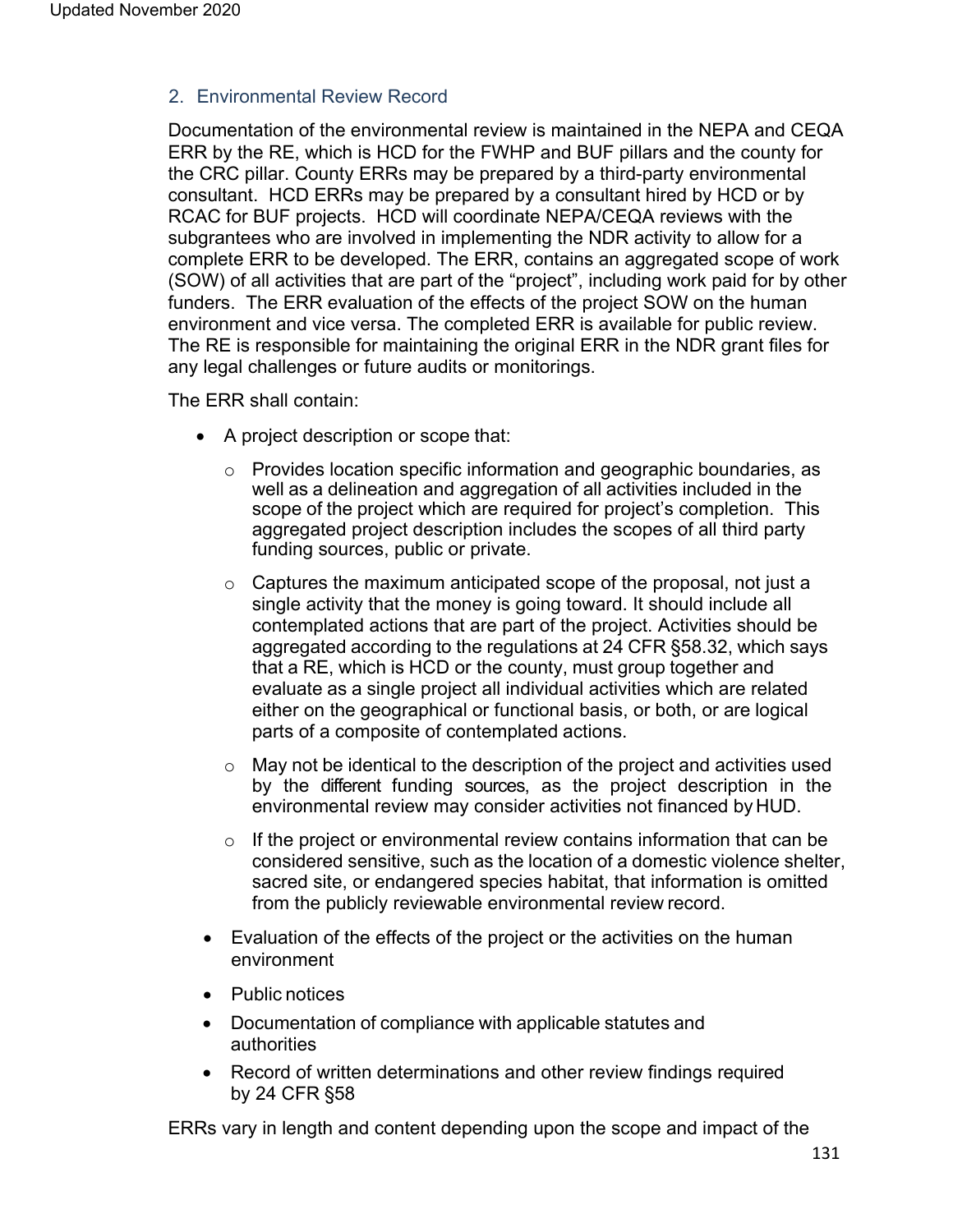project, which HUD provides categories for levels of reviews. So based on the HUD categories, the level of NEPA review can be determined from the project's scope and impact. This CEQA levels of review are similar to but not the same as NEPA reviews. For project activities that have a high level of impact, NEPA are the RE to do public noticing and accept public comments and address public concerns and comments before requesting an AUGF.

The highest level of NEPA review is Environmental Impact Statement (EIS). The EIS is not commonly used for CDBG projects because of the small scope and impact of most project activities. However, some of the FWHP activities did require an EIS, which were completed by the USFS. Because the two USFS EIS ERRs included the full scope of work of the NDR funded activities, then HCD was able to adopt the existing two EIS ERR documents for the NDR funding.

#### Timetable for Reviews

It is recommended that the Environmental Review process begin once the activity for a project is verified to be eligible and is capable of meeting a national objective, as defined by HUD.

HUD's regulations at 24 CFR part 58.22 prohibit grant recipients from committing or spending HUD or non HUD funds on any activity that could have an adverse environmental impact or limit the choice of reasonable alternatives prior to completion of an environment review once a project has become federal. This prohibition on "choice limiting actions" prohibits physical activity, including acquisition, rehabilitation, and construction, as well as contracting for or committing to any of these actions, prior to completion of the environmental review.

The restriction on undertaking or committing funds for choice limiting actions does not apply to undertakings or commitments of nonfederal funds before a project participant has applied for HUD funding. A party may begin a project in good faith as a private project and is not precluded from later deciding to apply for federal assistance. However, when the party applies for federal assistance, it will generally need to cease further choice limiting actions on the project until the environmental review process is complete.

#### 1. Actions Triggering Environmental Review and Limitations Pending Clearance

According to the NEPA (40 CFR part 1500-1508) and 24 CFR part 58, the RE is required to ensure that environmental information is available before decisions are made and before actions are taken. In order to achieve this objective, 24 CFR part 58 prohibits the commitment or expenditure of CDBG NDR funds until the environmental review process has been completed and the RE receives a HUD issued release of funds, as evidenced by an Authority to Release Grant Funds (ATUGF).

- HCD and its subgrantees may not spend either public or private funds, including CDBG NDR or execute a legally binding agreement for property acquisition, rehabilitation, conversion, repair or construction pertaining to a specific site until environmental clearance has been achieved.
- HCD and its subgrantees must avoid actions that would preclude the selection of alternative choices before a final decision is made – that decision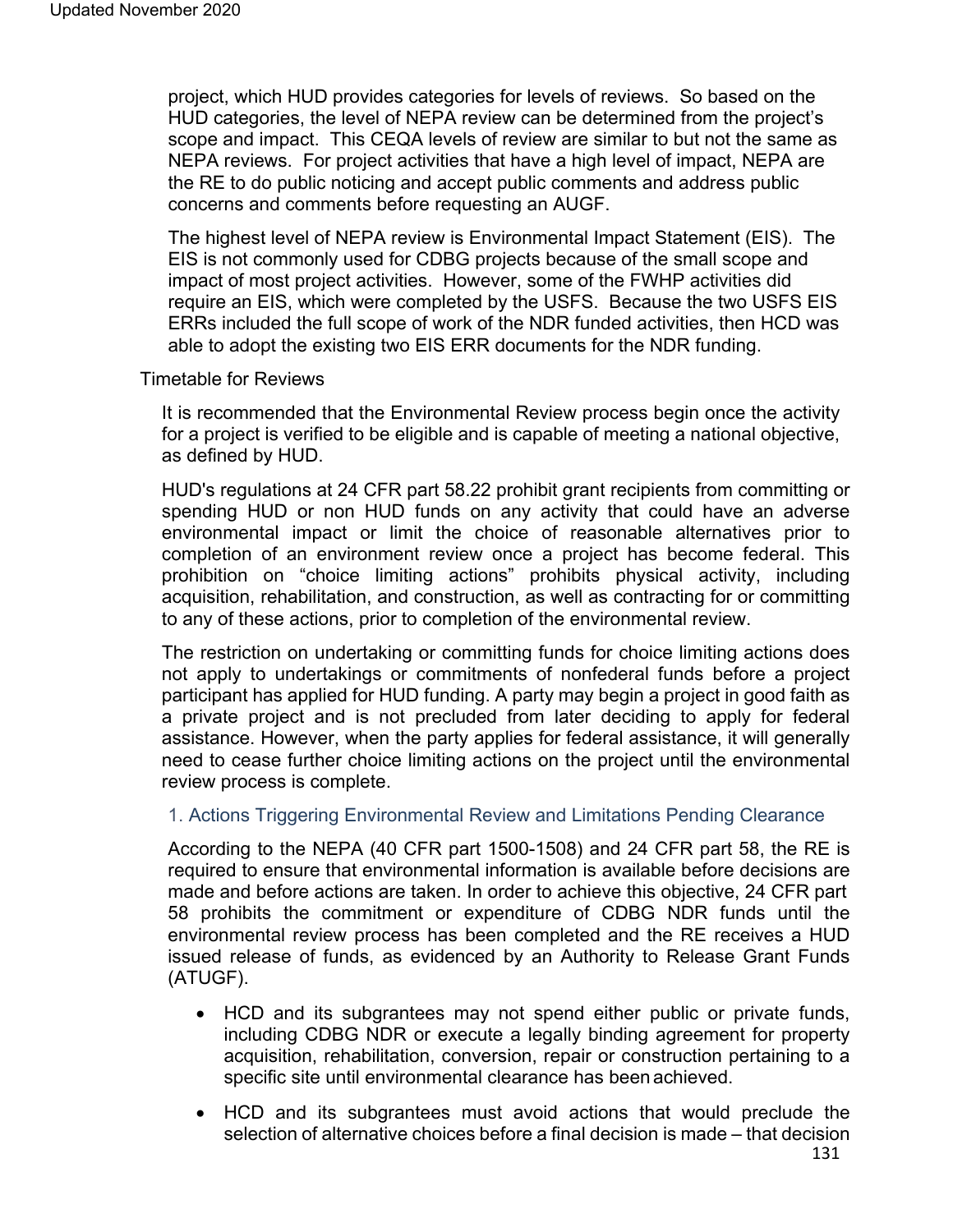being based upon an understanding of the environmental consequences and actions that can protect, restore and enhance the human environment (i.e. the natural, physical, social and economic environment).

Activities that have physical impacts, or which limit the choice of alternatives, cannot be undertaken, even with HCD or other project participant's own funds, prior to obtaining environmental clearance as evidenced by the ATUGF.

- For the purposes of the environmental review process, "commitment of funds" includes:
	- o Execution of a legally binding agreement (such as a property purchase or construction contract).
	- o Expenditure of CDBG NDR funds on project activities.
	- $\circ$  Use of non CDBG NDR funds on actions that would have an adverse impact (e.g. demolition, dredging, filling, excavating).
	- o Use of non CDBG NDR funds on actions that would be "choice limiting" (e.g. acquisition of real property; leasing property; rehabilitation, demolition, construction of buildings or structures; relocating buildings or structures, conversion of land or buildings/structures).

With HCD approval, it is acceptable for subgrantees to execute non-legally binding agreements prior to completion of the environmental review process. A non-legally binding agreement contains stipulations that ensure the project participant does not have a legal claim to any amount of CDBG NDR funds to be used for the specific project or site until the environmental review process is satisfactorily completed.

#### 43. State Requirements

The California Environmental Quality Act (CEQA) applies to activities of state and local public agencies that are defined by CEQA as projects. CEQA requires that California State and local agencies follow a protocol of analysis and public disclosure of environmental impacts of proposed projects and adopt all feasible measures to mitigate those impacts.

The procedure for CEQA compliance should be completed in at the same time as NEPA and 24 CFR part 85; however, the requirements and procedures are slightly different.

- 44.Responsibilities State and Subgrantees
- 1. The Responsible Entity, Lead Agency, and Official Designations

For CDBG NDR funded projects and programs HCD holds two roles with regards to NEPA: 1) as Responsible Entity (RE) where HCD is legally responsible for NEPA compliance; and 2) as provider of Authority to Use Grant Funds for state grant recipients (county) who are acting as RE.

The RE is responsible for the completion of the Federal environmental review process for CDBG NDR funded projects. The Lead Agency (LA) is responsible for completion of the State environmental review process for California. While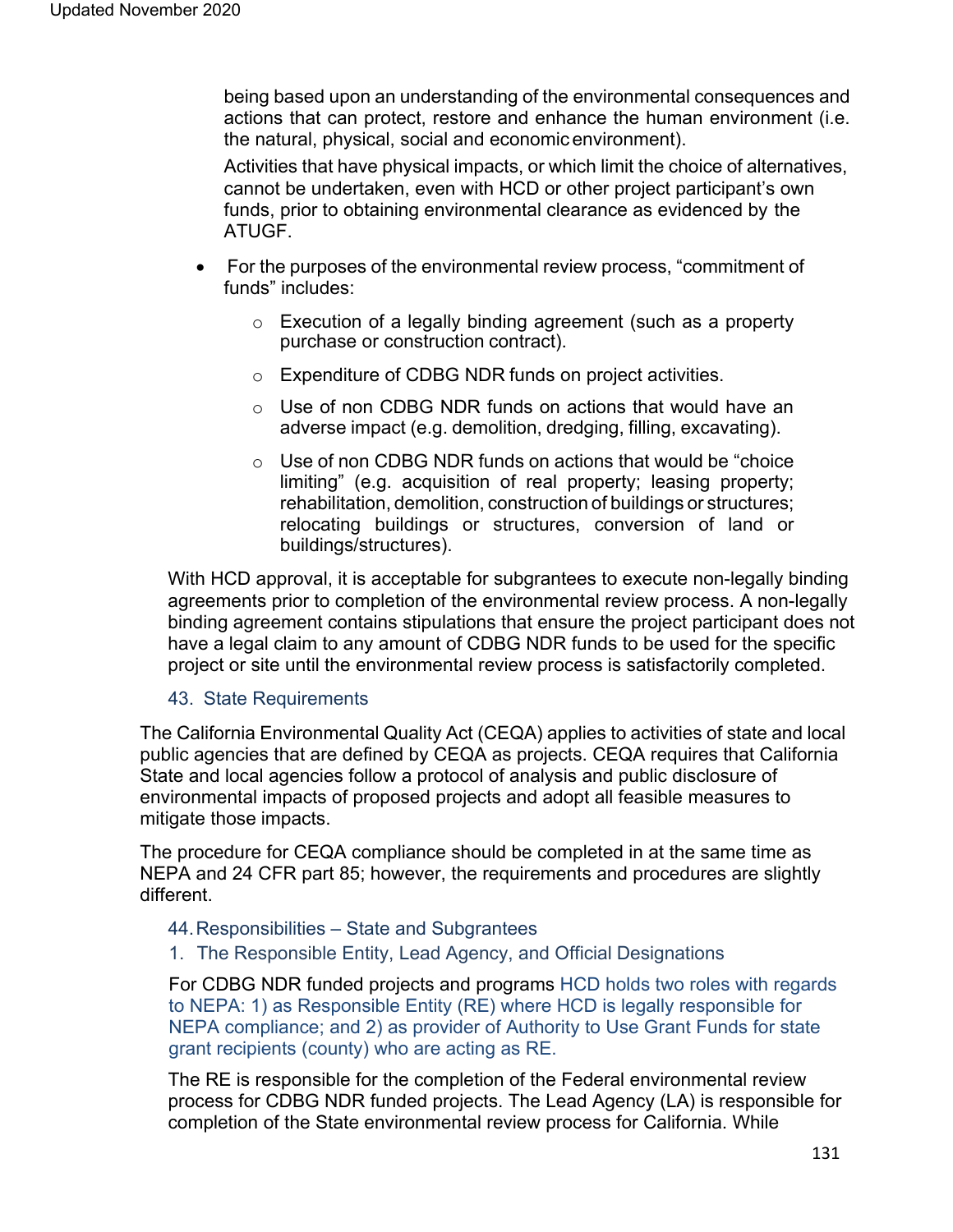subgrantees and their environmental consultants can compile the ERR, the RE must certify that they meet all regulatory requirements.

For CEQA, HCD and the county assumes the role of Lead Agency (LA) when they have the ability to make a "discretionary" action for an activity, such as facilitating direct funding. However, other entities may also act as LA should they assume responsibility for discretionary authority.

The RE/LA's responsibilities include:

- The designation of two responsible parties:
	- $\circ$  HCD Certifying Officer The person that has the authority to assume legal responsibility for certifying that all environmental requirements have been followed. State regulations align with NEPA regulations for designating authority to name the CEQA and NEPA Certifying Officers. Thus, both the CEQA the NEPA Certifying Officer is the HCD Director. The HCD Director may designate in writing a Section Chief or Branch Chief to act as the CEQA/NEPA Certifying Officer.
	- $\circ$  County Certifying Officer The person who, per jurisdictional authority, can assume legal responsibility for certifying NEPA and CEQA ERR compliance.
	- $\circ$  Environmental Officer The person responsible for conducting the review and facilitating responses to comments and findings. For its NDR projects, this role may be assumed by a third-party environmental consultant.
- Ensuring compliance with 24 CFR 58, NEPA, and CEQA
- Issuing public notifications
- Ensuring the ERR is complete
- Submitting the certifications (when required)
- Submitting Requests for Release of Funds RROF

#### 45.Procedures

#### 1. HUD ERR Definition of Project

The term "Project" means an activity or aggregated group of integrally related activities designed to accomplish, in whole or in part, a specific goal.

#### 2. Activity

The term "activity" means an action that HCD or its subgrantees takes on, as a part of the HUD assisted project, regardless of whether that action is directly funded via HUD funds.

#### 3. Aggregation

The activities should be aggregated (grouped) to consider the combined environmental effect of the project. Activities that are related either geographically, functionally, or as logical parts of a composite contemplated action can be aggregated. For example, the aggregation of several activities carried out in one distinct neighborhood, such as housing rehabilitation, demolition, street paving, and construction of a water line, would be aggregated together under one project.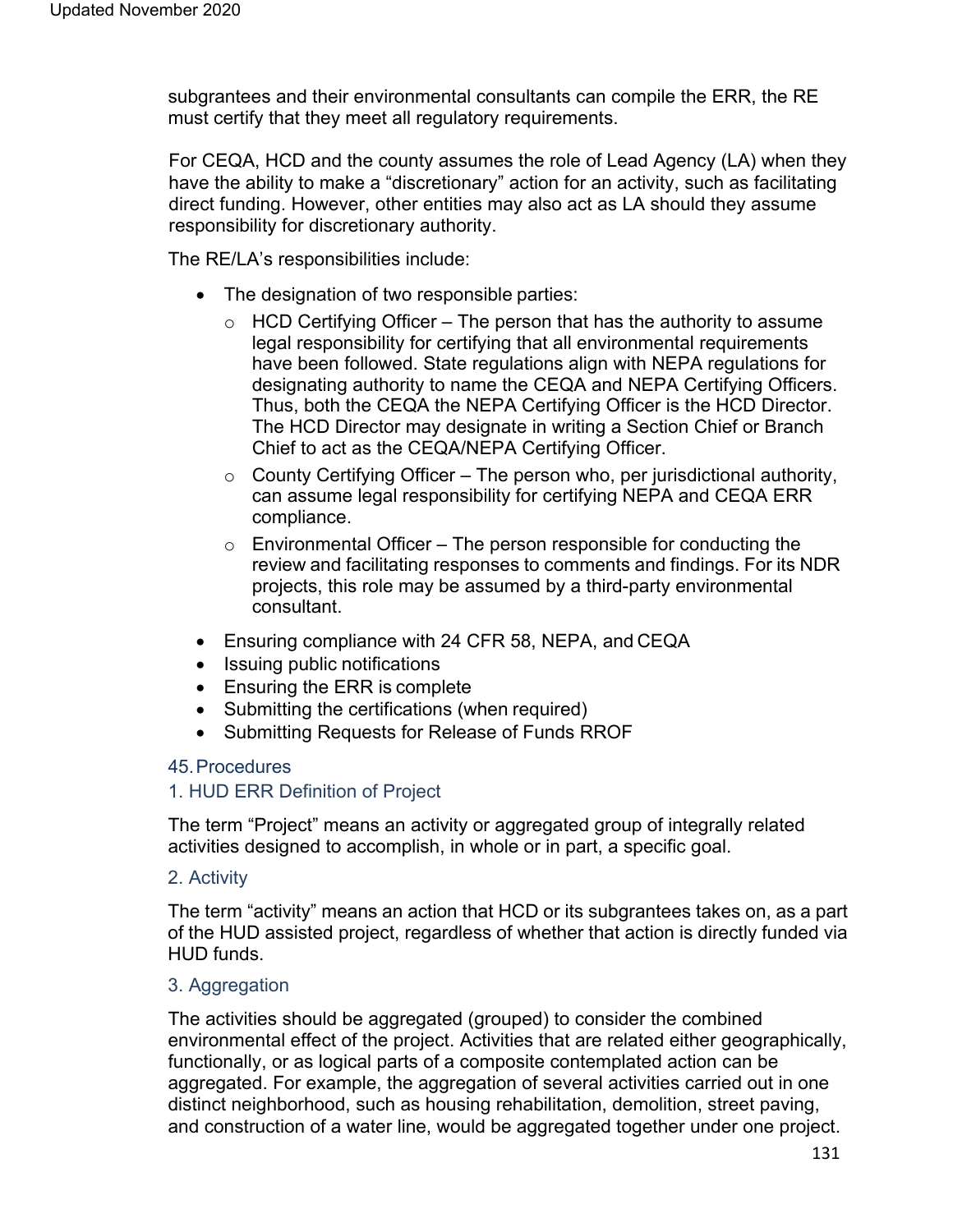Aggregation will reduce the number of ERRs that that the RE will have to complete.

Activities where project aggregation would occur include:

- Activities are in a concentrated area
- Activities are within unspecified sites
- Multiyear activities
- Special HUD initiatives

## 4. CEQA definition of Project

A project is an activity that causes a direct or indirect physical change in the environment, undertaken by (1) a public agency or (2) a private entity that must receive some discretionary approval from a government agency (the agency/agencies that have the authority to deny a requested permit or approval).

## 5. Determine Necessary Level of Review

## *a. HUD Review Categories*

Project activities fall into one of the below environmental review categories:

- Exempt activities
- Nonexempt activities
	- $\circ$  Categorically excluded activities
	- o Environmental Assessment activities

## *b. CEQA Review Categories*

- Exempt activities
- Nonexempt activities
	- o Negative declaration activities
	- o Environmental Impact Report activities

## 6. Exempt Activities

## *a. HUD Exempt Activities*

HUD Exempt activities are not subject to NEPA or 24 CFR part 85. These are activities that are highly unlikely to have any direct impact on the environment. A list of activities that are considered exempt can be found at 24 CFR part 58.34(a). These include, but are not limited to, the following:

- Environmental and other studies
- Information and financial services
- Administrative and management activities
- Engineering and design costs
- Interim assistance (emergency) activities, if the assisted activities do not alter environmental conditions, and are for temporary or permanent improvements limited to protection, repair or restoration actions necessary only to control or arrest the effects of disasters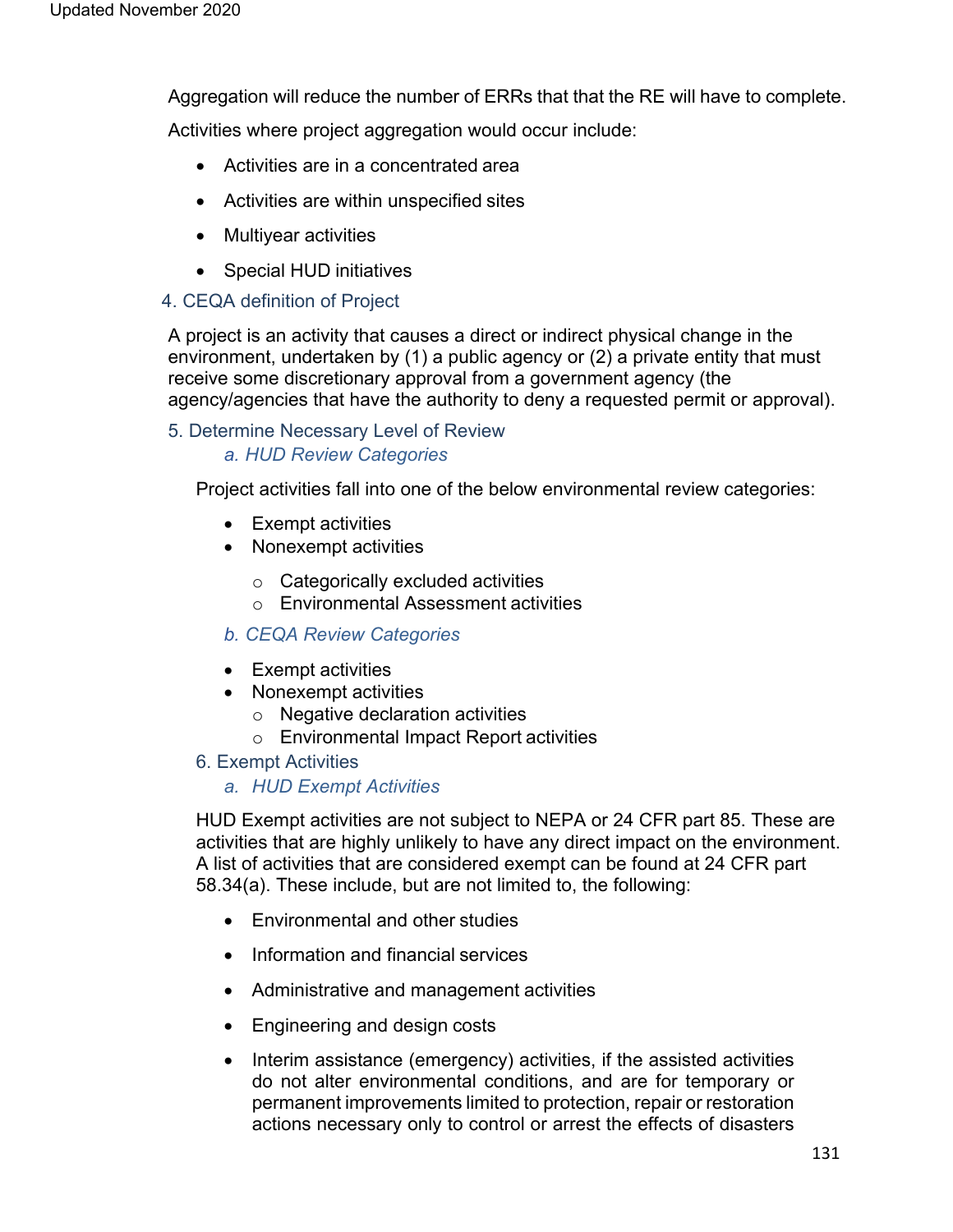or imminent threats to public safety or those resulting from physical deterioration.

- Public service activities that will not have a physical impact or result in any physical changes
- Inspections and testing of properties for hazards ordefects
- Purchase of tools or insurance
- Technical assistance or training
- Payment of principal and interest on loans made or guaranteed by HUD
- Any of the categorically excluded activities subject to 24 CFR part 58.5 (as listed in 58.35(a)) provided there are no circumstances which require compliance with any other Federal laws and authorities listed at 58.5 of the regulations. Refer to the section below on categorically excluded activities subject to part 58.5.
- *b. CEQA Exempt Activities*

CEQA exempt activities are not subject to CEQA's environmental review requirements. CEQA exemptions fall under two categories: statutoryand categorical.

Statutory exemptions (CEQA Guidelines Article 18) are provided to types of projects given a blanket exemption from environmental review requirements. Types of statutory exemptions include, but are not limited to:

- Feasibility and planning studies
- Adoption of coastal plans and programs
- Ministerial projects (issuance of building permits, business licenses, approval of final subdivision maps)
- Emergency projects

Categorical exemptions (CEQA Guidelines Article 19) are provided to types of projects that have been determined not to have significant impact on the environment. Certain projects may trigger exceptions to the categorical exemption. Types of categorical exemptions include, but are not limited to:

- Minor alterations to existing structures
- Inspections or enforcement actions
- Acquisition of land
- Loans
- Training programs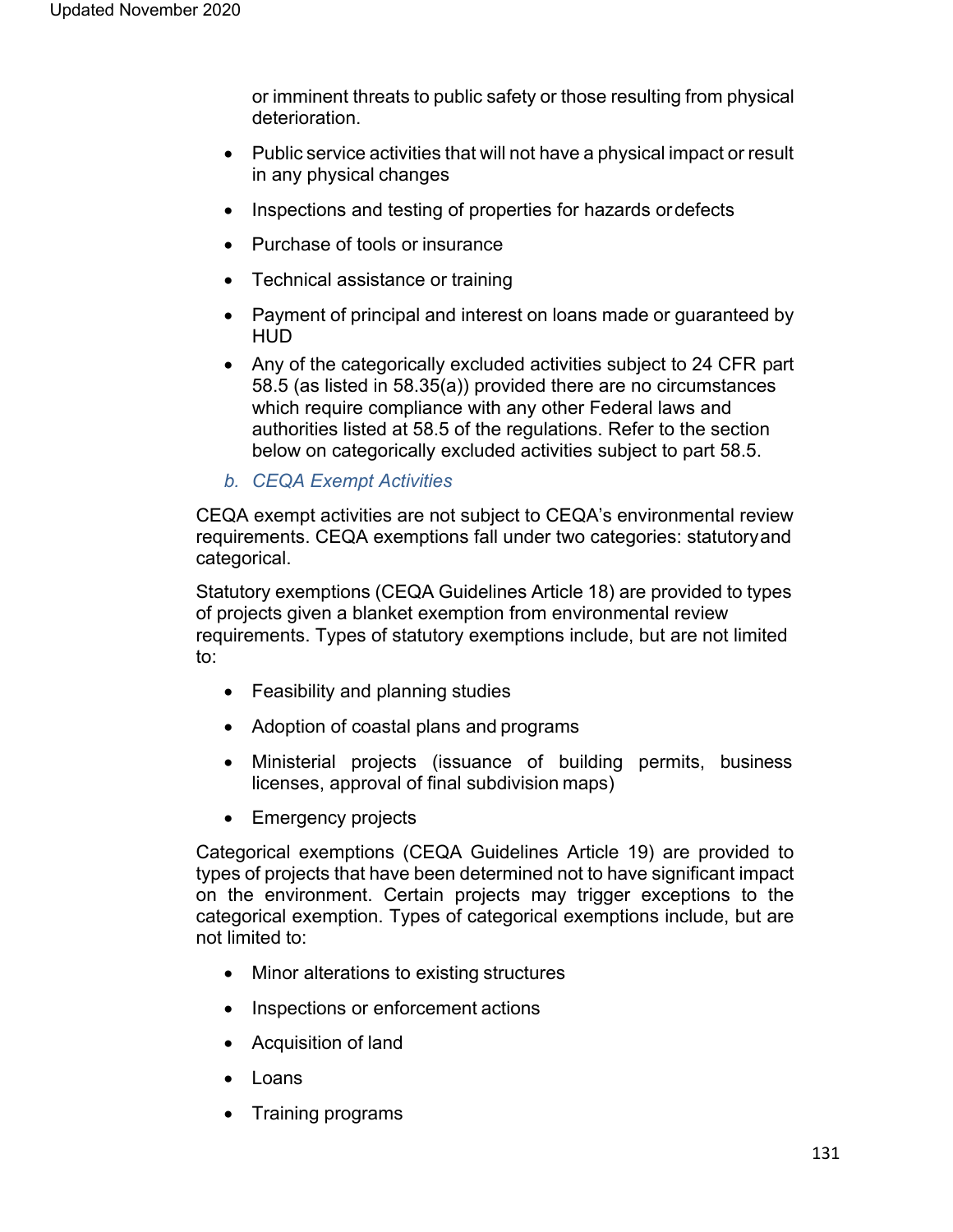- Emergency projects
- 7. Nonexempt Activities
- *a. Categorically excluded from NEPA, and NOT subject to 24 CFR 58.5*

The following activities, listed at 24 CFR part 58.35(b), have been determined to be categorically excluded from NEPA requirements and are not subject to 58.5 compliance determinations:

- Tenant based rental assistance.
- Supportive services, including but not limited to, health care, housing services, permanent housing placement, short term payments for rent/mortgage/utility costs, and assistance in gaining access to local state and federal government services and services.
- Operating costs, including maintenance, security, operation, utilities, furnishings, equipment, supplies, staff training, recruitment, and other incidental costs.
- Economic development activities, including equipment purchase, inventory financing, interest subsidy, operating expenses and similar costs not associated with construction or expansion of existing operations.
- Activities to assist homebuyers to purchase existing dwelling units or dwelling units under construction such as closing costs, down payment assistance, interest buy downs and similar activities that result in the transfer of title to a property.
- Affordable housing predevelopment costs with NO physical impact such as legal, consulting, developer and other costs related to obtaining site options, project financing, administrative costs and fees for loan commitments, zoning approvals, and other related activities which do not have a physical impact.

## *b. Categorically excluded from NEPA, but subject to 24 CFR §58.5*

The following activities are categorically excluded from NEPA regulations but subject to the regulations of 24 CFR §58.5, per the list at 4 CFR §58.35(b):

- Acquisition, repair, improvement, reconstruction, or rehabilitation of public facilities and improvements (other than buildings) when the facilities and improvements are in place and will be retained in the same use without change in size, or capacity of more than 20 percent.
- Special projects directed toward the removal of material and architectural barriers that restrict the mobility of and accessibility to elderly and disabled persons.
- Rehabilitation of buildings and improvements when the following conditions are met:
	- $\circ$  For residential properties with one to four units: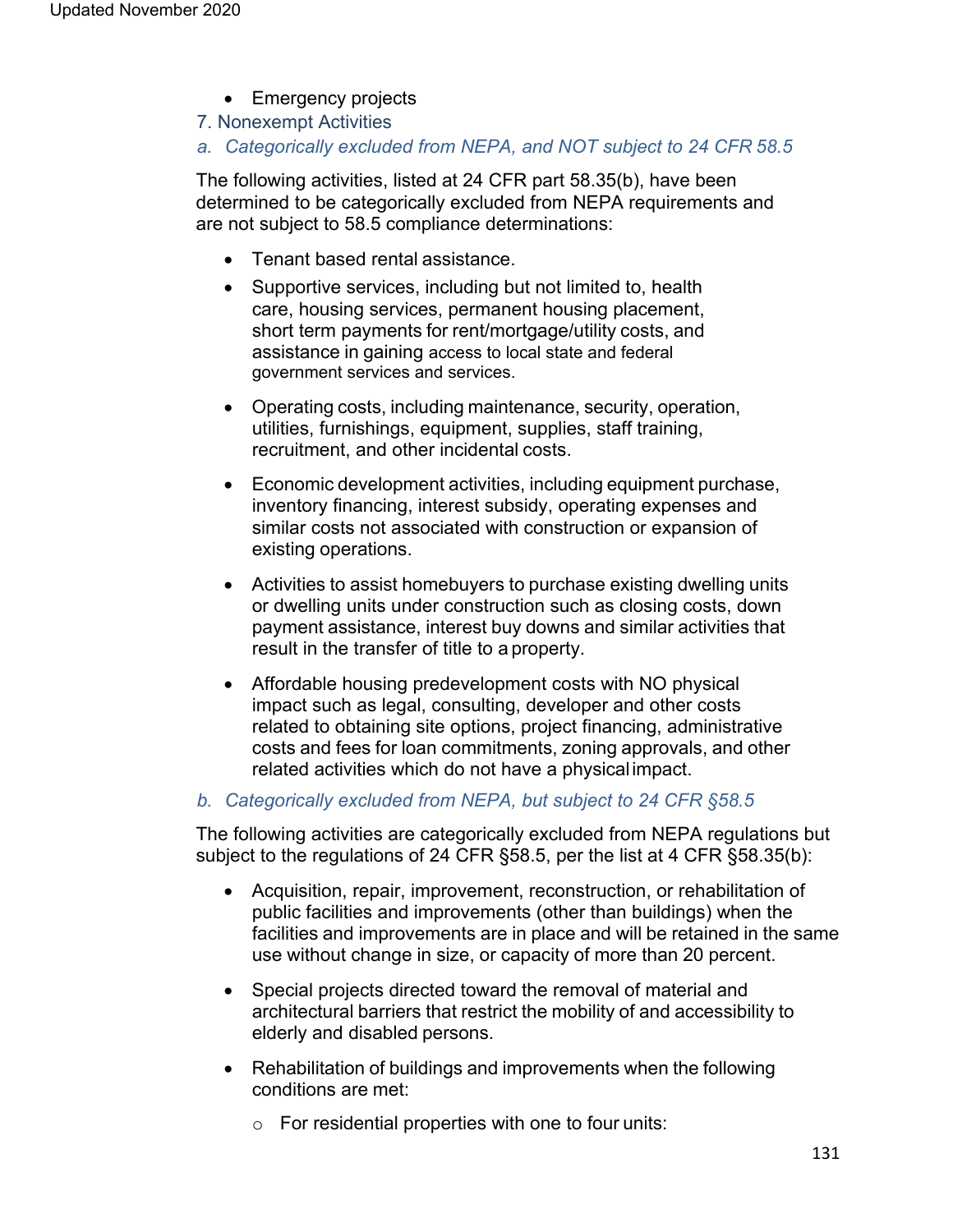- The density is not increased beyond four units
- The land use is not changed
- If the building is located in a floodplain or in a wetland, the footprint of the building is not increased.
- $\circ$  For multifamily residential buildings (with more than four units):
	- Unit density is not changed more than 20 percent
	- The project does not involve changes in land use from residential to nonresidential
	- The estimated cost of rehabilitation is less than 75 percent of the total estimated replacement cost after rehabilitation.
- o For nonresidential structures including commercial, industrial and public buildings:
	- The facilities and improvements are in place and will not be changed in size or capacity by more than 20percent.
	- The activity does not involve a change in land use, e.g. from commercial to industrial, from nonresidential to residential, or from one industrial use toanother.
- Individual Actions
	- $\circ$  An individual action on up to four family dwellings where there is a maximum of four units on any one site. "Individual action" refers to new construction, development, demolition, acquisition, disposition or refinancing (does not include rehabilitation which is covered previously). The units can be four one unit buildings or one four unit building or any combination in between.
	- $\circ$  An individual action on a project of five or more housing units developed on scattered sites when the sites are more than 2,000 feet apart and there are not more than four housing units on any one site.
		- Acquisition (including leasing) or disposition of or equity loans on an existing structure, or acquisition (including leasing) of vacant land provided that the structure or land acquired, financed, or disposed of will be retained for the same use.
		- Any Combinations of the above activities.

## 8. Environmental Assessment

An Environmental Assessment (EA) level of review, required for compliance with NEPA and 24 CFR part 58, is applicable to all projects for activities not covered under a categorical exclusion or an exemption. This also applies when extraordinary circumstances exist that elevate the level of review. This level of review is most common for larger projects which include construction, like public works-improvement projects or public facility projects.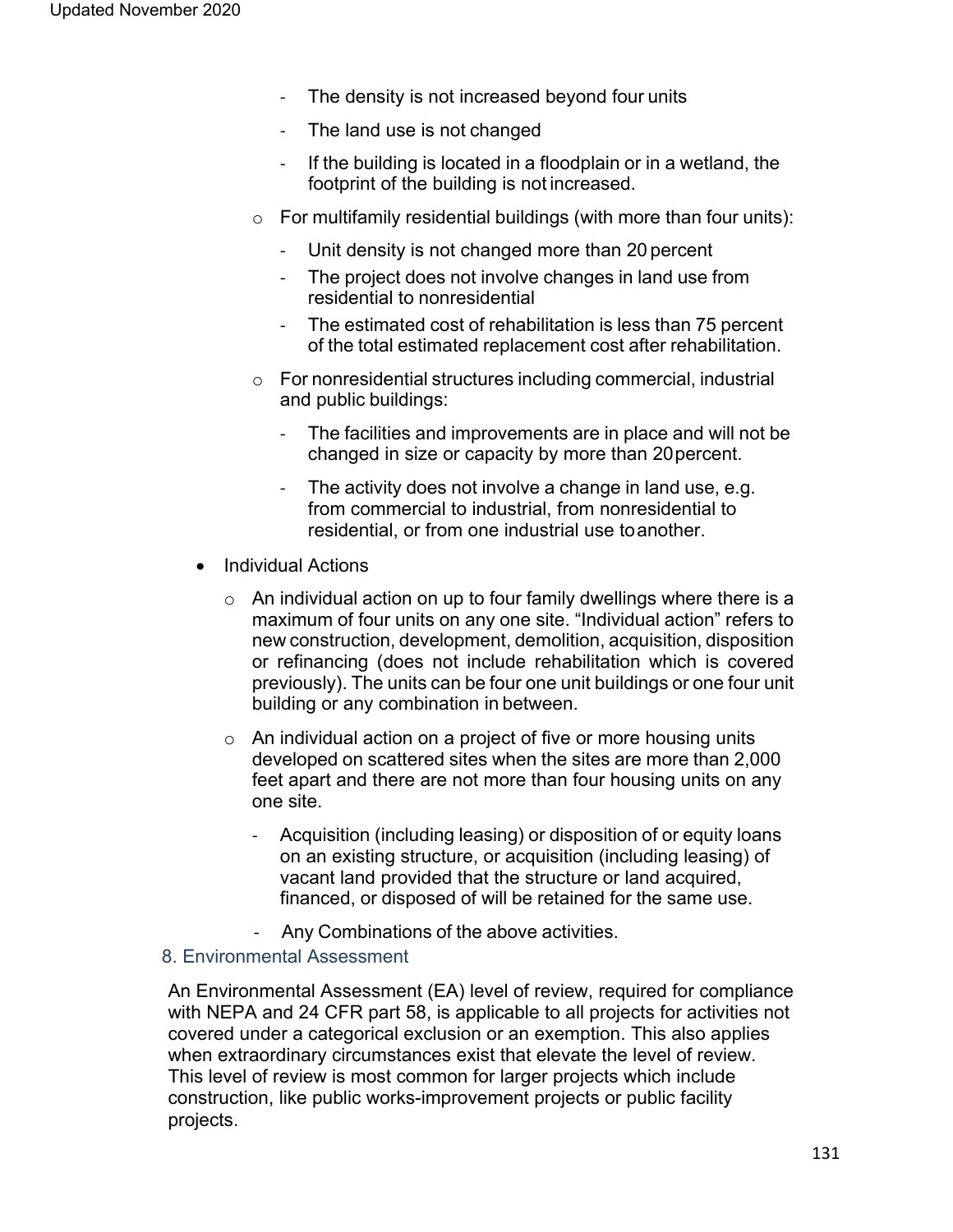## 9. Environmental Impact Statement

The Environmental Impact Statement (EIS) level of review is not very common with CDBG funding because most CDBG projects are not large enough to have such a significant impact. The EIS is required for compliance with NEPA and 24 CFR part 58 and is applicable in accordance with 24 CFR part 58.37, and includes the following circumstances:

- An EA concludes a Finding of Significant Impact
- The complexity and impact of the project exceeds the scope of an EA
- Extraordinary circumstances exist and elevate the review
- Noise levels exceed into what is considered the unacceptable noise zone
- Project includes 2,500 or more housing units or beds

Both EA and EIS reviews conducted by another public entity may be adopted. The adoption of the EA or EIS requires the RE to determine that the scope of the project in the EA or EIS is substantially the same as the proposed project that the adoption ERR is being used for. HCD did an adoption of two USFS EIS ERRs for some of the FWHP activities.

## 10. CEQA nonexempt activities

## *a. Initial Study*

If a project is not exempt, the Lead Agency is to produce an Initial Study (IS), per CEQA Guidelines Article 5. The purpose of the is to provide a preliminary analysis of the proposed project to determine if it may have a significant effect on the environment; thus, whether a Negative Declaration or an Environmental Impact Report should be prepared.

An IS should include:

- Project information
- Project description (including all phases project planning implementation, and operation)
- Environmental factors potentially affected
- Determination
- Evaluation of environmental impacts
- *b. Negative Declaration*

A Negative Declaration (CEQA Guidelines Article 6) is a determination, based on the IS, that there is no substantial evidence that the project, or any of its aspects, could result in adverse impacts. A Mitigated Negative Declaration is also possible if revisions are made to the project, prior to public review that would mitigate the potentially significant effects.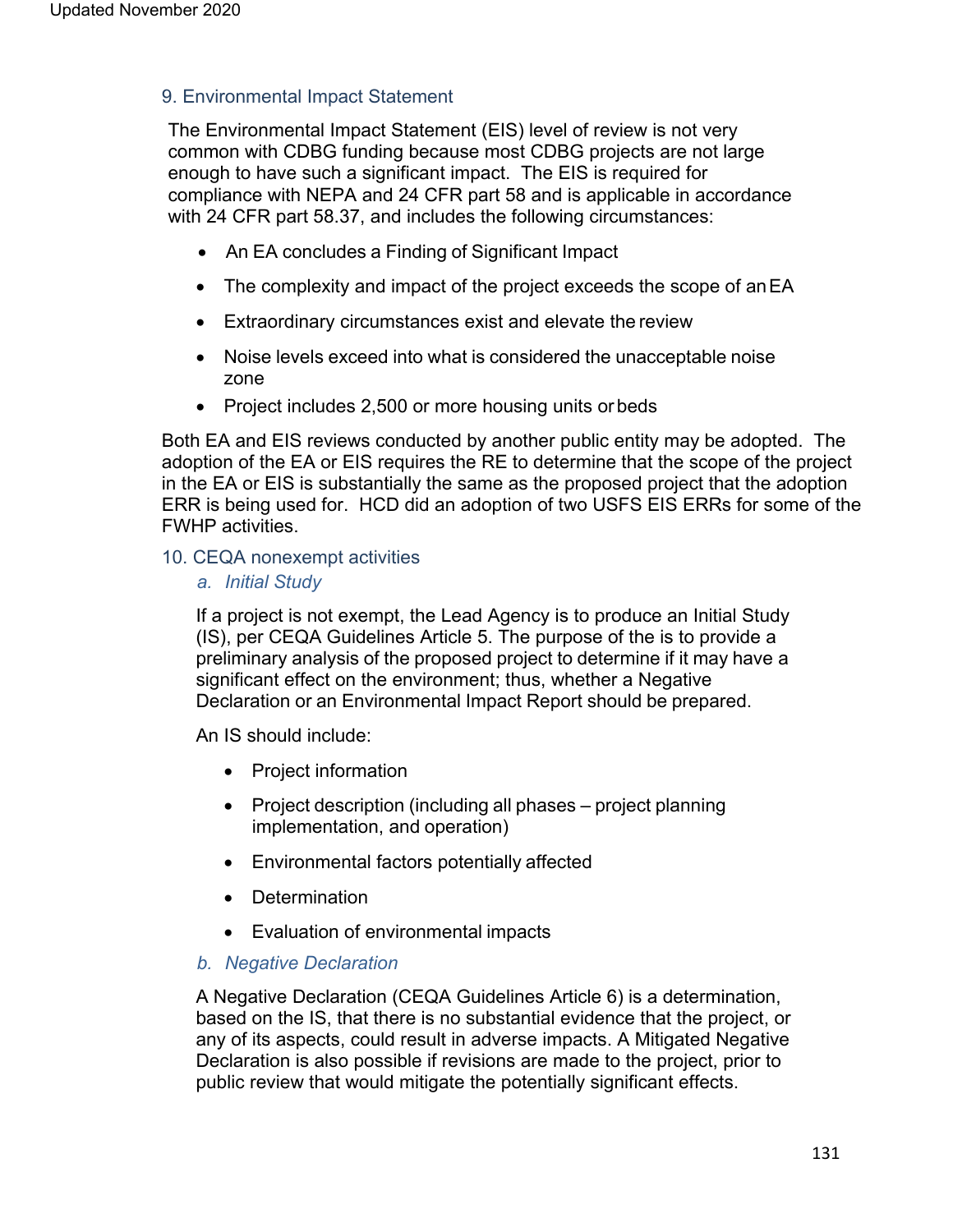*c. Environmental Impact Report*

An Environmental Impact Report (EIR) (CEQA Guidelines Article 7) is necessary if the IS presents substantial evidence that the project may have a significant effect on the environment; and a Mitigated Negative Declaration is not possible.

- 11. Procedures for an Exempt Activity
	- *a. HUD procedures for exempt activities*

If a project is determined to be exempt, the RE must:

- 1) Create and record in ERR written documentation that the activity meets the conditions for exemption per 24 CFR §58.35. The certification should include:
	- A description of the activity/project
	- A citation of the applicable subsection of 24 CFR§58.35(a)
	- Documentation of total estimated activity/project cost
- 2) Determine and document in ERR whether the activity triggers any of the other requirement of 24 CFR §58.6, which are: The Flood Disaster Protection Act; the Coastal Barriers Resources Act; and the requirements for disclosure of properties located in airport runway clear zones.
- 3) No Request for Release of Funds is needed.
- *b. CEQA procedures for an exempt activity*

If project is determined to be exempt the LA must:

- 4) Create and record in the ERR a Notice of Exemption (NOE) that includes the following requirements (per CEQA Guidelines Section 15062). Notice of Exemption form available: <http://opr.ca.gov/docs/NOE.pdf>
	- A brief description of the project that supports the specific exemption and explains that no exceptions to the exemption apply.
	- A finding that the project is exempt from CEQA, including citation to the CEQA Guideline(s) under which it is found to be exempt.
	- A brief statement of reasons to support the finding.
- 5) Send NOE to Office of Planning and Research (OPR), State Clearing House publication which starts 35 day statute of limitation.
- 12. Procedures for Nonexempt activities
	- *a. Categorically excluded from NEPA, and NOT subject to 24 CFR 58.5*

The RE:

1) Creates and records in ERR written documentation that the activity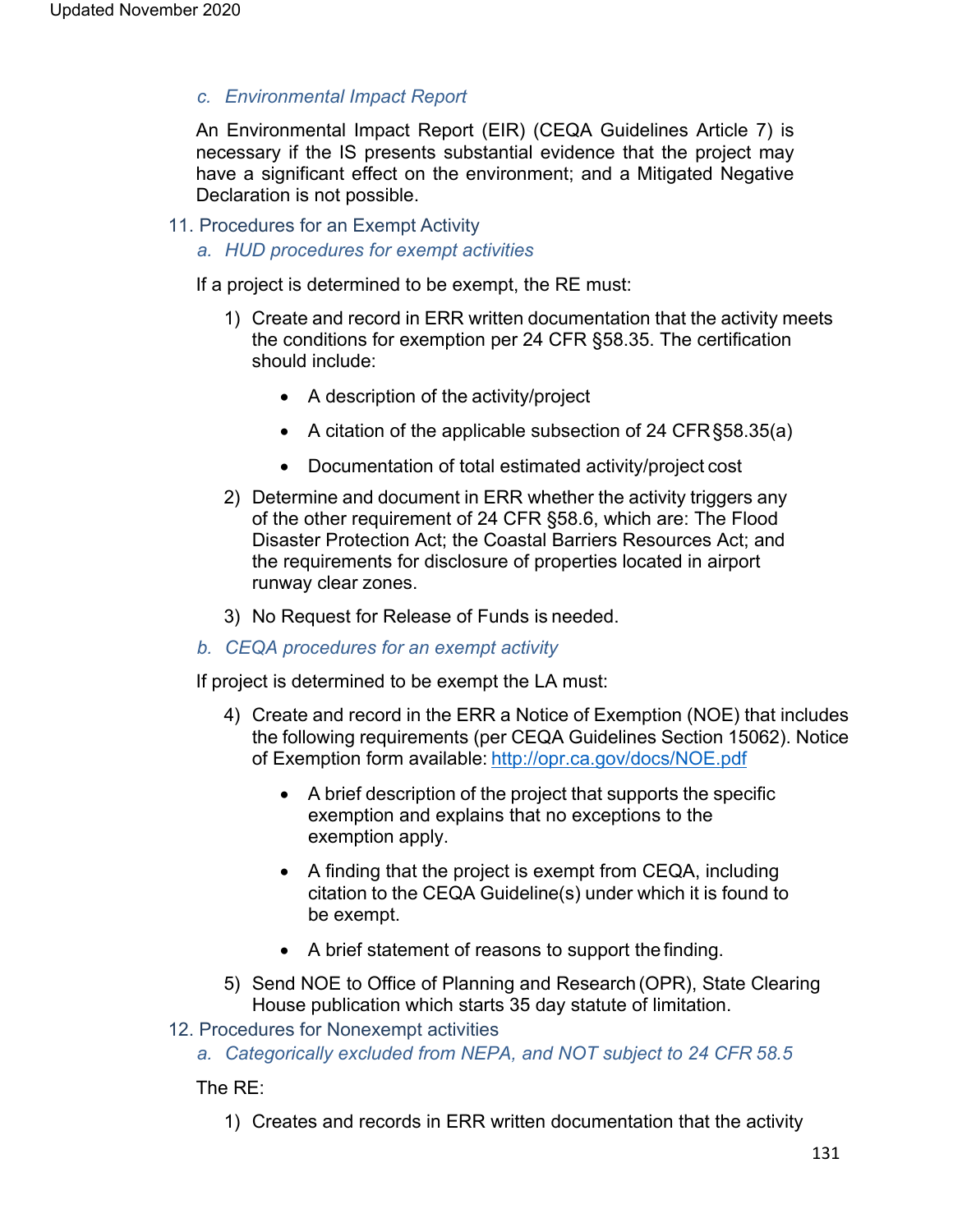meets the conditions for categorically exempt from NEPA, not subject to 24 CFR part 58. The documentation should include:

- A description of the activity/project
- A citation of the applicable subsection of 58.35(a)
- Documentation of total estimated activity/project cost
- 2) Determine and document in ERR whether the activity triggers any of the other requirement of 24 CFR part 58.6, which are: The Flood Disaster Protection Act; the Coastal Barriers Resources Act; and the requirements for disclosure of properties located in airport runway clear zones.
- 3) No Request for Release of Funds is needed.
- *b. Categorically excluded from NEPA, but subject to 24 CFR 58.5*

The RE:

- 4) Creates and files in ERR written documentation of the determination. The documentation shouldinclude:
	- a) A description of the activity or project
	- b) A citation of the applicable subsection of 24 CFR§58.35(a)
	- c) Documentation of total estimated project cost
- 5) Complete NEPA Statutory Checklist
- 6) Determine and document in ERR if there are any circumstances that require compliance with any other federal laws and authorities, as cited in 24 CFR §85. These include the Flood Disaster Protection Act; the Coastal Barriers Resources Act; and the requirements for disclosure of properties located in airport runway clear zones.
- 7) Consult with the necessary regulatory agencies.
	- a) If it is determined that compliance with other environmental laws and regulations is necessary than proceed with the following:
		- i. Create Notice of Intent to Request for Release of Funds (NOI/RROF). Notice of Intent example;

[https://www.hudexchange.info/resource/2754/sample](https://www.hudexchange.info/resource/2754/sample-notice-of-intent-to-request-release-of-funds/)[notice-of-intent-to-request-release-of-funds/](https://www.hudexchange.info/resource/2754/sample-notice-of-intent-to-request-release-of-funds/)

- ii. Publish or Post NOI/RROF for public review
	- 1. Should be available for a minimum of seven days if published and ten days if posted/mailed.
	- 2. All comments based on the public notice must be considered and made a part of the ERR. If these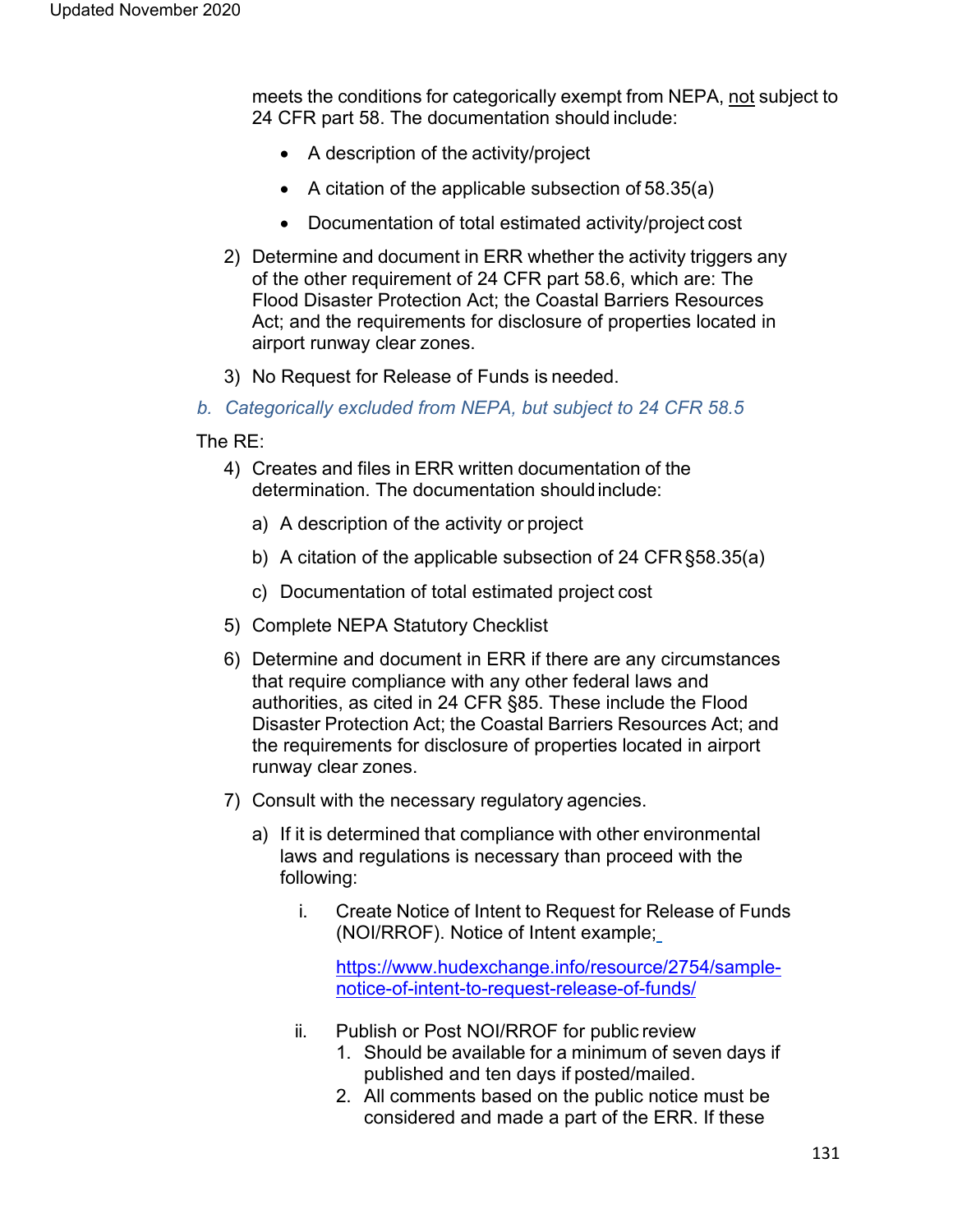comments require a revision to the RROF then the activity/project must be reevaluatedaccordingly.

- iii. After conclusion of public comment period, and incorporation of comments, RE sends RROF and proof of public notice to HUD. Request for Release of Funds form is available: https[://www.hud.gov/sites/documents/7015.15.PDF](http://www.hud.gov/sites/documents/7015.15.PDF)
- iv. A 15 day period commences for HUD to receive objections to the release of funds.
- v. HUD issues authority to release funds and Environmental Review is complete.
- vi. It may also be possible that significant environmental impact is identified and compliance with NEPA will be evoked.
- b) If it is determined that compliance with any other environmental laws and regulations is not necessary than proceed with the following:
	- i. Convert project to exempt status per 24 CFR 58.34(a) (12).
- 2. Environmental Assessment and Environmental Impact Statement

The RE:

- 1) Completes NEPA statutory checklist;
- 2) Completes NEPA Environmental Assessment Checklist form;
- 3) Determination of Significant Impact;
	- a) If a Finding of No Significant impact (FONSI) is made
		- i. Publish or Post NOI/RROF and notice of FONSI for public review
			- 1. Should be available for a minimum of 15 days if published and 18 days if posted/mailed
			- 2. All comments based on the public notice must be considered and made a part of the ERR. If these comments require a revision to the FONSI/RROF then the activity/project must be reevaluated accordingly
			- 3. After conclusion of public comment period, and incorporation of comments, RE sends RROF and proof of public notice to HUD
			- 4. A 15day period commences for HUD to receive objections to the release of funds
			- 5. HUD/State issues authority to release funds and Environmental Review is complete
	- b) If a Finding of Significant Impact is made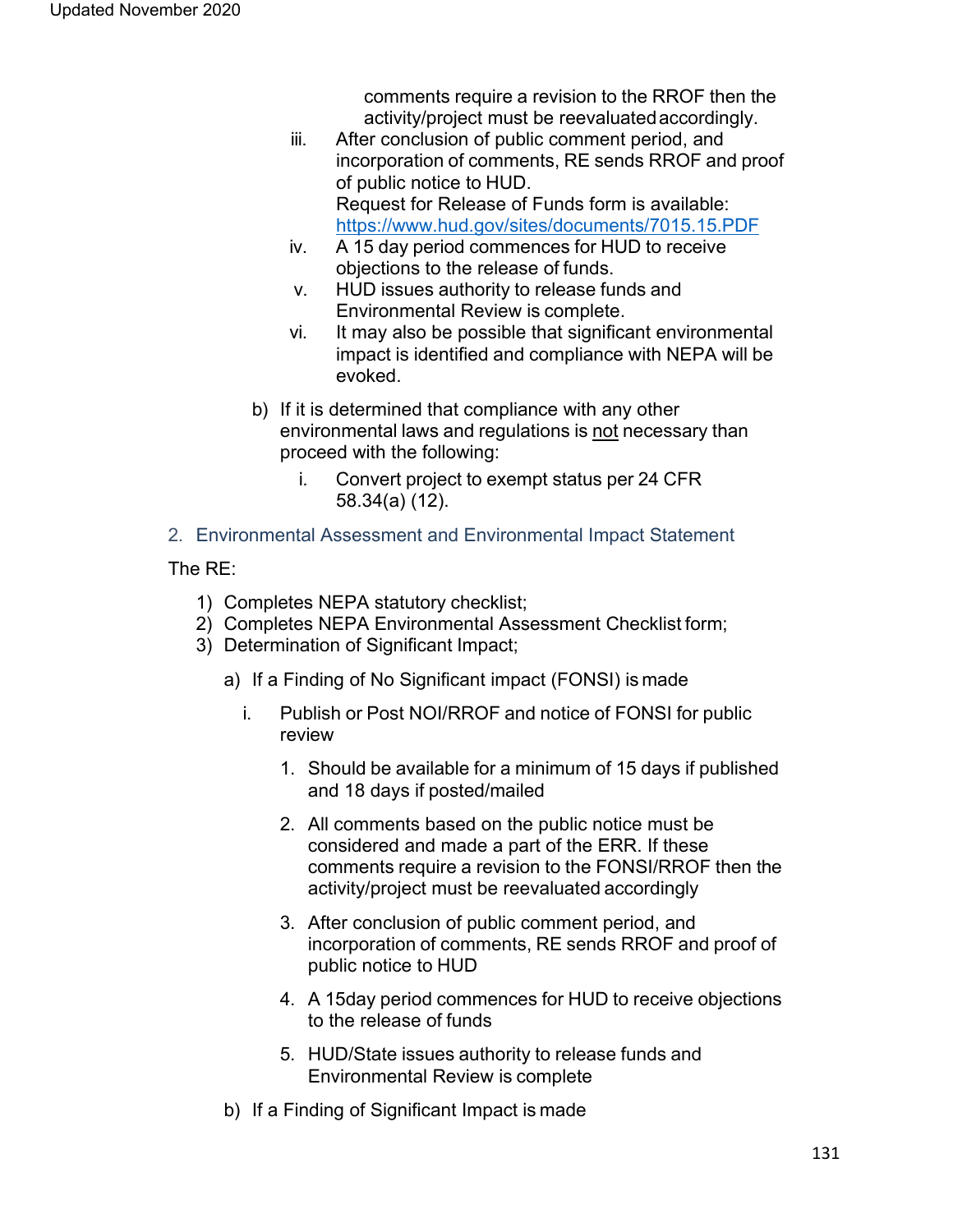- i. Publish a Notice to Prepare Environmental Impact Statement (EIS)
- ii. An Environmental Impact Statement (EIS) details the RE's final analyses and conclusions, according to NEPA, related to potential significant environmental impact of the project. REs must follow prescribed steps in the course of preparation, filing and review of an Environmental Impact Statement (See 24 CFR §58, Subpart G, and 40 CFR §1500-1508)
- iii. Prepare and Publish DraftEIS
- iv. Prepare and Publish FinalEIS
- v. Publish or Post NOI/RROF
	- 1. Should be available for a minimum of seven days if published and ten days if posted/mailed.
	- 2. All comments based on the public notice must be considered and made a part of the ERR. If these comments require a revision to the RROF, then the activity/project must be reevaluated accordingly.
	- 3. After conclusion of public comment period, and incorporation of comments, RE sends RROF and proof of public notice to HUD.
	- 4. A 15 day period commences for HUD to receive objections to the release of funds.
	- 5. HUD issues authority to release funds and Environmental Review is complete.
- 3. CEQA Procedures for Nonexempt Activities
	- *a. Negative Declaration*

On the basis of the IS, the Negative Declaration should be created and filed with the California State Clearinghouse (SCH). It is the responsibility of the LA to create and assemble the Negative Declaration package.

The declaration should include:

- 1) A brief description and title of the project
- 2) Location of the project
- 3) A proposed finding that the project will not have a significant impact on the environment
- 4) An attached copy of the Initial Study documenting reasons to support the finding
- 5) Mitigation measures, if any, included in the project to avoid potentially significant effects

The Negative Declaration, along with the Notice of Completion (NOC) shall be submitted to the SCH. Notice of Completion form available: <http://opr.ca.gov/docs/NOC.pdf>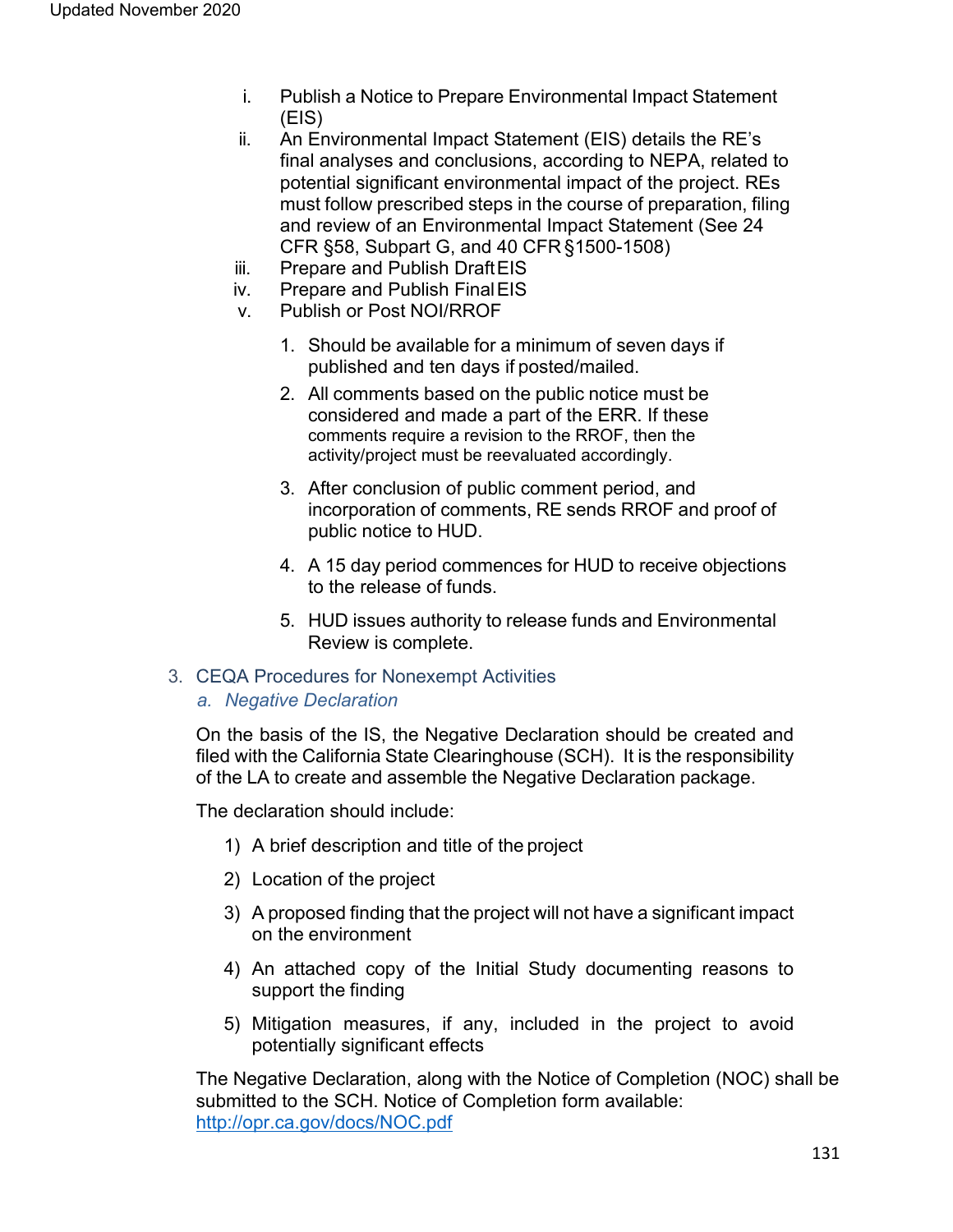- 1) The SCH circulates the Negative Declaration package to selected state agencies for review and comment
- 2) Comments are forwarded to the l A at the end of the 30 day review period
- 3) Initiate 20 to 30 day public review period
- 4) Adopt Negative Declaration. The LA considers the comments received and makes any necessary revisions prior to adoptingthe Negative Declaration
- 5) File Notice of Determination (NOD) with the county/counties clerk and the SCH within 5 working days of approving the project. Notice of Determination form available[:http://opr.ca.gov/docs/NOD.pdf](http://opr.ca.gov/docs/NOD.pdf)
- 4. Environmental Impact Report

An Environmental Impact Report should be created on the basis of the IS. It is the responsibility of the LA to create the Environmental Impact Report.

- 1) Create the Notice of Preparation (NOP)[.](http://opr.ca.gov/docs/NOP.pdf) <u><http://opr.ca.gov/docs/NOP.pdf></u> The notice should include, at a minimum:
	- a) Description of the project
	- b) Location of the project
	- c) Probable environmental effects of the project
- 2) Circulate the NOP for a 30 day review period. The LA should create and circulate a NOP to the SCH and all Responsible and Trustee Agencies for review and comment.
	- a) The LA circulates the NOP to the SCH and the Responsible and Trustee Agencies.
	- b) Comments are forwarded to the LA at the end of the 30 day review period.
- 3) Prepare Draft EIR.
- 4) Initiate 45 day review period. The Draft EIR, along with the Notice of Completion form (NOC) shall be submitted to theSCH.
	- a) The SCH circulates the Draft EIR package to selected state agencies for review and comment.
	- b) Comments are forwarded to LA at the end of the 45 day review period.
- 5) Initiate 30 to 60 day public review period.
- 6) Prepare Final EIR. The LA responds to comments, prepares and finalizes EIR, and makes final decisions on theproject.
- 7) File Notice of Determination (NOD) with the county/counties clerk and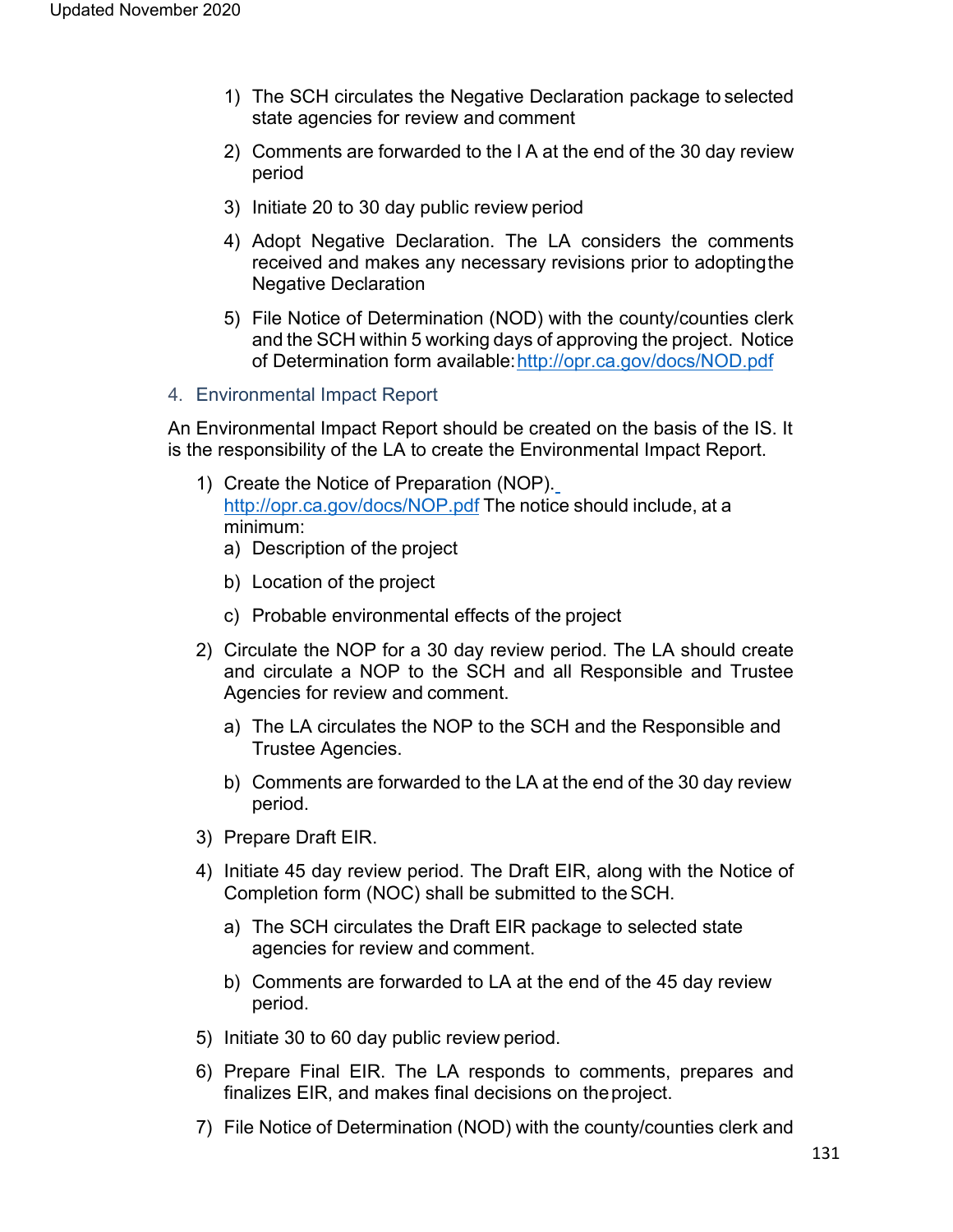the SCH within five working days of approving theproject.

## XIV. Acquisition and Relocation

In executing CDBG-NDR funded projects, subgrantees or other NDR recipients may need to acquire real property to complete specific activities. As the grantee, HCD will not directly acquire any property as part of an NDR project. Therefore, to ensure compliance with local, state, and federal acquisition and relocation requirements, NDR recipients who are purchasing real property or who's projects require relocation of persons, will be provided technical assistance by HCD prior to the actual property purchase or relocation work to ensure full compliance..

## 46.Federal Acquisition and Relocation Overview

## 1. Uniform Relocation Act (URA)

Prior to acquiring real property or attempting to undertake a project with relocation activities, a determination must be made as to whether or not the requirements of the Uniform Relocation Act (URA) and Real Property Acquisition Act of 1970 (as amended in 1986) apply. The following sections provide a brief overview of the federal laws and regulations that subgrantees and NDR recipients must adhere to when carrying out projects where real property is acquired and/or persons are displaced.

The URA, like NEPA and labor standards laws, applies to all federal funding sources. URA's objectives are to ensure that property owners and displaced persons (households, businesses, nonprofit organizations, and farms) impacted by federally funded projects are treated fairly, consistently and equitably; that property owners are paid a fair market price for their property; and displaced persons are provided the required relocation assistance. The URA also seeks to minimize litigation and ensure that federal agencies implement the regulations efficiently and cost effectively.

The URA's implementing regulations, beginning at 49 CFR part 24, include steps that subgrantees must follow when purchasing real property via voluntary or involuntary acquisition transactions. These regulations provide steps for determining any temporary relocation benefits or permanent displacement benefits. URA relocation benefits are provide to all persons regardless of their income level.

## 2. HUD Section 104(d)

Section 104(d) is not part of URA. Section 104(d) only applies to displacement of low- income persons and removal of low-income housing units that results from the use of HUD funding. Section 104 (d) requires HCD and subgrantees to ensure that permanent displacement benefits to low income residential households and requires replacement of all affordable housing units that are removed from the local housing stock as the result of a HUD- assisted project. If an individual is eligible for both URA and Section 104(d) benefits, HCD and its subgrantees will pay the higher of the two costs to the low-income household. Furthermore, subgrantees must take steps to ensure that any low income housing units that are demolished or converted are replaced within five years. This regulation will ensure that the overall low-income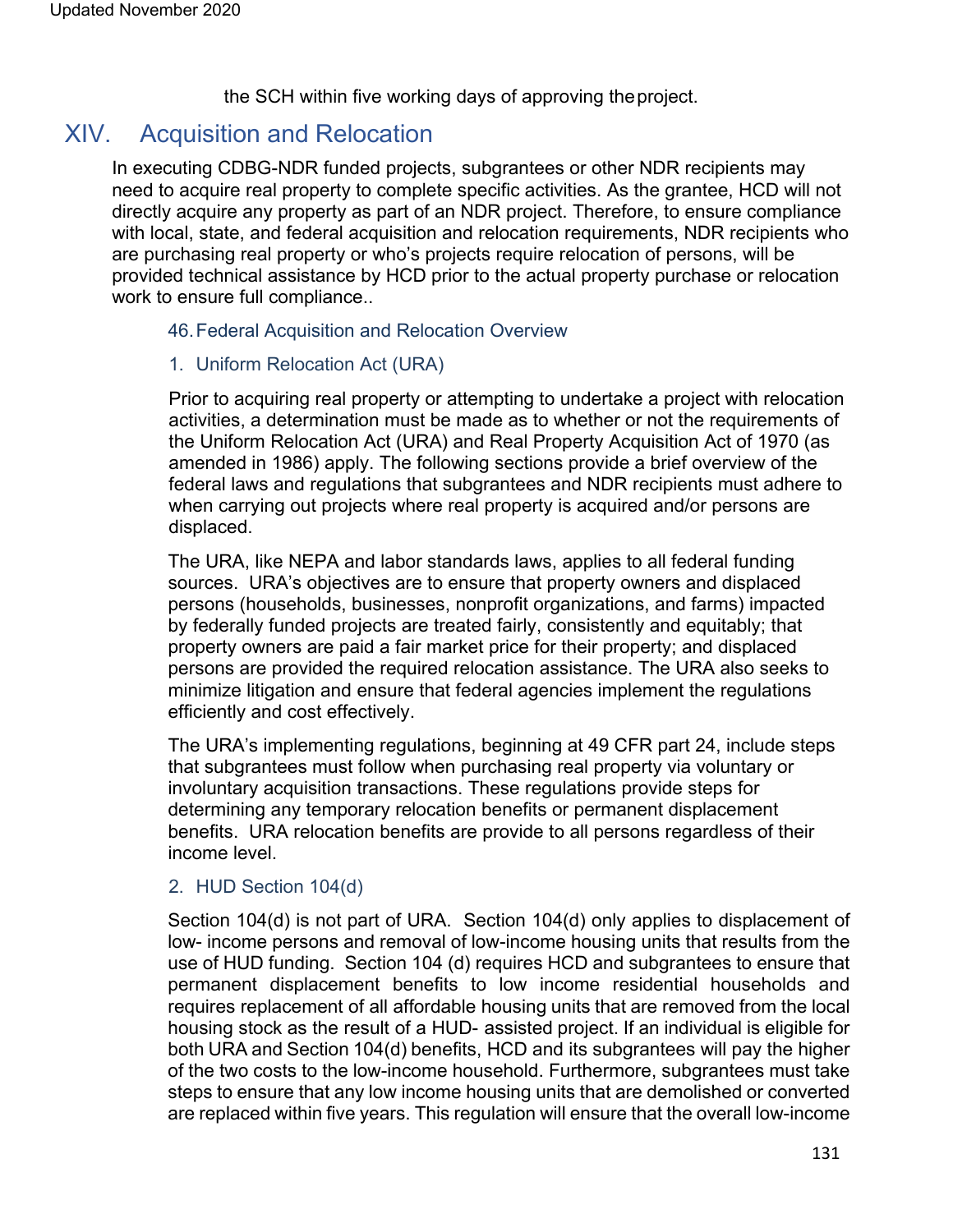housing stock does not decrease, see 24 CFR part 570(a) for the implementing regulations.

Finally, Section 104(d) of the Housing and Community Development Act of 1974, as amended, has an administrative requirement that, as a condition of receiving federal assistance, HCD and subgrantees must utilize a Residential Antidisplacement and Relocation Assistance Plan (RARAP). Each year, HCD includes its RARAP in its Annual Plan, submitted to HUD. HCD subgrantees adopt the HCD RARAP when they execute the NDR Standard Agreement. Waived Requirements

To speed the recovery effort and simplify the administration of projects, HUD has waived requirements of Section 104(d) dealing with one-for-one replacement of lower-income dwelling units demolished or converted in connection with CDBGassisted development projects for housing units damaged by one or more disasters.

HUD has also waived the relocation assistance requirements contained in Section 104(d) of the HCDA to the extent that they differ from the URA (42 USC 4601 et seq.) and HUD has approved waivers that modify the URA requirements. For specifics related to these waivers, subgrantees should consult the federal register notices pertaining to the NDRC.

## 3. Technical Assistance Resources

To ensure that subgrantees and NDR recipients follow proper acquisition and relocation procedures, and avoid making ineligible payments, HCD and its TA consultant will provide technical assistance to subgrantees. In addition, subgrantees are encouraged to review the HUD Handbook 1378, which consolidates the basic statutory and regulatory requirements of the URA and Section 104(d), and related implementing regulations. It is a comprehensive and valuable reference for all jurisdictions participating in HUD funded programs.

A copy of Handbook 1378 is available on HUD's website. Relocation information for displaced persons is also available at the Federal Highway Administration's web site at [www.fhwa.dot.gov/realestate/relrght.html](http://www.fhwa.dot.gov/realestate/relrght.html)

#### 47.Roles and Responsibilities

The following section defines the roles and responsibilities for ensuring compliance with URA and Section 104(d).

#### 1. Subgrantees and NDR Recipients

For the CRC project, Tuolumne County is responsible for the design and construction of up to two CRCs. When the county purchases property to locate a CRC, it is responsible for addressing URA acquisition and relocation activities related to the project's development.

For the BUF projects, HCD will use RCAC as a CDBO to implement the projects. RCAC is in charge of making sure any acquisitions and relocations that occur as a result of NDR recipients use of BUF project funding are conducted in line with all federal, state, and local requirements.

State and local relocation and acquisition laws may also be triggered on activities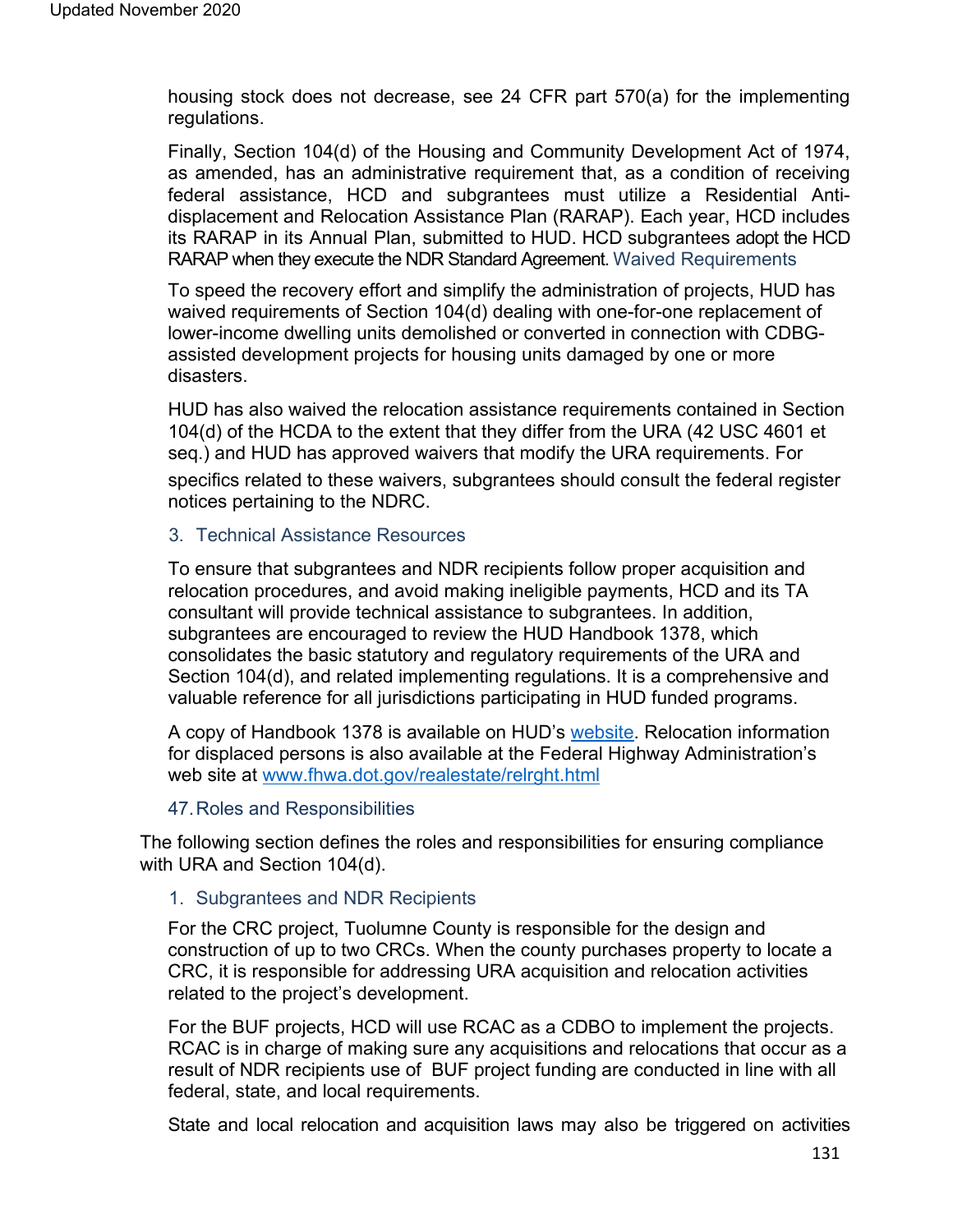implemented by subgrantees. When federal, state, or local laws/regulations are not consistent, HCD will require itself and its subgrantees to comply with the most restrictive.

## 2. California Department of Housing and Community Development

HCD is responsible for oversight and management of the BUF and CRC. HCD will provide technical assistance to its subgrantees and recipients of NDR funds throughout the acquisition process and will evaluate their compliance with regulatory requirements on an ongoing basis. During annual monitoring reviews and visits, HCD will review records and assess whether they contain all the required documentation.

If relocation is triggered, HCD will require that a professional relocation consultant be hired by the subgrantee or NDR recipient to ensure full compliance prior to release of project funding. The consultant will be required to prepare a project specific relocation plan for the specific relocation action. The plan will include a cost estimate for the relocation costs. This will allow for relocation costs to be budgeted into the project as part of final feasibility analysis and clearing of General Conditions.

## 48. Federal Acquisition and Relocation Rules

## 1. Basic Rules of URA Real Property Acquisition

Federal acquisition rules apply to real property sales with federal assistance when subgrantees purchase:

- Title to the property;
- Permanent easements not temporary easements;
- A life estate to the property; and
- A long-term lease to the property, which allows for an extension offifty years or more.

Acquisition rules must also be followed when subgrantees:

- Undertake the purchase of property directly;
- Provide a nonprofit or for-profit entity with funds to purchase theproperty;
- Hire an agent or contractor to act ontheir behalf; and
- Provide federal assistance to individuals who are acquiring their own home.

#### 2. Involuntary Verses Voluntary Acquisition

Subgrantees must understand the critical difference between acquisition of property when the sale is voluntary versus involuntary. For all NDR projects, HCD only allows subgrantees to make voluntary acquisitions.

Voluntary acquisitions occur when the grantee acquires real property at fair market value from an owner who has submitted a proposal to the community for purchase of their property in response to a public advertisement. The grantee may undertake a voluntary acquisition when a site needed for a Disaster Recovery CDBG project can be satisfied by more than one property. Property owners can then voluntarily, in response to the advertisement, let the grantee know of the availability of their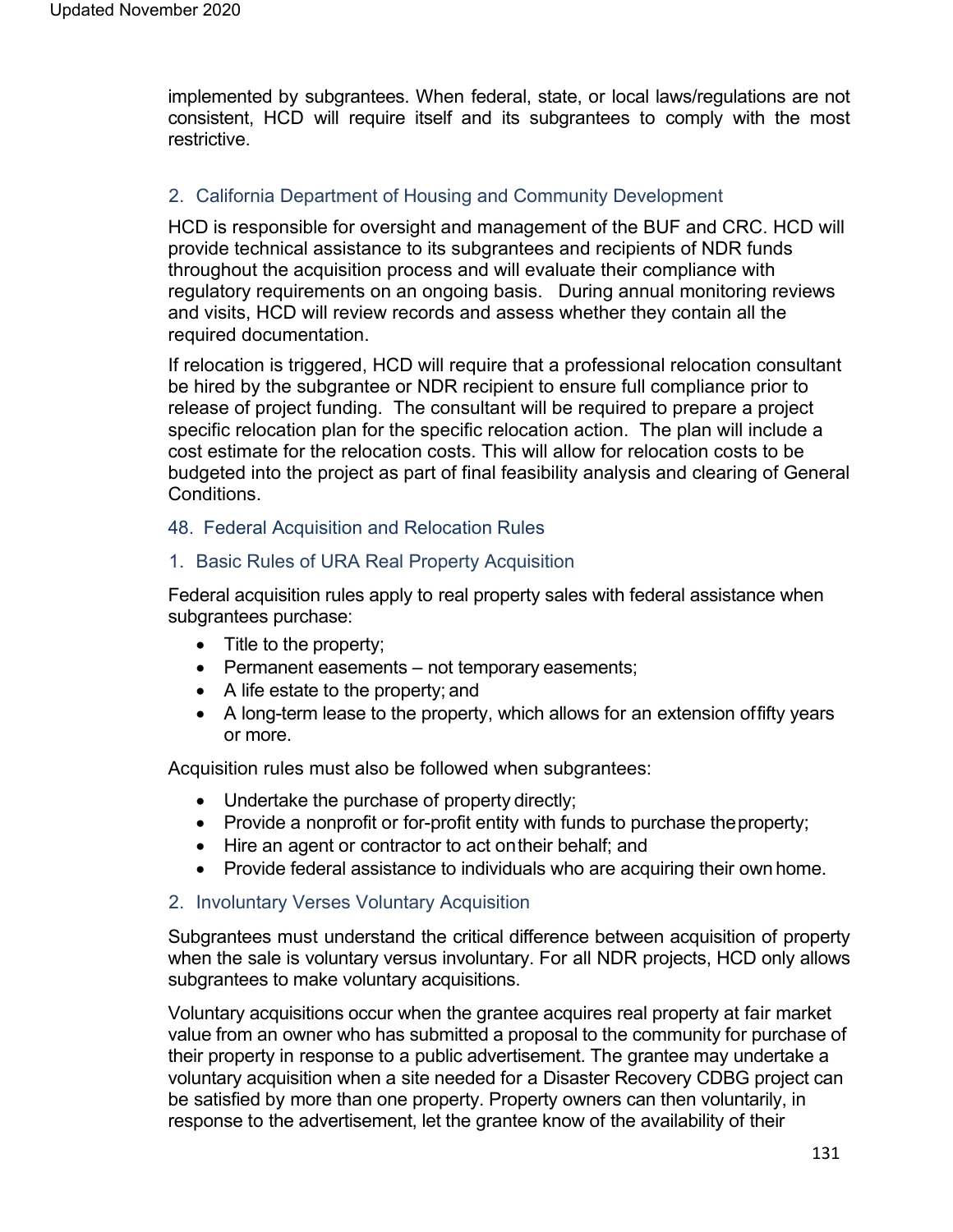property and enter into negotiations for the sale of the property. Voluntary acquisition is not subject to the URA.

## 3. Basic Rules of URA Temporary Verses Permanent Relocation

Temporary relocation rules dictate that tenants can only be relocated for up to 12 months. After 12 months the tenant will be eligible for permanent relocation benefits. Temporary relocation, like a voluntary sale, is the most common type of relocation activity, because it is the simplest, least time consuming, has a lower legal risk, and is much less expensive than permanent relocation.

## 49.Activities that Trigger Compliance with the URA and other Federal Laws

When subgrantees implement the following activities, paid for with HUD funds, they must determine and document in their records which acquisition and/or relocation compliance procedures must be followed:

- 1) Acquisition or demolition of residential or commercial property;
- 2) Rehabilitation of housing (hard and soft costs) including mitigation of leadbased paint or other hazards;
- 3) New construction of housing, commercial structures or public facilities/improvements, if part of a project involving acquisition or demolition;
- 4) Rehabilitation of public facilities or improvements;
- 5) Economic development (acquisition of land, and commercial rehabilitation); or
- 6) Permanent easements for water, sewer, or other public facility projects.

## 50.Project Definition

In deciding which properties to acquire, subgrantees must carefully map out a compliance plan and determine what staff or contractors will be required to facilitate the property purchase and/or relocation efforts. At any time during the process, subgrantees may call on HCD for technical assistance. Furthermore, subgrantees must establish a file for each property that will be acquired and for each displaced person. HCD reserves the right to inspect these records at any time until the grant has been closed out.

#### 1. Project Review

Subgrantee staff must determine what activities and geographic boundaries comprise the project and document that process for the project file. Staff review project definitions in HUD program regulations or, if project is not defined in program regulations, reviews the URA definition at 49 CFR §24. 2(a) (22). Project determinations will be reviewed by HCD staff prior to initiating negotiations with any property owner. When necessary, HCD and subgrantee staff may consult with the Relocation Specialist at the HUD Field Office early in the planning phase.

#### 2. Project Documentation

Subgrantee staff must document all project activity in the project file. Documentation includes maps identifying project boundaries with streets, addresses, buildings, all parcel numbers, and the names of all property owners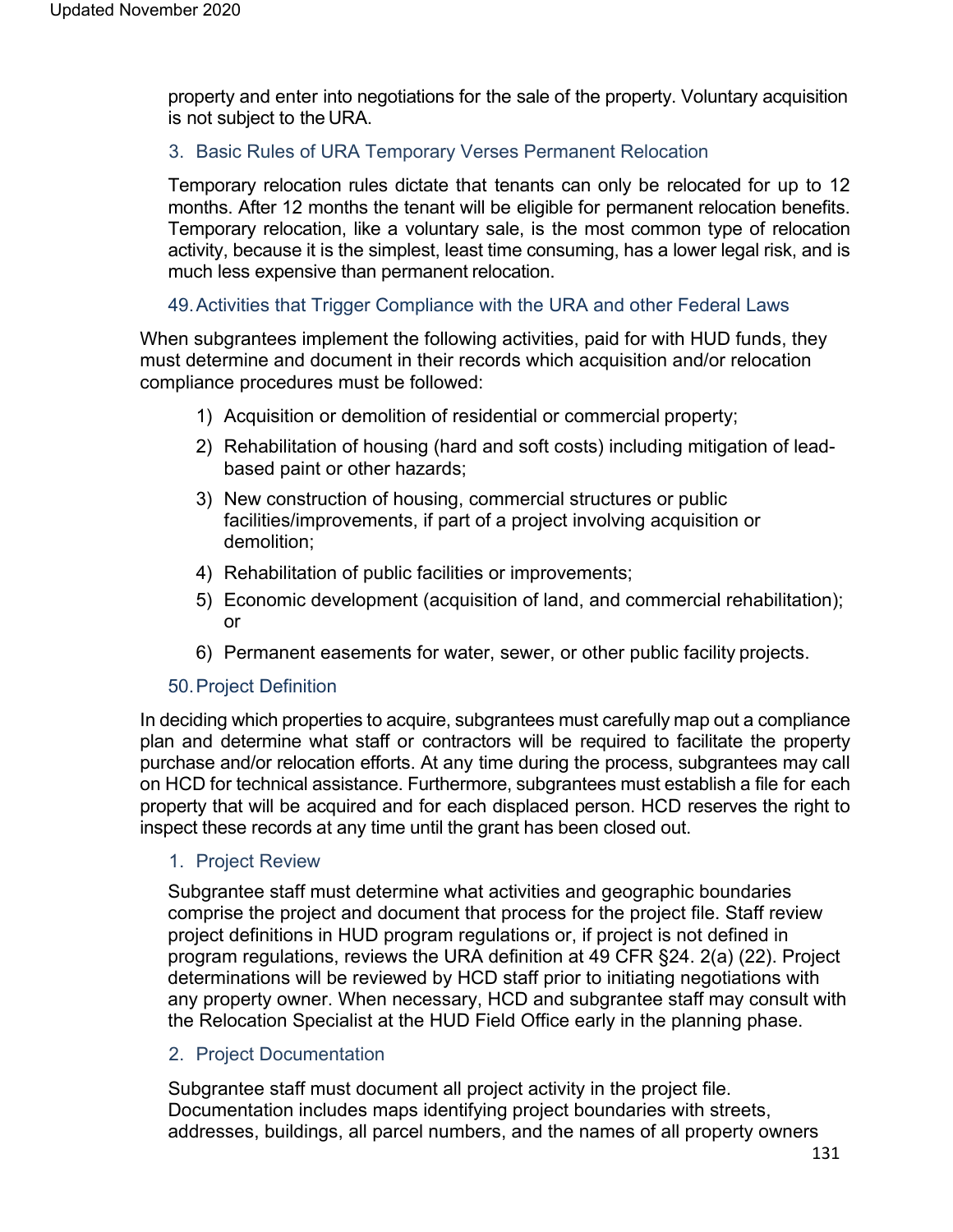and tenants for each building. HCD will review documentation as part of its regular monitoring activities and audits.

## 51.Multiple Funding Sources of Acquisition and Relocation

Some projects may be funded by more than one HUD funding source, other federal programs, tax credits, and/or state or local funds. When combining funding sources, the unique rules for income qualification, deed restrictions, targeted participants, etc. must be considered for each source. When issues arise as to which law to follow, subgrantees shall follow the most restrictive and should contact HCD for technical assistance. If necessary, HCD will reach out to the Relocation Specialist at the HUD Field Office early in the planning phase. In addition, subgrantees may hire a contractor, specializing in acquisition and relocation, to provide technical assistance on its relocations and acquisitions.

## 52. Miscellaneous Acquisition Procedures

#### 1. Waiver Valuations

For properties whose value is less than \$25,000, HCD requires its subgrantees to follow *49 CFR 24.102(c)* and *HUD Handbook 1378 Section 5-4 E, F, and G*.

## 2. Donations

For properties being donated, HCD requires its subgrantees to follow procedures outlined in HUD Handbook 1378, Section 5-5.

## 3. Temporary Easements

For temporary easements, HCD requires its subgrantees to follows procedures outlined in *HUD Handbook 1378 Section 5-2 (c).*

#### 53.Residential Temporary Relocation

HCD will not be conducting any housing activities with NDR funding. If housing activities were being conducted, HCD would want to minimize any project related displacement and the hardships. This includes direct displacement resulting from real property acquisition, rehabilitation, demolition, conversion, and any indirect displacement.

Residential occupants who are temporarily relocated from HUD-funded projects are not eligible for permanent relocation benefits, but they are eligible for out of pocket expenses for temporary relocation. The URA defines temporary relocation as relocation that lasts no longer than 12 months.

#### 1. Initial Tenant Notifications

HCD requires its subgrantees to notify tenants of any potential displacement as soon as is feasible. If sellers refuse to grant subgrantee's staff to tenants, then staff should explain to the seller that tenant notification is to the seller's benefit as well as the buyer, as the notices inform the tenants not to move and to continue to pay rent and that they will forfeit any future HUD relocation assistance if they move prematurely.

If access is still not granted, staff must document in the file their attempts to obtain access and the dates access was denied or approved. For more information on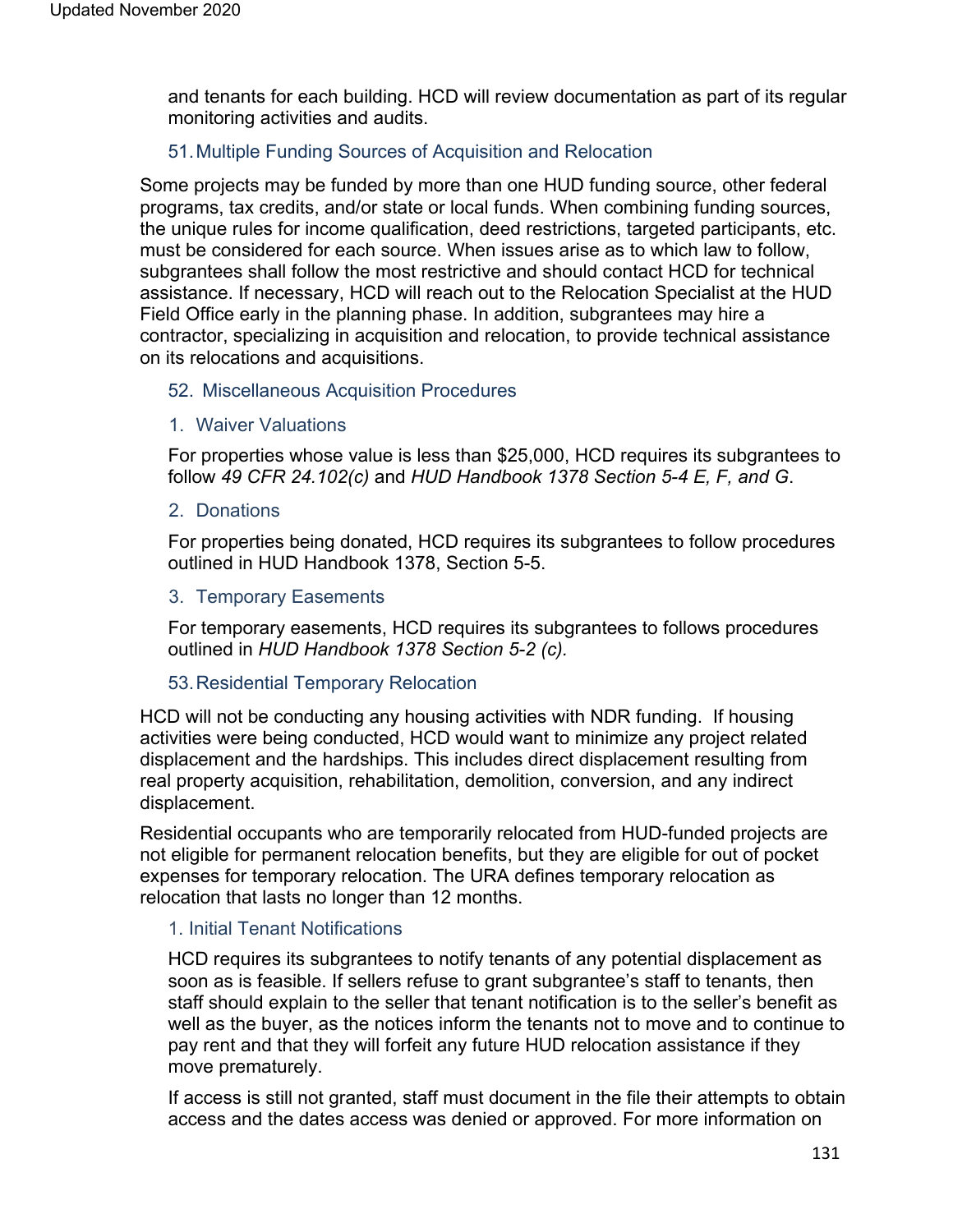tenant notifications, see *HUD Handbook 1378 - Section 5-3 (D).*

## 54.Procedures for Displaced Individuals

In carrying out temporary relocation, subgrantees should consult *URA regulations at Appendix A 49 CFR §24.2(a)(9)(ii)(D)* and *HUD Handbook Chapter 2 Section 2-7.* At a minimum, HCD requires subgrantees to ensure that:

- Individuals who are displaced or relocated because of a project activity are fairly and fully compensated; and
- LMI dwelling units demolished or converted to non LMI dwelling uses are replaced.

The following steps must be undertaken by the subgrantee to meet this requirement:

- 1) Adoption of the State's Residential Anti-displacement and Relocation Assistance Plan (RARAP) or their own RARAP;
- 2) Certification that the adopted RARAP will be followed by the subgrantee; and
- 3) If required, adoption of the RARAP by the local governing body.

#### 55.Demolition

Any unit occupied by a lower income resident that is demolished with CDBG funds triggers the requirement to provide relocation assistance to the occupant at Section 104(d) levels. See *HUD Handbook, Exhibit 7-1*. Whether or not a demolished unit must be replaced depends upon its condition and how long it has been vacant prior to demolition.

## 56.Record Keeping for Project Files

HCD requires its subgrantees to ensure that if CDBG NDR funds are used to acquire real property and the property continues to be used for its intended (and approved) purpose, proper records are maintained, steps are taken to protect and maintain it, and that if the property is sold, the subgrantee is reimbursed for the CDBG NDR share of the property's value. HCD will review project files on an ongoing basis to determine that they contain all the necessary information required by regulations.

## 57.Contracts with Acquisition and Relocation Contractors

Subgrantees may contract directly with acquisition and relocation contractors. If a contractor is used, agency staff consults with HCD (who may consult with HUD's Region IX Office), prior to engaging a contractor for services to provide acquisition and/or relocation services. Contractors hired for HUD projects must have previous experience with HUD programs and knowledge of both the URA and Section 104(d). Staff ensures that files include the selection process for the contractor. Contracts with acquisition and relocation contractors will contain the instruction to follow the procedures in this manual.

Each HUD statutory program has regulations that detail how to implement project activities involving acquisition and relocation. For NDR activities, HCD requires its subgrantees to follow the regulations at 24 CFR 570.606. If one dollar of CDBG funds is invested in a project where acquisition, rehabilitation, demolition, or code enforcement activities are involved, HCD and the subgrantee implementing those activities ensure that proper acquisition and relocation processes are followed.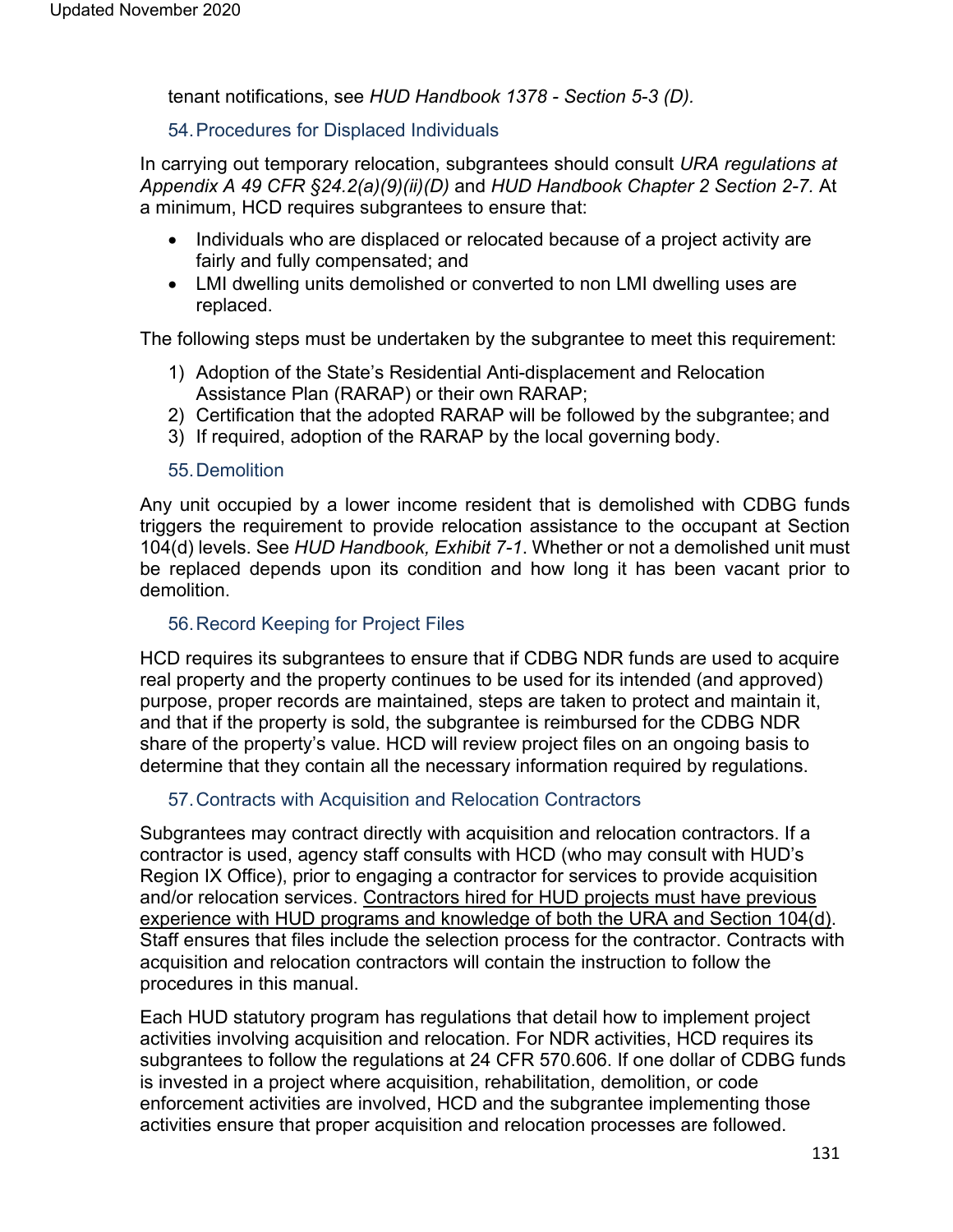# XV. Reporting Requirements

## 58.DRGR Reporting Requirements

## 1. DRGR Overview

HUD requires recipients of CDBG NDR grants to submit an Action Plan detailing the projected use of funds and to report on their accomplishments. The DRGR System is used to submit these plans and quarterly reports. DRGR is managed under the auspices of HUD's Office of Community Planning and Development (CPD). HCD is responsible for all DRGR submissions. Subgrantees, partners, and USFS are responsible for submitting supporting data and information to HCD when required.

HUD collects information from DRGR to comply with congressional reporting requirements with respect to the use of NDR funds awarded under HUD's Disaster

Recovery Initiative and for other program management purposes. The use of DRGR for reporting purposes is mandatory and information submitted to HUD via the DRGR system is public.

DRGR is a web-based system used to gather, package, and provide access to a central database containing a wide body of information. The system allows reporting across an integrated set of information. Data can be aggregated and analyzed in a number of forms convenient to HUD management. This, in turn, allows for comprehensive report generation and provides an accurate picture of the program when reporting to Congress. The system also provides a common format for capturing, storing, searching, and reporting DRGR System information, while also providing a consistent data archive of historical information on program performance.

## 59.Quarterly Performance Report

HUD requires a Quarterly Performance Report (QPR) to assess the progress of CDBG NDR grant activities. QPRs are submitted through the DRGR system on a set schedule. Refer to the table below for the standard QPR reporting dates. The HCD GMR is responsible for submission of QPRs.

| <b>Reporting Period End Date</b> | <b>Grantee QPR Submission Deadlines</b> |
|----------------------------------|-----------------------------------------|
| 31-March                         | 30-Apr                                  |
| 30-Jun                           | 30-Jul                                  |
| 30-Sep                           | 30-Oct                                  |
| 31-Dec                           | 30-Jan                                  |

Due to the unique requirements for NDR grants, the QPR reporting differs slightly from guidance previously made available to CDBG DR grant recipients.

The QPR must relate back to the activities expressed in the NDR approved application. The following items must be reflected in the QPR: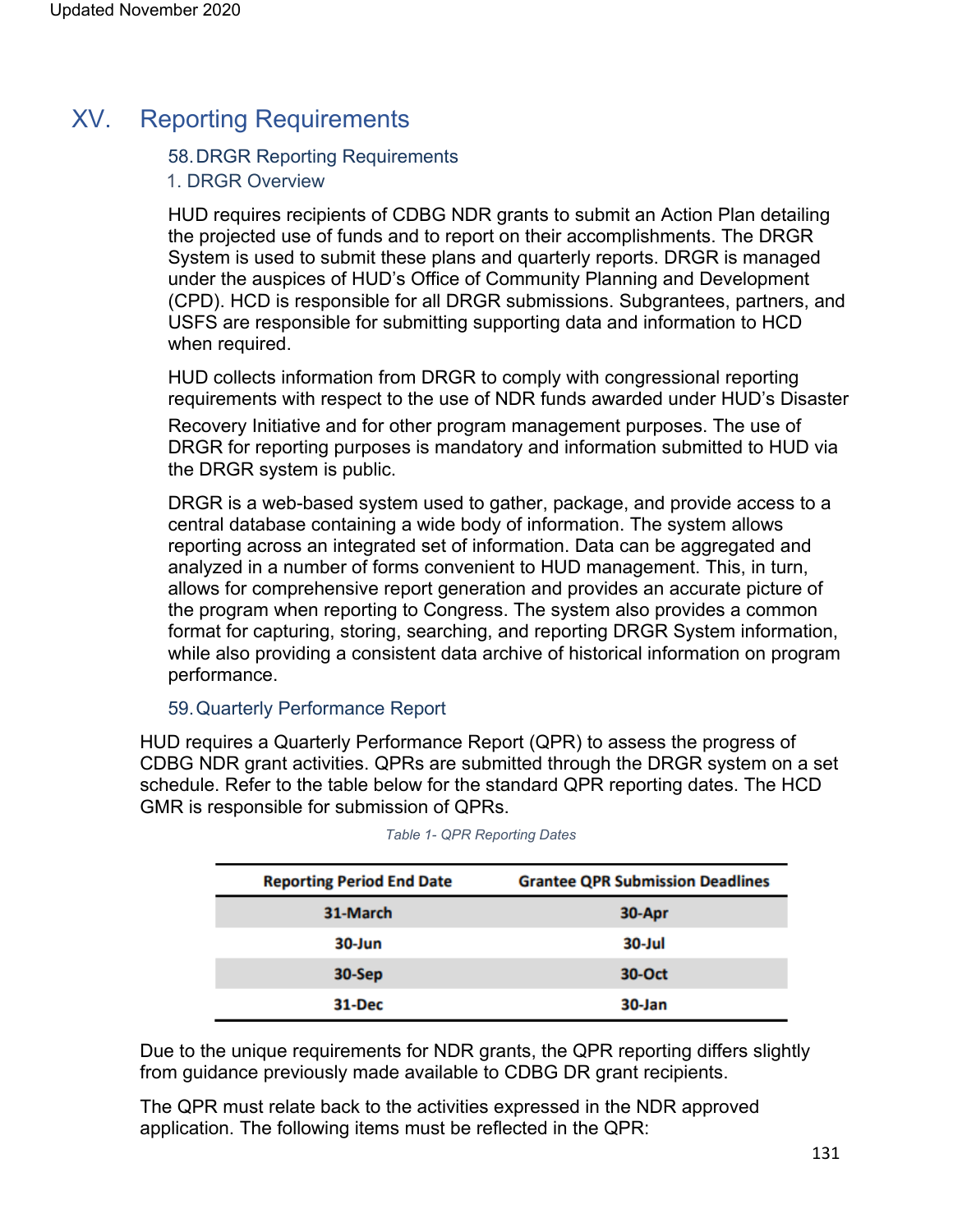- 1) Update race/ethnicity and income data, if applicable
- 2) Report baselines (one time only) and update values per the frequency outlined in the Action Plan (Outcome Value Activities only)
- 3) Update performance measures as accomplishments are made
- 4) Report CDBG NDR expenditures
- 5) Report direct leverage expenditures
- 6) Report supporting leverage expenditures
- 7) Enter progress narrative
- 8) Enter the actual completion date (when the activity is completed)
- 60. NDR Performance Metrics and Outcome Values

In addition to standard performance metrics, HCD is required to report on the unique outcome values which were identified for each NDR approved project.

#### 1. NDR Performance Metrics

HCD is required to report in DRGR on the status of performance metrics for each NDR pillar. These metrics are the unique and different that traditional CDBG and CDBG DR projects. The metrics can be changed based on changes to pillar design or outcomes. Each pillar has performance metrics that are the reported to HCD in monthly subgrantee reports. HCD uses this information to update DRGR metrics as part of submittal of QPRs.

2. NDR Outcome Values

NDR awardees were required to provide different performance metrics for the outcome values for the overall NDR effort or for each awarded program or project. Outcome values are defined as resilience, social, environmental, and economic impacts resulting from theNDR projects. The metrics for outcome values can be either quantitative or qualitative measures and represent both outcomes and outputs which were negotiated with HUD. HUD uploaded these outcome values to DRGR for reporting purposes. Projections of these values are included in the DRGR Action Plan and are updated regularly based on percentage completed in the QPR. Many outcome values may not be fully achieved until after grant closeout is completed. Additionally, HCD may need to alter the metrics for outcome values as projects are implemented. All changes are to be included in the QPR narrative.

## 61.Long Term Commitments (NDR)

Phase I of the application for NDR funding required HCD to demonstrate its commitment to a more resilient future for the State of California by taking measurable actions to significantly improve resilience from the existing status or policy baseline for the state before the Rim Fire. These actions had to be implemented before submission for Phase II of the application or within one year of Phase II grant award announcements. HCD has met all of its Long Term Commitments. The long-term commitments or actions required under the application have been met by HCD. The long-term commitments met by HCD are as follows: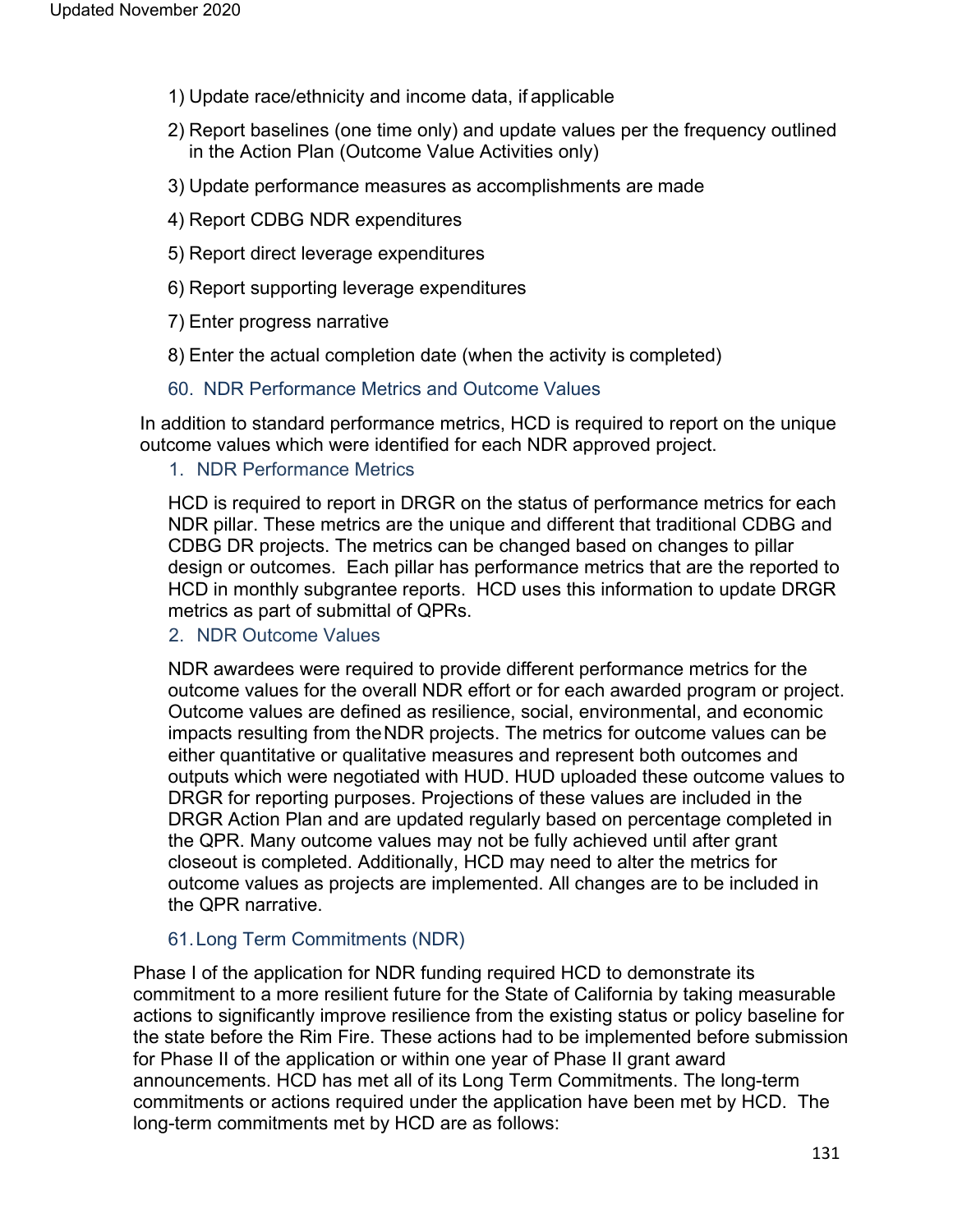- 1) Recovery work on the Rim including reforestation, erosion control, rehabilitation and timber salvage in the area of the Rim Fire
- 2) A fire prevention and fuel reduction project in the target area, implemented by CALFIRE
- 3) A Forest Climate Action Plan, which outlined strategies to meet greenhouse gas emissions reductions targets, and increase carbon storage in California forests
- 1. Legislative Action

**Executive Order B-30-15**, established a 2030 greenhouse gas emission reduction target and multipart resilience program, issued on April 29, 2015.

**Senate Bill 246** created the Integrated Climate Adaptation and Resilience Program, signed October 8, 2015.

**Senate Bill 350** increased procurement of electricity from renewable resources from 33 to 50 percent, signed October 7, 2015.

**Senate Bill 379**, requires local governments to address climate change in the safety element of their general plan, signed October 8, 2015.

**Assembly Bill 1482** requires the CA Natural Resources Agency to update the *Safeguarding California Plan* every three years and directs the Strategic Growth Council to ensure that funding programs are consistent with *Safeguarding California,* signed October 8, 2015.

2. Raising Standards

Update of the *General Plan Guidelines* to include resources, data, tools and model policies to help cities and counties update their general plans and address climate change goals and adaptation.

- 3. Plan Updates and Alignment
	- Tuolumne County Water Management Plan
	- Tuolumne County General Plan Update
	- Safeguarding California Implementation Action Plans
	- Assembly Bill (AB) 32 Scoping Plan
	- Forest Carbon Plan

Actions were also taken within one year of award announcements. These actions included programs that were awarded Proposition 1 funds, which support the development of a sustainable water system, as well as expanding financing opportunities for local small businesses with workforce opportunities included.

#### Annual Reporting Requirements:

In its Standard Agreement, HCD requires subgrantees to submit a number of regular reports. These include monthly reports for NDR activity updates, semi-annual reports for labor standards and annual reporting of Section 3, WBE-MBE and relocation beneficiary information. HCD uses these reports to fulfill its federal reporting requirements to HUD and other agencies. These reports include funding awards under the Federal Funding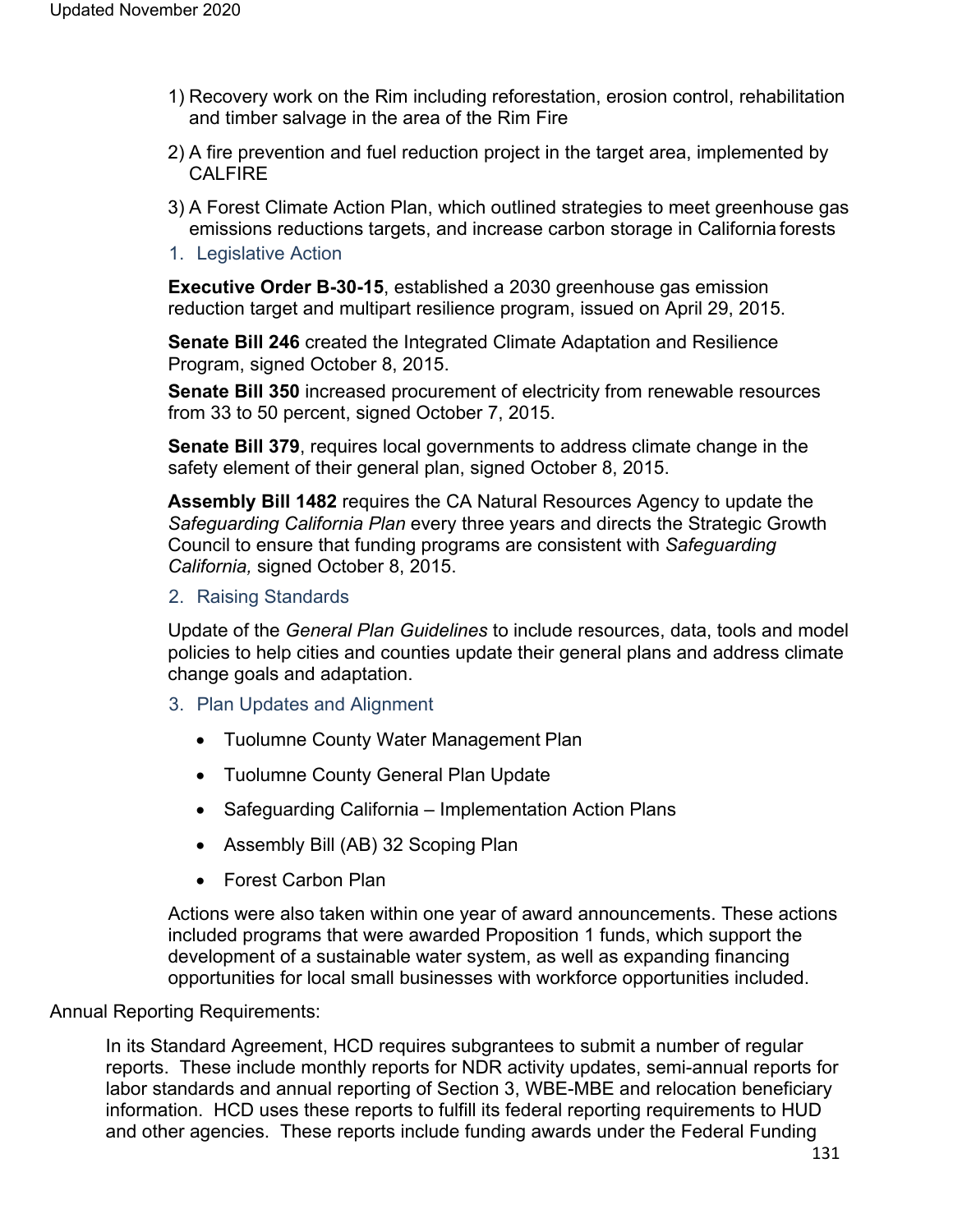Accountability and Transparency Act.

## XVI. Monitoring and Compliance

HCD will monitor each of the six NDR subgrantees each year during the term of the HUD grant. Each year, prior to monitoring the six subgrantees, HCD will compete an updated Monitoring Plan. The updated monitoring plan will include: 1) a tentative schedule with dates for monitoring each subgrantee; 2) a risk assessment of each subgrantee with different overlay compliance selections, based on work completed over the past fiscal year and proposed work in the next fiscal year; 3) all policies and procedures relating to monitoring of subgrantees. In addition to the monitoring plan, HCD will update monitoring support documents, as needed.

## XVII. Closeout Procedures

The HUD NDR agreement close out will take place after the expenditure deadline of September 30, 2022. NDR agreement closeout is the process through which HUD determines that all applicable administrative and program requirements of the grant were completed. In general, a grant is ready for closeout when the following conditions are met:

- All activities are eligible, were completed, and met a national objective.
- All grant funds were expended in full or all remaining funds are planned to be returned to HUD.
- All reporting requirements were completed and submitted (except for the final report that is submitted during the closeout process, if applicable).
- Any special conditions of the grant were met.
- All audit and monitoring issues affecting the grant were resolved.

At this time, CDBG NDR specific guidance on closeout on the grant award has not yet been produced. Final HUD NDR grant closeout may be adjusted to meet the closeout criteria set forth by HUD in a future federal register or through other official means.

## 62.Closeout of a HCD Consultant Service Agreement

There are two types of NDR agreements, Standard Agreement and Consultant Agreements and each has a different closeout process. In both cases closeout of an agreement is a process through which HCD determines that the scope of work was completed along with all applicable administrative and program requirements. Because consultant service contracts/agreements are overseen by HCD Contracts Office staff, the GMR will work with Contracts staff to follow the state requirements on these contract close-outs. It is the GMR's responsibility to provide Contract staff with the information they need for this closeout. In addition, GMR will follow standard NDR procedures outlined in the agreement are followed for closeout.

When a consultant agreement is ready for closeout, the GMR updates the following in each of the NDR grant reporting systems:

- The total amount of funds drawn down for the activity is the same in each system
- DRGR QPR has an updated narrative stating the consultant agreement is completed closed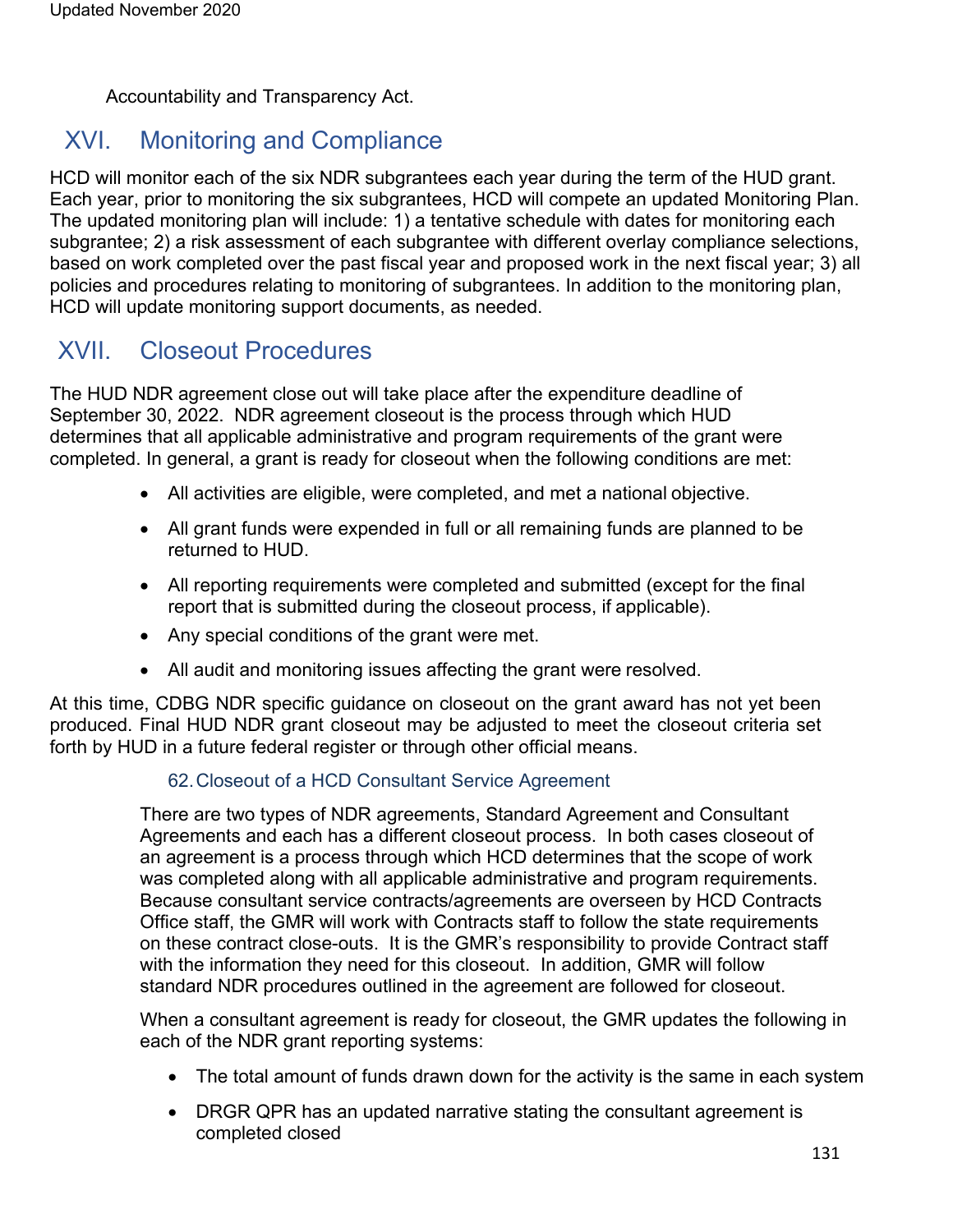- The activity scope of work is fully completed, and deliverables are on file
- The national objective documentation is on file
- The Contract Office receives a consultant evaluation form

Upon request from the consultant, the GMR may send a final closeout letter.

63.Closeout of a HCD Subgrantee Agreement

CDBG NDR subgrantees are required to submit the following for each contract to complete closeout:

- The Final Request for Funds.
- Evidence of a public hearing reporting the grant accomplishments and expenditures of each project to the residents of the jurisdiction.
- If applicable, the final products of the grant funding (planning studies, environmental review records, etc.).

HCD reviews the documentation and processes the final funds requests if all provided documentation and the circumstances of the project warrant contract closeout. HCD disencumbers any remaining funds, if applicable, and enters all needed information in DRGR to show the activities and projects are "completed."

Once all documentation has been processed and DRGR has been updated, HCD sends a Closeout Letter to the subgrantee, outlining all closeout requirements. HCD

subgrantees are required to retain CDBG NDR records for a period of not less than five years after the fiscal year of their grant in accordance with CDBG NDR record retention requirements. HCD notifies subgrantees when the HUD grant has been closed.

Once these items have been completed, HCD completes the subgrantee Closeout Certification Form (HUD Form 40175) along with the Grant Closeout Checklist (HUD Form 40183) and submits these forms to HUD.

Within 90 days of the execution date of the Closeout Certification, HCD submits to HUD a copy of the final performance and evaluation report described in 24 CFR 91 as well as Federal Financial Report SF-425 or a financial report that meets the criteria in 24 CFR 570.489(d). These requirements must:

- 1) Be sufficiently specific to ensure that funds received under this subpart are used in compliance with all applicable statutory and regulatory provisions and the terms and conditions of the award.
- 2) Ensure that funds received under this subpart are only spent for reasonable and necessary costs of operating programs under this subpart.
- 3) Ensure that funds received under this subpart are not used for general expenses required to carry out other responsibilities of State and local governments.

HCD may satisfy this requirement by: